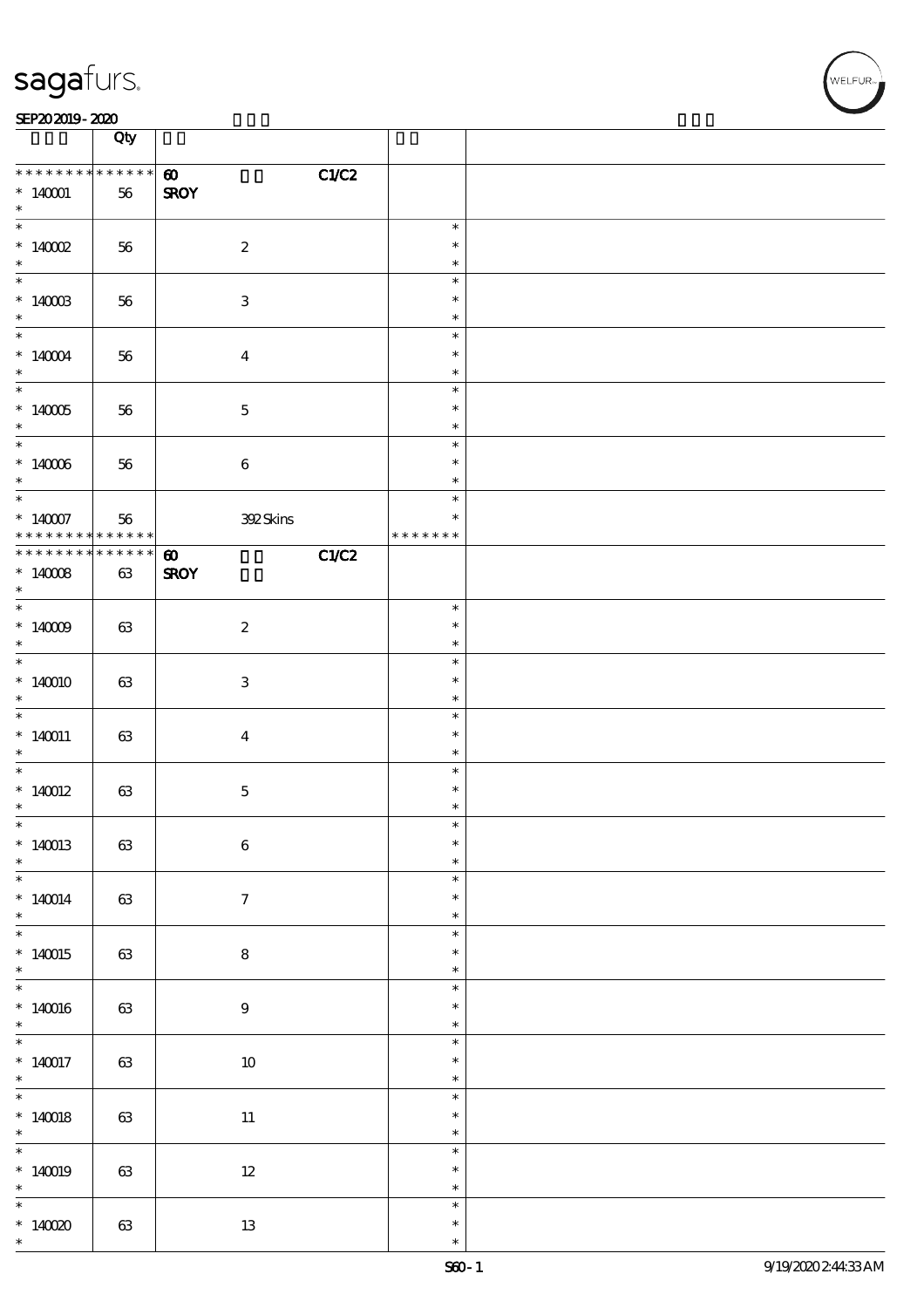|                             | Qty         |                                                             |               |  |
|-----------------------------|-------------|-------------------------------------------------------------|---------------|--|
|                             |             | C1/C2<br>$\boldsymbol{\omega}$                              | $\ast$        |  |
| $*$ 140021                  | 63          | <b>SROY</b>                                                 | $\ast$        |  |
| $*$                         |             |                                                             | $\ast$        |  |
|                             |             |                                                             | $\ast$        |  |
| * $140022$                  | 63          | 15                                                          | $\ast$        |  |
| $\ast$                      |             |                                                             | $\ast$        |  |
| $*$                         |             |                                                             | $\ast$        |  |
| $*140023$                   | 63          | $16\,$                                                      | $\ast$        |  |
| $\ast$                      |             |                                                             | $\ast$        |  |
| $\ddot{x}$                  |             |                                                             | $\ast$        |  |
| * $140024$                  | 63          | 17                                                          | $\ast$        |  |
| $\ast$                      |             |                                                             | $\ast$        |  |
|                             |             |                                                             | $\ast$        |  |
| $*140025$                   | 63          | $18\,$                                                      | $\ast$        |  |
| $\ast$                      |             |                                                             | $\ast$        |  |
| $\overline{\phantom{0}}$    |             |                                                             | $\ast$        |  |
|                             | 51          | 1185Skins                                                   | $\ast$        |  |
| * 140085                    | $******$    |                                                             | * * * * * * * |  |
| * * * * * * * *             | $******$    | C1/C2<br>$\boldsymbol{\omega}$                              |               |  |
| $* 140027$                  | $63\,$      | <b>SAGA</b>                                                 |               |  |
| $\ast$                      |             |                                                             |               |  |
| $\overline{\ast}$           |             |                                                             | $\ast$        |  |
| $*140028$                   | 63          | $\boldsymbol{2}$                                            | $\ast$        |  |
| $\ast$                      |             |                                                             | $\ast$        |  |
|                             |             |                                                             | $\ast$        |  |
| $*14029$                    | 63          | $\ensuremath{\mathbf{3}}$                                   | $\ast$        |  |
| $*$                         |             |                                                             | $\ast$        |  |
| $\overline{\ast}$           |             |                                                             | $\ast$        |  |
| $*14000$                    | 63          | $\bf{4}$                                                    | $\ast$        |  |
| $\ast$                      |             |                                                             | $\ast$        |  |
| $\overline{\ast}$           |             |                                                             | $\ast$        |  |
| $*140031$                   | 63          | $\bf 5$                                                     | $\ast$        |  |
| $\ast$                      |             |                                                             | $\ast$        |  |
| $*$                         |             |                                                             | $\ast$        |  |
| * $14002$                   | 63          | $\boldsymbol{6}$                                            | $\ast$        |  |
| $\ast$                      |             |                                                             | $\ast$        |  |
| $\ast$                      |             |                                                             | ж             |  |
| $*140033$                   | 63          | $\boldsymbol{\tau}$                                         | $\ast$        |  |
| $\ast$                      |             |                                                             | $\ast$        |  |
| $\ast$                      |             |                                                             | $\ast$        |  |
| $*140034$                   | 63          | ${\bf 8}$                                                   | $\ast$        |  |
| $\ast$                      |             |                                                             | $\ast$        |  |
| $\ast$                      |             |                                                             | $\ast$        |  |
| $*140035$                   | 63          | $9\,$                                                       | $\ast$        |  |
| $\ast$                      |             |                                                             | $\ast$        |  |
| $\overline{\ast}$           |             |                                                             | $\ast$        |  |
| $*140036$                   | $63\,$      | 630Skins                                                    | $\ast$        |  |
| * * * * * * * *             | * * * * * * |                                                             | * * * * * * * |  |
| * * * * * * * *             | ******      | $\boldsymbol{\mathsf{X}}$<br>C1/C2<br>$\boldsymbol{\omega}$ |               |  |
| $*140037$                   | 55          | <b>SROY</b>                                                 |               |  |
| $\ast$                      |             |                                                             |               |  |
| $\overline{\ast}$           |             |                                                             | $\ast$        |  |
| $*140038$                   | 49          | $\boldsymbol{z}$                                            | $\ast$        |  |
| $\ast$<br>$\overline{\ast}$ |             |                                                             | $\ast$        |  |
|                             |             |                                                             | $\ast$        |  |
| $*140099$                   | 49          | 3                                                           | $\ast$        |  |
| $\ast$                      |             |                                                             | $\ast$        |  |
| $\ast$                      |             |                                                             | $\ast$        |  |
| $*140040$                   | 49          | $\boldsymbol{4}$                                            | $\ast$        |  |
| $\ast$                      |             |                                                             | $\ast$        |  |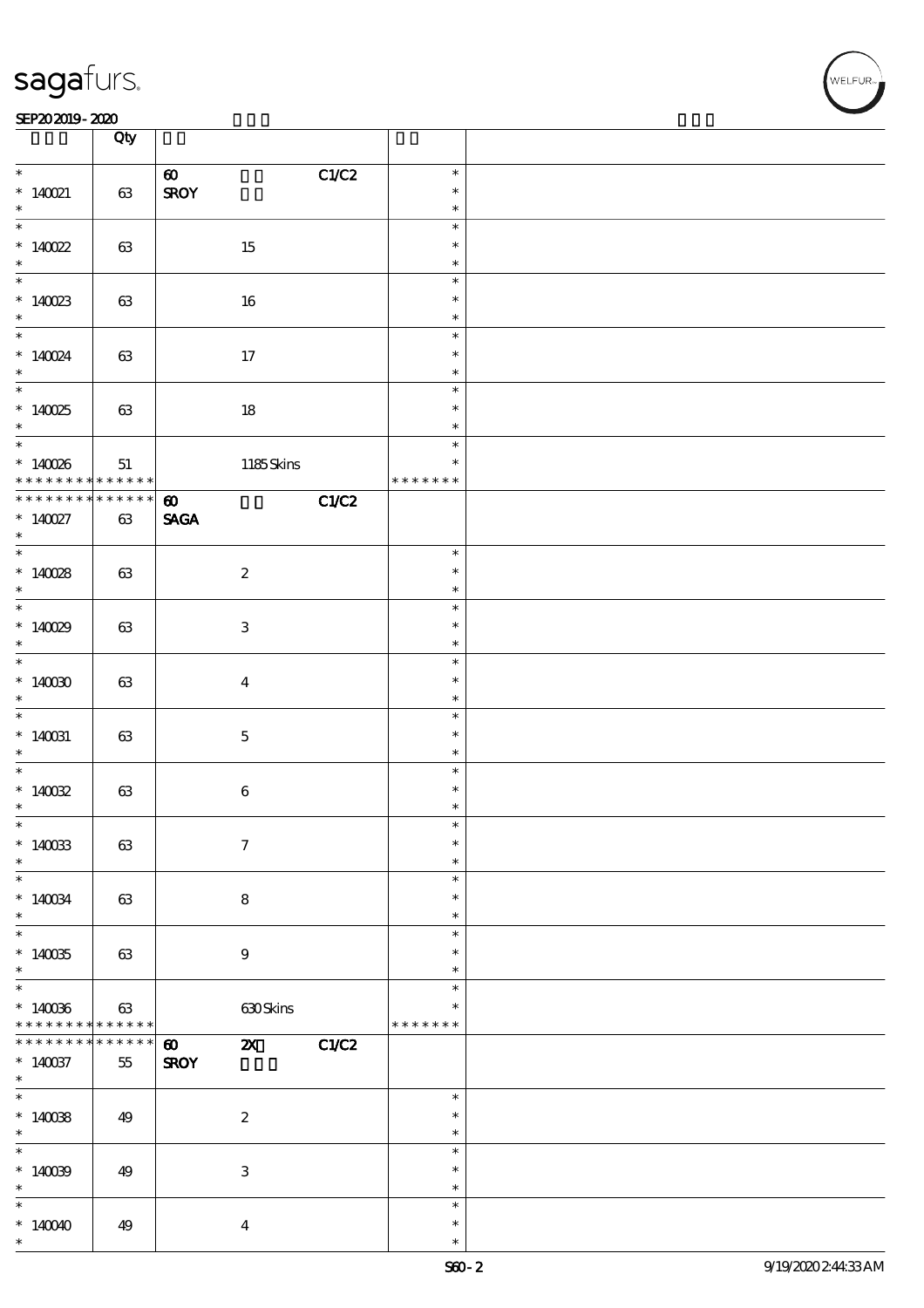#### SEP202019-2020 DEEP202019-2020 DEEP202019-2020 DEEP202019-2020 DEEP202019-2020 DEEP20

|                                                 | Qty                   |                                      |                           |       |                                      |  |
|-------------------------------------------------|-----------------------|--------------------------------------|---------------------------|-------|--------------------------------------|--|
| $\ast$<br>$*140041$<br>$\ast$                   | 49                    | $\boldsymbol{\omega}$<br><b>SROY</b> | $\boldsymbol{\mathsf{X}}$ | C1/C2 | $\ast$<br>$\ast$<br>$\ast$           |  |
| $*140042$<br>$\ast$                             | 49                    | $\bf 6$                              |                           |       | $\ast$<br>$\ast$<br>$\ast$           |  |
| $*140043$<br>$\ast$                             | 49                    | $\boldsymbol{\tau}$                  |                           |       | $\ast$<br>$\ast$<br>$\ast$           |  |
| $*$ 140044<br>$*$                               | 49                    | $\bf 8$                              |                           |       | $\ast$<br>$\ast$<br>$\ast$           |  |
| $*140045$<br>$*$                                | 49                    | $\boldsymbol{9}$                     |                           |       | $\ast$<br>$\ast$<br>$\ast$           |  |
| * $140046$<br>$\ast$                            | 49                    |                                      | $10\,$                    |       | $\ast$<br>$\ast$<br>$\ast$           |  |
| $*$<br>$*140047$<br>$\ast$                      | 49                    |                                      | $11\,$                    |       | $\ast$<br>$\ast$<br>$\ast$           |  |
| * $140048$<br>$*$                               | 49                    |                                      | 12                        |       | $\ast$<br>$\ast$<br>$\ast$           |  |
| $*140049$<br>* * * * * * * *                    | 25<br>$* * * * * * *$ |                                      | 619Skins                  |       | $\ast$<br>$\ast$<br>* * * * * * *    |  |
| * * * * * * * *<br>$*140000$<br>$*$             | * * * * * *<br>62     | $\boldsymbol{\omega}$<br><b>SROY</b> | ZX                        | C1/C2 |                                      |  |
| $*140051$<br>$*$                                | 56                    | $\boldsymbol{2}$                     |                           |       | $\ast$<br>$\ast$<br>$\ast$           |  |
| * $140052$<br>$\ast$                            | 56                    | $\,3$                                |                           |       | $\ast$<br>$\ast$<br>$\ast$           |  |
| $\ast$<br>$*140053$<br>$\ast$                   | 56                    | $\boldsymbol{4}$                     |                           |       | $\ast$<br>$\ast$<br>$\ast$           |  |
| $\overline{\phantom{0}}$<br>$*140054$<br>$\ast$ | 56                    | $\bf 5$                              |                           |       | $\ast$<br>$\ast$<br>$\ast$           |  |
| $*140055$<br>$\ast$                             | 56                    | 6                                    |                           |       | $\ast$<br>$\ast$<br>$\ast$           |  |
| $*140066$<br>$*$                                | $56\,$                | $\boldsymbol{\tau}$                  |                           |       | $\ast$<br>$\ast$                     |  |
|                                                 |                       |                                      |                           |       | $\ast$                               |  |
| $*140057$<br>$*$                                | 56                    | $\bf 8$                              |                           |       | $\ast$<br>$\ast$<br>$\ast$           |  |
| $*140058$<br>$*$                                | 56                    | $\boldsymbol{9}$                     |                           |       | $\ast$<br>$\ast$<br>$\ast$           |  |
| $*140059$<br>$\ast$<br>$\ast$                   | $56\,$                |                                      | $10\,$                    |       | $\ast$<br>$\ast$<br>$\ast$<br>$\ast$ |  |

**NELFUR**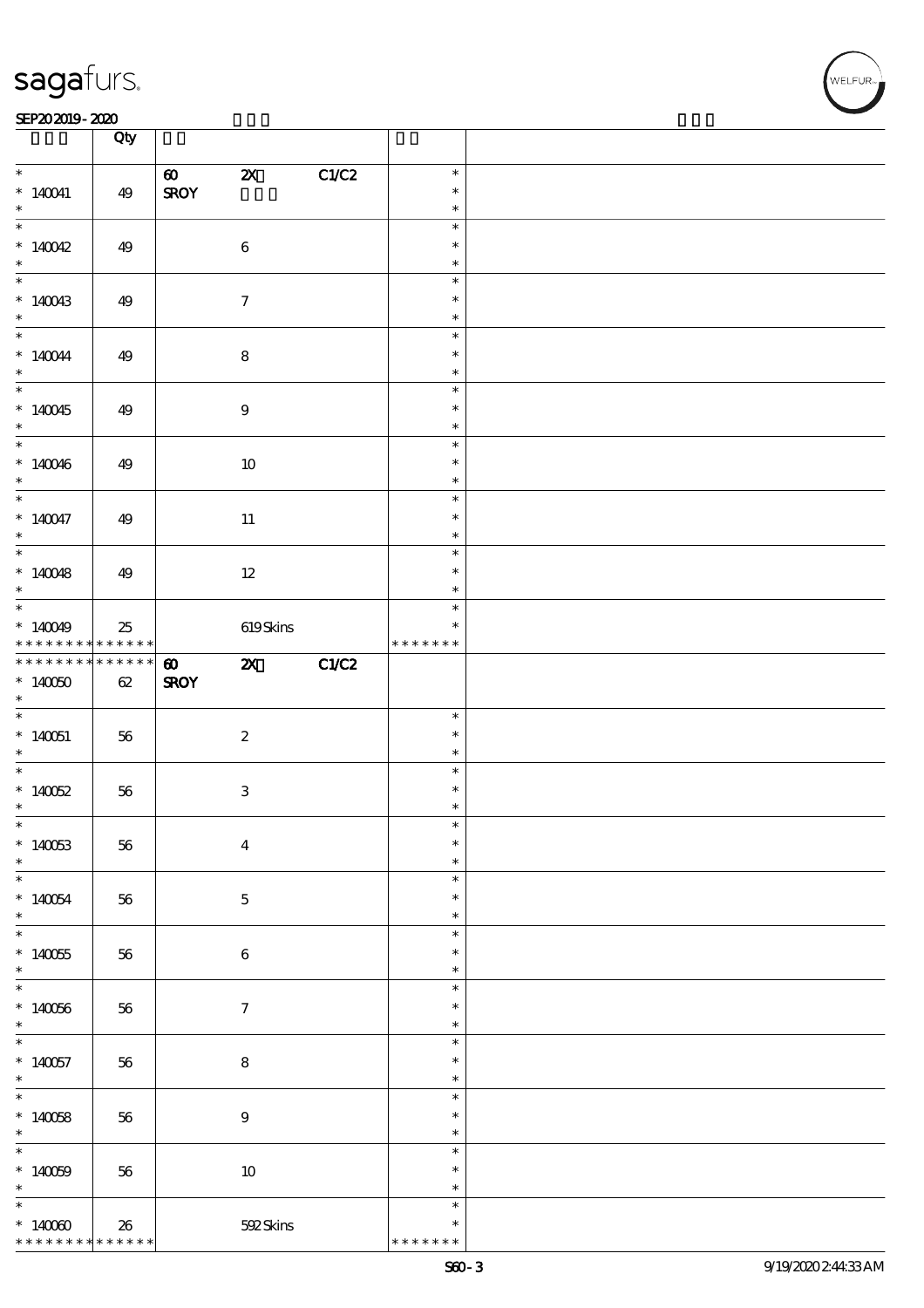| <b>saga</b> furs. |  |
|-------------------|--|
|                   |  |

### $SEP202019 - 2020$

|                                                                                                               | Qty                   |                                      |                           |       |                                   |  |
|---------------------------------------------------------------------------------------------------------------|-----------------------|--------------------------------------|---------------------------|-------|-----------------------------------|--|
| 140061                                                                                                        | $52\,$                | $\boldsymbol{\omega}$<br><b>SROY</b> | $\boldsymbol{\mathsf{Z}}$ | C3C4  |                                   |  |
| * * * * * * * *<br>$*14002$<br>$\ast$                                                                         | $******$<br>56        | $\boldsymbol{\omega}$<br><b>SROY</b> | $\boldsymbol{\mathsf{z}}$ | C1/C2 |                                   |  |
| $*140033$<br>$\ast$                                                                                           | 56                    |                                      | $\boldsymbol{2}$          |       | $\ast$<br>$\ast$<br>$\ast$        |  |
| $\ddot{x}$<br>$*140064$<br>$\ast$                                                                             | 56                    |                                      | $\ensuremath{\mathbf{3}}$ |       | $\ast$<br>$\ast$<br>$\ast$        |  |
| $\overline{\ast}$<br>$*140065$<br>$\ast$                                                                      | 56                    |                                      | $\boldsymbol{4}$          |       | $\ast$<br>$\ast$<br>$\ast$        |  |
| $*140066$<br>$\ast$                                                                                           | 56                    |                                      | $\mathbf 5$               |       | $\ast$<br>$\ast$<br>$\ast$        |  |
| $\ast$<br>$*140067$<br>$\ast$                                                                                 | 56                    |                                      | $\bf 6$                   |       | $\ast$<br>$\ast$<br>$\ast$        |  |
| $*14008$<br>$\ast$                                                                                            | 56                    |                                      | $\boldsymbol{7}$          |       | $\ast$<br>$\ast$<br>$\ast$        |  |
| $*$<br>$*140009$<br>$*$                                                                                       | 56                    |                                      | ${\bf 8}$                 |       | $\ast$<br>$\ast$<br>$\ast$        |  |
| $\overline{\ast}$<br>* $140070$<br>* * * * * * * *                                                            | 56<br>* * * * * * *   |                                      | 504Skins                  |       | $\ast$<br>$\ast$<br>* * * * * * * |  |
|                                                                                                               |                       |                                      |                           |       |                                   |  |
|                                                                                                               | $\boldsymbol{\omega}$ | $\boldsymbol{\omega}$<br><b>SROY</b> | $\boldsymbol{\mathsf{X}}$ | C1/C2 |                                   |  |
|                                                                                                               | $\boldsymbol{\omega}$ | $\boldsymbol{\omega}$<br><b>SAGA</b> | $\boldsymbol{\mathsf{z}}$ | C1/C2 |                                   |  |
| 140071<br>* * * * * * * * <mark>* * * * * * *</mark><br>* $140072$<br>$\ast$<br>$\ast$<br>$*140073$<br>$\ast$ | $63\,$                |                                      | $\boldsymbol{2}$          |       | ж<br>$\ast$<br>$\ast$             |  |
| $\overline{\ast}$<br>$*140074$<br>$*$                                                                         | $63\,$                |                                      | $\ensuremath{\mathbf{3}}$ |       | $\ast$<br>$\ast$<br>$\ast$        |  |
| $*$<br>$*140075$<br>$\ast$                                                                                    | 63                    |                                      | $\boldsymbol{4}$          |       | $\ast$<br>$\ast$<br>$\ast$        |  |
| $\overline{\ast}$<br>$*140076$<br>$\ast$                                                                      | $63\,$                |                                      | $\bf 5$                   |       | $\ast$<br>$\ast$<br>$\ast$        |  |
| $\overline{\ast}$<br>$*140077$<br>$\ast$                                                                      | 63                    |                                      | $\bf 6$                   |       | $\ast$<br>$\ast$<br>$\ast$        |  |
|                                                                                                               | 63                    |                                      | $\boldsymbol{\tau}$       |       | $\ast$<br>$\ast$<br>$\ast$        |  |
| $*$<br>$*140078$<br>$\ast$<br>* $140079$<br>$\ast$<br>$*$                                                     | $63\,$                |                                      | ${\bf 8}$                 |       | $\ast$<br>$\ast$<br>$\ast$        |  |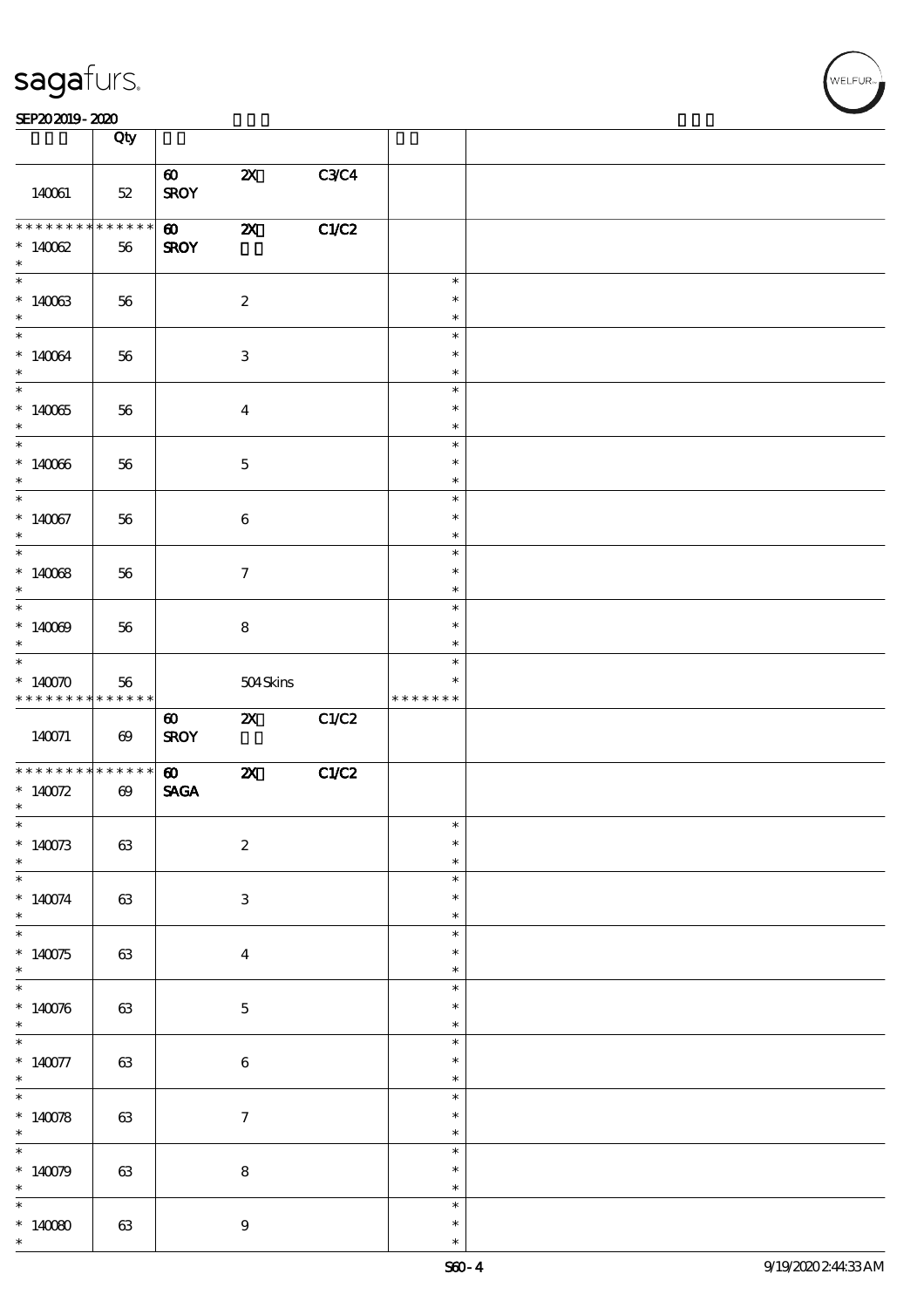|                                            | Qty                               |                                      |                           |             |                         |  |
|--------------------------------------------|-----------------------------------|--------------------------------------|---------------------------|-------------|-------------------------|--|
|                                            |                                   | $\boldsymbol{\omega}$                | $\boldsymbol{\mathsf{z}}$ | C1/C2       | $\ast$                  |  |
| $* 140081$                                 | 63                                | $\operatorname{\mathsf{SAGA}}$       |                           |             | $\ast$                  |  |
| $\ast$                                     |                                   |                                      |                           |             | $\ast$                  |  |
| $*140082$                                  | 63                                |                                      | $11\,$                    |             | $\ast$<br>$\ast$        |  |
| $*$                                        |                                   |                                      |                           |             | $\ast$                  |  |
| $*$<br>$*140083$                           | 63                                |                                      | $12 \,$                   |             | $\ast$<br>$\ast$        |  |
| $\ast$                                     |                                   |                                      |                           |             | $\ast$                  |  |
|                                            |                                   |                                      |                           |             | $\ast$                  |  |
| $*140084$<br>$\ast$                        | 63                                |                                      | 13                        |             | $\ast$<br>$\ast$        |  |
|                                            |                                   |                                      |                           |             | $\ast$                  |  |
| $*140085$<br>* * * * * * * *               | 63<br>* * * * * *                 |                                      | 888Skins                  |             | $\ast$<br>* * * * * * * |  |
| * * * * * * *                              | * * * * * *                       |                                      |                           |             |                         |  |
| $*140086$<br>$\ast$                        | $\boldsymbol{\omega}$             | $\boldsymbol{\omega}$<br><b>SAGA</b> | $\boldsymbol{\mathsf{X}}$ | <b>C3C4</b> |                         |  |
| $\ast$                                     |                                   |                                      |                           |             | $\ast$                  |  |
| $*140087$<br>$\ast$                        | 63                                |                                      | $\boldsymbol{2}$          |             | $\ast$<br>$\ast$        |  |
|                                            |                                   |                                      |                           |             | $\ast$                  |  |
|                                            |                                   |                                      |                           |             |                         |  |
| $*140088$<br>* * * * * * * *               | 33<br>$******$                    |                                      | $165$ Skins               |             | $\ast$<br>* * * * * * * |  |
| * * * * * * * * * * * * * * *              |                                   | $\boldsymbol{\omega}$                | $\boldsymbol{\mathsf{X}}$ | <b>C3C4</b> |                         |  |
| $*140089$<br>$\ast$                        | $\boldsymbol{\omega}$             | <b>SAGA</b>                          |                           |             |                         |  |
| $\overline{\phantom{0}}$                   |                                   |                                      |                           |             | $\ast$                  |  |
| $*140000$                                  | 23                                |                                      | 92Skins                   |             | $\ast$                  |  |
| * * * * * * * * <mark>* * * * * * *</mark> |                                   |                                      |                           |             | * * * * * * *           |  |
| **************                             |                                   | $\boldsymbol{\omega}$                | $\boldsymbol{\mathsf{z}}$ | C1/C2       |                         |  |
| $*140091$                                  | 76                                | ${\bf s}$                            |                           |             |                         |  |
| $\ast$                                     |                                   |                                      |                           |             |                         |  |
| $\overline{\phantom{0}}$                   |                                   |                                      |                           |             | $\ast$                  |  |
| $*$ 140092                                 | $\boldsymbol{\pi}$                |                                      | $\boldsymbol{2}$          |             | $\ast$                  |  |
| $\ast$                                     |                                   |                                      |                           |             | $\ast$                  |  |
| $\ast$                                     |                                   |                                      |                           |             | ж                       |  |
| $*1400B$                                   |                                   |                                      |                           |             | $\ast$                  |  |
| $\ast$                                     | $\boldsymbol{\pi}$                |                                      | 3                         |             | $\ast$                  |  |
| $\ast$                                     |                                   |                                      |                           |             | $\ast$                  |  |
| $*140094$                                  | $\boldsymbol{\pi}$                |                                      |                           |             | $\ast$                  |  |
| $*$                                        |                                   |                                      | $\overline{\mathbf{4}}$   |             | $\ast$                  |  |
| $\ast$                                     |                                   |                                      |                           |             | $\ast$                  |  |
| $*140005$                                  |                                   |                                      |                           |             | $\ast$                  |  |
| $\ast$                                     | $\boldsymbol{\pi}$                |                                      | $\mathbf{5}$              |             | $\ast$                  |  |
| $\overline{\ast}$                          |                                   |                                      |                           |             | $\ast$                  |  |
|                                            |                                   |                                      |                           |             | $\ast$                  |  |
| $*140066$<br>$\ast$                        | $\boldsymbol{\pi}$                |                                      | 6                         |             | $\ast$                  |  |
|                                            |                                   |                                      |                           |             | $\ast$                  |  |
|                                            |                                   |                                      |                           |             | $\ast$                  |  |
| $*140097$<br>$\ast$                        | $\boldsymbol{\pi}$                |                                      | $\tau$                    |             | $\ast$                  |  |
| $\ast$                                     |                                   |                                      |                           |             | $\ast$                  |  |
|                                            |                                   |                                      |                           |             | *                       |  |
| $*14008$<br>* * * * * * * *                | $\boldsymbol{\pi}$<br>* * * * * * |                                      | 566Skins                  |             | * * * * * * *           |  |
| * * * * * * * *                            | * * * * * *                       |                                      |                           |             |                         |  |
|                                            |                                   | $\boldsymbol{\omega}$                | $\boldsymbol{\mathsf{z}}$ | <b>C3C4</b> |                         |  |
| $*140099$                                  | 76                                | ${\bf s}$                            |                           |             |                         |  |
| $\ast$<br>$\ast$                           |                                   |                                      |                           |             |                         |  |
|                                            |                                   |                                      |                           |             |                         |  |
|                                            |                                   |                                      |                           |             | $\ast$                  |  |
| $*140100$<br>$\ast$                        | $\boldsymbol{\pi}$                |                                      | $\boldsymbol{z}$          |             | $\ast$<br>$\ast$        |  |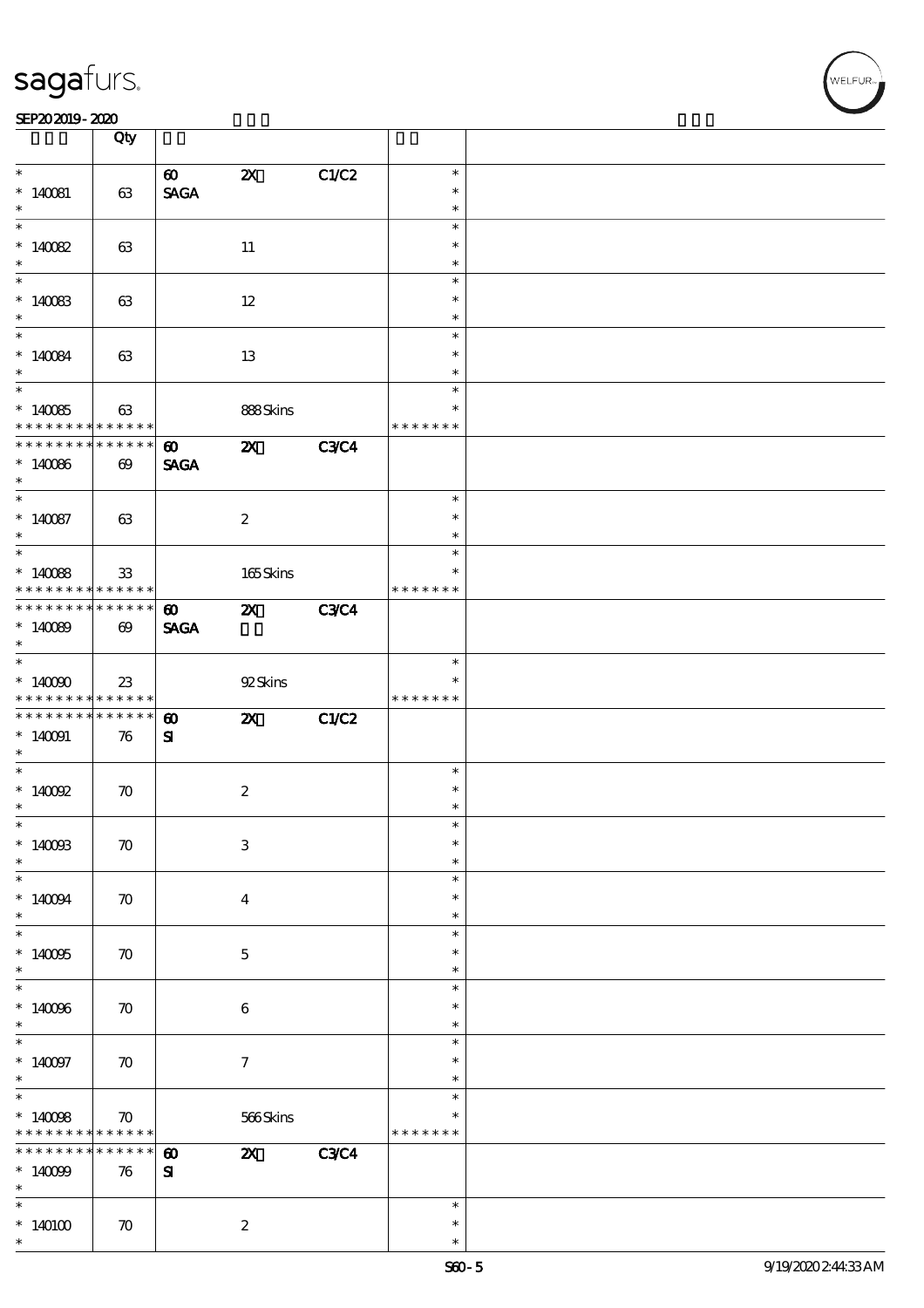|                                                                                     | Qty                         |                                      |                           |              |                                   |  |
|-------------------------------------------------------------------------------------|-----------------------------|--------------------------------------|---------------------------|--------------|-----------------------------------|--|
| $\ast$                                                                              |                             | $\boldsymbol{\omega}$                | $\boldsymbol{\mathsf{Z}}$ | <b>C3C4</b>  | $\ast$                            |  |
| $*140101$                                                                           | 63                          | ${\bf s}$                            |                           |              | $\ast$                            |  |
| $\ast$<br>$\overline{\ast}$                                                         |                             |                                      |                           |              | $\ast$                            |  |
| $*140102$                                                                           | 24                          |                                      | 233Skins                  |              | $\ast$<br>$\ast$                  |  |
| * * * * * * * * <mark>* * * * * *</mark>                                            |                             |                                      |                           |              | * * * * * * *                     |  |
| 140103                                                                              | 83                          | $\boldsymbol{\omega}$<br>${\bf s}$   | $\boldsymbol{\mathsf{X}}$ | <b>C2/C3</b> |                                   |  |
| * * * * * * * *<br>$*140104$<br>$\ast$                                              | $******$<br>55              | $\boldsymbol{\omega}$<br><b>SROY</b> | $\mathbf{x}$              | C1/C2        |                                   |  |
| $\overline{\phantom{0}}$<br>$*140105$<br>$\ast$                                     | 49                          |                                      | $\boldsymbol{2}$          |              | $\ast$<br>$\ast$<br>$\ast$        |  |
| $*140106$<br>$\ast$                                                                 | 49                          |                                      | $\,3\,$                   |              | $\ast$<br>$\ast$<br>$\ast$        |  |
| $\ast$<br>$*140107$<br>$\ast$                                                       | 49                          |                                      | $\boldsymbol{4}$          |              | $\ast$<br>$\ast$<br>$\ast$        |  |
| $\overline{\ast}$<br>$*140108$<br>$\ast$                                            | 49                          |                                      | $\mathbf 5$               |              | $\ast$<br>$\ast$<br>$\ast$        |  |
| $\overline{\ast}$<br>$*$ 140109 $\,$<br>$\ast$                                      | 49                          |                                      | 6                         |              | $\ast$<br>$\ast$<br>$\ast$        |  |
| $\overline{\ast}$<br>$*140110$<br>$\ast$                                            | 49                          |                                      | $\boldsymbol{\tau}$       |              | $\ast$<br>$\ast$<br>$\ast$        |  |
| $\overline{\phantom{0}}$<br>$*140111$<br>$\ast$                                     | $37\,$                      |                                      | $\bf 8$                   |              | $\ast$<br>$\ast$<br>$\ast$        |  |
| $\ast$<br>$*140112$<br>* * * * * * * * * * * * * * *                                | 21                          |                                      | 407Skins                  |              | $\ast$<br>$\ast$<br>* * * * * * * |  |
| 140113                                                                              | 46                          | $\boldsymbol{\omega}$<br><b>SROY</b> | $\mathbf X$               | C3C4         |                                   |  |
| * * * * * * * * * * * * * *<br>$*140114$<br>$\ast$                                  | 62                          | $\boldsymbol{\omega}$<br><b>SROY</b> | $\mathbf{x}$              | C1/C2        |                                   |  |
| $\overline{\ast}$<br>$*140115$<br>$\ast$                                            | 56                          |                                      | $\boldsymbol{2}$          |              | $\ast$<br>$\ast$<br>$\ast$        |  |
| $\overline{\ast}$<br>$*140116$<br>$\ast$                                            | 56                          |                                      | $\,3$                     |              | $\ast$<br>$\ast$<br>$\ast$        |  |
| $\overline{\ast}$<br>$*$ 140117<br>$*$                                              | 56                          |                                      | $\boldsymbol{4}$          |              | $\ast$<br>$\ast$<br>$\ast$        |  |
| $\overline{\phantom{0}}$<br>$*140118$<br>* * * * * * * * <mark>* * * * * * *</mark> | $\boldsymbol{\mathfrak{D}}$ |                                      | 250Skins                  |              | $\ast$<br>∗<br>* * * * * * *      |  |
| * * * * * * * *<br>$*140119$<br>$\ast$                                              | $* * * * * * *$<br>62       | $\boldsymbol{\omega}$<br><b>SROY</b> | $\mathbf x$               | <b>C3C4</b>  |                                   |  |
| $\ast$<br>$*140120$<br>* * * * * * * * <mark>* * * * * * *</mark>                   | 37                          |                                      | 99Skins                   |              | $\ast$<br>$\ast$<br>* * * * * * * |  |

WELFUR-<br>NELFUR-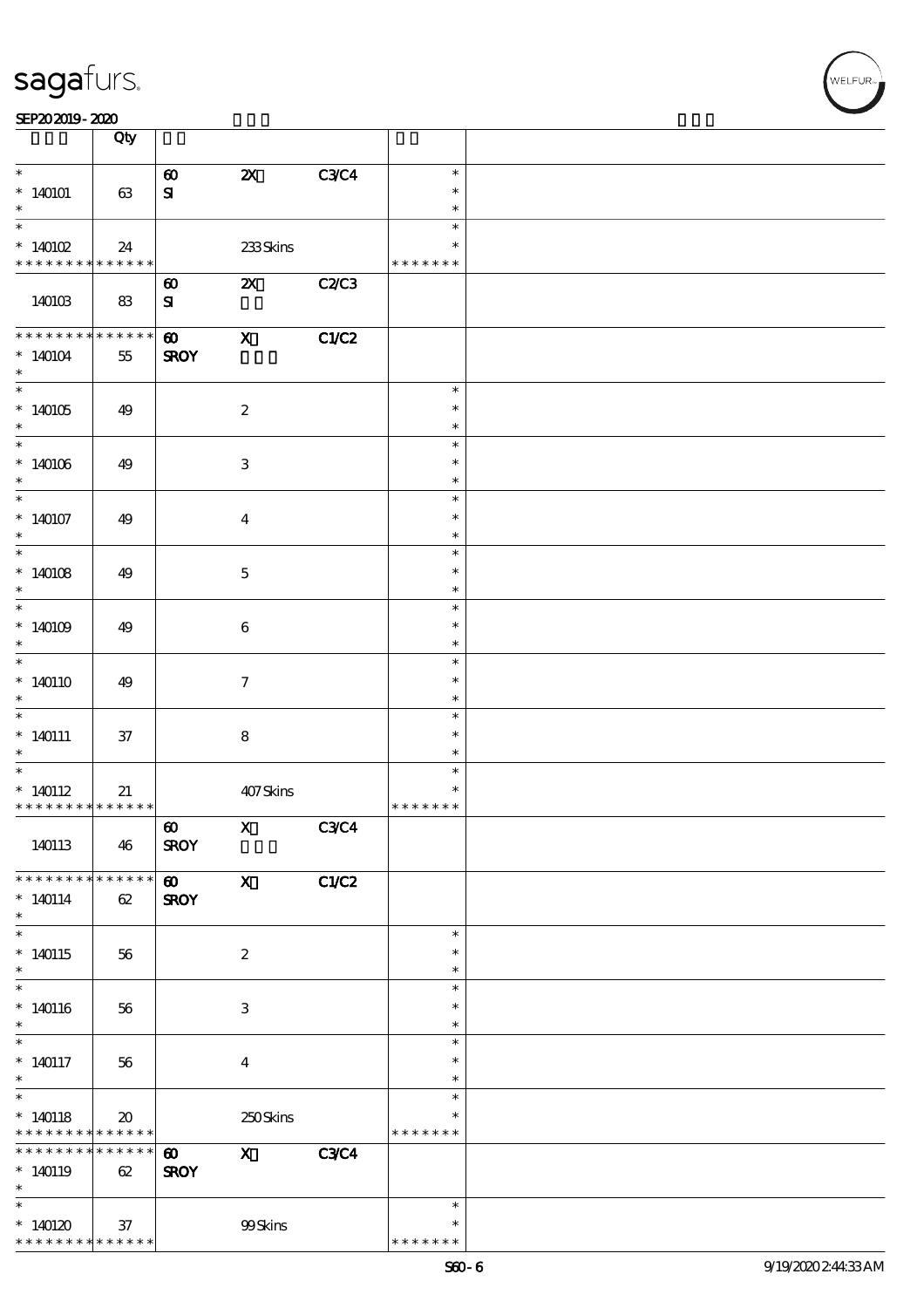#### SEP202019-2020

|                                                           | Qty                               |                                      |                           |      |                                   |  |
|-----------------------------------------------------------|-----------------------------------|--------------------------------------|---------------------------|------|-----------------------------------|--|
| * * * * * * * *<br>$*140121$<br>$\ast$                    | $******$<br>$\boldsymbol{\omega}$ | $\boldsymbol{\omega}$<br><b>SROY</b> | $\mathbf x$               | CLC2 |                                   |  |
| $*140122$<br>$\ast$                                       | 63                                |                                      | $\boldsymbol{2}$          |      | $\ast$<br>$\ast$<br>$\ast$        |  |
| $*140123$<br>$\ast$                                       | 63                                |                                      | $\ensuremath{\mathbf{3}}$ |      | $\ast$<br>$\ast$<br>$\ast$        |  |
| $\overline{\phantom{0}}$<br>* 140124                      | 59<br>$* * * * * * *$             |                                      | 254Skins                  |      | $\ast$<br>$\ast$<br>* * * * * * * |  |
| * * * * * * * *<br>$*140125$<br>$*$                       | $******$<br>$63\,$                | $\boldsymbol{\omega}$<br><b>SAGA</b> | $X$ C1/C2                 |      |                                   |  |
| $*140126$<br>$\ast$                                       | 63                                |                                      | $\boldsymbol{2}$          |      | $\ast$<br>$\ast$<br>$\ast$        |  |
| $*$<br>$*140127$<br>$\ast$                                | 63                                |                                      | $\ensuremath{\mathbf{3}}$ |      | $\ast$<br>$\ast$<br>$\ast$        |  |
| $*140128$<br>$\ast$                                       | 63                                |                                      | $\boldsymbol{4}$          |      | $\ast$<br>$\ast$<br>$\ast$        |  |
| $\overline{\phantom{0}}$<br>$*140129$<br>$\ast$           | 63                                |                                      | $\mathbf 5$               |      | $\ast$<br>$\ast$<br>$\ast$        |  |
| $\overline{\phantom{0}}$<br>$*140130$<br>$\ast$           | 63                                |                                      | $\bf 6$                   |      | $\ast$<br>$\ast$<br>$\ast$        |  |
| $*140131$<br>$*$                                          | 63                                |                                      | $\tau$                    |      | $\ast$<br>$\ast$<br>$\ast$        |  |
| * $140132$<br>$\ast$                                      | $63\,$                            |                                      | $\bf 8$                   |      | $\ast$<br>$\ast$<br>$\ast$        |  |
| $\overline{\phantom{0}}$<br>$*140133$<br>$\ast$<br>$\ast$ | 63                                |                                      | $\boldsymbol{9}$          |      | $\ast$<br>$\ast$<br>$\ast$        |  |
| $*140134$<br>* * * * * * * *                              | 42<br>* * * * * * *               |                                      | 609Skins                  |      | $\ast$<br>$\ast$<br>* * * * * * * |  |
| * * * * * * *<br>$*140135$<br>$\ast$                      | *****<br>76                       | $\boldsymbol{\omega}$<br><b>SAGA</b> | $X$ $C1/C2$               |      |                                   |  |
| $*140136$<br>$\ast$                                       | $\boldsymbol{\pi}$                |                                      | $\boldsymbol{2}$          |      | $\ast$<br>$\ast$<br>$\ast$        |  |
| $*$<br>$*140137$<br>$\ast$                                | $\boldsymbol{\pi}$                |                                      | $\ensuremath{\mathbf{3}}$ |      | $\ast$<br>$\ast$<br>$\ast$        |  |
| $\ddot{x}$<br>$*140138$<br>$\ast$                         | $\boldsymbol{\pi}$                |                                      | $\boldsymbol{4}$          |      | $\ast$<br>$\ast$<br>$\ast$        |  |
| $\overline{\ast}$<br>$*140139$<br>$\ast$                  | $\boldsymbol{\pi}$                |                                      | $\mathbf 5$               |      | $\ast$<br>$\ast$<br>$\ast$        |  |
| $\overline{\ast}$<br>$*140140$<br>$\ast$                  | $\boldsymbol{\pi}$                |                                      | 6                         |      | $\ast$<br>$\ast$<br>$\ast$        |  |

T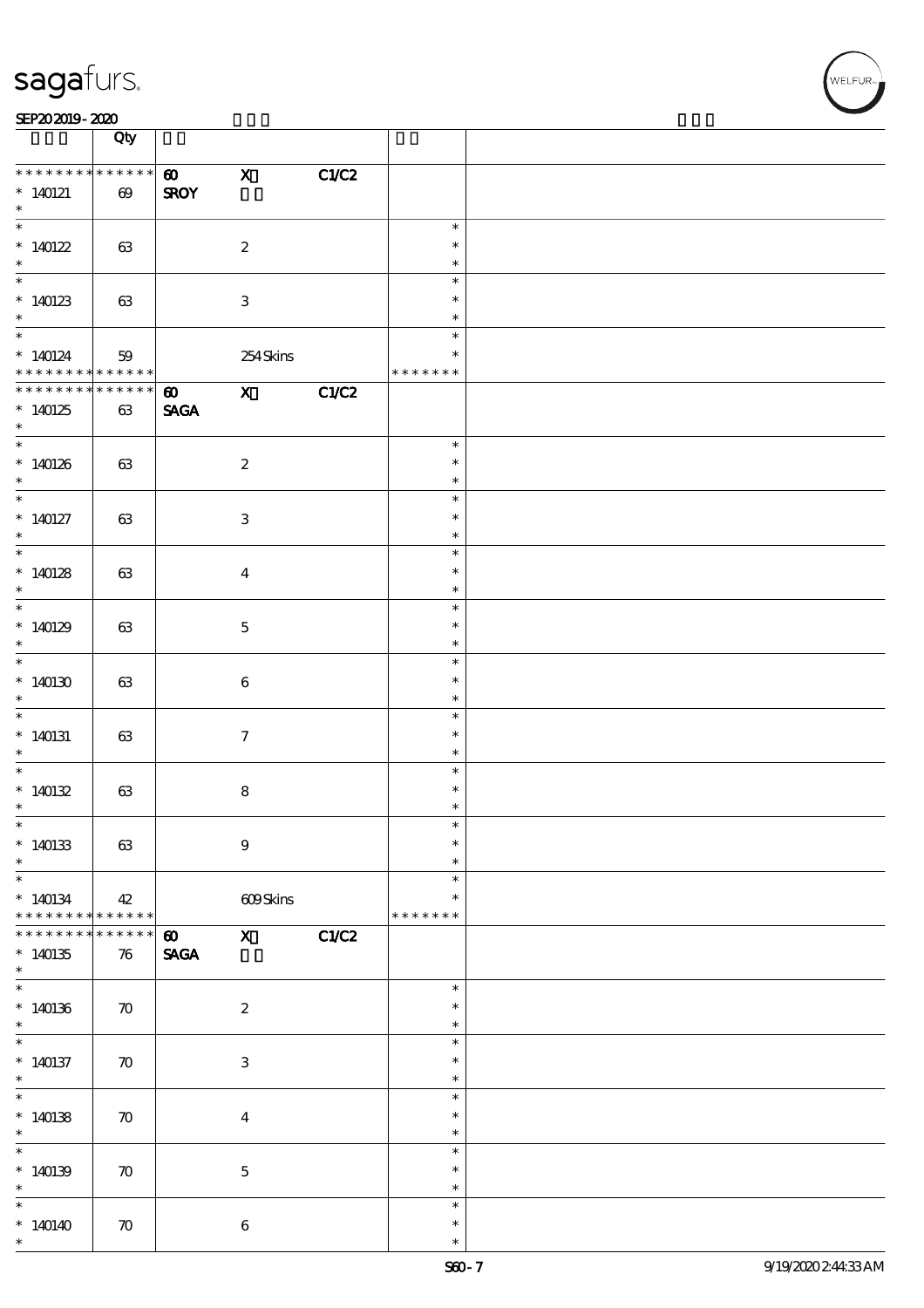#### SEP202019-2020 DEEP202019-2020 DEEP202019-2020 DEEP202019-2020 DEEP202019-2020 DEEP20

|                                            | Qty                        |                                |                                                                                                                                                                                                                                                                                                                                                                                                                                                               |              |               |  |
|--------------------------------------------|----------------------------|--------------------------------|---------------------------------------------------------------------------------------------------------------------------------------------------------------------------------------------------------------------------------------------------------------------------------------------------------------------------------------------------------------------------------------------------------------------------------------------------------------|--------------|---------------|--|
| $\ast$                                     |                            | $\boldsymbol{\omega}$          | $\mathbf X$                                                                                                                                                                                                                                                                                                                                                                                                                                                   | C1/C2        | $\ast$        |  |
| $*140141$                                  | $\boldsymbol{\pi}$         | $\operatorname{\mathsf{SAGA}}$ |                                                                                                                                                                                                                                                                                                                                                                                                                                                               |              | $\ast$        |  |
|                                            |                            |                                |                                                                                                                                                                                                                                                                                                                                                                                                                                                               |              | $\ast$        |  |
|                                            |                            |                                |                                                                                                                                                                                                                                                                                                                                                                                                                                                               |              | $\ast$        |  |
|                                            |                            |                                |                                                                                                                                                                                                                                                                                                                                                                                                                                                               |              |               |  |
| $*140142$                                  | $\boldsymbol{\pi}$         |                                | $\bf 8$                                                                                                                                                                                                                                                                                                                                                                                                                                                       |              | $\ast$        |  |
| $\ast$                                     |                            |                                |                                                                                                                                                                                                                                                                                                                                                                                                                                                               |              | $\ast$        |  |
|                                            |                            |                                |                                                                                                                                                                                                                                                                                                                                                                                                                                                               |              | $\ast$        |  |
| $*140143$                                  | $\boldsymbol{\pi}$         |                                | $9\,$                                                                                                                                                                                                                                                                                                                                                                                                                                                         |              | $\ast$        |  |
| $\ast$                                     |                            |                                |                                                                                                                                                                                                                                                                                                                                                                                                                                                               |              | $\ast$        |  |
|                                            |                            |                                |                                                                                                                                                                                                                                                                                                                                                                                                                                                               |              | $\ast$        |  |
| $*140144$                                  | $\boldsymbol{\pi}$         |                                | $10\,$                                                                                                                                                                                                                                                                                                                                                                                                                                                        |              | $\ast$        |  |
| $\ast$                                     |                            |                                |                                                                                                                                                                                                                                                                                                                                                                                                                                                               |              | $\ast$        |  |
|                                            |                            |                                |                                                                                                                                                                                                                                                                                                                                                                                                                                                               |              | $\ast$        |  |
|                                            |                            |                                |                                                                                                                                                                                                                                                                                                                                                                                                                                                               |              | $\ast$        |  |
| $*140145$<br>* * * * * * * *               | 24                         |                                | 730Skins                                                                                                                                                                                                                                                                                                                                                                                                                                                      |              | * * * * * * * |  |
| * * * * * * * *                            | $\ast\ast\ast\ast\ast\ast$ |                                |                                                                                                                                                                                                                                                                                                                                                                                                                                                               |              |               |  |
|                                            | * * * * * *                | $\boldsymbol{\omega}$          | $\boldsymbol{\mathrm{X}}$ and $\boldsymbol{\mathrm{X}}$ and $\boldsymbol{\mathrm{X}}$ and $\boldsymbol{\mathrm{X}}$ and $\boldsymbol{\mathrm{X}}$ and $\boldsymbol{\mathrm{X}}$ and $\boldsymbol{\mathrm{X}}$ and $\boldsymbol{\mathrm{X}}$ and $\boldsymbol{\mathrm{X}}$ and $\boldsymbol{\mathrm{X}}$ and $\boldsymbol{\mathrm{X}}$ and $\boldsymbol{\mathrm{X}}$ and $\boldsymbol{\mathrm{X}}$ and $\boldsymbol{\mathrm{X}}$ and $\boldsymbol{\mathrm{X}}$ | C1/C2        |               |  |
| $*140146$                                  | $\boldsymbol{\pi}$         | ${\bf s}$                      |                                                                                                                                                                                                                                                                                                                                                                                                                                                               |              |               |  |
| $*$                                        |                            |                                |                                                                                                                                                                                                                                                                                                                                                                                                                                                               |              |               |  |
| $*$                                        |                            |                                |                                                                                                                                                                                                                                                                                                                                                                                                                                                               |              | $\ast$        |  |
| $*140147$                                  | $\boldsymbol{\pi}$         |                                | $\boldsymbol{z}$                                                                                                                                                                                                                                                                                                                                                                                                                                              |              | $\ast$        |  |
| $\ast$                                     |                            |                                |                                                                                                                                                                                                                                                                                                                                                                                                                                                               |              | $\ast$        |  |
|                                            |                            |                                |                                                                                                                                                                                                                                                                                                                                                                                                                                                               |              | $\ast$        |  |
| $*140148$                                  | $\boldsymbol{\pi}$         |                                | $\ensuremath{\mathsf{3}}$                                                                                                                                                                                                                                                                                                                                                                                                                                     |              | $\ast$        |  |
| $*$                                        |                            |                                |                                                                                                                                                                                                                                                                                                                                                                                                                                                               |              | $\ast$        |  |
|                                            |                            |                                |                                                                                                                                                                                                                                                                                                                                                                                                                                                               |              | $\ast$        |  |
| $*140149$                                  | $\boldsymbol{\pi}$         |                                | $\overline{\mathbf{4}}$                                                                                                                                                                                                                                                                                                                                                                                                                                       |              | $\ast$        |  |
| $\ast$                                     |                            |                                |                                                                                                                                                                                                                                                                                                                                                                                                                                                               |              | $\ast$        |  |
|                                            |                            |                                |                                                                                                                                                                                                                                                                                                                                                                                                                                                               |              | $\ast$        |  |
|                                            |                            |                                |                                                                                                                                                                                                                                                                                                                                                                                                                                                               |              | $\ast$        |  |
| $*140150$                                  | $\boldsymbol{\pi}$         |                                | $\mathbf{5}$                                                                                                                                                                                                                                                                                                                                                                                                                                                  |              |               |  |
| $*$                                        |                            |                                |                                                                                                                                                                                                                                                                                                                                                                                                                                                               |              | $\ast$        |  |
|                                            |                            |                                |                                                                                                                                                                                                                                                                                                                                                                                                                                                               |              | $\ast$        |  |
| $*140151$                                  | 63                         |                                | $\bf 6$                                                                                                                                                                                                                                                                                                                                                                                                                                                       |              | $\ast$        |  |
| $*$                                        |                            |                                |                                                                                                                                                                                                                                                                                                                                                                                                                                                               |              | $\ast$        |  |
|                                            |                            |                                |                                                                                                                                                                                                                                                                                                                                                                                                                                                               |              | $\ast$        |  |
| * $140152$                                 | 23                         |                                | 436Skins                                                                                                                                                                                                                                                                                                                                                                                                                                                      |              | $\ast$        |  |
| * * * * * * * * * * * * * * *              |                            |                                |                                                                                                                                                                                                                                                                                                                                                                                                                                                               |              | * * * * * * * |  |
|                                            |                            |                                | $X$ $C1/C2$                                                                                                                                                                                                                                                                                                                                                                                                                                                   |              |               |  |
| $*140153$                                  | 77                         | ${\bf s}$                      |                                                                                                                                                                                                                                                                                                                                                                                                                                                               |              |               |  |
| $\ast$                                     |                            |                                |                                                                                                                                                                                                                                                                                                                                                                                                                                                               |              |               |  |
| $\ast$                                     |                            |                                |                                                                                                                                                                                                                                                                                                                                                                                                                                                               |              | $\ast$        |  |
| $*140154$                                  | $77\,$                     |                                | $154$ Skins                                                                                                                                                                                                                                                                                                                                                                                                                                                   |              | $\ast$        |  |
| * * * * * * * *                            | ******                     |                                |                                                                                                                                                                                                                                                                                                                                                                                                                                                               |              | * * * * * * * |  |
| * * * * * * *                              | * * * * * *                | $\boldsymbol{\omega}$          | $\mathbf X$ and $\mathbf X$ and $\mathbf X$ and $\mathbf X$ and $\mathbf X$ and $\mathbf X$ and $\mathbf X$ and $\mathbf X$ and $\mathbf X$ and $\mathbf X$ and $\mathbf X$ and $\mathbf X$ and $\mathbf X$ and $\mathbf X$ and $\mathbf X$ and $\mathbf X$ and $\mathbf X$ and $\mathbf X$ and $\mathbf X$ and $\mathbf X$ and                                                                                                                               | <b>C3C4</b>  |               |  |
|                                            |                            |                                |                                                                                                                                                                                                                                                                                                                                                                                                                                                               |              |               |  |
| $*140155$<br>$\ast$                        | 76                         | ${\bf s}$                      |                                                                                                                                                                                                                                                                                                                                                                                                                                                               |              |               |  |
|                                            |                            |                                |                                                                                                                                                                                                                                                                                                                                                                                                                                                               |              |               |  |
|                                            |                            |                                |                                                                                                                                                                                                                                                                                                                                                                                                                                                               |              | $\ast$        |  |
| $*140156$                                  | $\boldsymbol{\pi}$         |                                | $\boldsymbol{z}$                                                                                                                                                                                                                                                                                                                                                                                                                                              |              | $\ast$        |  |
| $*$                                        |                            |                                |                                                                                                                                                                                                                                                                                                                                                                                                                                                               |              | $\ast$        |  |
| $\ast$                                     |                            |                                |                                                                                                                                                                                                                                                                                                                                                                                                                                                               |              | $\ast$        |  |
| $*140157$                                  | $\boldsymbol{\pi}$         |                                | 216Skins                                                                                                                                                                                                                                                                                                                                                                                                                                                      |              | $\ast$        |  |
| * * * * * * * * <mark>* * * * * * *</mark> |                            |                                |                                                                                                                                                                                                                                                                                                                                                                                                                                                               |              | * * * * * * * |  |
| * * * * * * * *                            | $******$                   | $\boldsymbol{\omega}$          | $\mathbf x$ and $\mathbf x$ and $\mathbf x$ and $\mathbf x$ and $\mathbf x$ and $\mathbf x$ and $\mathbf x$ and $\mathbf x$ and $\mathbf x$ and $\mathbf x$ and $\mathbf x$ and $\mathbf x$ and $\mathbf x$ and $\mathbf x$ and $\mathbf x$ and $\mathbf x$ and $\mathbf x$ and $\mathbf x$ and $\mathbf x$ and $\mathbf x$ and                                                                                                                               | <b>C2/C3</b> |               |  |
| $*140158$                                  | 83                         | ${\bf s}$                      |                                                                                                                                                                                                                                                                                                                                                                                                                                                               |              |               |  |
| $\ast$                                     |                            |                                |                                                                                                                                                                                                                                                                                                                                                                                                                                                               |              |               |  |
|                                            |                            |                                |                                                                                                                                                                                                                                                                                                                                                                                                                                                               |              | $\ast$        |  |
| $*140159$                                  | 62                         |                                | 145Skins                                                                                                                                                                                                                                                                                                                                                                                                                                                      |              | $\ast$        |  |
| * * * * * * * *                            | $* * * * * * *$            |                                |                                                                                                                                                                                                                                                                                                                                                                                                                                                               |              | * * * * * * * |  |
| * * * * * * * *                            | $* * * * * * *$            | $\boldsymbol{\omega}$          |                                                                                                                                                                                                                                                                                                                                                                                                                                                               | C1/C2        |               |  |
| $*140160$                                  | 55                         | <b>SROY</b>                    |                                                                                                                                                                                                                                                                                                                                                                                                                                                               |              |               |  |
| $\ast$                                     |                            |                                |                                                                                                                                                                                                                                                                                                                                                                                                                                                               |              |               |  |
|                                            |                            |                                |                                                                                                                                                                                                                                                                                                                                                                                                                                                               |              |               |  |

 $\overline{\mathbf{r}}$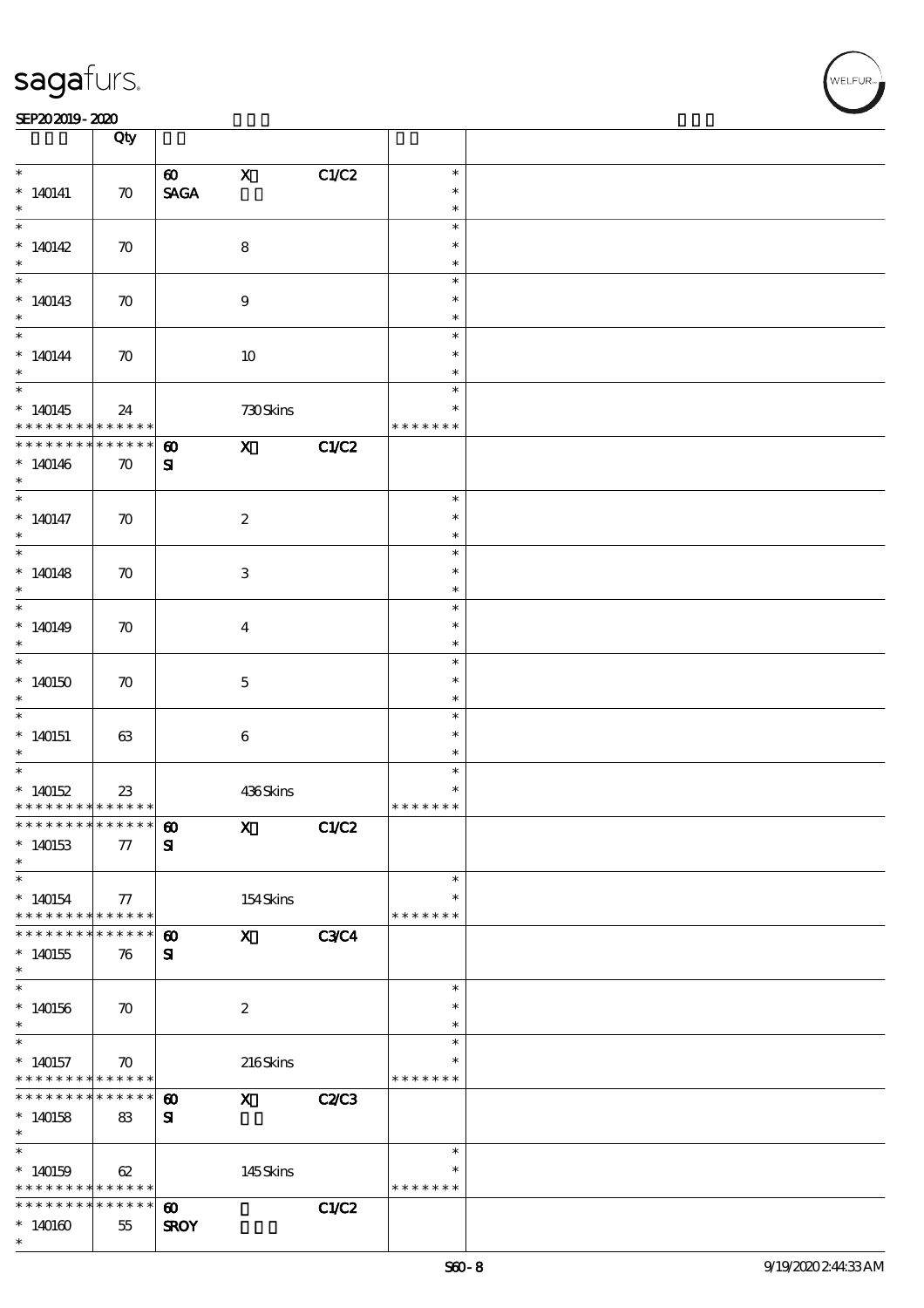| SEP202019-2020 |  |  |
|----------------|--|--|
|----------------|--|--|

|                                  | Qty                          |                       |             |                  |  |
|----------------------------------|------------------------------|-----------------------|-------------|------------------|--|
| $\ast$                           |                              | $\boldsymbol{\omega}$ | C1/C2       | $\ast$           |  |
| $*140161$                        | 49                           | <b>SROY</b>           |             | $\ast$           |  |
|                                  |                              |                       |             | $\ast$           |  |
| $\overline{\ast}$                |                              |                       |             | $\ast$           |  |
| * $140162$                       | 39                           | 143Skins              |             | $\ast$           |  |
| * * * * * * * *<br>* * * * * * * | * * * * * *  <br>* * * * * * | $\boldsymbol{\omega}$ | C1/C2       | * * * * * * *    |  |
| $*140163$                        | 62                           | <b>SROY</b>           |             |                  |  |
| $\ast$                           |                              |                       |             |                  |  |
| $*$                              |                              |                       |             | $\ast$           |  |
| $*140164$                        | 56                           | $\boldsymbol{2}$      |             | $\ast$           |  |
| $\ast$                           |                              |                       |             | $\ast$<br>$\ast$ |  |
| $*140165$                        | 56                           | 3                     |             | $\ast$           |  |
| $*$                              |                              |                       |             | $\ast$           |  |
|                                  |                              |                       |             | $\ast$           |  |
| $*140166$                        | 56                           | $\bf{4}$              |             | $\ast$           |  |
| $\ast$<br>$\overline{\ast}$      |                              |                       |             | $\ast$           |  |
| $*140167$                        | 43                           | $273$ Skins           |             | $\ast$<br>$\ast$ |  |
| * * * * * * * * <mark>*</mark>   | * * * * * *                  |                       |             | * * * * * * *    |  |
|                                  |                              | $\boldsymbol{\omega}$ | C1/C2       |                  |  |
| 140168                           | 53                           | <b>SROY</b>           |             |                  |  |
|                                  |                              |                       |             |                  |  |
| * * * * * * * *                  | * * * * * *                  | $\boldsymbol{\omega}$ | C1/C2       |                  |  |
| $*140169$<br>$\ast$              | 63                           | <b>SAGA</b>           |             |                  |  |
|                                  |                              |                       |             | $\ast$           |  |
| * $140170$                       | 63                           | $\boldsymbol{2}$      |             | $\ast$           |  |
| $\ast$                           |                              |                       |             | $\ast$           |  |
|                                  |                              |                       |             | $\ast$           |  |
| $*140171$<br>$*$                 | 63                           | 3                     |             | $\ast$<br>$\ast$ |  |
|                                  |                              |                       |             | $\ast$           |  |
| * $140172$                       | 61                           | $\bf{4}$              |             | $\ast$           |  |
| $\ast$                           |                              |                       |             | $\ast$           |  |
| $\ast$                           |                              |                       |             | $\ast$<br>$\ast$ |  |
| $*140173$<br>* * * * * * * *     | 21<br>$* * * * * * *$        | $271$ Skins           |             | * * * * * * *    |  |
| * * * * * * * *                  | * * * * * *                  | $\boldsymbol{\omega}$ | <b>C3C4</b> |                  |  |
| $*140174$                        | $\boldsymbol{\omega}$        | <b>SAGA</b>           |             |                  |  |
| $\ast$                           |                              |                       |             |                  |  |
|                                  |                              |                       |             | $\ast$<br>∗      |  |
| $*140175$<br>$\ast$              | 63                           | $\boldsymbol{2}$      |             | $\ast$           |  |
|                                  |                              |                       |             | $\ast$           |  |
| $*140176$                        | ${\bf 33}$                   | $165$ Skins           |             | $\ast$           |  |
| * * * * * * * * <mark>*</mark>   | * * * * * *                  |                       |             | * * * * * * *    |  |
|                                  |                              | $\boldsymbol{\omega}$ | <b>C3C4</b> |                  |  |
| 140177                           | 38                           | <b>SAGA</b>           |             |                  |  |
| * * * * * * *                    | * * * * * *                  | $\boldsymbol{\omega}$ | C1/C2       |                  |  |
| $*140178$                        | 76                           | <b>SAGA</b>           |             |                  |  |
| $\ast$                           |                              |                       |             |                  |  |
| $\ast$                           |                              |                       |             | $\ast$           |  |
| $*140179$<br>$\ast$              | $\boldsymbol{\pi}$           | $\boldsymbol{2}$      |             | $\ast$<br>$\ast$ |  |
| $\ast$                           |                              |                       |             | $\ast$           |  |
| $*140180$                        | $\boldsymbol{\pi}$           | 3                     |             | $\ast$           |  |
| $\ast$                           |                              |                       |             | $\ast$           |  |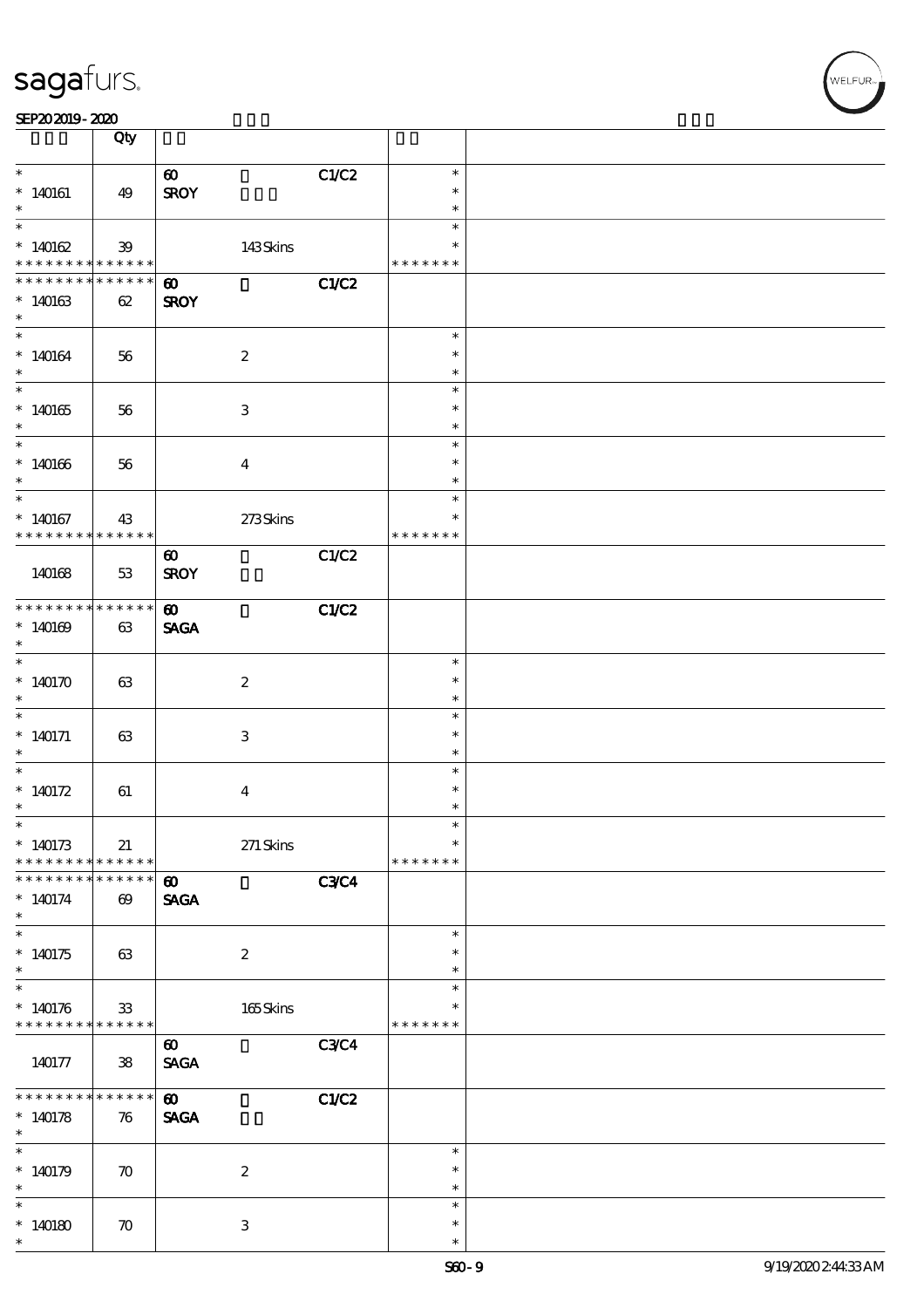#### SEP202019-2020 DEEP202019-2020 DEEP202019-2020 DEEP202019-2020 DEEP202019-2020 DEEP20

|                                                                            | Qty                             |                                                         |              |                                   |  |
|----------------------------------------------------------------------------|---------------------------------|---------------------------------------------------------|--------------|-----------------------------------|--|
| $\ast$<br>$*140181$                                                        | $\boldsymbol{\pi}$              | $\boldsymbol{\omega}$<br>$\operatorname{\mathsf{SAGA}}$ | C1/C2        | $\ast$<br>$\ast$<br>$\ast$        |  |
| $\ast$<br>$*140182$<br>$\ast$                                              | $\boldsymbol{\pi}$              | $\mathbf 5$                                             |              | $\ast$<br>$\ast$<br>$\ast$        |  |
| $*140183$<br>$\ast$                                                        | $\boldsymbol{\pi}$              | $\,6\,$                                                 |              | $\ast$<br>$\ast$<br>*             |  |
| $\ddot{x}$<br>* 140184<br>* * * * * * * *                                  | 29<br>******                    | 455Skins                                                |              | $\ast$<br>$\ast$<br>* * * * * * * |  |
| * * * * * * * * * * * * * * *<br>$*140185$                                 | $\boldsymbol{\pi}$              | $\boldsymbol{\omega}$<br>${\bf s}$                      | C1/C2        |                                   |  |
| $\ast$<br>$\overline{\phantom{0}}$<br>$*140186$<br>$\ast$                  | $\boldsymbol{\pi}$              | $\boldsymbol{2}$                                        |              | $\ast$<br>$\ast$<br>$\ast$        |  |
| $\overline{\ast}$<br>$*140187$<br>$\ast$                                   | $\boldsymbol{\pi}$              | $\ensuremath{\mathbf{3}}$                               |              | $\ast$<br>$\ast$<br>$\ast$        |  |
| $\overline{\phantom{0}}$<br>$*140188$<br>$\ast$                            | $\boldsymbol{\pi}$              | $\overline{\mathbf{4}}$                                 |              | $\ast$<br>$\ast$<br>$\ast$        |  |
| $\overline{\phantom{0}}$<br>$*140189$<br>$\ast$                            | $\boldsymbol{\pi}$              | $\mathbf 5$                                             |              | $\ast$<br>$\ast$<br>$\ast$        |  |
| $\overline{\ast}$<br>$*140190$<br>$\ast$                                   | $\boldsymbol{\pi}$              | $\,6\,$                                                 |              | $\ast$<br>$\ast$<br>$\ast$        |  |
| $\overline{\phantom{0}}$<br>$*140191$<br>* * * * * * * *                   | 23<br>* * * * * *               | 443Skins                                                |              | $\ast$<br>$\ast$<br>* * * * * * * |  |
| * * * * * * * *<br>$*140192$<br>$\ast$                                     | $******$<br>83                  | $\boldsymbol{\omega}$<br>${\bf s}$                      | <b>C2/C3</b> |                                   |  |
| $\ast$<br>$*140193$<br>$\ast$                                              | 56                              | $\boldsymbol{2}$                                        |              | $\ast$<br>$\ast$<br>$\ast$        |  |
| $\ast$<br>$*140194$<br>* * * * * * * *                                     | 26<br>* * * * * *               | 165Skins                                                |              | $\ast$<br>$\ast$<br>* * * * * * * |  |
| * * * * * * *<br>$*140195$<br>$\ast$                                       | * * * * * *<br>62               | $\boldsymbol{\omega}$<br><b>SROY</b>                    | C1/C2        |                                   |  |
| $\overline{\ast}$<br>$*140196$<br>$\ast$                                   | 56                              | $\boldsymbol{2}$                                        |              | $\ast$<br>$\ast$<br>$\ast$        |  |
| $\ast$<br>$*140197$<br>$\ast$                                              | 56                              | $\ensuremath{\mathbf{3}}$                               |              | $\ast$<br>$\ast$<br>$\ast$        |  |
| $\overline{\phantom{0}}$<br>$*140198$<br>$\ast$                            | 56                              | $\bf{4}$                                                |              | $\ast$<br>$\ast$<br>$\ast$        |  |
| $\overline{\ast}$<br>$*140199$<br>* * * * * * * * <mark>* * * * * *</mark> | 44                              | $274$ Skins                                             |              | $\ast$<br>$\ast$<br>* * * * * * * |  |
| * * * * * * * *<br>$*140200$<br>$\ast$                                     | ******<br>$\boldsymbol{\omega}$ | $\boldsymbol{\omega}$<br><b>SROY</b>                    | C1/C2        |                                   |  |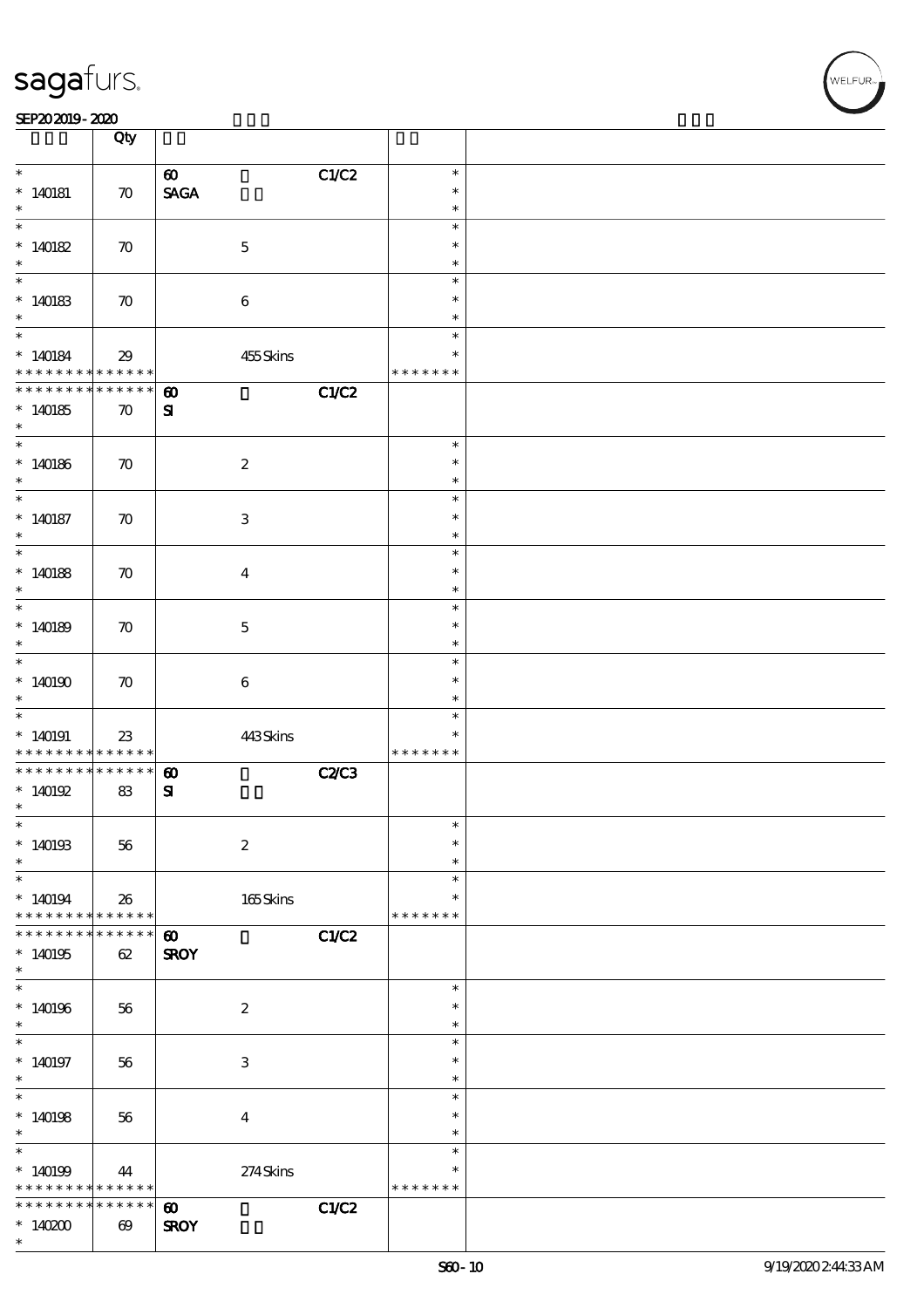#### SEP202019-2020

|                               | Qty                |                       |              |         |  |
|-------------------------------|--------------------|-----------------------|--------------|---------|--|
|                               |                    |                       |              |         |  |
| $\ast$                        |                    | $\boldsymbol{\omega}$ | C1/C2        | $\ast$  |  |
| $*140201$                     | 68                 | <b>SROY</b>           |              | $\ast$  |  |
| * * * * * * * * * * * * * *   |                    |                       |              | ******* |  |
| * * * * * * * * * * * * * * * |                    | $\boldsymbol{\omega}$ | C1/C2        |         |  |
| $*140002$                     | 76                 | <b>SAGA</b>           |              |         |  |
| $\ast$                        |                    |                       |              |         |  |
| $\ast$                        |                    |                       |              | $\ast$  |  |
| $*140203$                     | $\boldsymbol{\pi}$ | $\boldsymbol{2}$      |              | $\ast$  |  |
| $\ast$                        |                    |                       |              | $\ast$  |  |
| $\ast$                        |                    |                       |              | $\ast$  |  |
| $*140204$                     | 63                 | 3                     |              | $\ast$  |  |
| $\ast$                        |                    |                       |              | $\ast$  |  |
| $\ast$                        |                    |                       |              | $\ast$  |  |
| $*140205$                     | 26                 | 235Skins              |              | $\ast$  |  |
| * * * * * * * * * * * * * *   |                    |                       |              | ******* |  |
|                               |                    | $\boldsymbol{\omega}$ | <b>C2/C3</b> |         |  |
| 140206                        | 84                 | ${\bf s}$             |              |         |  |
|                               |                    |                       |              |         |  |

WELFUR<sub>™</sub>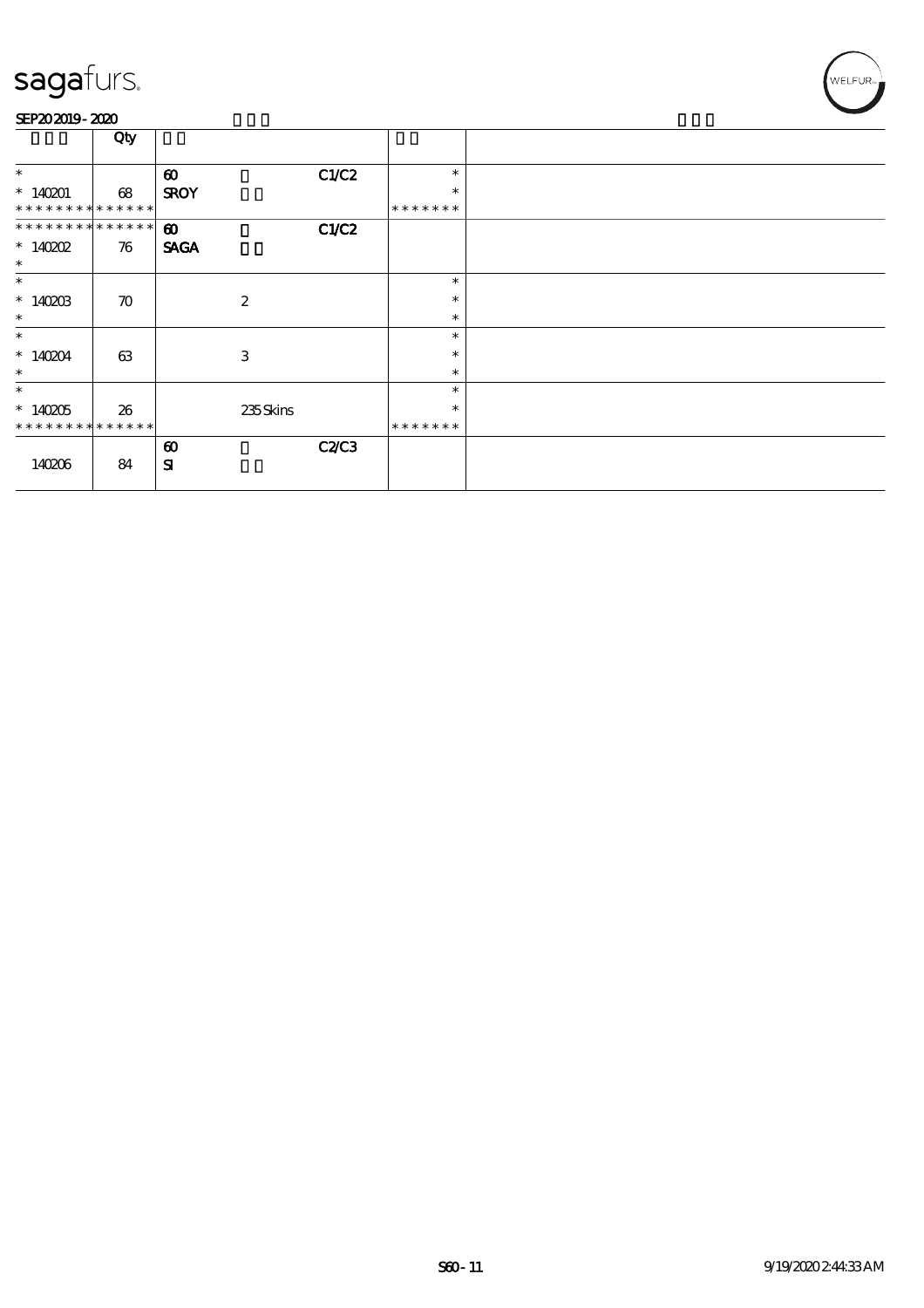| SEP202019-2020 |
|----------------|
|----------------|

|                                                 | Qty                   |                                               |                                   |  |
|-------------------------------------------------|-----------------------|-----------------------------------------------|-----------------------------------|--|
| * * * * * * * * * * * * * *<br>$*140221$        |                       | C1/C2<br>50 <sub>o</sub>                      |                                   |  |
| $\ast$<br>$\overline{\ast}$                     | 63                    | <b>SROY</b>                                   |                                   |  |
| $*140222$                                       | 50                    | $113$ Skins                                   | $\ast$<br>$\ast$                  |  |
| * * * * * * * *<br>******** <mark>******</mark> | * * * * * *           | C1/C2<br>$\boldsymbol{\mathfrak{D}}$          | * * * * * * *                     |  |
| $*140223$<br>$\ast$                             | 63                    | <b>SROY</b>                                   |                                   |  |
| $\overline{\ast}$<br>$*140224$                  | 21                    | 84Skins                                       | $\ast$<br>$\ast$                  |  |
| * * * * * * * * * * * * * * *                   |                       |                                               | * * * * * * *                     |  |
| 140225                                          | $\boldsymbol{\pi}$    | C1/C2<br>50<br><b>SROY</b>                    |                                   |  |
| 140226                                          | 54                    | <b>C3C4</b><br>50 <sub>o</sub><br><b>SROY</b> |                                   |  |
| * * * * * * * *                                 | $******$              | C1/C2<br>50 <sub>2</sub>                      |                                   |  |
| $* 140227$<br>$\ast$                            | 77                    | <b>SROY</b>                                   |                                   |  |
| $\overline{\phantom{0}}$<br>$*14028$            | $\boldsymbol{\pi}$    | $\boldsymbol{2}$                              | $\ast$<br>$\ast$                  |  |
| $\ast$                                          |                       |                                               | $\ast$                            |  |
| $*14029$<br>$\ast$                              | $\boldsymbol{\pi}$    | $\,3\,$                                       | $\ast$<br>$\ast$<br>$\ast$        |  |
| $\overline{\ast}$                               |                       |                                               | $\ast$<br>$\ast$                  |  |
| $*140230$<br>$\ast$                             | $\boldsymbol{\pi}$    | $\boldsymbol{4}$                              | $\ast$                            |  |
| $\overline{\ast}$<br>$*140231$<br>$\ast$        | $\boldsymbol{\pi}$    | $\mathbf 5$                                   | $\ast$<br>$\ast$<br>$\ast$        |  |
| $\ast$                                          |                       |                                               | $\ast$                            |  |
| $*140232$<br>$\ast$                             | $\boldsymbol{\pi}$    | $\,6\,$                                       | $\ast$<br>$\ast$                  |  |
| $*$<br>$*140233$                                | $\boldsymbol{\pi}$    | $\boldsymbol{7}$                              | $\ast$<br>$\ast$                  |  |
| $\ast$<br>$\ast$                                |                       |                                               | $\ast$<br>$\ast$                  |  |
| $*140234$<br>$\ast$                             | $\boldsymbol{\pi}$    | $\bf 8$                                       | $\ast$<br>$\ast$                  |  |
| $\overline{\phantom{0}}$<br>$*140235$<br>$\ast$ | $\boldsymbol{\pi}$    | $\boldsymbol{9}$                              | $\ast$<br>$\ast$<br>$\ast$        |  |
| $\overline{\ast}$                               |                       |                                               | $\ast$                            |  |
| $*140236$<br>$\ast$                             | $\boldsymbol{\pi}$    | $10\,$                                        | $\ast$<br>$\ast$                  |  |
| $\overline{\phantom{0}}$<br>$*140237$<br>$\ast$ | $\boldsymbol{\pi}$    | $11\,$                                        | $\ast$<br>$\ast$<br>$\ast$        |  |
| $\overline{\ast}$<br>$*140238$<br>$\ast$        | $\boldsymbol{\pi}$    | $12\,$                                        | $\ast$<br>$\ast$<br>$\ast$        |  |
| $\ast$<br>$*140239$                             | 56                    | 13                                            | $\ast$<br>$\ast$                  |  |
| $\ast$                                          |                       |                                               | $\ast$                            |  |
| $\ast$<br>$*140240$<br>* * *<br>* * *           | $23\,$<br>* * * * * * | 926Skins                                      | $\ast$<br>$\ast$<br>* * * * * * * |  |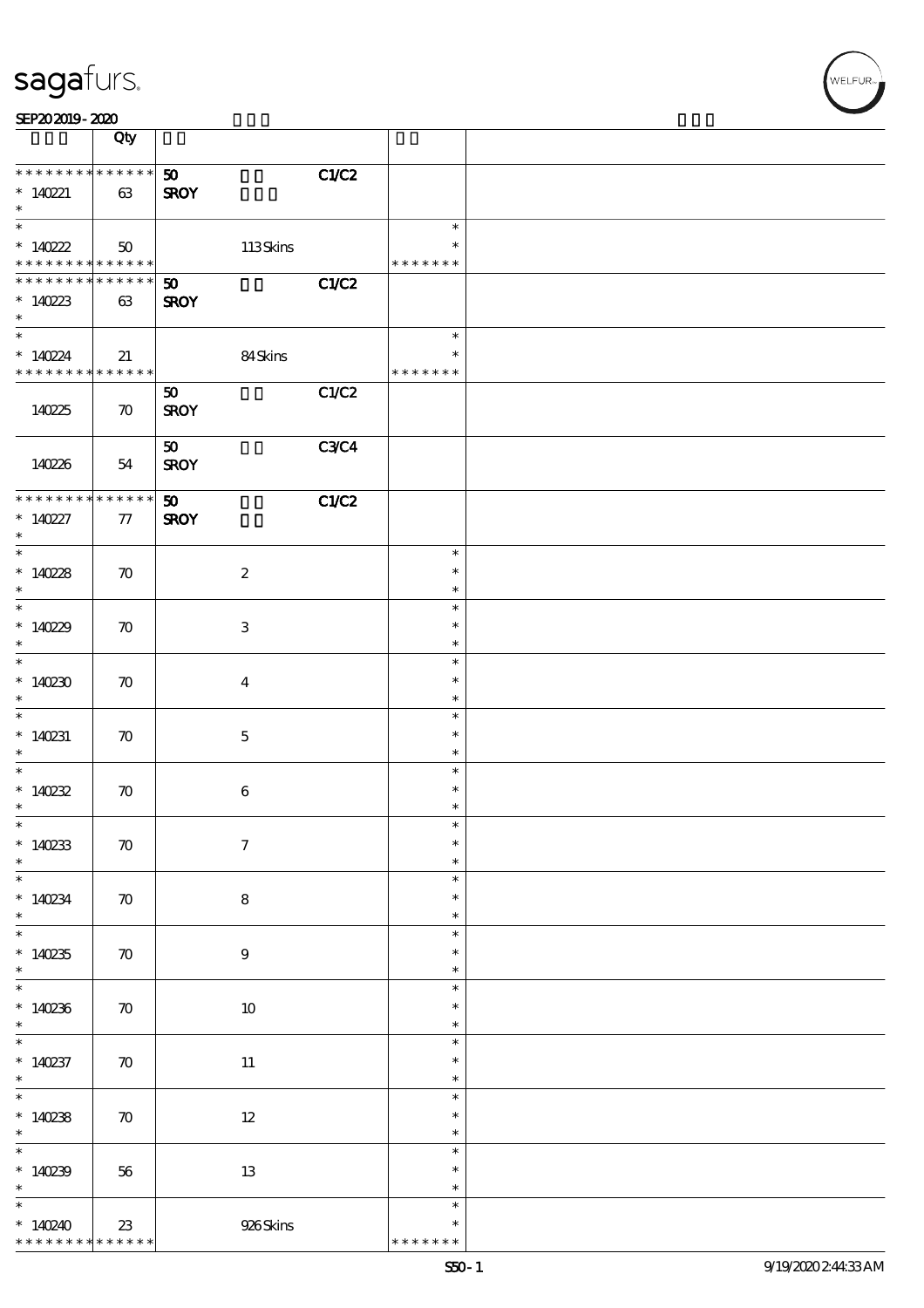| <b>saga</b> furs. |
|-------------------|
|                   |

### $SEP202019 - 2020$

|                                                          | Qty                |                              |             |                         |  |
|----------------------------------------------------------|--------------------|------------------------------|-------------|-------------------------|--|
|                                                          |                    |                              |             |                         |  |
| 140241                                                   | 75                 | 50<br><b>SROY</b>            | C3C4        |                         |  |
| * * * * * * * *                                          | $*******$          | $\boldsymbol{\mathfrak{w}}$  | C1/C2       |                         |  |
| * $140242$<br>$*$                                        | 77                 | $\ensuremath{\mathsf{SAGA}}$ |             |                         |  |
|                                                          |                    |                              |             | $\ast$                  |  |
| $*140243$<br>$*$                                         | $\boldsymbol{\pi}$ | $\boldsymbol{2}$             |             | $\ast$<br>$\ast$        |  |
| $\ddot{x}$                                               |                    |                              |             | $\ast$                  |  |
| $*140244$<br>$\ast$                                      | $\boldsymbol{\pi}$ | $\ensuremath{\mathbf{3}}$    |             | $\ast$<br>$\ast$        |  |
|                                                          |                    |                              |             | $\ast$                  |  |
| $*140245$<br>$\ast$                                      | $\boldsymbol{\pi}$ | $\bf{4}$                     |             | $\ast$<br>$\ast$        |  |
| $\overline{\phantom{0}}$                                 |                    |                              |             | $\ast$<br>$\ast$        |  |
| $*140246$<br>$\ast$                                      | $\boldsymbol{\pi}$ | $\mathbf 5$                  |             | $\ast$                  |  |
| $\overline{\ast}$                                        |                    |                              |             | $\ast$                  |  |
| $*140247$<br>$\ast$                                      | $\boldsymbol{\pi}$ | $\bf 6$                      |             | $\ast$<br>$\ast$        |  |
| $\overline{\ast}$                                        |                    |                              |             | $\ast$                  |  |
| $*140248$<br>$\ast$                                      | $\boldsymbol{\pi}$ | $\boldsymbol{7}$             |             | $\ast$<br>$\ast$        |  |
| $*$                                                      |                    |                              |             | $\ast$                  |  |
| * $140249$<br>$\ast$                                     | $\boldsymbol{\pi}$ | $\bf 8$                      |             | $\ast$<br>$\ast$        |  |
| $\overline{\ast}$                                        |                    |                              |             | $\ast$                  |  |
| $*140250$<br>$\ast$                                      | $\boldsymbol{\pi}$ | $\boldsymbol{9}$             |             | $\ast$<br>$\ast$        |  |
|                                                          |                    |                              |             | $\ast$                  |  |
| $*140251$<br>$\ast$                                      | $\boldsymbol{\pi}$ | 10                           |             | $\ast$<br>$\ast$        |  |
| $*$                                                      |                    |                              |             | $\ast$                  |  |
| $*140252$                                                | $\boldsymbol{\pi}$ | $11\,$                       |             | $\ast$                  |  |
| $\ast$<br>$\ast$                                         |                    |                              |             | $\ast$                  |  |
| $*140253$                                                | $\boldsymbol{\pi}$ | $12 \,$                      |             | ж<br>$\ast$             |  |
| $\ast$                                                   |                    |                              |             | $\ast$                  |  |
| $\ast$                                                   |                    |                              |             | $\ast$<br>$\ast$        |  |
| $*140254$<br>$\ast$                                      | $\boldsymbol{\pi}$ | 13                           |             | $\ast$                  |  |
| $\ast$                                                   |                    |                              |             | $\ast$                  |  |
| $*140255$                                                | $\boldsymbol{\pi}$ | 14                           |             | $\ast$                  |  |
| $\ast$<br>$\ast$                                         |                    |                              |             | $\ast$<br>$\ast$        |  |
| $*140256$                                                | 77                 | $1064\,$ Skins               |             | $\ast$                  |  |
| * * * * * * * *                                          | $* * * * * * *$    |                              |             | * * * * * * *           |  |
| 140257                                                   | $\boldsymbol{\pi}$ | 50<br><b>SAGA</b>            | <b>C3C4</b> |                         |  |
| * * * * * * * *                                          | $* * * * * * *$    | 50 <sub>o</sub>              | <b>C3C4</b> |                         |  |
| $*140258$                                                | 84                 | <b>SAGA</b>                  |             |                         |  |
| $\ast$                                                   |                    |                              |             |                         |  |
| $\overline{\ast}$                                        |                    |                              |             | $\ast$                  |  |
| * $140259$<br>* * * * * * * * <mark>* * * * * * *</mark> | 25                 | 109Skins                     |             | $\ast$<br>* * * * * * * |  |
| * * * * * * * *                                          | $* * * * * * *$    | $\boldsymbol{\mathfrak{D}}$  | C1/C2       |                         |  |
| $*140200$                                                | 77                 | ${\bf s}$                    |             |                         |  |
| $\ast$                                                   |                    |                              |             |                         |  |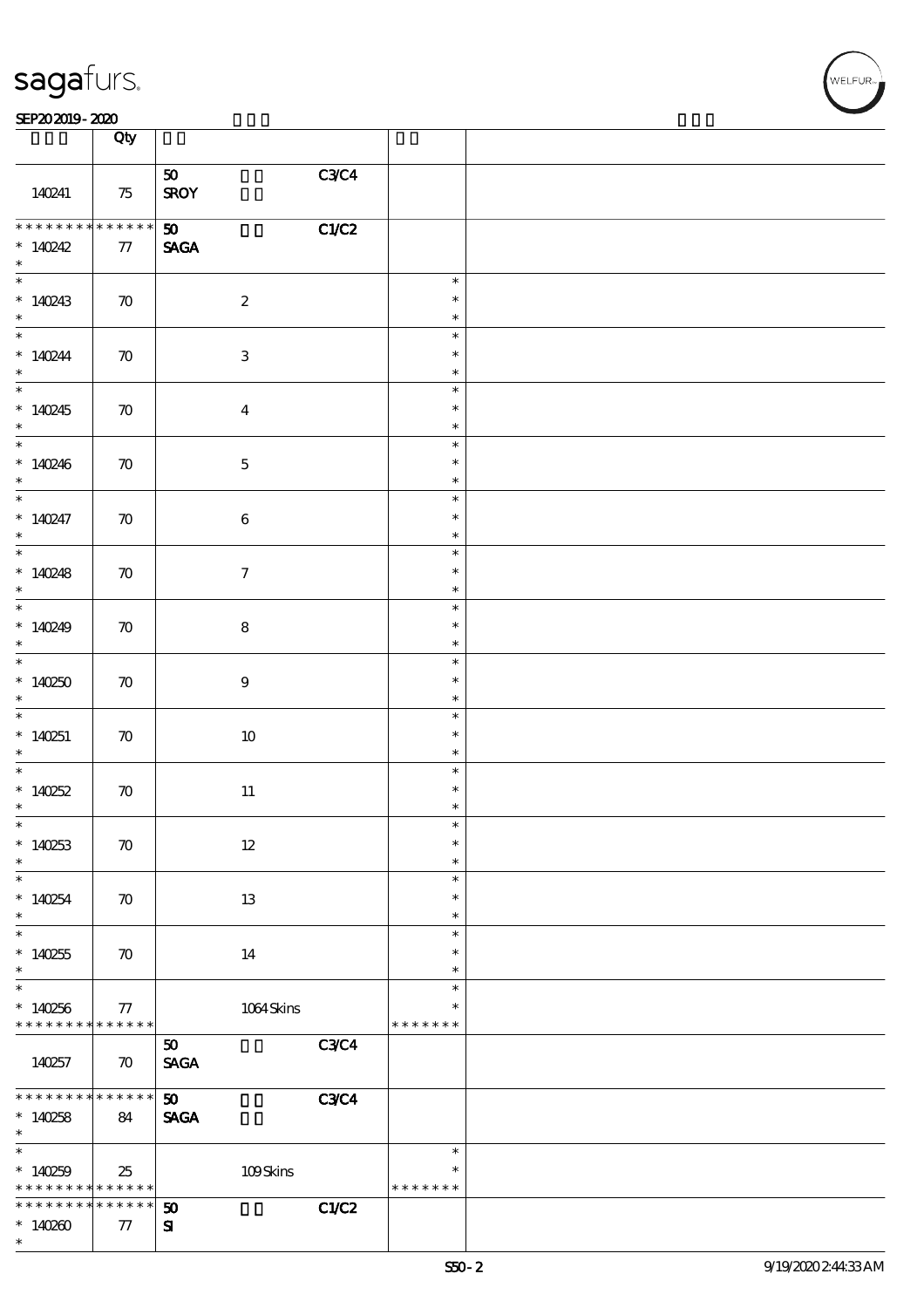|                                            | Qty                |                       |                           |       |               |  |
|--------------------------------------------|--------------------|-----------------------|---------------------------|-------|---------------|--|
| $\ast$                                     |                    | 50                    |                           | C1/C2 | $\ast$        |  |
| $*140261$                                  |                    | ${\bf s}$             |                           |       | $\ast$        |  |
| $\ast$                                     | 77                 |                       |                           |       | $\ast$        |  |
|                                            |                    |                       |                           |       | $\ast$        |  |
|                                            |                    |                       |                           |       |               |  |
| $*140262$                                  | 77                 |                       | $\,3$                     |       | $\ast$        |  |
| $\ast$                                     |                    |                       |                           |       | $\ast$        |  |
|                                            |                    |                       |                           |       | $\ast$        |  |
| $*140263$                                  | 43                 |                       | 274Skins                  |       | $\ast$        |  |
| * * * * * * * *                            | ******             |                       |                           |       | * * * * * * * |  |
|                                            |                    | 50                    |                           | C1/C2 |               |  |
| 140264                                     | 49                 | ${\bf s}$             |                           |       |               |  |
|                                            |                    |                       |                           |       |               |  |
| * * * * * * * * * * * * * * *              |                    | $\boldsymbol{\omega}$ | $\boldsymbol{\mathsf{X}}$ | C1/C2 |               |  |
| $*140265$                                  | 63                 | <b>SROY</b>           |                           |       |               |  |
| $*$                                        |                    |                       |                           |       |               |  |
| $\overline{\phantom{0}}$                   |                    |                       |                           |       | $\ast$        |  |
|                                            |                    |                       |                           |       |               |  |
| $*140266$                                  | 56                 |                       | $\boldsymbol{2}$          |       | $\ast$        |  |
| $\ast$                                     |                    |                       |                           |       | $\ast$        |  |
| $\overline{\ast}$                          |                    |                       |                           |       | $\ast$        |  |
| $*14087$                                   | 25                 |                       | 144Skins                  |       | $\ast$        |  |
| * * * * * * * *                            | * * * * * * *      |                       |                           |       | * * * * * * * |  |
| * * * * * * * * <mark>* * * * * * *</mark> |                    | 50                    | $\boldsymbol{\mathsf{X}}$ | C1/C2 |               |  |
| $*140268$                                  | $\boldsymbol{\pi}$ | <b>SROY</b>           |                           |       |               |  |
| $\ast$                                     |                    |                       |                           |       |               |  |
|                                            |                    |                       |                           |       | $\ast$        |  |
| $*140209$                                  | 63                 |                       | $\boldsymbol{2}$          |       | $\ast$        |  |
| $\ast$                                     |                    |                       |                           |       | $\ast$        |  |
| $\overline{\phantom{0}}$                   |                    |                       |                           |       | $\ast$        |  |
| $*140270$                                  |                    |                       |                           |       | $\ast$        |  |
|                                            | 63                 |                       | 3                         |       | $\ast$        |  |
| $\ast$<br>$\overline{\phantom{0}}$         |                    |                       |                           |       |               |  |
|                                            |                    |                       |                           |       | $\ast$        |  |
| * $140271$                                 | 63                 |                       | $\overline{\mathbf{4}}$   |       | $\ast$        |  |
| $\ast$                                     |                    |                       |                           |       | $\ast$        |  |
| $*$                                        |                    |                       |                           |       | $\ast$        |  |
| * $140272$                                 | 63                 |                       | $\mathbf 5$               |       | $\ast$        |  |
| $\ast$                                     |                    |                       |                           |       | $\ast$        |  |
| $\ast$                                     |                    |                       |                           |       | $\ast$        |  |
| * $140273$                                 | 63                 |                       | 385Skins                  |       | $\ast$        |  |
| * * * * * * * *                            | ******             |                       |                           |       | * * * * * * * |  |
| * * * * * * * *                            | $* * * * * * *$    | 50                    | $\boldsymbol{\alpha}$     | C1/C2 |               |  |
| $* 140274$                                 | $77\,$             | <b>SROY</b>           |                           |       |               |  |
| $\ast$                                     |                    |                       |                           |       |               |  |
|                                            |                    |                       |                           |       | $\ast$        |  |
| $*140275$                                  | 61                 |                       |                           |       |               |  |
| * * * * * * * * <mark>* * * * * *</mark>   |                    |                       | 138Skins                  |       | * * * * * * * |  |
| * * * * * * * *                            |                    |                       |                           |       |               |  |
|                                            | * * * * * * *      | 50                    | $\mathbf{X}$              | C1/C2 |               |  |
| * $140276$                                 | $\boldsymbol{\pi}$ | <b>SAGA</b>           |                           |       |               |  |
| $\ast$                                     |                    |                       |                           |       |               |  |
| $*$                                        |                    |                       |                           |       | $\ast$        |  |
| * $140277$                                 | $\boldsymbol{\pi}$ |                       | $\boldsymbol{2}$          |       | $\ast$        |  |
| $*$                                        |                    |                       |                           |       | $\ast$        |  |
| $\ast$                                     |                    |                       |                           |       | $\ast$        |  |
| * $140278$                                 | $\boldsymbol{\pi}$ |                       | $\ensuremath{\mathbf{3}}$ |       | $\ast$        |  |
| $\ast$                                     |                    |                       |                           |       | $\ast$        |  |
| $\overline{\ast}$                          |                    |                       |                           |       | $\ast$        |  |
| * $140279$                                 | $\boldsymbol{\pi}$ |                       | $\overline{\mathbf{4}}$   |       | $\ast$        |  |
| $\ast$                                     |                    |                       |                           |       | $\ast$        |  |
|                                            |                    |                       |                           |       | $\ast$        |  |
| * $140280$                                 |                    |                       | $\mathbf{5}$              |       | $\ast$        |  |
| $\ast$                                     | $\boldsymbol{\pi}$ |                       |                           |       | $\ast$        |  |
|                                            |                    |                       |                           |       |               |  |

 $\overline{\mathsf{T}}$ 

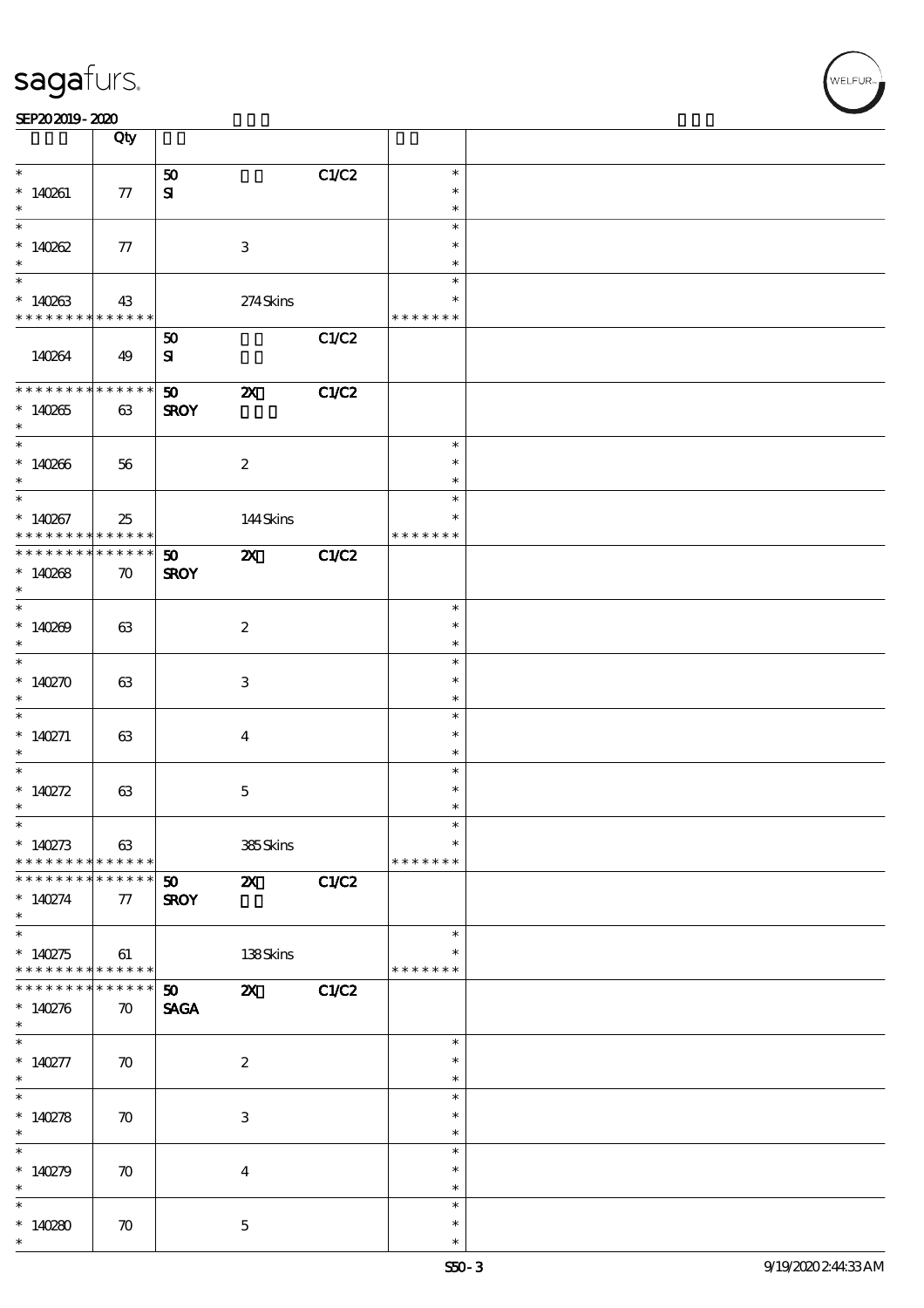#### SEP202019-2020 DEEP202019-2020 DEEP202019-2020 DEEP202019-2020 DEEP202019-2020 DEEP20

|                                                                        | Qty                |                                      |                           |       |                                      |  |
|------------------------------------------------------------------------|--------------------|--------------------------------------|---------------------------|-------|--------------------------------------|--|
| $\ast$<br>$* 140281$<br>$\ast$                                         | $\boldsymbol{\pi}$ | 50<br>$\operatorname{\mathsf{SAGA}}$ | $\boldsymbol{\mathsf{Z}}$ | C1/C2 | $\ast$<br>$\ast$<br>$\ast$           |  |
| $\overline{\ast}$<br>$*140282$<br>$\ast$                               | $\boldsymbol{\pi}$ |                                      | $\boldsymbol{\tau}$       |       | $\ast$<br>$\ast$<br>$\ast$           |  |
| $*140283$<br>$\ast$                                                    | $\boldsymbol{\pi}$ |                                      | $\bf 8$                   |       | $\ast$<br>$\ast$<br>$\ast$           |  |
| $* 140284$<br>$\ast$                                                   | $\boldsymbol{\pi}$ |                                      | $9\,$                     |       | $\ast$<br>$\ast$<br>$\ast$           |  |
| $*140285$<br>$*$                                                       | $\boldsymbol{\pi}$ |                                      | $10\,$                    |       | $\ast$<br>$\ast$<br>$\ast$           |  |
| $*140286$<br>$\ast$                                                    | $\boldsymbol{\pi}$ |                                      | $11\,$                    |       | $\ast$<br>$\ast$<br>$\ast$           |  |
| $\overline{\ast}$<br>$* 140287$<br>$\ast$                              | $\boldsymbol{\pi}$ |                                      | $12\,$                    |       | $\ast$<br>$\ast$<br>$\ast$           |  |
| $\overline{\phantom{0}}$<br>$*140288$<br>* * * * * * * * * * * * * * * | 59                 |                                      | 899Skins                  |       | $\ast$<br>$\ast$<br>* * * * * * *    |  |
| 140289                                                                 | 77                 | 50 <sub>o</sub><br><b>SAGA</b>       | $\mathbf{X}$              | C1/C2 |                                      |  |
| * * * * * * * *<br>$*140290$<br>$\ast$                                 | $******$<br>77     | 50<br>${\bf s}$                      | $\boldsymbol{\mathsf{z}}$ | C1/C2 |                                      |  |
| * $140291$<br>$*$                                                      | 77                 |                                      | $\boldsymbol{2}$          |       | $\ast$<br>$\ast$<br>$\ast$           |  |
| $*140292$<br>$\ast$                                                    | 77                 |                                      | $\,3$                     |       | $\ast$<br>$\ast$<br>$\ast$           |  |
| $*$<br>$*140293$<br>$\ast$                                             | ${\bf 77}$         |                                      | $\boldsymbol{4}$          |       | $\ast$<br>$\ast$<br>$\ast$           |  |
| $\ast$<br>$*140294$<br>$\ast$                                          | 77                 |                                      | $\bf 5$                   |       | $\ast$<br>$\ast$<br>$\ast$           |  |
| $*140255$<br>$\ast$                                                    | 77                 |                                      | $\bf 6$                   |       | $\ast$<br>$\ast$<br>$\ast$           |  |
| $\overline{\ast}$<br>$*140296$                                         |                    |                                      |                           |       |                                      |  |
| $\ast$                                                                 | $77\,$             |                                      | $\boldsymbol{\tau}$       |       | $\ast$<br>$\ast$<br>$\ast$           |  |
| $\overline{\phantom{0}}$<br>$*140297$<br>$\ast$                        | 77                 |                                      | $\bf 8$                   |       | $\ast$<br>$\ast$<br>$\ast$           |  |
| $\overline{\phantom{0}}$<br>$*140298$<br>$\ast$                        | 77                 |                                      | $\boldsymbol{9}$          |       | $\ast$<br>$\ast$<br>$\ast$           |  |
| $\ast$<br>$*140299$<br>$\ast$<br>$\ast$                                | $77\,$             |                                      | $10\,$                    |       | $\ast$<br>$\ast$<br>$\ast$<br>$\ast$ |  |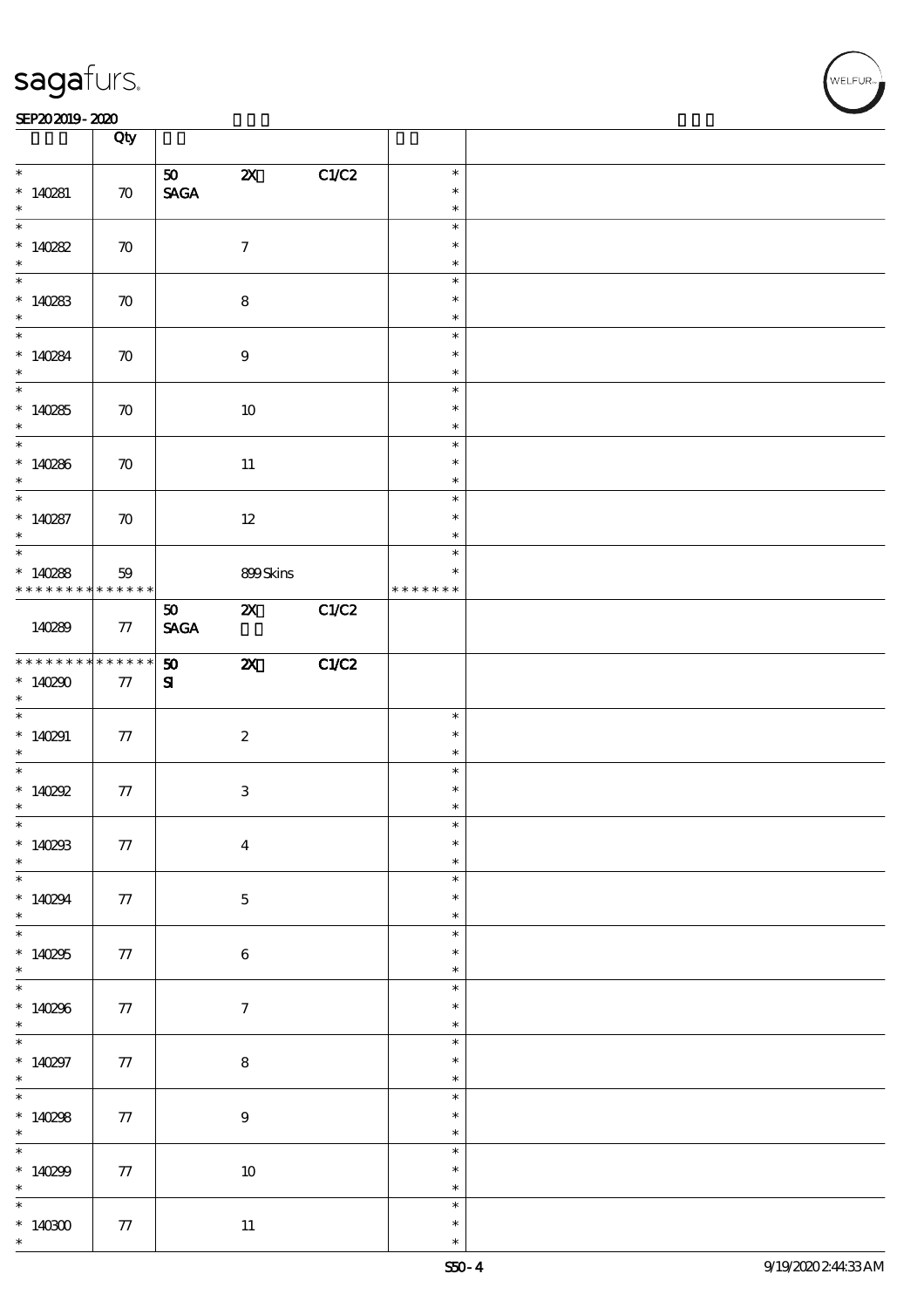#### SEP202019-2020 DEEP202019-2020 DEEP202019-2020 DEEP202019-2020 DEEP202019-2020 DEEP20

|                                    | Qty                |                 |                              |             |               |  |
|------------------------------------|--------------------|-----------------|------------------------------|-------------|---------------|--|
| $\ast$                             |                    |                 |                              |             | $\ast$        |  |
| $*140301$                          | 77                 | 50<br>${\bf s}$ | $\boldsymbol{\mathsf{X}}$    | C1/C2       | $\ast$        |  |
| $\ast$                             |                    |                 |                              |             | $\ast$        |  |
| $\ast$                             |                    |                 |                              |             | $\ast$        |  |
| $*$ 140302                         | 77                 |                 | 13                           |             | $\ast$        |  |
| $\ast$                             |                    |                 |                              |             | $\ast$        |  |
| $\ast$                             |                    |                 |                              |             | $\ast$        |  |
| $*140303$                          | 77                 |                 | 14                           |             | $\ast$        |  |
| $\ast$                             |                    |                 |                              |             | $\ast$        |  |
| $*$                                |                    |                 |                              |             | $\ast$        |  |
| $*140304$                          |                    |                 |                              |             | $\ast$        |  |
| $\ast$                             | $77\,$             |                 | 15                           |             | $\ast$        |  |
|                                    |                    |                 |                              |             |               |  |
|                                    |                    |                 |                              |             | $\ast$        |  |
| $*140305$                          | 77                 |                 | 16                           |             | $\ast$        |  |
| $\ast$<br>$\overline{\phantom{0}}$ |                    |                 |                              |             | $\ast$        |  |
|                                    |                    |                 |                              |             | $\ast$        |  |
| $*140306$                          | 77                 |                 | 1309Skins                    |             | $\ast$        |  |
| * * * * * * * *                    | $* * * * * * *$    |                 |                              |             | * * * * * * * |  |
| * * * * * * * *                    | $* * * * * * *$    | 50              | $\boldsymbol{\mathsf{z}}$    | <b>C3C4</b> |               |  |
| $*140307$                          | 84                 | ${\bf s}$       |                              |             |               |  |
| $\ast$                             |                    |                 |                              |             |               |  |
|                                    |                    |                 |                              |             | $\ast$        |  |
| $*140308$                          | 77                 |                 | $\boldsymbol{2}$             |             | $\ast$        |  |
| $\ast$                             |                    |                 |                              |             | $\ast$        |  |
| $*$                                |                    |                 |                              |             | $\ast$        |  |
| $*140309$                          | 56                 |                 | 217Skins                     |             | $\ast$        |  |
| * * * * * * * *                    | * * * * * * *      |                 |                              |             | * * * * * * * |  |
|                                    |                    | 50              | $\overline{X}/\overline{Z}X$ | <b>C3C4</b> |               |  |
| 140310                             | 89                 | ${\bf s}$       |                              |             |               |  |
|                                    |                    |                 |                              |             |               |  |
| * * * * * * * * * * * * * * *      |                    | 50              | $\boldsymbol{\mathsf{X}}$    | CLC2        |               |  |
| $*140311$                          | 63                 | <b>SROY</b>     |                              |             |               |  |
| $\ast$                             |                    |                 |                              |             |               |  |
| $\ast$                             |                    |                 |                              |             | $\ast$        |  |
| $*140312$                          | 42                 |                 | $\boldsymbol{2}$             |             | $\ast$        |  |
| $\ast$                             |                    |                 |                              |             |               |  |
| $\ast$                             |                    |                 |                              |             |               |  |
| $*140313$                          | $22\,$             |                 | $127$ Skins                  |             | $\ast$        |  |
| * * * * * * * *                    | * * * * * *        |                 |                              |             | * * * * * * * |  |
| * * * * * * * *                    | ******             | 50 <sub>o</sub> | $\mathbf{x}$                 | C1/C2       |               |  |
|                                    |                    |                 |                              |             |               |  |
| $* 140314$<br>$\ast$               | $\boldsymbol{\pi}$ | <b>SROY</b>     |                              |             |               |  |
| $\ast$                             |                    |                 |                              |             |               |  |
|                                    |                    |                 |                              |             | $\ast$        |  |
| $*140315$                          | 63                 |                 | $\boldsymbol{2}$             |             | $\ast$        |  |
| $\ast$<br>$\overline{\ast}$        |                    |                 |                              |             | $\ast$        |  |
|                                    |                    |                 |                              |             | $\ast$        |  |
| $*140316$                          | 63                 |                 | $\ensuremath{\mathbf{3}}$    |             | $\ast$        |  |
| $\ast$                             |                    |                 |                              |             | $\ast$        |  |
| $\ast$                             |                    |                 |                              |             | $\ast$        |  |
| $*140317$                          | 29                 |                 | 225Skins                     |             | *             |  |
| * * * * * * * *                    | ******             |                 |                              |             | * * * * * * * |  |
|                                    |                    | 50              | $\mathbf x$                  | C3C4        |               |  |
| 140318                             | 72                 | <b>SROY</b>     |                              |             |               |  |
|                                    |                    |                 |                              |             |               |  |
| * * * * * * * *                    | $* * * * * * *$    | 50 <sub>o</sub> | $\mathbf{x}$                 | C1/C2       |               |  |
| $*140319$                          | 77                 | <b>SROY</b>     |                              |             |               |  |
| $\ast$                             |                    |                 |                              |             |               |  |
| $\ast$                             |                    |                 |                              |             | $\ast$        |  |
| $*14030$                           | $\boldsymbol{\pi}$ |                 | $\boldsymbol{z}$             |             | $\ast$        |  |
| $\ast$                             |                    |                 |                              |             | $\ast$        |  |

-<br>ELFUR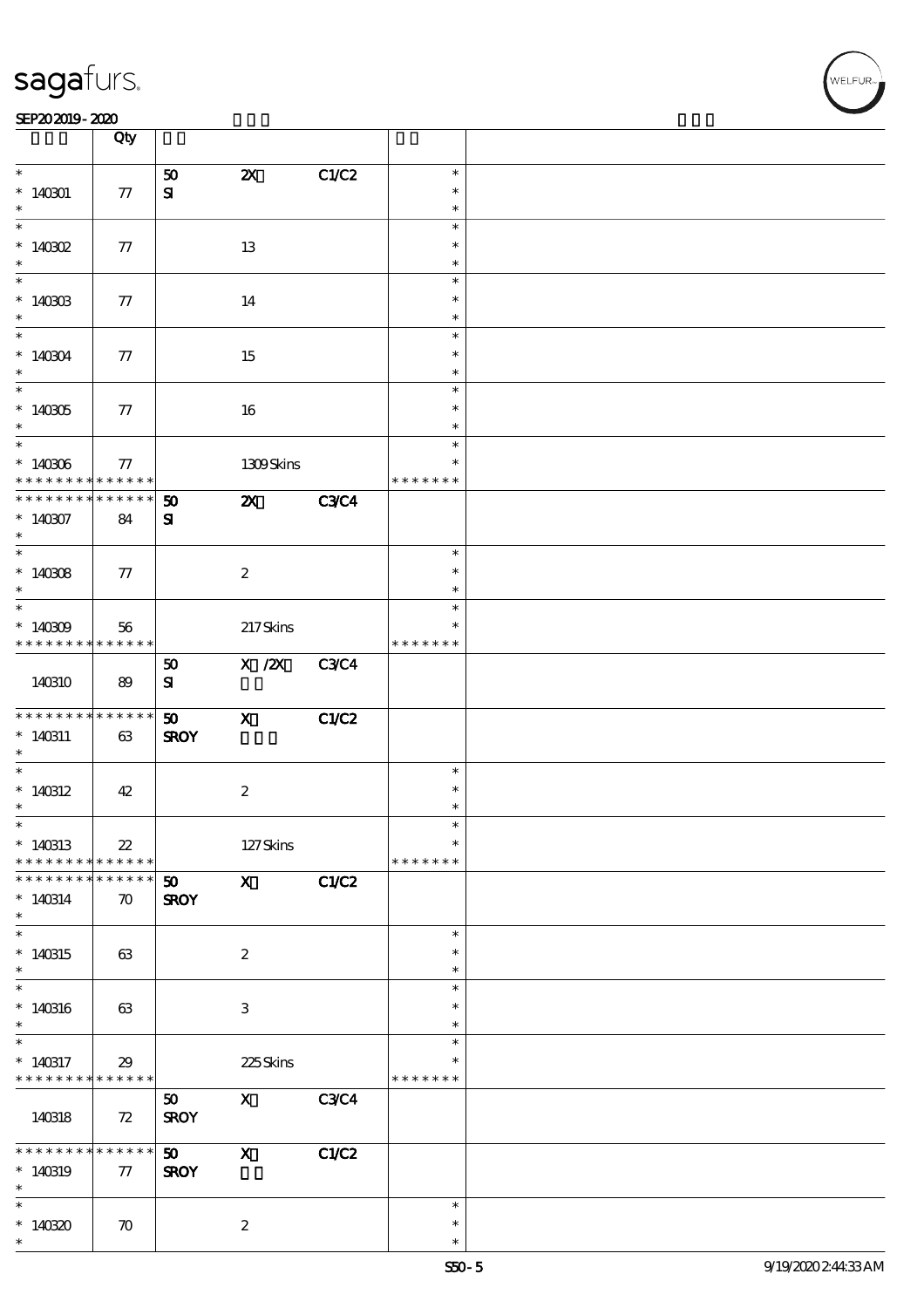#### SEP202019-2020

|                                          | Qty                |                                |                           |             |               |  |
|------------------------------------------|--------------------|--------------------------------|---------------------------|-------------|---------------|--|
|                                          |                    |                                |                           |             |               |  |
|                                          |                    |                                | $\mathbf{X}$              |             | $\ast$        |  |
|                                          |                    | 50                             |                           | C1/C2       | $\ast$        |  |
| $*140321$                                | $\boldsymbol{\pi}$ | <b>SROY</b>                    |                           |             |               |  |
| $\ast$                                   |                    |                                |                           |             | $\ast$        |  |
|                                          |                    |                                |                           |             | $\ast$        |  |
| $*140322$                                | $\boldsymbol{\pi}$ |                                | $\boldsymbol{4}$          |             | $\ast$        |  |
| $\ast$                                   |                    |                                |                           |             | $\ast$        |  |
|                                          |                    |                                |                           |             | $\ast$        |  |
| $*140323$                                | $\boldsymbol{\pi}$ |                                | $\mathbf 5$               |             | $\ast$        |  |
| $*$                                      |                    |                                |                           |             | $\ast$        |  |
| $\ddot{x}$                               |                    |                                |                           |             | $\ast$        |  |
| $*140324$                                | 34                 |                                | 391 Skins                 |             |               |  |
| * * * * * * * * * * * * * * *            |                    |                                |                           |             | * * * * * * * |  |
| * * * * * * * * * * * * * * *            |                    |                                |                           |             |               |  |
|                                          |                    | 50 X                           |                           | C1/C2       |               |  |
| $*140325$                                | 63                 | <b>SROY</b>                    |                           |             |               |  |
| $\overline{\phantom{a}}$                 |                    |                                |                           |             |               |  |
|                                          |                    |                                |                           |             | $\ast$        |  |
| $*140336$                                | 24                 |                                | 87Skins                   |             | $\ast$        |  |
| * * * * * * * * <mark>* * * * * *</mark> |                    |                                |                           |             | * * * * * * * |  |
| * * * * * * * * * * * * * * *            |                    | 50                             | $X$ C1/C2                 |             |               |  |
| $*140327$                                | 77                 | <b>SAGA</b>                    |                           |             |               |  |
| $\ast$                                   |                    |                                |                           |             |               |  |
| $\overline{\ast}$                        |                    |                                |                           |             | $\ast$        |  |
| $*140328$                                |                    |                                |                           |             | $\ast$        |  |
|                                          | $\boldsymbol{\pi}$ |                                | $\boldsymbol{2}$          |             | $\ast$        |  |
| $\ast$<br>$\overline{\phantom{0}}$       |                    |                                |                           |             |               |  |
|                                          |                    |                                |                           |             | $\ast$        |  |
| $*140329$                                | $\boldsymbol{\pi}$ |                                | $\ensuremath{\mathbf{3}}$ |             | $\ast$        |  |
| $\ast$                                   |                    |                                |                           |             | $\ast$        |  |
| $\overline{\ast}$                        |                    |                                |                           |             | $\ast$        |  |
| $*14030$                                 | $\boldsymbol{\pi}$ |                                | $\overline{\mathbf{4}}$   |             | $\ast$        |  |
| $\ast$                                   |                    |                                |                           |             | $\ast$        |  |
| $\overline{\phantom{0}}$                 |                    |                                |                           |             | $\ast$        |  |
| $*140331$                                | $\boldsymbol{\pi}$ |                                | $\mathbf{5}$              |             | $\ast$        |  |
| $\ast$                                   |                    |                                |                           |             | $\ast$        |  |
| $*$                                      |                    |                                |                           |             | $\ast$        |  |
|                                          |                    |                                |                           |             |               |  |
| $*14032$                                 | $\boldsymbol{\pi}$ |                                | $\boldsymbol{6}$          |             | $\ast$        |  |
| $\ast$                                   |                    |                                |                           |             |               |  |
| $\ast$                                   |                    |                                |                           |             |               |  |
| $*140333$                                | $\boldsymbol{\pi}$ |                                | $\boldsymbol{7}$          |             | $\ast$        |  |
| $\ast$                                   |                    |                                |                           |             | $\ast$        |  |
| $\ast$                                   |                    |                                |                           |             | $\ast$        |  |
| $*140334$                                | $\boldsymbol{\pi}$ |                                | ${\bf 8}$                 |             | $\ast$        |  |
| $*$                                      |                    |                                |                           |             | $\ast$        |  |
| $\ast$                                   |                    |                                |                           |             | $\ast$        |  |
| $*14035$                                 | $\boldsymbol{\pi}$ |                                | 9                         |             | $\ast$        |  |
| $\ast$                                   |                    |                                |                           |             | $\ast$        |  |
| $\overline{\ast}$                        |                    |                                |                           |             | $\ast$        |  |
|                                          |                    |                                |                           |             |               |  |
| $*140336$                                | $\boldsymbol{\pi}$ |                                | 10                        |             | $\ast$        |  |
| $\ast$                                   |                    |                                |                           |             | $\ast$        |  |
|                                          |                    |                                |                           |             | $\ast$        |  |
| $*140337$                                | $\boldsymbol{\pi}$ |                                | 11                        |             | $\ast$        |  |
| $\ast$                                   |                    |                                |                           |             | $\ast$        |  |
| $*$                                      |                    |                                |                           |             | $\ast$        |  |
| $*140338$                                | $\boldsymbol{\pi}$ |                                | $12 \,$                   |             | $\ast$        |  |
| $\ast$                                   |                    |                                |                           |             | $\ast$        |  |
| $\ast$                                   |                    |                                |                           |             | $\ast$        |  |
|                                          |                    |                                |                           |             |               |  |
| $*14039$                                 | $\boldsymbol{\pi}$ |                                | $917$ Skins               |             |               |  |
| * * * * * * * * * * * * * *              |                    |                                |                           |             | * * * * * * * |  |
| * * * * * * * *                          | $* * * * * * *$    | $\boldsymbol{\mathfrak{D}}$    | $\mathbf{X}$              | <b>C3C4</b> |               |  |
| $*140340$                                | $77\,$             | $\operatorname{\mathsf{SAGA}}$ |                           |             |               |  |
| $\ast$                                   |                    |                                |                           |             |               |  |

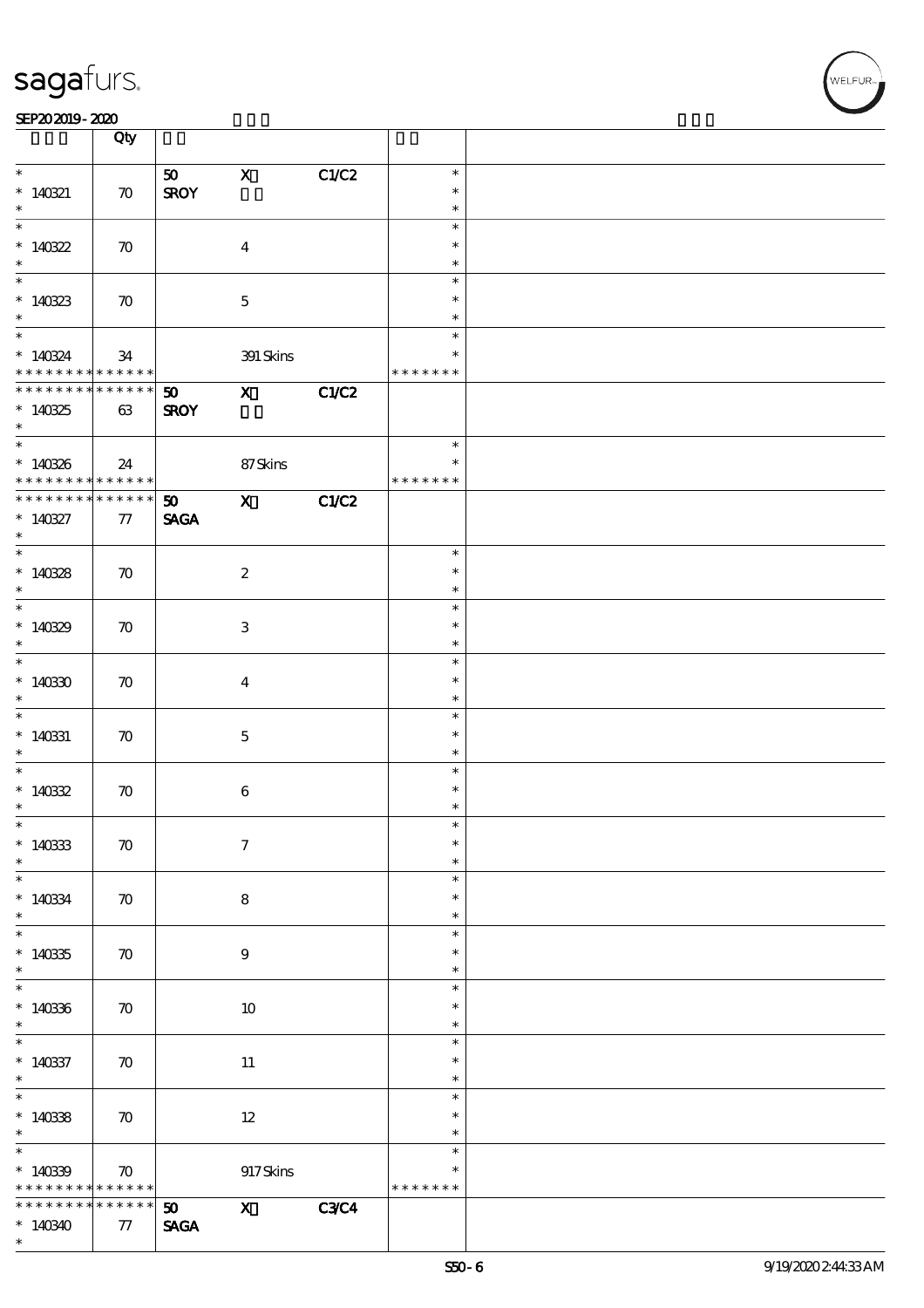| SEP202019-2020 |  |
|----------------|--|
|----------------|--|

|                                                                              | Qty                               |                                            |                                                                                             |             |                                   |  |
|------------------------------------------------------------------------------|-----------------------------------|--------------------------------------------|---------------------------------------------------------------------------------------------|-------------|-----------------------------------|--|
| $\ast$<br>$*140341$<br>$\ast$                                                | 49                                | 50<br><b>SAGA</b>                          | $\mathbf{X}$                                                                                | <b>C3C4</b> | $\ast$<br>$\ast$<br>$\ast$        |  |
| $\overline{\ast}$<br>$*140342$<br>* * * * * * * * <mark>* * * * * * *</mark> | 26                                |                                            | 152Skins                                                                                    |             | $\ast$<br>$\ast$<br>* * * * * * * |  |
| * * * * * * * *<br>$*140343$<br>$\ast$                                       | * * * * * *<br>84                 | $\mathbf{50}$ X<br><b>SAGA</b>             |                                                                                             | C1/C2       |                                   |  |
| $*140344$<br>$\ast$                                                          | $\tau$                            |                                            | $\boldsymbol{2}$                                                                            |             | $\ast$<br>$\ast$<br>$\ast$        |  |
| $\overline{\phantom{0}}$<br>$*140345$<br>* * * * * * * * * * * * * *         | 35                                |                                            | 196Skins                                                                                    |             | $\ast$<br>$\ast$<br>* * * * * * * |  |
| 140346                                                                       | 73                                | 50 <sub>o</sub><br><b>SAGA</b>             | $\mathbf X$ and $\mathbf X$ and $\mathbf X$ and $\mathbf X$ and $\mathbf X$ and $\mathbf X$ | <b>C3C4</b> |                                   |  |
| * * * * * * * * * * * * * *<br>$* 140347$<br>$\ast$                          | 84                                | 50<br>${\bf s}$                            | $\mathbf{x}$                                                                                | C1/C2       |                                   |  |
| $\overline{\phantom{0}}$<br>$*140348$<br>$\ast$                              | 80                                |                                            | $\boldsymbol{2}$                                                                            |             | $\ast$<br>$\ast$<br>$\ast$        |  |
| $*140349$<br>$\ast$                                                          | 77                                |                                            | $\ensuremath{\mathbf{3}}$                                                                   |             | $\ast$<br>$\ast$<br>$\ast$        |  |
| $\overline{\ast}$<br>$*140350$<br>$\ast$                                     | 77                                |                                            | $\boldsymbol{4}$                                                                            |             | $\ast$<br>$\ast$<br>$\ast$        |  |
| $\overline{\phantom{0}}$<br>$*140351$<br>$\ast$                              | 77                                |                                            | $\mathbf{5}$                                                                                |             | $\ast$<br>$\ast$<br>$\ast$        |  |
| $*140352$<br>$\ast$                                                          | 77                                |                                            | $\bf 6$                                                                                     |             | $\ast$<br>$\ast$<br>$\ast$        |  |
| $*$<br>$*140333$<br>$\ast$                                                   | 77                                |                                            | $\tau$                                                                                      |             | $\ast$<br>$\ast$<br>$\ast$        |  |
| $\ast$<br>$*140354$<br>$\ast$                                                | 77                                |                                            | 8                                                                                           |             | $\ast$<br>$\ast$<br>$\ast$        |  |
| $\ast$<br>$*140355$<br>$\ast$                                                | 77                                |                                            | $\boldsymbol{9}$                                                                            |             | $\ast$<br>∗<br>$\ast$             |  |
| $\ast$<br>$*140356$<br>$\ast$                                                | 77                                |                                            | 10                                                                                          |             | $\ast$<br>$\ast$<br>$\ast$        |  |
| $\ast$<br>$*140357$<br>* * * * * * * * <mark>* * * * * *</mark>              | 77                                |                                            | 857Skins                                                                                    |             | $\ast$<br>∗<br>* * * * * * *      |  |
| * * * * * * * *<br>$*140358$<br>$\ast$                                       | * * * * * *<br>63                 | 50<br><b>SROY</b>                          |                                                                                             | C1/C2       |                                   |  |
| $\ast$<br>$*140359$<br>* * * * * * * * * * * * * *                           | 50                                |                                            | $113$ Skins                                                                                 |             | $\ast$<br>$\ast$<br>* * * * * * * |  |
| * * * * * * * *<br>$*14030$<br>$\ast$                                        | * * * * * *<br>$\boldsymbol{\pi}$ | $\boldsymbol{\mathfrak{D}}$<br><b>SROY</b> |                                                                                             | C1/C2       |                                   |  |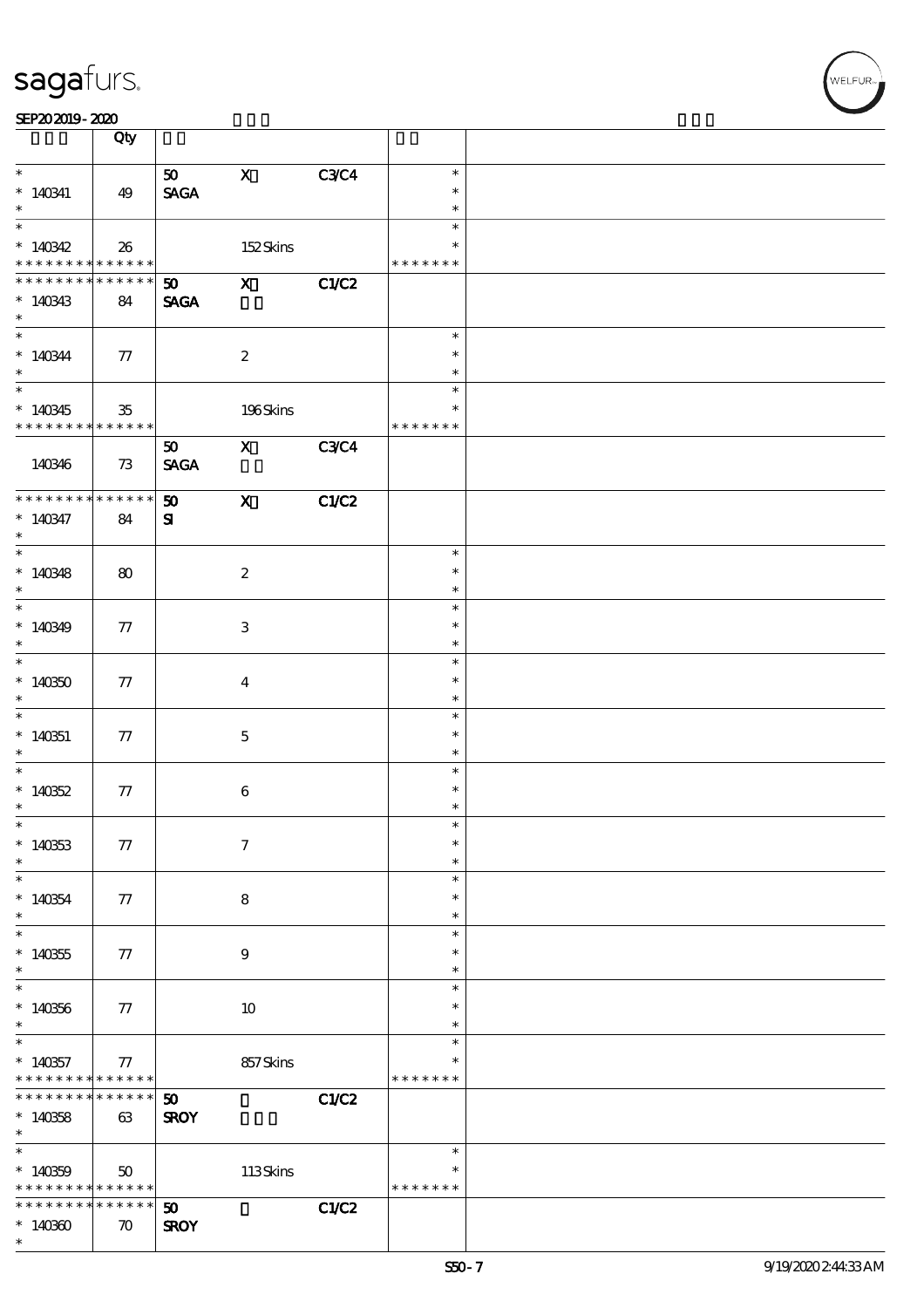| SEP202019-2020 |  |  |
|----------------|--|--|
|----------------|--|--|

|                                            | Qty                            |                             |              |                  |  |
|--------------------------------------------|--------------------------------|-----------------------------|--------------|------------------|--|
| $\ast$                                     |                                |                             |              | $\ast$           |  |
| $*140361$                                  |                                | 50<br><b>SROY</b>           | C1/C2        | $\ast$           |  |
| $\ast$                                     | 63                             |                             |              | $\ast$           |  |
| $\ast$                                     |                                |                             |              | $\ast$           |  |
| $*140362$                                  | 58                             | 191 Skins                   |              | $\ast$           |  |
| * * * * * * * * <mark>* * * * * *</mark>   |                                |                             |              | * * * * * * *    |  |
| * * * * * * * *                            | * * * * * *                    | $\boldsymbol{\mathfrak{D}}$ | <b>C2/C3</b> |                  |  |
| $*140333$                                  | $\boldsymbol{\pi}$             | <b>SROY</b>                 |              |                  |  |
| $\ast$                                     |                                |                             |              |                  |  |
| $\overline{\ast}$                          |                                |                             |              | $\ast$           |  |
| $*140364$                                  | 63                             | $\boldsymbol{2}$            |              | $\ast$           |  |
| $\ast$                                     |                                |                             |              | $\ast$           |  |
| $\overline{\phantom{0}}$                   |                                |                             |              | $\ast$           |  |
| $*140365$                                  | 63                             | $\ensuremath{\mathsf{3}}$   |              | $\ast$           |  |
| $\ast$                                     |                                |                             |              | $\ast$           |  |
| $\ast$                                     |                                |                             |              | $\ast$           |  |
| $*140366$                                  | 47                             | 243Skins                    |              | $\ast$           |  |
| * * * * * * * *                            | * * * * * *                    |                             |              | * * * * * * *    |  |
| ********                                   | $\ast\ast\ast\ast\ast\ast$     | 50                          | C1/C2        |                  |  |
| $*140367$                                  | 77                             | <b>SROY</b>                 |              |                  |  |
| $\ast$                                     |                                |                             |              |                  |  |
| $\ast$                                     |                                |                             |              | $\ast$           |  |
| $*140368$                                  | 56                             | $\boldsymbol{z}$            |              | $\ast$           |  |
| $\ast$                                     |                                |                             |              | $\ast$           |  |
| $\ast$                                     |                                |                             |              | $\ast$           |  |
| $*140309$                                  | 25                             | 158Skins                    |              | ∗                |  |
| * * * * * * * *<br>* * * * * * * *         | * * * * * *<br>$* * * * * * *$ |                             |              | * * * * * * *    |  |
|                                            |                                | 50                          | C1/C2        |                  |  |
| $*140370$<br>$\ast$                        | 77                             | <b>SROY</b>                 |              |                  |  |
| $\ast$                                     |                                |                             |              | $\ast$           |  |
| $*140371$                                  | 57                             | 134Skins                    |              | ∗                |  |
| * * * * * * * * <mark>* * * * * * *</mark> |                                |                             |              | * * * * * * *    |  |
| * * * * * * * *                            | $******$                       | 50                          | C1/C2        |                  |  |
| $* 140372$                                 | 77                             | <b>SAGA</b>                 |              |                  |  |
| $\ast$                                     |                                |                             |              |                  |  |
| $\ast$                                     |                                |                             |              | $\ast$           |  |
| $*140373$                                  | $\boldsymbol{\pi}$             | $\boldsymbol{2}$            |              | $\ast$           |  |
| $\ast$                                     |                                |                             |              | $\ast$           |  |
| $\ast$                                     |                                |                             |              | $\ast$           |  |
| $* 140374$                                 | $\boldsymbol{\pi}$             | $\ensuremath{\mathsf{3}}$   |              | $\ast$           |  |
| $\ast$<br>$\overline{\ast}$                |                                |                             |              | $\ast$           |  |
| $*140375$                                  |                                |                             |              | $\ast$<br>∗      |  |
| $\ast$                                     | $\boldsymbol{\pi}$             | $\boldsymbol{4}$            |              | $\ast$           |  |
| $\overline{\phantom{0}}$                   |                                |                             |              | $\ast$           |  |
| $* 140376$                                 | $\boldsymbol{\pi}$             | $\bf 5$                     |              | ∗                |  |
| $\ast$                                     |                                |                             |              | $\ast$           |  |
| $\overline{\phantom{0}}$                   |                                |                             |              | $\ast$           |  |
| $* 140377$                                 | $\boldsymbol{\pi}$             | $\bf 6$                     |              | ∗                |  |
| $\ast$                                     |                                |                             |              | $\ast$           |  |
| $\overline{\ast}$                          |                                |                             |              | $\ast$           |  |
| * $140378$                                 | $\boldsymbol{\pi}$             | $\boldsymbol{\tau}$         |              | $\ast$           |  |
| $\ast$                                     |                                |                             |              | $\ast$           |  |
| $\overline{\ast}$                          |                                |                             |              | $\ast$           |  |
| $*140379$                                  | $\boldsymbol{\pi}$             | $\bf 8$                     |              | $\ast$           |  |
| $\ast$                                     |                                |                             |              | $\ast$           |  |
| $\ast$                                     |                                |                             |              |                  |  |
|                                            |                                |                             |              | $\ast$           |  |
| $*14080$<br>$\ast$                         | $\boldsymbol{\pi}$             | $\boldsymbol{9}$            |              | $\ast$<br>$\ast$ |  |

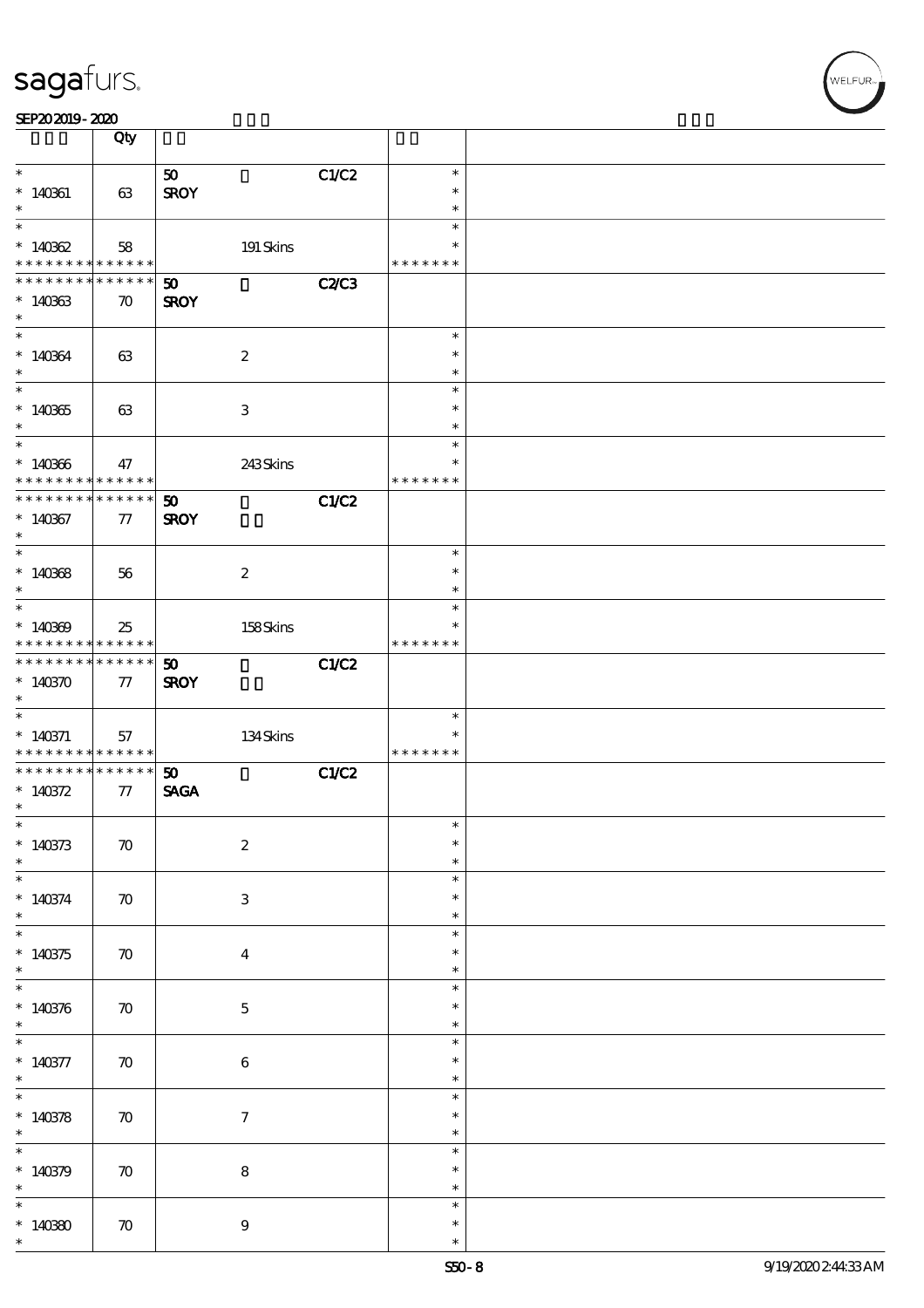|                                                             | Qty                |                                              |             |                    |  |
|-------------------------------------------------------------|--------------------|----------------------------------------------|-------------|--------------------|--|
| $\ast$                                                      |                    | 50 <sub>1</sub>                              | C1/C2       | $\ast$             |  |
| $*140381$                                                   | $35\,$             | <b>SAGA</b>                                  |             |                    |  |
| * * * * * * * * <mark>* * * * * *</mark>                    |                    |                                              |             | * * * * * * *      |  |
| * * * * * * * * * * * * * * *                               |                    | 50                                           | <b>C3C4</b> |                    |  |
| $*14082$                                                    | 77                 | <b>SAGA</b>                                  |             |                    |  |
| $\ast$                                                      |                    |                                              |             | $\ast$             |  |
| $*140333$                                                   | $\boldsymbol{\pi}$ | $\boldsymbol{2}$                             |             | $\ast$             |  |
| $\ast$                                                      |                    |                                              |             | $\ast$             |  |
| $\ast$                                                      |                    |                                              |             | $\ast$             |  |
| * 140384<br>* * * * * * * * * * * * * * *                   |                    | 220Skins                                     |             | $\ast$             |  |
|                                                             |                    |                                              |             | * * * * * * *      |  |
| * * * * * * * * * * * * * * *                               |                    | 50 <sub>1</sub>                              | C1/C2       |                    |  |
| $*14035$                                                    | 77                 | <b>SAGA</b>                                  |             |                    |  |
| $\ast$<br>$*$                                               |                    |                                              |             | $\ast$             |  |
| $*140366$                                                   | 77                 | $\boldsymbol{2}$                             |             | $\ast$             |  |
| $\ast$                                                      |                    |                                              |             | $\ast$             |  |
| $\overline{\ast}$                                           |                    |                                              |             | $\ast$             |  |
| $*140387$                                                   | 77                 | $\,3$                                        |             | $\ast$             |  |
| $\ast$                                                      |                    |                                              |             | $\ast$             |  |
| $\overline{\phantom{0}}$                                    |                    |                                              |             | $\ast$             |  |
| $*140388$<br>* * * * * * * *                                | 72<br>* * * * * *  | 308Skins                                     |             | *<br>* * * * * * * |  |
| * * * * * * * *                                             | $******$           | $\boldsymbol{\mathfrak{D}}$                  | C1/C2       |                    |  |
| $*140899$                                                   | 84                 | ${\bf s}$                                    |             |                    |  |
| $\ast$                                                      |                    |                                              |             |                    |  |
| $\overline{\ast}$                                           |                    |                                              |             | $\ast$             |  |
| $*140300$                                                   | 77                 | $\boldsymbol{2}$                             |             | $\ast$             |  |
| $\ast$                                                      |                    |                                              |             | $\ast$             |  |
| $\ast$                                                      |                    |                                              |             | $\ast$             |  |
| $*140391$<br>$\ast$                                         | 77                 | 3                                            |             | $\ast$<br>$\ast$   |  |
| $*$                                                         |                    |                                              |             | $\ast$             |  |
| * $140392$                                                  | 77                 | $\boldsymbol{4}$                             |             | $\ast$             |  |
| $\ast$                                                      |                    |                                              |             | $\ast$             |  |
| $\ast$                                                      |                    |                                              |             | $\ast$             |  |
| $*140303$                                                   | 77                 | $\mathbf 5$                                  |             | $\ast$             |  |
| $\ast$<br>$\ast$                                            |                    |                                              |             | $\ast$             |  |
|                                                             |                    |                                              |             | $\ast$<br>$\ast$   |  |
| $*140394$<br>$\ast$                                         | 77                 | 6                                            |             | $\ast$             |  |
| $\overline{\ast}$                                           |                    |                                              |             | $\ast$             |  |
| $*140305$                                                   | 77                 | $\tau$                                       |             | $\ast$             |  |
| $\ast$                                                      |                    |                                              |             | $\ast$             |  |
| $\overline{\ast}$                                           |                    |                                              |             | $\ast$             |  |
| $*140306$                                                   | 71                 | 617Skins                                     |             | $\ast$             |  |
| * * * * * * * * <mark>* * * * * *</mark><br>* * * * * * * * | ******             | $\boldsymbol{\mathfrak{D}}$                  | <b>C3C4</b> | * * * * * * *      |  |
| $*140397$                                                   | 85                 | ${\bf s}$                                    |             |                    |  |
| $\ast$                                                      |                    |                                              |             |                    |  |
| $\ast$                                                      |                    |                                              |             | $\ast$             |  |
| $*140388$                                                   | 54                 | 139Skins                                     |             |                    |  |
| * * * * * * * * <mark>* * * * * *</mark>                    |                    |                                              |             | * * * * * * *      |  |
| * * * * * * * *                                             | * * * * * * *      | $\mathcal{T}$<br>$\boldsymbol{\mathfrak{D}}$ | C2/C3       |                    |  |
| $*140309$<br>$\ast$                                         | 77                 | ${\bf s}$                                    |             |                    |  |
| $\ast$                                                      |                    |                                              |             | $\ast$             |  |
| $*140400$                                                   | 25                 | 102Skins                                     |             | $\ast$             |  |
| * * * * * * * * <mark>* * * * * * *</mark>                  |                    |                                              |             | * * * * * * *      |  |
|                                                             |                    |                                              |             |                    |  |

,<br>WELFUR: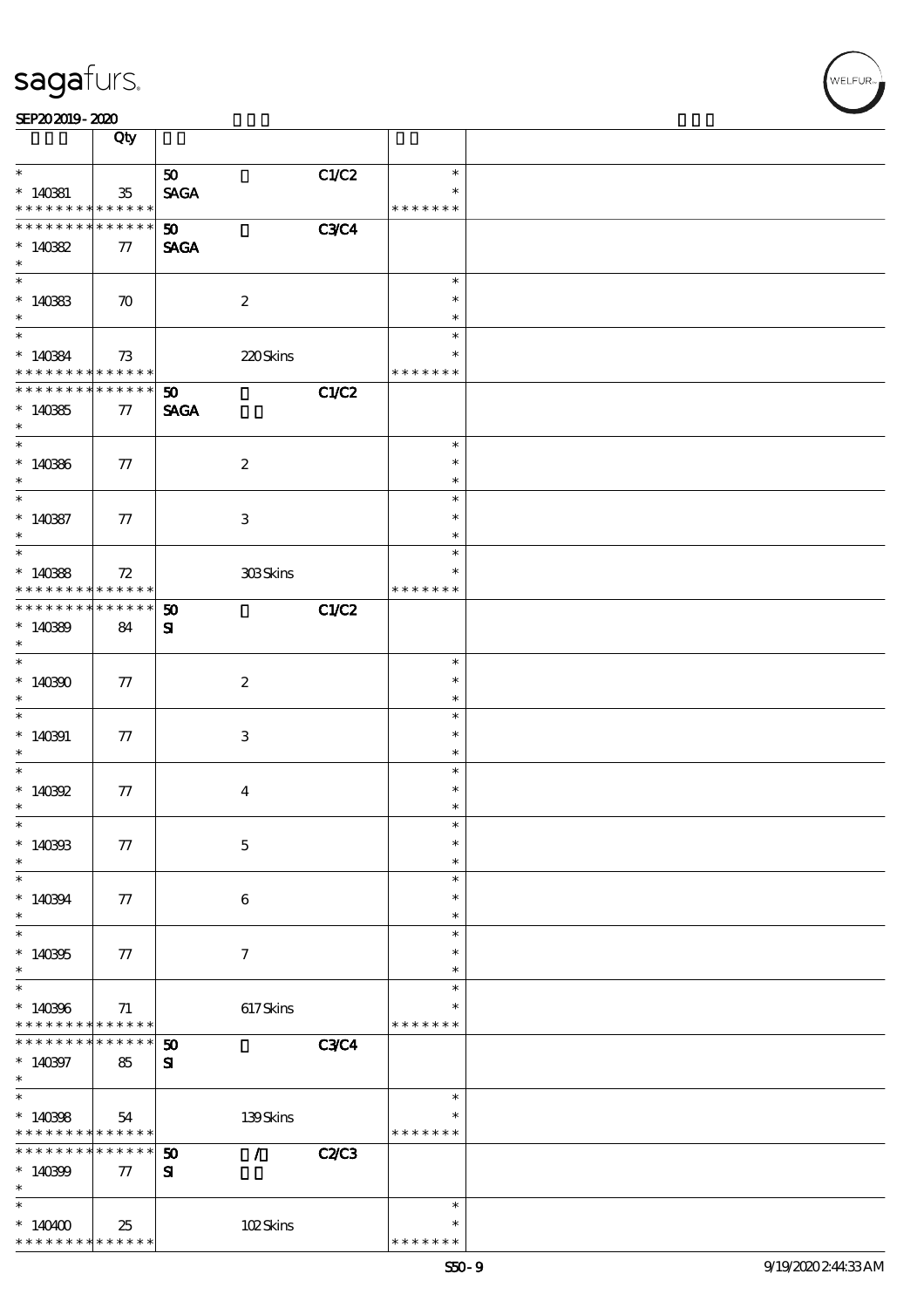



#### SEP202019-2020

|        | Qty |                          |  |
|--------|-----|--------------------------|--|
| 140401 | 88  | C1/C2<br>50<br>${\bf s}$ |  |
| 140402 | 40  | C1/C2<br>50<br>SI        |  |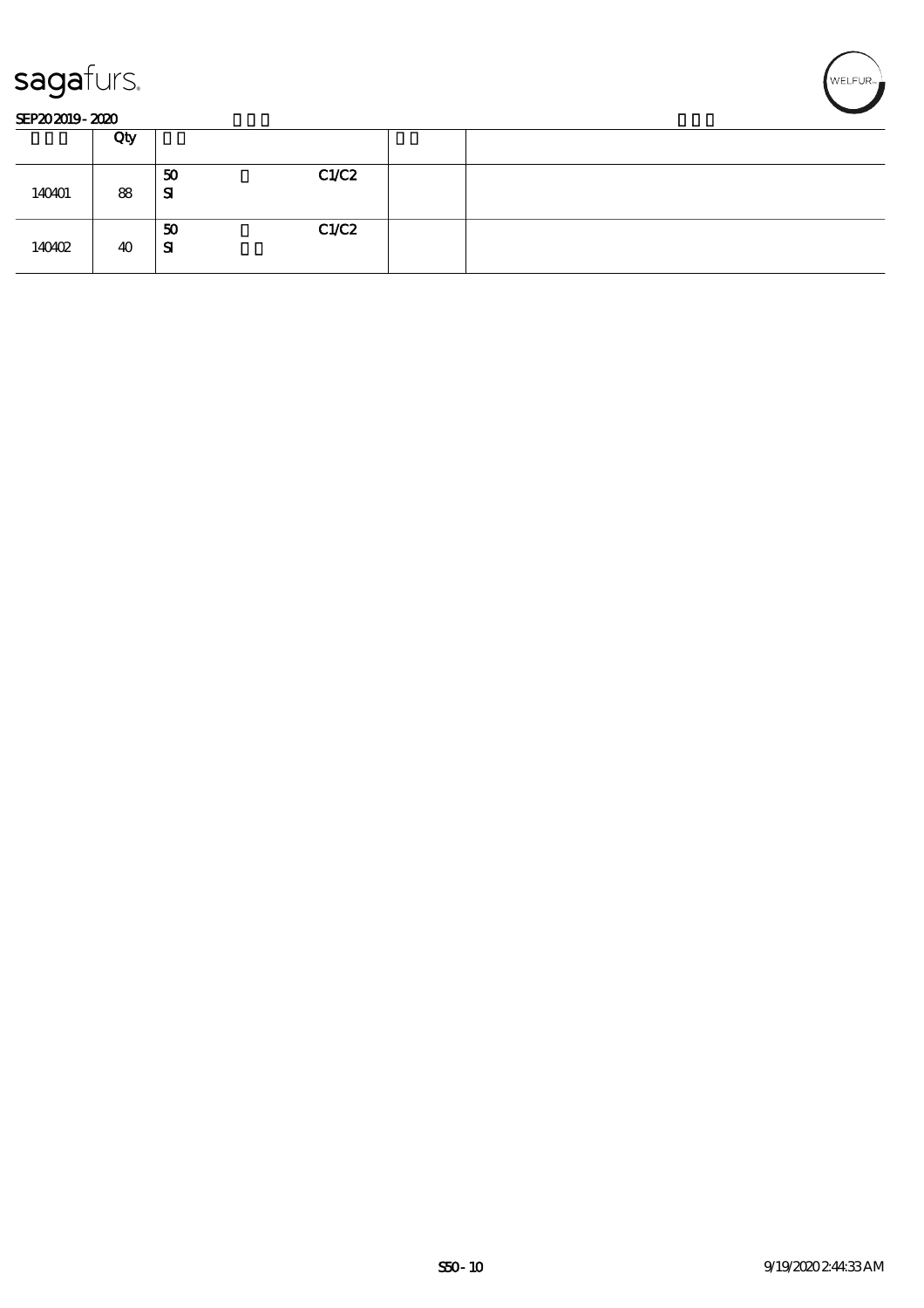| SEP202019-2020 |  |  |  |
|----------------|--|--|--|

|                                                                                                                                                                                                                                                                       | Qty                                 |                                               |                                   |  |
|-----------------------------------------------------------------------------------------------------------------------------------------------------------------------------------------------------------------------------------------------------------------------|-------------------------------------|-----------------------------------------------|-----------------------------------|--|
| * * * * * * * *<br>$*140441$<br>$\ast$                                                                                                                                                                                                                                | * * * * * * *<br>$\boldsymbol{\pi}$ | C1/C2<br>$\boldsymbol{\omega}$<br><b>SROY</b> |                                   |  |
| * $140442$<br>* * * * * * * * <mark>*</mark>                                                                                                                                                                                                                          | 23<br>$* * * * * * *$               | 93Skins                                       | $\ast$<br>$\ast$<br>* * * * * * * |  |
| * * * * * * * *<br>$*140443$<br>$\ast$                                                                                                                                                                                                                                | * * * * * *  <br>77                 | C1/C2<br>$\boldsymbol{\omega}$<br><b>SROY</b> |                                   |  |
| $*$<br>$*140444$<br>$\ast$                                                                                                                                                                                                                                            | $\boldsymbol{\pi}$                  | $\boldsymbol{2}$                              | $\ast$<br>$\ast$<br>$\ast$        |  |
| $*140445$<br>* * * * * * * * <mark>*</mark>                                                                                                                                                                                                                           | 57<br>$* * * * * * *$               | 204Skins                                      | $\ast$<br>$\ast$<br>* * * * * * * |  |
| * * * * * * * *<br>$*140446$<br>$\ast$                                                                                                                                                                                                                                | * * * * * *<br>84                   | C1/C2<br>$\boldsymbol{\omega}$<br><b>SAGA</b> |                                   |  |
| $*140447$<br>$\ast$                                                                                                                                                                                                                                                   | 77                                  | $\boldsymbol{2}$                              | $\ast$<br>$\ast$<br>$\ast$        |  |
| $*140448$<br>$*$                                                                                                                                                                                                                                                      | 77                                  | 3                                             | $\ast$<br>$\ast$<br>$\ast$        |  |
| $*14049$<br>$\ast$                                                                                                                                                                                                                                                    | 77                                  | $\overline{4}$                                | $\ast$<br>$\ast$<br>$\ast$        |  |
| $*$<br>$*140450$                                                                                                                                                                                                                                                      | 56                                  | $371$ Skins                                   | $\ast$                            |  |
|                                                                                                                                                                                                                                                                       | ******                              |                                               | * * * * * * *                     |  |
|                                                                                                                                                                                                                                                                       | $******$<br>91                      | C1/C2<br>$\boldsymbol{\omega}$<br><b>SAGA</b> |                                   |  |
|                                                                                                                                                                                                                                                                       | 84                                  | $\boldsymbol{2}$                              | $\ast$<br>$\ast$<br>$\ast$        |  |
|                                                                                                                                                                                                                                                                       | 84                                  | $\ensuremath{\mathbf{3}}$                     | $\ast$<br>$\ast$<br>$\ast$        |  |
|                                                                                                                                                                                                                                                                       | 84                                  | $\overline{\mathbf{4}}$                       | $\ast$<br>$\ast$<br>$\ast$        |  |
|                                                                                                                                                                                                                                                                       | 84                                  | $\mathbf{5}$                                  | $\ast$<br>$\ast$<br>$\ast$        |  |
|                                                                                                                                                                                                                                                                       | 84                                  | $\bf 6$                                       | $\ast$<br>$\ast$<br>$\ast$        |  |
|                                                                                                                                                                                                                                                                       | 84                                  | $\tau$                                        | $\ast$<br>$\ast$<br>$\ast$        |  |
|                                                                                                                                                                                                                                                                       | 84                                  | $\bf 8$                                       | $\ast$<br>$\ast$<br>$\ast$        |  |
| * * * * * * * *<br>* * * * * * * *<br>$*140451$<br>$\ast$<br>* $140452$<br>$\ast$<br>$\ast$<br>$*140453$<br>$\ast$<br>$*140454$<br>$*$<br>$*140455$<br>$\ast$<br>$*140456$<br>$*$<br>$*140457$<br>$\ast$<br>$*$<br>* $140458$<br>$*$<br>$*140459$<br>$\ast$<br>$\ast$ | 84                                  | $\boldsymbol{9}$                              | $\ast$<br>$\ast$<br>$\ast$        |  |

,<br>WELFUR:<br>.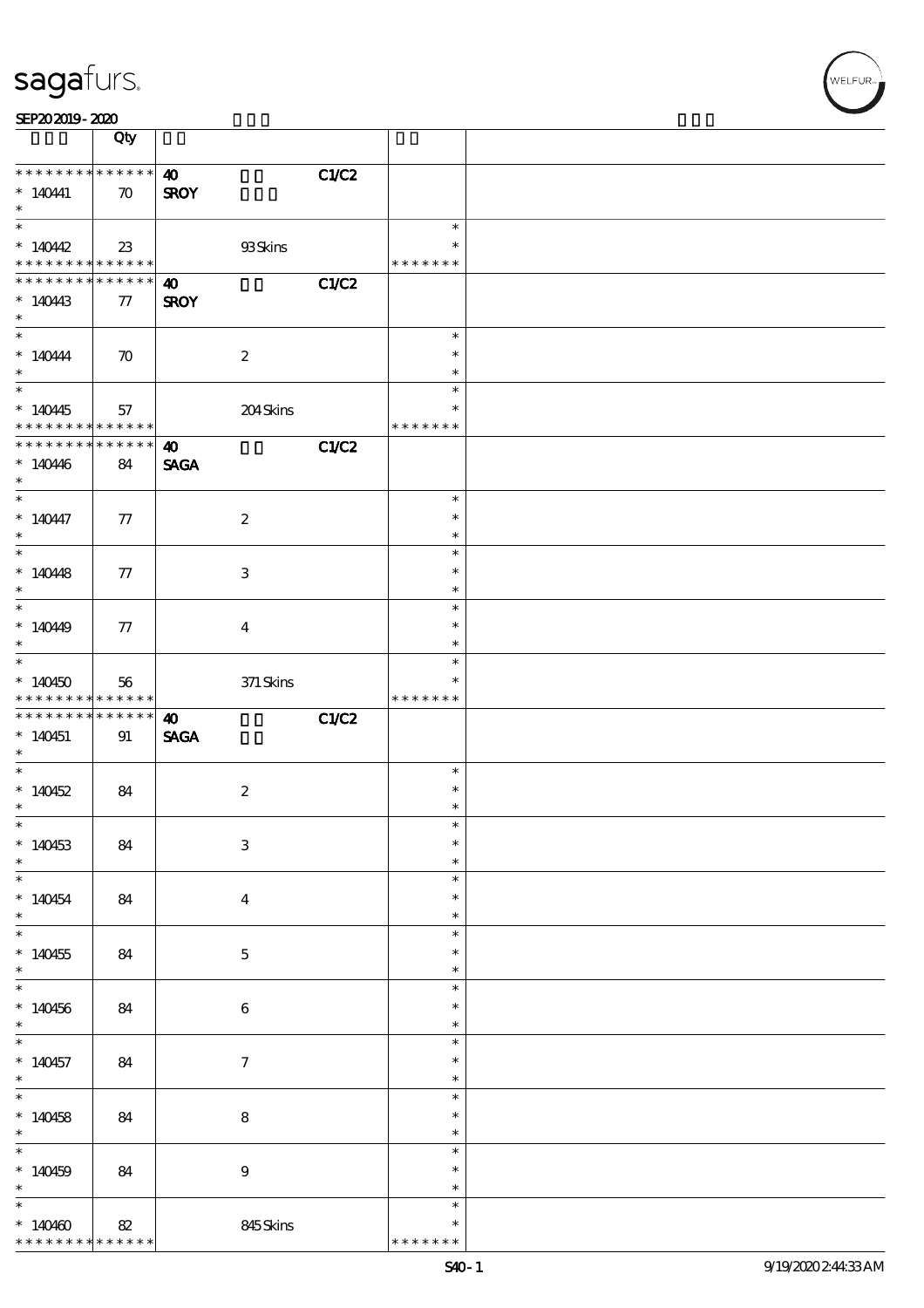|                                            | Qty                   |                       |                           |              |               |  |
|--------------------------------------------|-----------------------|-----------------------|---------------------------|--------------|---------------|--|
| * * * * * * * * <mark>* * * * * * *</mark> |                       | $\boldsymbol{\omega}$ |                           | C1/C2        |               |  |
| $*140461$                                  | 91                    | ${\bf s}$             |                           |              |               |  |
| $\ast$                                     |                       |                       |                           |              |               |  |
|                                            |                       |                       |                           |              | $\ast$        |  |
|                                            |                       |                       |                           |              | $\ast$        |  |
| $*140462$                                  | 84                    |                       | $\boldsymbol{2}$          |              |               |  |
| $\ast$                                     |                       |                       |                           |              | $\ast$        |  |
|                                            |                       |                       |                           |              | $\ast$        |  |
| $*140463$                                  | 84                    |                       | 3                         |              | $\ast$        |  |
| $\ast$                                     |                       |                       |                           |              | $\ast$        |  |
| $\overline{\phantom{0}}$                   |                       |                       |                           |              | $\ast$        |  |
| $*140464$                                  | 54                    |                       | 313Skins                  |              | $\ast$        |  |
| * * * * * * * * <mark>* * * * * *</mark>   |                       |                       |                           |              | * * * * * * * |  |
| * * * * * * * * * * * * * * *              |                       | <b>40</b>             | $\boldsymbol{\mathsf{z}}$ | <b>C1/C2</b> |               |  |
| $*140465$                                  | $\boldsymbol{\pi}$    | <b>SROY</b>           |                           |              |               |  |
| $*$                                        |                       |                       |                           |              |               |  |
| $\overline{\phantom{0}}$                   |                       |                       |                           |              | $\ast$        |  |
| $*140466$                                  | $\boldsymbol{\omega}$ |                       | 130Skins                  |              | $\ast$        |  |
| * * * * * * * * <mark>* * * * * * *</mark> |                       |                       |                           |              | * * * * * * * |  |
| * * * * * * * * <mark>* * * * * *</mark>   |                       | $\boldsymbol{\omega}$ | $\boldsymbol{\mathsf{z}}$ | C1/C2        |               |  |
|                                            |                       |                       |                           |              |               |  |
| $*140467$                                  | 76                    | <b>SROY</b>           |                           |              |               |  |
| $\ast$<br>$\overline{\phantom{0}}$         |                       |                       |                           |              |               |  |
|                                            |                       |                       |                           |              | $\ast$        |  |
| $*140468$                                  | 56                    |                       | $\boldsymbol{2}$          |              | $\ast$        |  |
| $\ast$                                     |                       |                       |                           |              | $\ast$        |  |
| $\overline{\phantom{0}}$                   |                       |                       |                           |              | $\ast$        |  |
| $*140469$                                  | $22\,$                |                       | 154Skins                  |              |               |  |
| * * * * * * * * <mark>* * * * * *</mark>   |                       |                       |                           |              | * * * * * * * |  |
| * * * * * * * *                            | $* * * * * * *$       | $\boldsymbol{\omega}$ | $\boldsymbol{\mathsf{Z}}$ | <b>C1/C2</b> |               |  |
| $*140470$                                  | 84                    | <b>SROY</b>           |                           |              |               |  |
| $\ast$                                     |                       |                       |                           |              |               |  |
| $*$                                        |                       |                       |                           |              | $\ast$        |  |
| $* 140471$                                 | 63                    |                       | $\boldsymbol{2}$          |              | $\ast$        |  |
| $\ast$                                     |                       |                       |                           |              | $\ast$        |  |
|                                            |                       |                       |                           |              | $\ast$        |  |
| * $140472$                                 |                       |                       |                           |              | $\ast$        |  |
| * * * * * * * * <mark>* * * * * * *</mark> | $22\,$                |                       | 169Skins                  |              | * * * * * * * |  |
| *************** 10                         |                       |                       |                           |              |               |  |
|                                            |                       |                       | $\mathbf{X}$              | C1/C2        |               |  |
| $*140473$                                  | 84                    | <b>SAGA</b>           |                           |              |               |  |
| $\ast$                                     |                       |                       |                           |              |               |  |
|                                            |                       |                       |                           |              | $\ast$        |  |
| $* 140474$                                 | 77                    |                       | $\boldsymbol{2}$          |              | $\ast$        |  |
| $\ast$                                     |                       |                       |                           |              | $\ast$        |  |
| $\overline{\phantom{0}}$                   |                       |                       |                           |              | $\ast$        |  |
| $*140475$                                  | 77                    |                       | 3                         |              | ∗             |  |
| $\ast$                                     |                       |                       |                           |              | $\ast$        |  |
|                                            |                       |                       |                           |              | $\ast$        |  |
| $* 140476$                                 | 77                    |                       | $\bf{4}$                  |              | $\ast$        |  |
| $\ast$                                     |                       |                       |                           |              | $\ast$        |  |
| $\ast$                                     |                       |                       |                           |              | $\ast$        |  |
| $* 140477$                                 | 77                    |                       | $\mathbf{5}$              |              | $\ast$        |  |
| $*$                                        |                       |                       |                           |              | $\ast$        |  |
| $\overline{\phantom{0}}$                   |                       |                       |                           |              | $\ast$        |  |
|                                            |                       |                       |                           |              |               |  |
| $*140478$                                  | 77                    |                       | $\bf 6$                   |              | $\ast$        |  |
| $\ast$                                     |                       |                       |                           |              | $\ast$        |  |
|                                            |                       |                       |                           |              | $\ast$        |  |
| $*140479$                                  | 65                    |                       | 534Skins                  |              |               |  |
| * * * * * * * *                            | $* * * * * * *$       |                       |                           |              | * * * * * * * |  |
| * * * * * * *                              | * * * * * *           | $\bullet$ $\bullet$   | $\boldsymbol{\alpha}$     | <b>C3C4</b>  |               |  |
| $*140480$                                  | 77                    | <b>SAGA</b>           |                           |              |               |  |
| $\ast$                                     |                       |                       |                           |              |               |  |

 $\overline{\mathsf{T}}$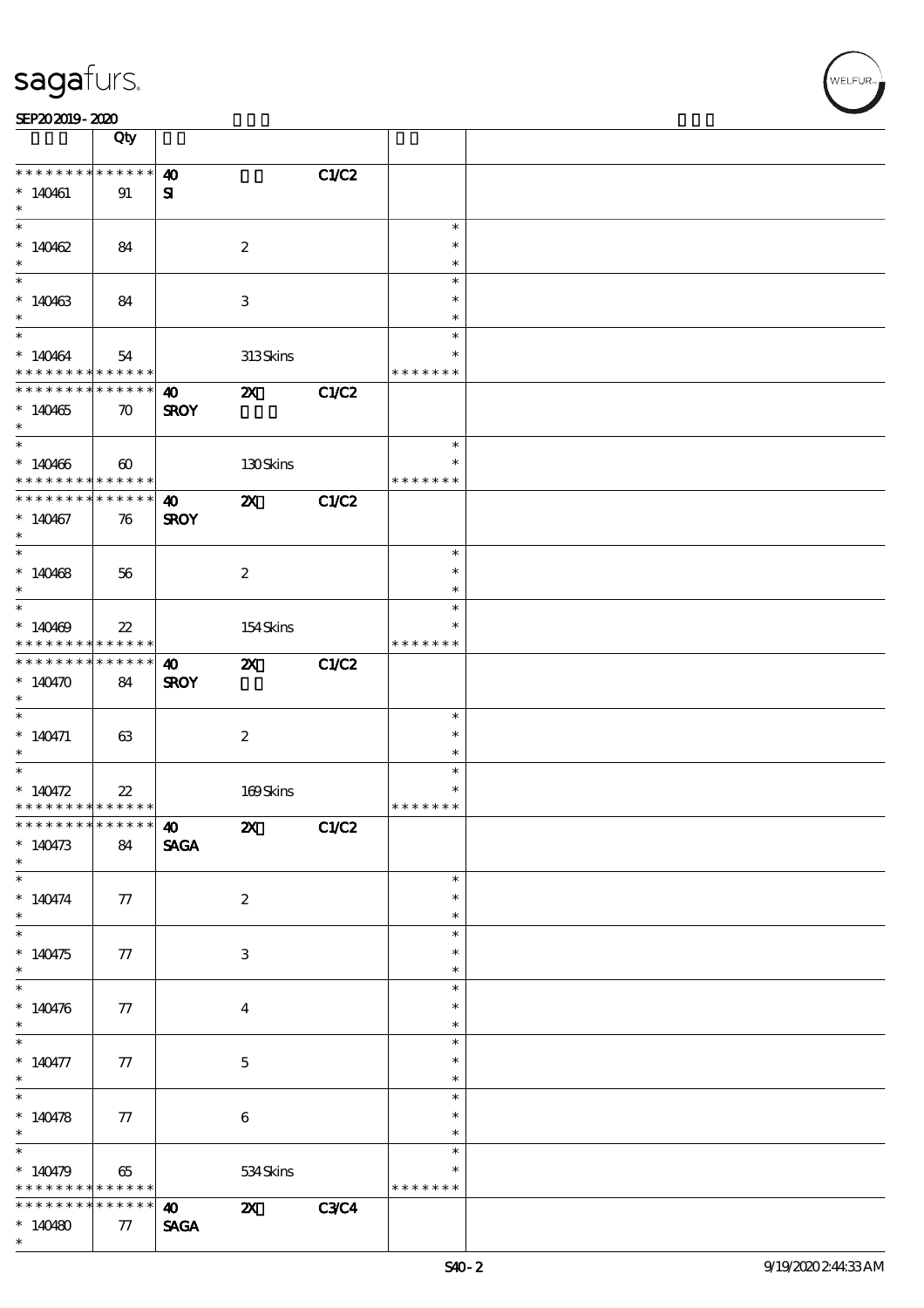|                                            | Qty                        |                       |                           |              |               |  |
|--------------------------------------------|----------------------------|-----------------------|---------------------------|--------------|---------------|--|
| $\ast$                                     |                            |                       |                           |              |               |  |
|                                            |                            | $\boldsymbol{\omega}$ | $\boldsymbol{\mathsf{Z}}$ | <b>C3C4</b>  | $\ast$        |  |
| $*140481$                                  | $\boldsymbol{\mathit{22}}$ | <b>SAGA</b>           |                           |              | $\ast$        |  |
| * * * * * * * *                            | ******                     |                       |                           |              | * * * * * * * |  |
| * * * * * * *                              | $* * * * * *$<br>*         | $\boldsymbol{\omega}$ | $\boldsymbol{\mathsf{z}}$ | C1/C2        |               |  |
| $*140482$                                  | 91                         | <b>SAGA</b>           |                           |              |               |  |
| $\ast$                                     |                            |                       |                           |              |               |  |
| $\ast$                                     |                            |                       |                           |              | $\ast$        |  |
| $*140483$                                  |                            |                       |                           |              | $\ast$        |  |
|                                            | 84                         |                       | $\boldsymbol{2}$          |              | $\ast$        |  |
| $*$                                        |                            |                       |                           |              |               |  |
|                                            |                            |                       |                           |              | $\ast$        |  |
| $*140484$                                  | 84                         |                       | $\,3$                     |              | $\ast$        |  |
| $\ast$                                     |                            |                       |                           |              | $\ast$        |  |
|                                            |                            |                       |                           |              | $\ast$        |  |
| $*140485$                                  | 84                         |                       | $\overline{4}$            |              | $\ast$        |  |
| $\ast$                                     |                            |                       |                           |              | $\ast$        |  |
| $\overline{\phantom{0}}$                   |                            |                       |                           |              | $\ast$        |  |
| $*140486$                                  | 84                         |                       | 427Skins                  |              | $\ast$        |  |
| * * * * * * * * <mark>*</mark>             | ******                     |                       |                           |              | * * * * * * * |  |
|                                            |                            | 40                    | $\boldsymbol{\mathsf{Z}}$ | <b>C3C4</b>  |               |  |
| 140487                                     | 82                         | <b>SAGA</b>           |                           |              |               |  |
|                                            |                            |                       |                           |              |               |  |
| * * * * * * * *                            | ******                     | $\boldsymbol{\omega}$ | $\boldsymbol{\mathsf{X}}$ | C1/C2        |               |  |
| $*140488$                                  | 84                         | ${\bf s}$             |                           |              |               |  |
| $\ast$                                     |                            |                       |                           |              |               |  |
| $*$                                        |                            |                       |                           |              | $\ast$        |  |
| $*140489$                                  | 84                         |                       | $\boldsymbol{2}$          |              | $\ast$        |  |
| $\ast$                                     |                            |                       |                           |              | $\ast$        |  |
| $\overline{\phantom{0}}$                   |                            |                       |                           |              | $\ast$        |  |
|                                            |                            |                       |                           |              | $\ast$        |  |
| $*140490$                                  | 84                         |                       | 3                         |              |               |  |
| $\ast$                                     |                            |                       |                           |              | $\ast$        |  |
|                                            |                            |                       |                           |              | $\ast$        |  |
| $*140491$                                  | 84                         |                       | $\overline{\mathbf{4}}$   |              | $\ast$        |  |
| $\ast$<br>$\ast$                           |                            |                       |                           |              | $\ast$        |  |
|                                            |                            |                       |                           |              | $\ast$        |  |
| $*$ 140492                                 | 84                         |                       | 420Skins                  |              | $\ast$        |  |
| * * * * * * * * <mark>* * * * * *</mark>   |                            |                       |                           |              | * * * * * * * |  |
| *************** 40                         |                            |                       | $\mathbf{z}$              | <b>C3C4</b>  |               |  |
| $*140493$                                  | 91                         | ${\bf s}$             |                           |              |               |  |
| $\ast$                                     |                            |                       |                           |              |               |  |
| $\ast$                                     |                            |                       |                           |              | $\ast$        |  |
| $*140494$                                  | $\boldsymbol{\omega}$      |                       | 160Skins                  |              | $\ast$        |  |
| * * * * * * * * <mark>* * * * * * *</mark> |                            |                       |                           |              | * * * * * * * |  |
| * * * * * * * *                            | ******                     | $\boldsymbol{\omega}$ | $\mathbf{z}$              | <b>C2/C3</b> |               |  |
| $*140495$                                  | 98                         | ${\bf s}$             |                           |              |               |  |
| $\ast$                                     |                            |                       |                           |              |               |  |
| $\overline{\ast}$                          |                            |                       |                           |              | $\ast$        |  |
| $*140496$                                  | 91                         |                       | $\boldsymbol{2}$          |              | $\ast$        |  |
| $\ast$                                     |                            |                       |                           |              | $\ast$        |  |
| $\overline{\phantom{0}}$                   |                            |                       |                           |              | $\ast$        |  |
| $*140497$                                  | 91                         |                       | 3                         |              | $\ast$        |  |
| $\ast$                                     |                            |                       |                           |              | $\ast$        |  |
| $\overline{\phantom{0}}$                   |                            |                       |                           |              | $\ast$        |  |
| $*140498$                                  | 47                         |                       | 327Skins                  |              | $\ast$        |  |
| * * * * * * * * <mark>* * * * * * *</mark> |                            |                       |                           |              | * * * * * * * |  |
|                                            |                            |                       |                           |              |               |  |
|                                            |                            | 40                    | $\mathbf{X}$              | C1/C2        |               |  |
| 140499                                     | 79                         | <b>SROY</b>           |                           |              |               |  |
|                                            |                            |                       |                           |              |               |  |
| * * * * * * * *                            | $* * * * * * *$            | $\boldsymbol{\omega}$ | $\mathbf{x}$              | C2C3         |               |  |
| $*140500$                                  | 77                         | <b>SROY</b>           |                           |              |               |  |
| $\ast$                                     |                            |                       |                           |              |               |  |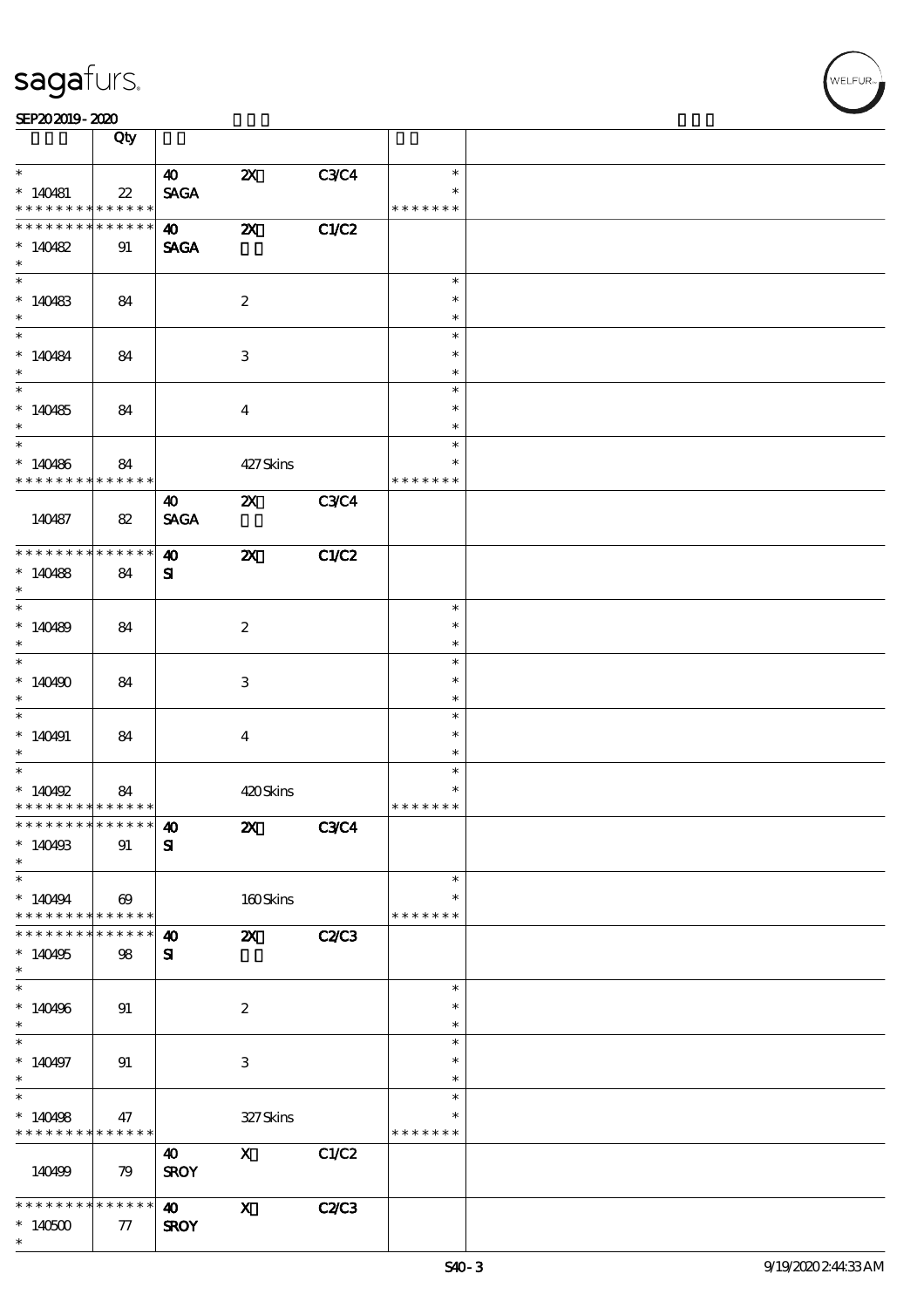|                                                         | Qty                |                       |                                                                                                                                                                                                                                                                                                                                                                                                                                                               |             |                  |  |
|---------------------------------------------------------|--------------------|-----------------------|---------------------------------------------------------------------------------------------------------------------------------------------------------------------------------------------------------------------------------------------------------------------------------------------------------------------------------------------------------------------------------------------------------------------------------------------------------------|-------------|------------------|--|
| $\ast$                                                  |                    | $\boldsymbol{40}$     | $\mathbf{X}$                                                                                                                                                                                                                                                                                                                                                                                                                                                  | C2C3        | $\ast$           |  |
| $*140501$                                               | 64                 | <b>SROY</b>           |                                                                                                                                                                                                                                                                                                                                                                                                                                                               |             |                  |  |
| * * * * * * * * <mark>* * * * * *</mark>                |                    |                       |                                                                                                                                                                                                                                                                                                                                                                                                                                                               |             | * * * * * * *    |  |
| * * * * * * * * * * * * * *                             |                    | $\boldsymbol{40}$     | $\mathbf{x}$                                                                                                                                                                                                                                                                                                                                                                                                                                                  | C1/C2       |                  |  |
| $*$ 140502                                              | 84                 | <b>SROY</b>           |                                                                                                                                                                                                                                                                                                                                                                                                                                                               |             |                  |  |
| $\ast$                                                  |                    |                       |                                                                                                                                                                                                                                                                                                                                                                                                                                                               |             |                  |  |
|                                                         |                    |                       |                                                                                                                                                                                                                                                                                                                                                                                                                                                               |             | $\ast$           |  |
| $*140503$                                               | 54                 |                       | 138Skins                                                                                                                                                                                                                                                                                                                                                                                                                                                      |             | $\ast$           |  |
| * * * * * * * * <mark>* * * * * * *</mark>              |                    |                       |                                                                                                                                                                                                                                                                                                                                                                                                                                                               |             | * * * * * * *    |  |
| * * * * * * * * * * * * * * <mark>*</mark>              |                    | $\boldsymbol{\omega}$ | $\mathbf X$                                                                                                                                                                                                                                                                                                                                                                                                                                                   | C1/C2       |                  |  |
| $*140504$                                               | 84                 | <b>SAGA</b>           |                                                                                                                                                                                                                                                                                                                                                                                                                                                               |             |                  |  |
| $*$                                                     |                    |                       |                                                                                                                                                                                                                                                                                                                                                                                                                                                               |             | $\ast$           |  |
|                                                         |                    |                       |                                                                                                                                                                                                                                                                                                                                                                                                                                                               |             | $\ast$           |  |
| $*140505$<br>* * * * * * * * <mark>* * * * * * *</mark> | $\tau$             |                       | 161 Skins                                                                                                                                                                                                                                                                                                                                                                                                                                                     |             | * * * * * * *    |  |
| * * * * * * * * * * * * * * *                           |                    | $\boldsymbol{\omega}$ | $\boldsymbol{\mathrm{X}}$ and $\boldsymbol{\mathrm{X}}$ and $\boldsymbol{\mathrm{X}}$ and $\boldsymbol{\mathrm{X}}$ and $\boldsymbol{\mathrm{X}}$ and $\boldsymbol{\mathrm{X}}$ and $\boldsymbol{\mathrm{X}}$ and $\boldsymbol{\mathrm{X}}$ and $\boldsymbol{\mathrm{X}}$ and $\boldsymbol{\mathrm{X}}$ and $\boldsymbol{\mathrm{X}}$ and $\boldsymbol{\mathrm{X}}$ and $\boldsymbol{\mathrm{X}}$ and $\boldsymbol{\mathrm{X}}$ and $\boldsymbol{\mathrm{X}}$ | <b>C3C4</b> |                  |  |
| $*140506$                                               |                    | <b>SAGA</b>           |                                                                                                                                                                                                                                                                                                                                                                                                                                                               |             |                  |  |
| $*$                                                     | $\boldsymbol{\pi}$ |                       |                                                                                                                                                                                                                                                                                                                                                                                                                                                               |             |                  |  |
|                                                         |                    |                       |                                                                                                                                                                                                                                                                                                                                                                                                                                                               |             | $\ast$           |  |
| $*140507$                                               | $22\,$             |                       | 92Skins                                                                                                                                                                                                                                                                                                                                                                                                                                                       |             | $\ast$           |  |
| * * * * * * * * <mark>* * * * * * *</mark>              |                    |                       |                                                                                                                                                                                                                                                                                                                                                                                                                                                               |             | * * * * * * *    |  |
| ******** <mark>******</mark>                            |                    | 40                    | $\mathbf X$ and $\mathbf X$ and $\mathbf X$ and $\mathbf X$ and $\mathbf X$ and $\mathbf X$                                                                                                                                                                                                                                                                                                                                                                   | C1/C2       |                  |  |
| $*140508$                                               | 91                 | <b>SAGA</b>           |                                                                                                                                                                                                                                                                                                                                                                                                                                                               |             |                  |  |
| $*$                                                     |                    |                       |                                                                                                                                                                                                                                                                                                                                                                                                                                                               |             |                  |  |
|                                                         |                    |                       |                                                                                                                                                                                                                                                                                                                                                                                                                                                               |             | $\ast$           |  |
| $*140509$                                               | 75                 |                       | 166Skins                                                                                                                                                                                                                                                                                                                                                                                                                                                      |             |                  |  |
| * * * * * * * * * * * * * * *                           |                    |                       |                                                                                                                                                                                                                                                                                                                                                                                                                                                               |             | * * * * * * *    |  |
|                                                         |                    | 40                    | X C3C4                                                                                                                                                                                                                                                                                                                                                                                                                                                        |             |                  |  |
| 140510                                                  | 53                 | <b>SAGA</b>           |                                                                                                                                                                                                                                                                                                                                                                                                                                                               |             |                  |  |
|                                                         |                    |                       |                                                                                                                                                                                                                                                                                                                                                                                                                                                               |             |                  |  |
|                                                         |                    |                       |                                                                                                                                                                                                                                                                                                                                                                                                                                                               |             |                  |  |
|                                                         | $* * * * * * *$    | $\boldsymbol{\omega}$ | $\mathbf{x}$                                                                                                                                                                                                                                                                                                                                                                                                                                                  | C1/C2       |                  |  |
| * * * * * * * *<br>$*140511$                            | 91                 | ${\bf s}$             |                                                                                                                                                                                                                                                                                                                                                                                                                                                               |             |                  |  |
| $*$                                                     |                    |                       |                                                                                                                                                                                                                                                                                                                                                                                                                                                               |             |                  |  |
| $\ast$                                                  |                    |                       |                                                                                                                                                                                                                                                                                                                                                                                                                                                               |             | $\ast$           |  |
| $*140512$                                               | 84                 |                       | $\boldsymbol{2}$                                                                                                                                                                                                                                                                                                                                                                                                                                              |             | $\ast$           |  |
| $\ast$<br>$\ast$                                        |                    |                       |                                                                                                                                                                                                                                                                                                                                                                                                                                                               |             | $\ast$<br>$\ast$ |  |
|                                                         |                    |                       |                                                                                                                                                                                                                                                                                                                                                                                                                                                               |             | $\ast$           |  |
| $*140513$<br>$\ast$                                     | 84                 |                       | $\,3$                                                                                                                                                                                                                                                                                                                                                                                                                                                         |             | $\ast$           |  |
| $\ast$                                                  |                    |                       |                                                                                                                                                                                                                                                                                                                                                                                                                                                               |             | $\ast$           |  |
|                                                         |                    |                       |                                                                                                                                                                                                                                                                                                                                                                                                                                                               |             | $\ast$           |  |
| $*140514$<br>$\ast$                                     | 84                 |                       | $\bf{4}$                                                                                                                                                                                                                                                                                                                                                                                                                                                      |             | $\ast$           |  |
| $\overline{\phantom{0}}$                                |                    |                       |                                                                                                                                                                                                                                                                                                                                                                                                                                                               |             | $\ast$           |  |
| $*140515$                                               | 84                 |                       | $\mathbf 5$                                                                                                                                                                                                                                                                                                                                                                                                                                                   |             | *                |  |
| $\ast$                                                  |                    |                       |                                                                                                                                                                                                                                                                                                                                                                                                                                                               |             | $\ast$           |  |
|                                                         |                    |                       |                                                                                                                                                                                                                                                                                                                                                                                                                                                               |             | $\ast$           |  |
| $\ast$<br>$*140516$                                     | 84                 |                       | $511$ Skins                                                                                                                                                                                                                                                                                                                                                                                                                                                   |             |                  |  |
|                                                         | * * * * * *        |                       |                                                                                                                                                                                                                                                                                                                                                                                                                                                               |             | * * * * * * *    |  |
|                                                         |                    | 40                    |                                                                                                                                                                                                                                                                                                                                                                                                                                                               | C1/C2       |                  |  |
| 140517                                                  | 62                 | <b>SROY</b>           |                                                                                                                                                                                                                                                                                                                                                                                                                                                               |             |                  |  |
|                                                         |                    |                       |                                                                                                                                                                                                                                                                                                                                                                                                                                                               |             |                  |  |
|                                                         |                    | $\boldsymbol{\omega}$ |                                                                                                                                                                                                                                                                                                                                                                                                                                                               | C2C3        |                  |  |
| 140518                                                  | 71                 | <b>SROY</b>           |                                                                                                                                                                                                                                                                                                                                                                                                                                                               |             |                  |  |
| * * * * * * * *                                         |                    |                       |                                                                                                                                                                                                                                                                                                                                                                                                                                                               |             |                  |  |
|                                                         |                    | $\boldsymbol{\omega}$ |                                                                                                                                                                                                                                                                                                                                                                                                                                                               | C1/C2       |                  |  |
| 140519                                                  | 75                 | <b>SROY</b>           |                                                                                                                                                                                                                                                                                                                                                                                                                                                               |             |                  |  |
| * * * * *                                               | * * * * * *        | $\boldsymbol{\omega}$ |                                                                                                                                                                                                                                                                                                                                                                                                                                                               |             |                  |  |
| $*140520$                                               | 84                 | <b>SAGA</b>           |                                                                                                                                                                                                                                                                                                                                                                                                                                                               | C1/C2       |                  |  |

 $\overline{\mathbf{r}}$ 

**NELFUR**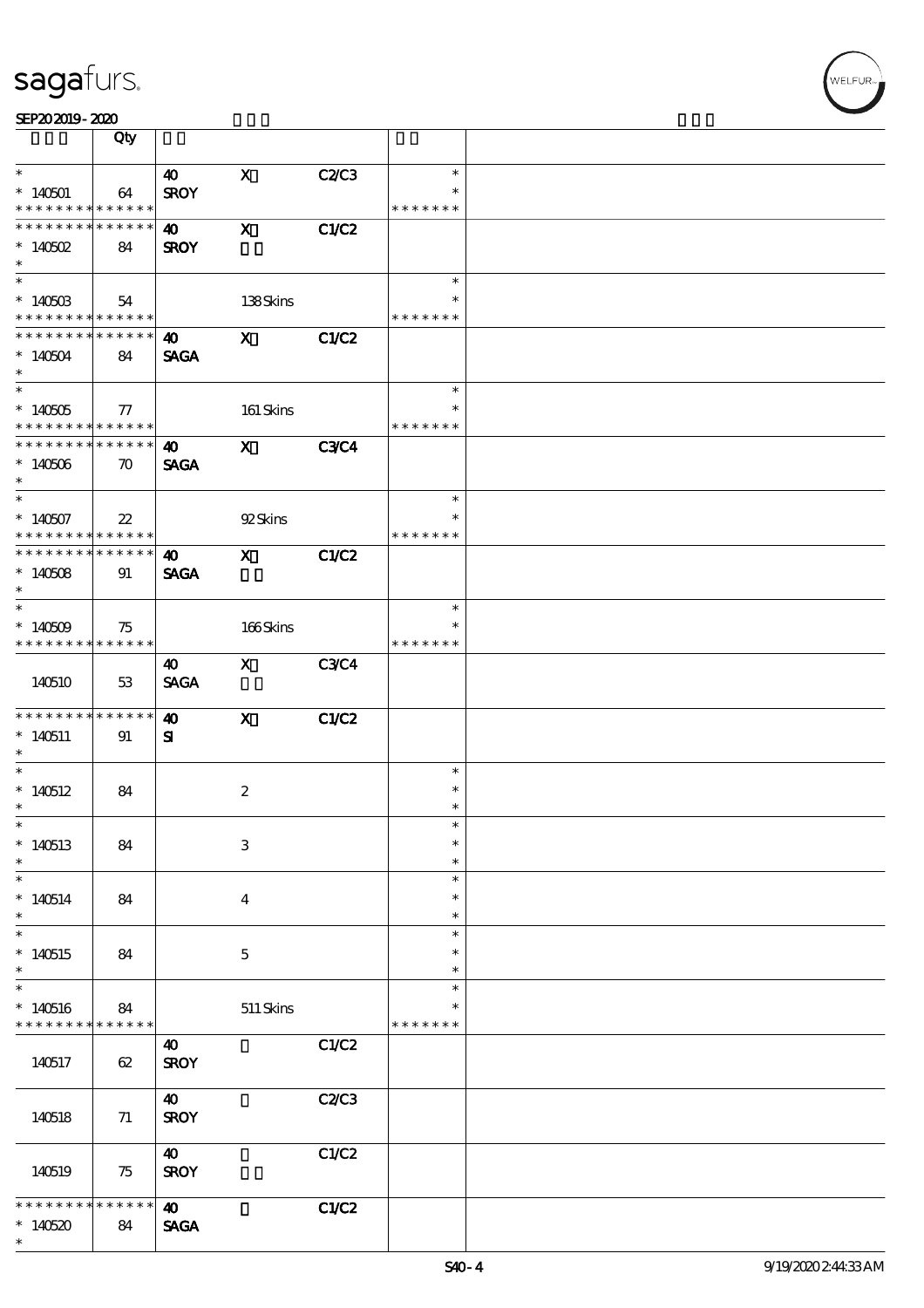|                                          | Qty                           |                       |                           |       |                  |  |
|------------------------------------------|-------------------------------|-----------------------|---------------------------|-------|------------------|--|
| $\ast$                                   |                               | $\boldsymbol{\omega}$ |                           | C1/C2 | $\ast$           |  |
| $*140521$                                | 77                            | <b>SAGA</b>           |                           |       |                  |  |
| * * * * * * * * <mark>* * * * * *</mark> |                               |                       |                           |       | * * * * * * *    |  |
| * * * * * * * * * * * * * *              |                               | $\boldsymbol{\omega}$ |                           | C1/C2 |                  |  |
| $*140522$                                | 91                            | <b>SAGA</b>           |                           |       |                  |  |
| $\ast$                                   |                               |                       |                           |       |                  |  |
| $\overline{\phantom{0}}$                 |                               |                       |                           |       | $\ast$           |  |
| $*140523$                                | 43                            |                       | 134Skins                  |       | *                |  |
| * * * * * * * * * * * * * *              |                               |                       |                           |       | * * * * * * *    |  |
| * * * * * * * *                          | * * * * * *                   | $\boldsymbol{\omega}$ |                           | C1/C2 |                  |  |
| $*140524$                                | 91                            | ${\bf s}$             |                           |       |                  |  |
| $\ast$                                   |                               |                       |                           |       |                  |  |
| $\overline{\phantom{0}}$                 |                               |                       |                           |       | $\ast$           |  |
| $*140525$                                | 84                            |                       | $\boldsymbol{z}$          |       | $\ast$           |  |
| $\ast$<br>$\overline{\ast}$              |                               |                       |                           |       | $\ast$           |  |
|                                          |                               |                       |                           |       | $\ast$           |  |
| $*140526$<br>$\ast$                      | 84                            |                       | $\ensuremath{\mathsf{3}}$ |       | $\ast$<br>$\ast$ |  |
| $\ast$                                   |                               |                       |                           |       | $\ast$           |  |
|                                          |                               |                       |                           |       | $\ast$           |  |
| $*140527$<br>* * * * * * * *             | $\mathfrak{B}$<br>* * * * * * |                       | 291 Skins                 |       | * * * * * * *    |  |
|                                          |                               | 40                    | $\mathcal{F}$             | C1/C2 |                  |  |
| 140528                                   | 42                            | <b>SROY</b>           |                           |       |                  |  |
|                                          |                               |                       |                           |       |                  |  |
|                                          |                               | 40                    | $\mathcal{L}$             | C1/C2 |                  |  |
| 140529                                   | 51                            | <b>SROY</b>           |                           |       |                  |  |
|                                          |                               |                       |                           |       |                  |  |
|                                          |                               | 40                    |                           | C1/C2 |                  |  |
| 140530                                   | 57                            | <b>SROY</b>           |                           |       |                  |  |
|                                          |                               |                       |                           |       |                  |  |
|                                          |                               | 40                    |                           | C2/C3 |                  |  |
| 140531                                   | 53                            | <b>SROY</b>           |                           |       |                  |  |
|                                          |                               |                       |                           |       |                  |  |
| * * * * * * * * * * * * * *              |                               | $\boldsymbol{\omega}$ |                           | C1/C2 |                  |  |
| $*140532$                                | 84                            | <b>SAGA</b>           |                           |       |                  |  |
| $\ast$                                   |                               |                       |                           |       |                  |  |
| $*$                                      |                               |                       |                           |       | $\ast$           |  |
| $*140533$                                | 46                            |                       | 130Skins                  |       | $\ast$           |  |
| * * * * * * *                            | * * * * * *                   |                       |                           |       | * * * * * * *    |  |
| * * * * * * *                            | * * * * *<br>*                | $\boldsymbol{\omega}$ |                           | C1/C2 |                  |  |
| $*140534$                                | $83\,$                        | <b>SAGA</b>           |                           |       |                  |  |
| $\ast$                                   |                               |                       |                           |       |                  |  |
| $\ast$                                   |                               |                       |                           |       | $\ast$<br>$\ast$ |  |
| $*140535$<br>* * * * * * * *             | 21<br>* * * * * *             |                       | 104Skins                  |       | * * * * * * *    |  |
|                                          |                               |                       |                           |       |                  |  |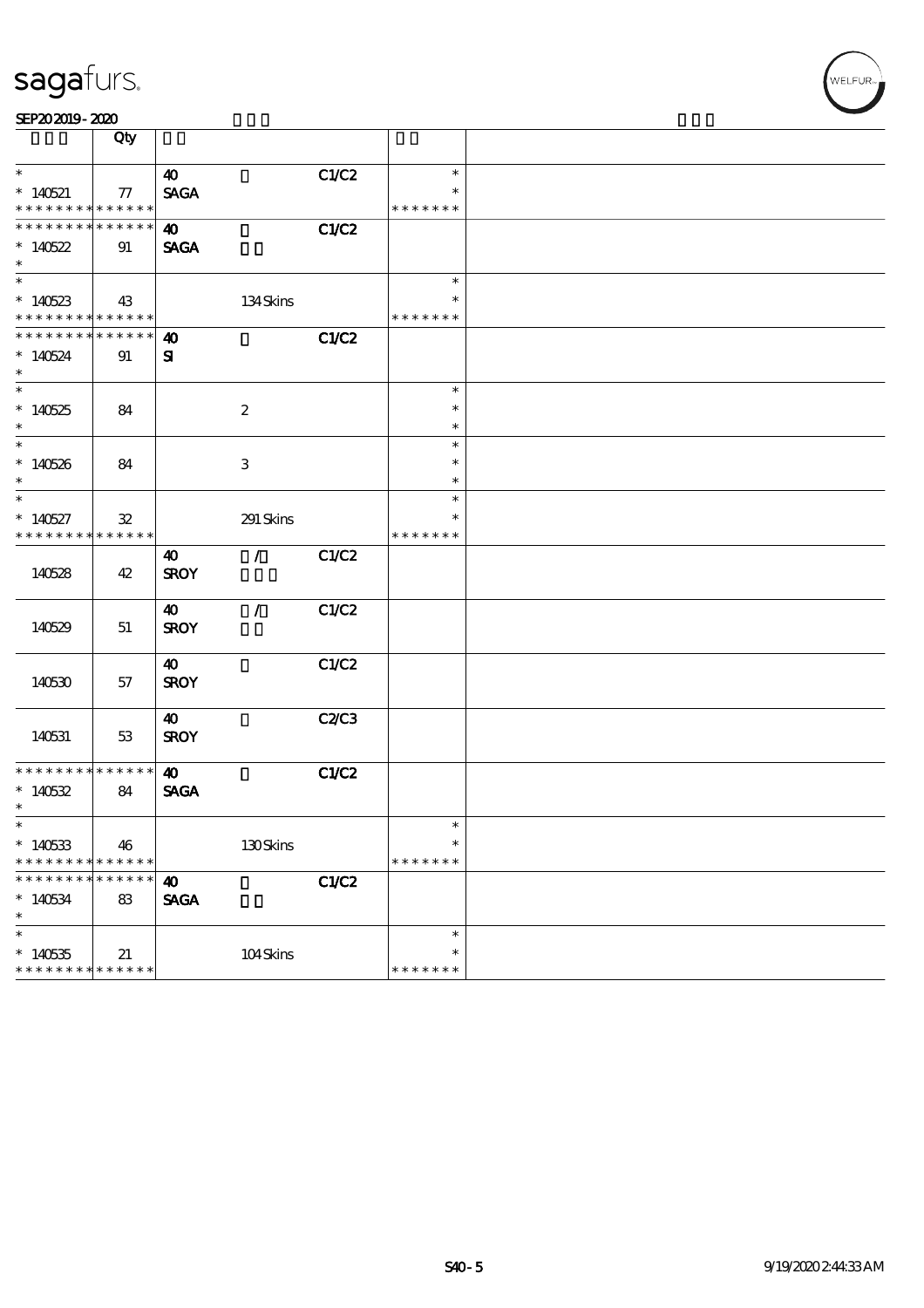#### SEP202019-2020

|             | Qty           |                                                               |                           |       |  |
|-------------|---------------|---------------------------------------------------------------|---------------------------|-------|--|
| 140561      | $29\,$        | $\pmb{\mathcal{Z}}$<br><b>SROY</b>                            |                           | C1/C2 |  |
| 140562      | $\pmb{30}$    | ${\bf Z}$<br><b>SROY</b>                                      |                           | C1/C2 |  |
| 140563      | 26            | $\boldsymbol{\mathsf{20}}$<br>$\operatorname{\mathsf{SAGA}}$  |                           | C1/C2 |  |
| 140564      | 88            | $\boldsymbol{\mathbf{z}}$<br>$\ensuremath{\mathsf{SAGA}}$     |                           | C1/C2 |  |
| 140565      | ${\bf 77}$    | $\pmb{\mathcal{X}}$<br>${\bf S}$                              |                           | C1/C2 |  |
| 140566      | $\bf 30$      | $\boldsymbol{\mathbf{z}}$<br><b>SROY</b>                      | $\boldsymbol{\mathsf{z}}$ | C1/C2 |  |
| 140567      | 47            | $\pmb{\mathcal{X}}$<br><b>SROY</b>                            | $\boldsymbol{\mathsf{z}}$ | C1/C2 |  |
| 140568      | ${\bf 33}$    | ${\bf Z}$<br><b>SROY</b>                                      | $\boldsymbol{\mathsf{X}}$ | C1/C2 |  |
| 140569      | $59\,$        | $\boldsymbol{\mathfrak{D}}$<br>$\operatorname{\mathsf{SAGA}}$ | $\boldsymbol{\mathsf{z}}$ | C1/C2 |  |
| 140570      | $51\,$        | $\boldsymbol{\mathfrak{D}}$<br>$\ensuremath{\mathsf{SAGA}}$   | $\boldsymbol{\mathsf{z}}$ | C1/C2 |  |
| 140571      | $63\,$        | $\pmb{\mathcal{X}}$<br>${\bf s}$                              | $\boldsymbol{\mathsf{X}}$ | C1/C2 |  |
| 140572      | $5\!3$        | $\pmb{\mathcal{Z}}$<br><b>SROY</b>                            | $\mathbf X$               | C1/C2 |  |
| 140573      | 43            | $\pmb{\mathcal{X}}$<br><b>SROY</b>                            | $\mathbf{X}$              | C1/C2 |  |
| 140574      | ${\bf 50}$    | $\boldsymbol{\mathfrak{D}}$<br>$\operatorname{\mathsf{SAGA}}$ | $\boldsymbol{\mathrm{X}}$ | C1/C2 |  |
| 140575      | 92            | $\boldsymbol{\mathfrak{D}}$<br><b>SAGA</b>                    | $\mathbf X$               | C1/C2 |  |
| 140576      | 48            | $\boldsymbol{\mathsf{20}}$<br>${\bf S}$                       | $\boldsymbol{\mathrm{X}}$ | C1/C2 |  |
| 140577      | ${\bf 38}$    | $\boldsymbol{\mathfrak{D}}$<br><b>SROY</b>                    | $\mathcal{L}$             | C1/C2 |  |
| 140578      | 24            | $\boldsymbol{\mathfrak{D}}$<br>$\ensuremath{\mathsf{SAGA}}$   | $\mathcal{L}$             | C1/C2 |  |
| 140579      | 39            | $\boldsymbol{\mathfrak{D}}$<br>$\ensuremath{\mathsf{SAGA}}$   |                           | C1/C2 |  |
| * * * * * * | * * * * * * * | $\boldsymbol{\mathfrak{D}}$                                   | $\overline{X}$ /          | C1/C2 |  |
| $*140580$   | 91            | <b>SROY</b>                                                   |                           |       |  |
| $\ast$      |               |                                                               |                           |       |  |

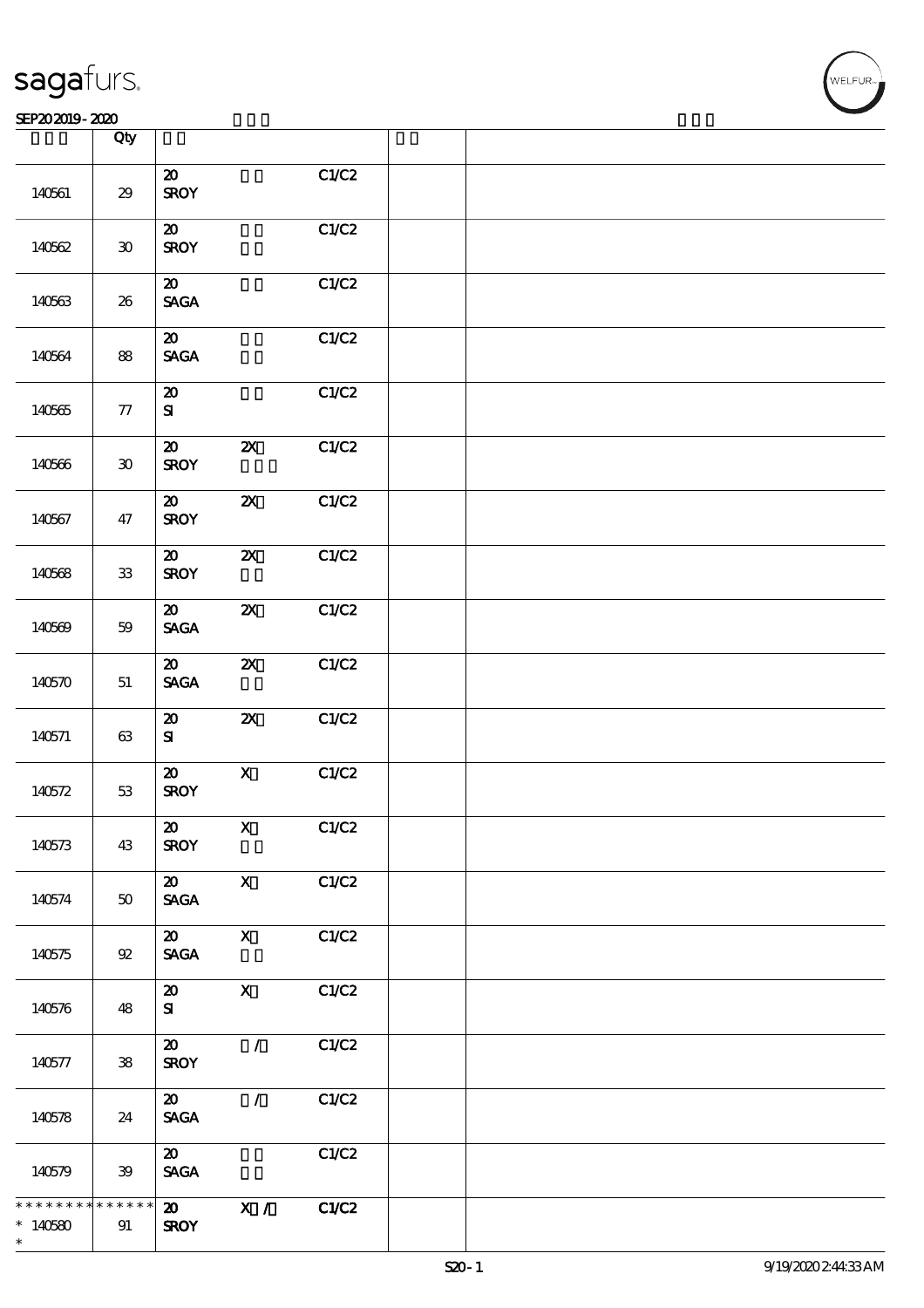#### SEP202019-2020

|                                                    | Qty    |                                            |                           |       |                                   |  |
|----------------------------------------------------|--------|--------------------------------------------|---------------------------|-------|-----------------------------------|--|
| $\ast$<br>$*140581$<br>* * * * * * * * * * * * * * | 31     | $\boldsymbol{\mathfrak{D}}$<br><b>SROY</b> | X /                       | C1/C2 | $\ast$<br>$\ast$<br>* * * * * * * |  |
| 140582                                             | $55\,$ | $\boldsymbol{\mathfrak{D}}$<br><b>SROY</b> | X /                       | C1/C2 |                                   |  |
| 140583                                             | 80     | $\boldsymbol{\mathfrak{D}}$<br><b>SAGA</b> | X /                       | C1/C2 |                                   |  |
| 140584                                             | 76     | $\boldsymbol{\mathfrak{D}}$<br>${\bf s}$   | X /                       | C1/C2 |                                   |  |
| 140585                                             | 43     | $\boldsymbol{\mathfrak{D}}$<br><b>SAGA</b> | $\boldsymbol{\mathsf{X}}$ | C1/C2 |                                   |  |
| 140586                                             | 66     | $\boldsymbol{\mathfrak{D}}$<br><b>SROY</b> | $\boldsymbol{\mathsf{X}}$ | C1/C2 |                                   |  |
| 140587                                             | 91     | $\boldsymbol{\mathfrak{D}}$<br><b>SAGA</b> | $\boldsymbol{\mathsf{Z}}$ | C1/C2 |                                   |  |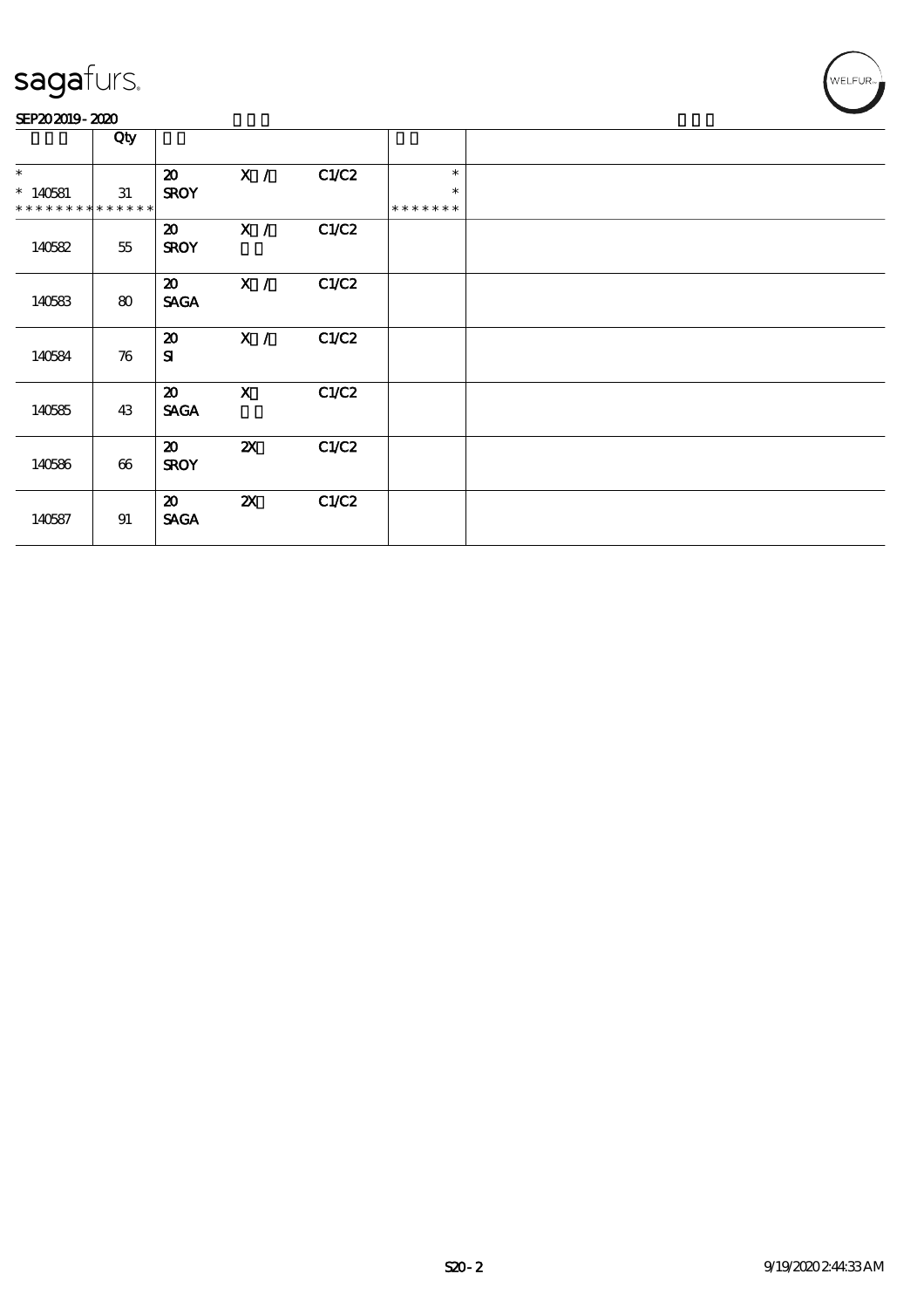#### SEP202019-2020

|        | Qty        |                              |               |              |  |  |
|--------|------------|------------------------------|---------------|--------------|--|--|
| 140621 | 42         | $\mathbf{O}$<br><b>SROY</b>  | $X$ / $ZX$    | <b>C2/C3</b> |  |  |
| 140622 | 73         | $\mathbf{O}$<br><b>SAGA</b>  | $X$ / $ZX$    | <b>C2/C3</b> |  |  |
| 140623 | 111        | $\mathbf{O}$<br>${\bf s}$    | $X$ / $ZX$    | <b>C2C3</b>  |  |  |
| 140624 | ${\bf 38}$ | $\mathbf{O}$<br><b>SROY</b>  | $\mathcal{L}$ | <b>C2/C3</b> |  |  |
| 140625 | 53         | $\mathbf{O}$<br><b>SAGA</b>  | $\mathcal{L}$ | C2C3         |  |  |
| 140626 | $92\,$     | $\mathbf{O}$<br>${\bf s}$    | $\mathcal{L}$ | C2C3         |  |  |
| 140627 | 39         | $\mathbf{O}$<br><b>SROY</b>  | X /           | C2C3         |  |  |
| 140628 | 54         | $\mathbf{O}$<br><b>SAGA</b>  | X /           | <b>C2/C3</b> |  |  |
| 140629 | 52         | $\mathbf{O}$<br>${\bf S\!I}$ | X /           | <b>C2C3</b>  |  |  |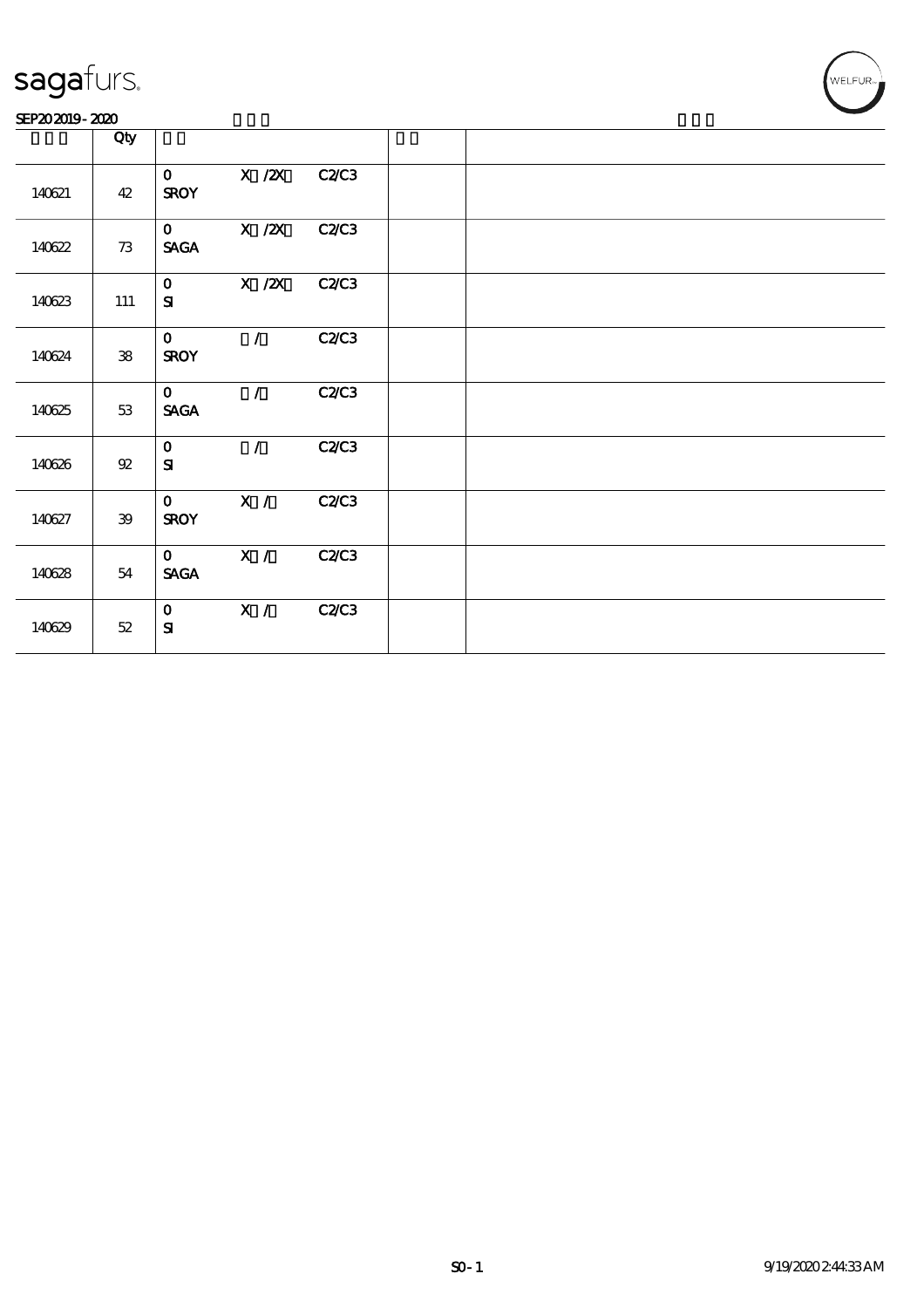



#### SEP202019-2020

|        | Qty |                     |  |
|--------|-----|---------------------|--|
| 140661 | 55  | C2C3<br><b>SAGA</b> |  |
| 140662 | 37  | C2C3<br>${\bf s}$   |  |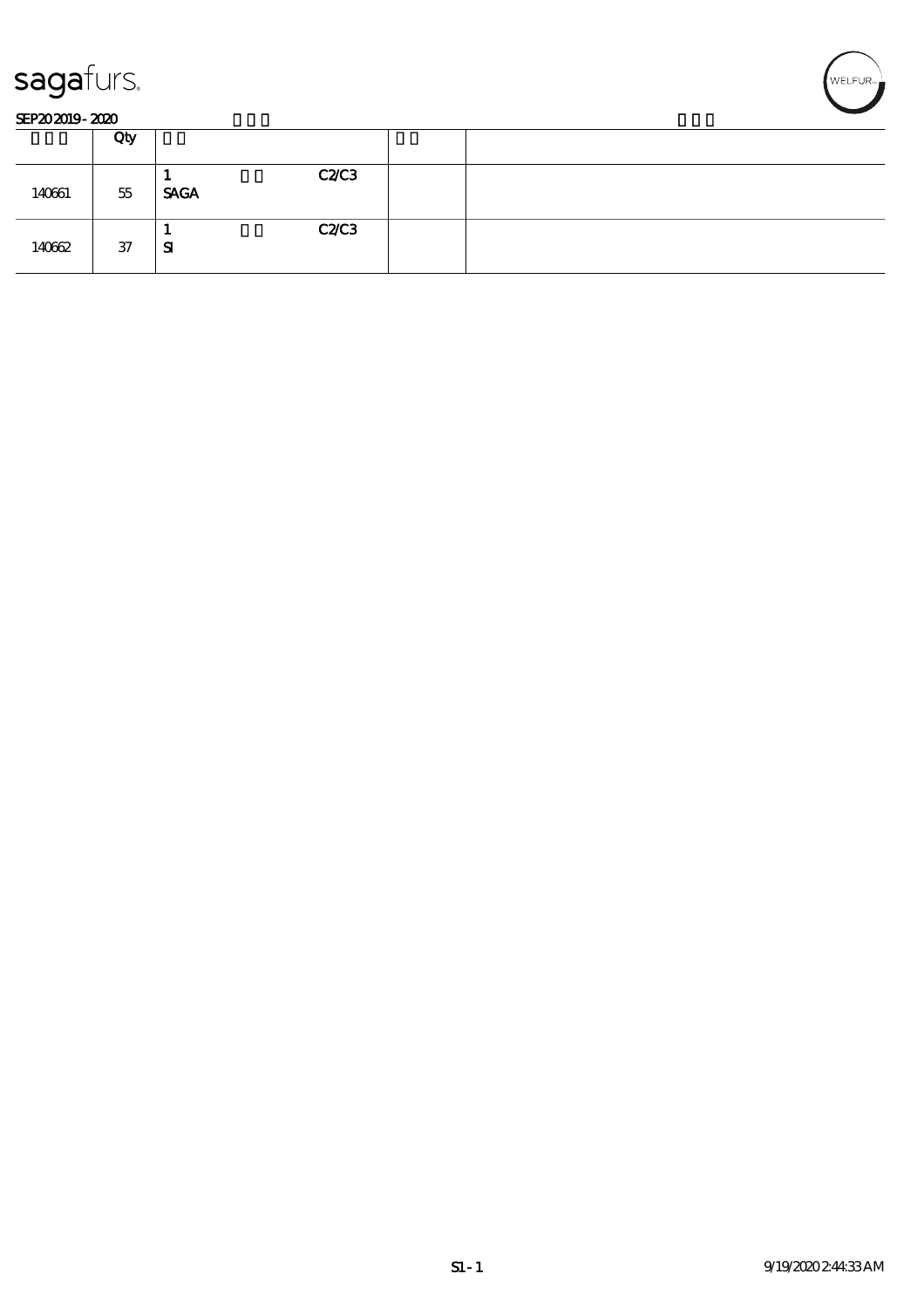#### SEP202019-2020 **DEEP202019-2020**

|                                               | Qty                              |                               |                           |              |                                   |  |
|-----------------------------------------------|----------------------------------|-------------------------------|---------------------------|--------------|-----------------------------------|--|
| * * * * * * * *<br>$*140701$<br>$\ast$        | * * * * * *<br>55                | $\boldsymbol{\omega}$<br>(SR) | $X$ / $ZX$<br>MAT1        | <b>C2/C3</b> |                                   |  |
| $*140702$<br>$\ast$                           | 49                               |                               | $\boldsymbol{2}$          |              | $\ast$<br>$\ast$<br>$\ast$        |  |
| * 140703                                      | 49                               |                               | $\ensuremath{\mathbf{3}}$ |              | $\ast$<br>$\ast$<br>$\ast$        |  |
| $*140704$<br>$\ast$                           | 49                               |                               | $\boldsymbol{4}$          |              | $\ast$<br>$\ast$<br>$\ast$        |  |
| * 140705                                      | 49                               |                               | $\mathbf 5$               |              | $\ast$<br>$\ast$<br>$\ast$        |  |
| $*140706$<br>$\ast$                           | 49                               |                               | $\bf 6$                   |              | $\ast$<br>$\ast$<br>$\ast$        |  |
| $*140707$<br>$*$                              | 49                               |                               | $\boldsymbol{\tau}$       |              | $\ast$<br>$\ast$<br>$\ast$        |  |
| * $140708$<br>$*$                             | 41                               |                               | ${\bf 8}$                 |              | $\ast$<br>$\ast$<br>$\ast$        |  |
| * $140709$<br>* * * * * * * *                 | 21<br>$\ast\ast\ast\ast\ast\ast$ |                               | $411$ Skins               |              | $\ast$<br>$\ast$<br>* * * * * * * |  |
| * * * * * * * *<br>$*140710$<br>$*$           | $***$ * * * *<br>$55\,$          | $\boldsymbol{\omega}$<br>(SR) | $X$ / $ZX$<br>MAT1        | <b>C2/C3</b> |                                   |  |
| $* 140711$<br>$*$                             | 56                               |                               | $\boldsymbol{z}$          |              | $\ast$<br>$\ast$<br>$\ast$        |  |
| $*140712$<br>$\ast$                           | 56                               |                               | $\,3$                     |              | $\ast$<br>$\ast$<br>$\ast$        |  |
| $\ast$<br>$*140713$<br>$\ast$                 | $56\,$                           |                               | $\boldsymbol{4}$          |              | $\ast$<br>$\ast$<br>$\ast$        |  |
| $* 140714$<br>$\ast$                          | 56                               |                               | $\bf 5$                   |              | $\ast$<br>$\ast$<br>$\ast$        |  |
| $*140715$<br>$\ast$                           | 56                               |                               | $\bf 6$                   |              | $\ast$<br>$\ast$<br>$\ast$        |  |
| $*140716$<br>$*$                              | $56\,$                           |                               | $\boldsymbol{\tau}$       |              | $\ast$<br>$\ast$<br>$\ast$        |  |
| $\overline{\phantom{0}}$<br>$*$ 140717<br>$*$ | 56                               |                               | $\bf 8$                   |              | $\ast$<br>$\ast$<br>$\ast$        |  |
| $* 140718$<br>$*$                             | 56                               |                               | $\boldsymbol{9}$          |              | $\ast$<br>$\ast$<br>$\ast$        |  |
| $*140719$<br>$\ast$                           | $56\,$                           |                               | $10\,$                    |              | $\ast$<br>$\ast$<br>$\ast$        |  |
| $\overline{\ast}$<br>* $140720$<br>$\ast$     | 56                               |                               | $11\,$                    |              | $\ast$<br>$\ast$<br>$\ast$        |  |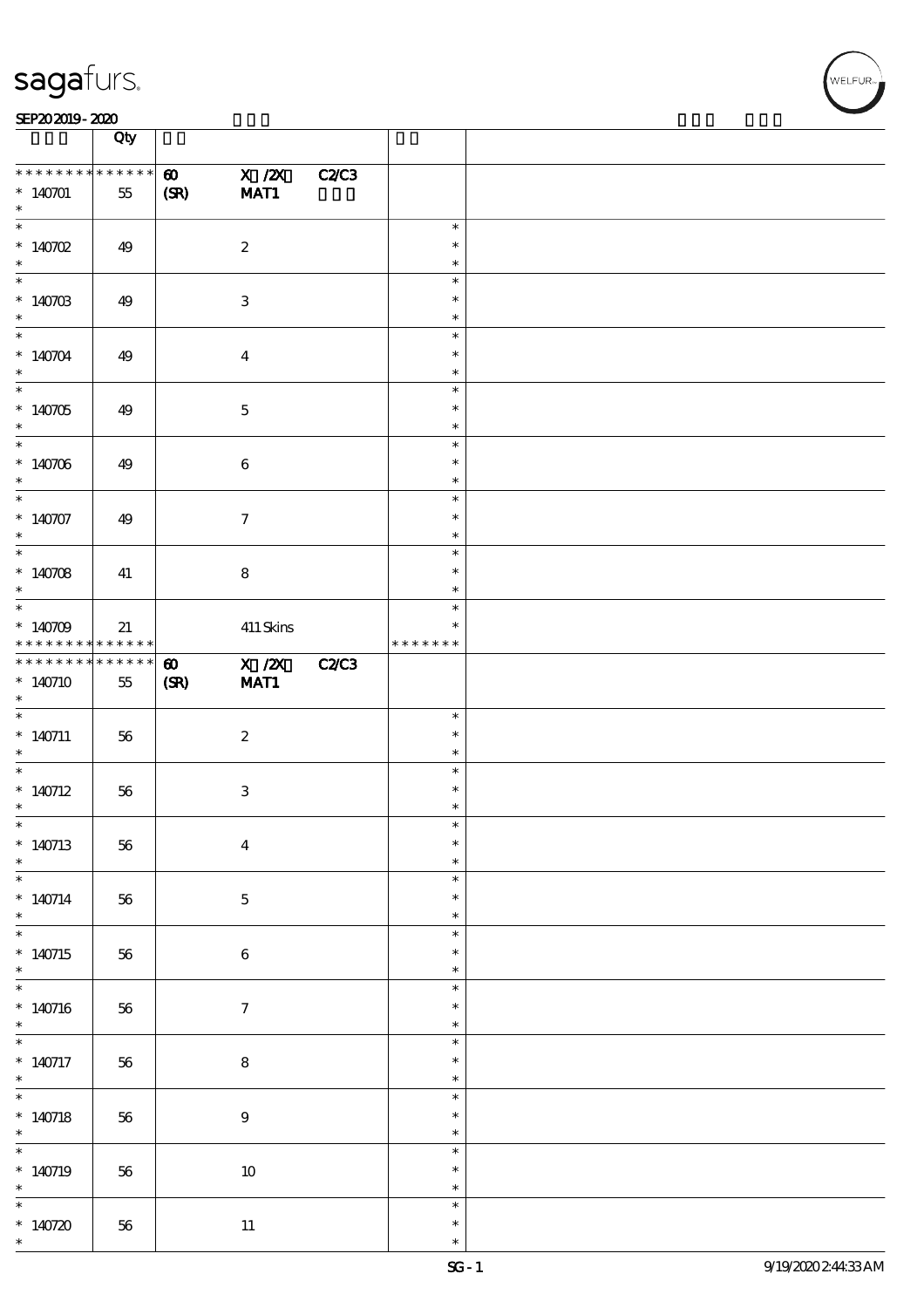#### SEP202019-2020 **DEEP202019-2020**

|                                                 | Qty                                  |                                                                                              |                                      |  |
|-------------------------------------------------|--------------------------------------|----------------------------------------------------------------------------------------------|--------------------------------------|--|
| $\ast$<br>$*$ 140721<br>$\ast$                  | 49                                   | X / ZX<br>$\boldsymbol{\omega}$<br>(SR)<br>MAT1                                              | C2/C3<br>$\ast$<br>$\ast$<br>$\ast$  |  |
| * $140722$<br>$\ast$                            | 49                                   | 13                                                                                           | $\ast$<br>$\ast$<br>$\ast$           |  |
| * $140723$<br>$*$                               | $56\,$                               | 14                                                                                           | $\ast$<br>$\ast$<br>$\ast$           |  |
| * $140724$<br>$*$                               | 49                                   | 15                                                                                           | $\ast$<br>$\ast$<br>$\ast$           |  |
| * $140725$<br>$*$                               | 49                                   | $16\,$                                                                                       | $\ast$<br>$\ast$<br>$\ast$           |  |
| * 140726                                        | 49                                   | 17                                                                                           | $\ast$<br>$\ast$<br>$\ast$           |  |
| $*$<br>$* 140727$<br>$*$                        | 49                                   | $18\,$                                                                                       | $\ast$<br>$\ast$<br>$\ast$           |  |
| * $140728$<br>$\ast$                            | 49                                   | 19                                                                                           | $\ast$<br>$\ast$<br>$\ast$           |  |
| * $140729$<br>$\ast$                            | 49                                   | $\boldsymbol{\boldsymbol{\lambda}}$                                                          | $\ast$<br>$\ast$<br>$\ast$           |  |
| * $140730$<br>$*$                               | 49                                   | 21                                                                                           | $\ast$<br>$\ast$<br>$\ast$           |  |
| $*140731$<br>$\ast$                             | 49                                   | $2\!2$                                                                                       | $\ast$<br>$\ast$<br>$\ast$           |  |
| * $140732$<br>$\ast$                            | 49                                   | $23\,$                                                                                       | $\ast$<br>$\ast$<br>$\ast$           |  |
| $*$<br>$*140733$<br>$\ast$                      | 49                                   | 24                                                                                           | $\ast$<br>$\ast$<br>$\ast$           |  |
| $\ast$<br>$*140734$<br>$\ast$                   | 49                                   | 25                                                                                           | $\ast$<br>$\ast$<br>$\ast$           |  |
| $*140735$<br>$\ast$                             | 49                                   | 26                                                                                           | $\ast$<br>$\ast$<br>$\ast$           |  |
| $*140736$<br>$\ast$<br>$\overline{\phantom{0}}$ | 49                                   | 27                                                                                           | $\ast$<br>$\ast$<br>$\ast$           |  |
| $* 140737$<br>$*$<br>$*$                        | 49                                   | $\boldsymbol{\mathsf{28}}$                                                                   | $\ast$<br>$\ast$<br>$\ast$<br>$\ast$ |  |
| $*140738$<br>$*$<br>$\ast$                      | 49                                   | 29                                                                                           | $\ast$<br>$\ast$<br>$\ast$           |  |
| $*140739$<br>* * * * * * * *                    | $36\,$<br>* * * * * *                | 1540Skins                                                                                    | $\ast$<br>* * * * * * *              |  |
| * * * * * * * *<br>$*140740$<br>$\ast$          | * * * * * *<br>$\boldsymbol{\omega}$ | $\overline{X}/\overline{Z}X$<br>$\boldsymbol{\omega}$<br>MAT1<br>$\boldsymbol{\mathrm{(S)}}$ | <b>C2/C3</b>                         |  |

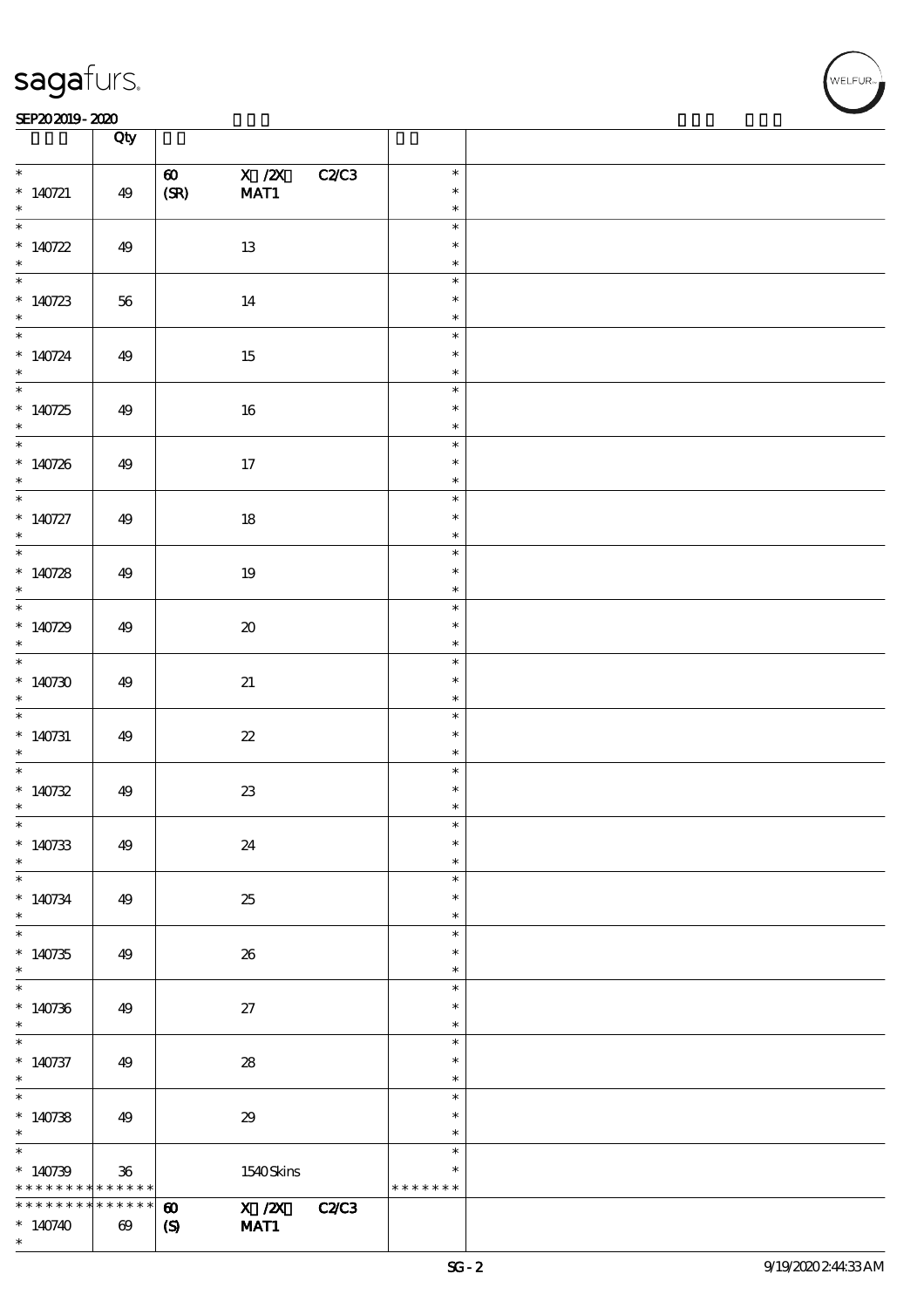#### SEP202019-2020 **DEEP202019-2020**

|                          | Qty    |                                          |                  |  |
|--------------------------|--------|------------------------------------------|------------------|--|
| $\ast$                   |        | X / ZX<br>C2/C3<br>$\boldsymbol{\omega}$ | $\ast$           |  |
| $*140741$<br>$\ast$      | $63\,$ | $\pmb{\text{(S)}}$<br>MAT1               | $\ast$<br>$\ast$ |  |
|                          |        |                                          | $\ast$           |  |
| $*140742$<br>$\ast$      | $63\,$ | $\ensuremath{\mathbf{3}}$                | $\ast$<br>$\ast$ |  |
|                          |        |                                          | $\ast$           |  |
| * $140743$<br>$*$        | $63\,$ | $\boldsymbol{4}$                         | $\ast$<br>$\ast$ |  |
|                          |        |                                          | $\ast$           |  |
| $* 140744$<br>$*$        | $63\,$ | $\mathbf 5$                              | $\ast$<br>$\ast$ |  |
|                          |        |                                          | $\ast$           |  |
| * $140745$<br>$\ast$     | 63     | $\bf 6$                                  | $\ast$<br>$\ast$ |  |
|                          |        |                                          | $\ast$           |  |
| $*140746$<br>$*$         | $63\,$ | $\boldsymbol{\tau}$                      | $\ast$<br>$\ast$ |  |
|                          |        |                                          | $\ast$           |  |
| $* 140747$<br>$*$        | $63\,$ | ${\bf 8}$                                | $\ast$<br>$\ast$ |  |
|                          |        |                                          | $\ast$           |  |
| * $140748$<br>$\ast$     | 63     | $\boldsymbol{9}$                         | $\ast$<br>$\ast$ |  |
|                          |        |                                          | $\ast$           |  |
| $*140749$<br>$\ast$      | $63\,$ | $10\,$                                   | $\ast$<br>$\ast$ |  |
|                          |        |                                          | $\ast$           |  |
| $*140750$<br>$*$         | $63\,$ | $11\,$                                   | $\ast$<br>$\ast$ |  |
|                          |        |                                          | $\ast$           |  |
| $*140751$<br>$*$         | 63     | $12\,$                                   | $\ast$<br>$\ast$ |  |
|                          |        |                                          | $\ast$           |  |
| * $140752$<br>$\ast$     | $63\,$ | $13\,$                                   | $\ast$<br>$\ast$ |  |
| $\ast$                   |        |                                          | $\ast$           |  |
| $*140753$<br>$\ast$      | $63\,$ | $14\,$                                   | $\ast$<br>$\ast$ |  |
| $\overline{\phantom{0}}$ |        |                                          | $\ast$           |  |
| $*140754$<br>$\ast$      | 63     | 15                                       | $\ast$<br>$\ast$ |  |
|                          |        |                                          | $\ast$           |  |
| $*140755$<br>$\ast$      | $63\,$ | $16\,$                                   | $\ast$<br>$\ast$ |  |
|                          |        |                                          | $\ast$           |  |
| $*140756$<br>$\ast$      | $63\,$ | 17                                       | $\ast$<br>$\ast$ |  |
|                          |        |                                          | $\ast$           |  |
| $*140757$<br>$*$         | 63     | $18\,$                                   | $\ast$<br>$\ast$ |  |
|                          |        |                                          | $\ast$           |  |
| * 140758                 | $63\,$ | $19\,$                                   | $\ast$<br>$\ast$ |  |
| $\overline{\phantom{0}}$ |        |                                          | $\ast$           |  |
| * $140759$<br>$\ast$     | $63\,$ | $\pmb{\mathcal{X}}$                      | $\ast$<br>$\ast$ |  |
| $\overline{\phantom{0}}$ |        |                                          | $\ast$           |  |
| * $140760$<br>$\ast$     | $63\,$ | 21                                       | $\ast$<br>$\ast$ |  |
|                          |        |                                          |                  |  |

**NELFUR**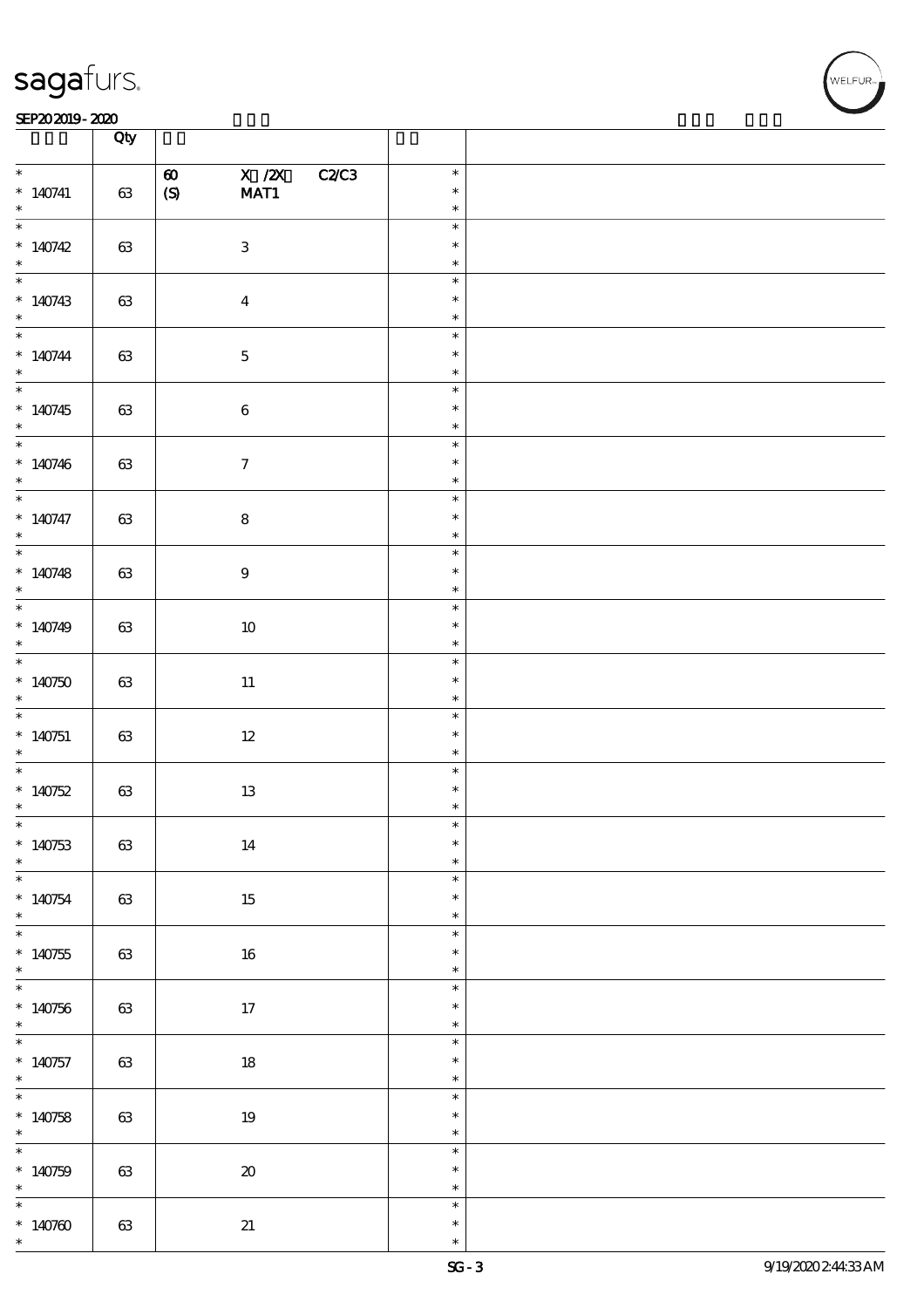#### SEP202019-2020 **DEEP202019-2020**

|                                                                                                                                                                              | Qty                             |                       |                           |              |                  |  |
|------------------------------------------------------------------------------------------------------------------------------------------------------------------------------|---------------------------------|-----------------------|---------------------------|--------------|------------------|--|
| $\ast$                                                                                                                                                                       |                                 | $\boldsymbol{\omega}$ | $X$ / $ZX$                | <b>C2/C3</b> | $\ast$           |  |
| $*140761$                                                                                                                                                                    | 63                              | $\boldsymbol{S}$      | MAT1                      |              | $\ast$           |  |
| $\ast$                                                                                                                                                                       |                                 |                       |                           |              | $\ast$           |  |
| $\ast$                                                                                                                                                                       |                                 |                       |                           |              | $\ast$           |  |
| $*140762$                                                                                                                                                                    | 63                              |                       | $23\,$                    |              | $\ast$           |  |
| $\ast$                                                                                                                                                                       |                                 |                       |                           |              | $\ast$           |  |
| $\ast$                                                                                                                                                                       |                                 |                       |                           |              | $\ast$           |  |
| $*140763$                                                                                                                                                                    | 63                              |                       | 24                        |              | $\ast$           |  |
|                                                                                                                                                                              |                                 |                       |                           |              | $\ast$           |  |
| $*$                                                                                                                                                                          |                                 |                       |                           |              | $\ast$           |  |
| $*140764$                                                                                                                                                                    | 63                              |                       | 25                        |              | $\ast$           |  |
| $\ast$                                                                                                                                                                       |                                 |                       |                           |              | $\ast$           |  |
|                                                                                                                                                                              |                                 |                       |                           |              | $\ast$           |  |
| $*140765$                                                                                                                                                                    | 63                              |                       | 26                        |              | $\ast$           |  |
| $\ast$                                                                                                                                                                       |                                 |                       |                           |              | $\ast$           |  |
| $\overline{\phantom{0}}$                                                                                                                                                     |                                 |                       |                           |              | $\ast$           |  |
| $*140766$                                                                                                                                                                    | 63                              |                       | $27\,$                    |              | $\ast$           |  |
| $\ast$                                                                                                                                                                       |                                 |                       |                           |              | $\ast$           |  |
| $\overline{\phantom{0}}$                                                                                                                                                     |                                 |                       |                           |              | $\ast$           |  |
| $*140767$                                                                                                                                                                    | 63                              |                       | ${\bf 28}$                |              | $\ast$           |  |
| $\ast$                                                                                                                                                                       |                                 |                       |                           |              | $\ast$           |  |
|                                                                                                                                                                              |                                 |                       |                           |              | $\ast$           |  |
| $*140768$                                                                                                                                                                    | 63                              |                       | $29\,$                    |              | $\ast$           |  |
| $\ast$                                                                                                                                                                       |                                 |                       |                           |              | $\ast$           |  |
| $*$                                                                                                                                                                          |                                 |                       |                           |              | $\ast$           |  |
| $*140769$                                                                                                                                                                    | 63                              |                       | $\pmb{\mathfrak{D}}$      |              | $\ast$           |  |
| $\ast$                                                                                                                                                                       |                                 |                       |                           |              | $\ast$           |  |
| $\overline{\phantom{0}}$                                                                                                                                                     |                                 |                       |                           |              | $\ast$           |  |
| * $140770$                                                                                                                                                                   | 64                              |                       | 1980Skins                 |              | $\ast$           |  |
|                                                                                                                                                                              |                                 |                       |                           |              | * * * * * * *    |  |
| * * * * * * * * <mark>* * * * * * *</mark>                                                                                                                                   |                                 |                       |                           |              |                  |  |
|                                                                                                                                                                              |                                 | $\boldsymbol{\omega}$ | X / ZX                    | C2C3         |                  |  |
|                                                                                                                                                                              | $\boldsymbol{\pi}$              | (S)                   | MAT1                      |              |                  |  |
| * * * * * * * * * * * * * * *<br>$* 140771$<br>$\ast$                                                                                                                        |                                 |                       |                           |              |                  |  |
|                                                                                                                                                                              |                                 |                       |                           |              | $\ast$           |  |
|                                                                                                                                                                              | $\boldsymbol{\pi}$              |                       | $\boldsymbol{2}$          |              | $\ast$           |  |
| $\ast$<br>* $140772$<br>$\ast$                                                                                                                                               |                                 |                       |                           |              | *                |  |
| $\ast$                                                                                                                                                                       |                                 |                       |                           |              | ж                |  |
|                                                                                                                                                                              | $\boldsymbol{\pi}$              |                       | $\ensuremath{\mathbf{3}}$ |              | $\ast$           |  |
| $*140773$<br>$\ast$                                                                                                                                                          |                                 |                       |                           |              | $\ast$           |  |
|                                                                                                                                                                              |                                 |                       |                           |              | $\ast$           |  |
|                                                                                                                                                                              | $\boldsymbol{\pi}$              |                       | $\boldsymbol{4}$          |              | $\ast$           |  |
|                                                                                                                                                                              |                                 |                       |                           |              | $\ast$           |  |
|                                                                                                                                                                              |                                 |                       |                           |              | $\ast$           |  |
|                                                                                                                                                                              | $\boldsymbol{\pi}$              |                       | $\bf 5$                   |              | $\ast$           |  |
|                                                                                                                                                                              |                                 |                       |                           |              | $\ast$<br>$\ast$ |  |
|                                                                                                                                                                              |                                 |                       |                           |              | $\ast$           |  |
|                                                                                                                                                                              | $\boldsymbol{\pi}$              |                       | $\bf 6$                   |              | $\ast$           |  |
|                                                                                                                                                                              |                                 |                       |                           |              | $\ast$           |  |
|                                                                                                                                                                              |                                 |                       |                           |              | *                |  |
|                                                                                                                                                                              | $\boldsymbol{\omega}$<br>****** |                       | 495Skins                  |              | * * * * * * *    |  |
|                                                                                                                                                                              | *****                           |                       |                           |              |                  |  |
|                                                                                                                                                                              |                                 | $\boldsymbol{\omega}$ | $\overline{1}$            | <b>C2/C3</b> |                  |  |
|                                                                                                                                                                              | $55\,$                          | (SR)                  | MAT1                      |              |                  |  |
|                                                                                                                                                                              |                                 |                       |                           |              | $\ast$           |  |
| $\ast$<br>$* 140774$<br>$*$<br>$\ast$<br>$*140775$<br>$\ast$<br>$* 140776$<br>$\ast$<br>$* 140777$<br>* * * * * * * *<br>* * * * * * *<br>$* 140778$<br>$\ast$<br>* $140779$ | 49                              |                       | $\boldsymbol{2}$          |              | $\ast$           |  |
| $\ast$                                                                                                                                                                       |                                 |                       |                           |              | $\ast$           |  |
| $\ast$                                                                                                                                                                       |                                 |                       |                           |              | $\ast$           |  |
| $*140780$                                                                                                                                                                    | 49                              |                       | $\ensuremath{\mathbf{3}}$ |              | $\ast$           |  |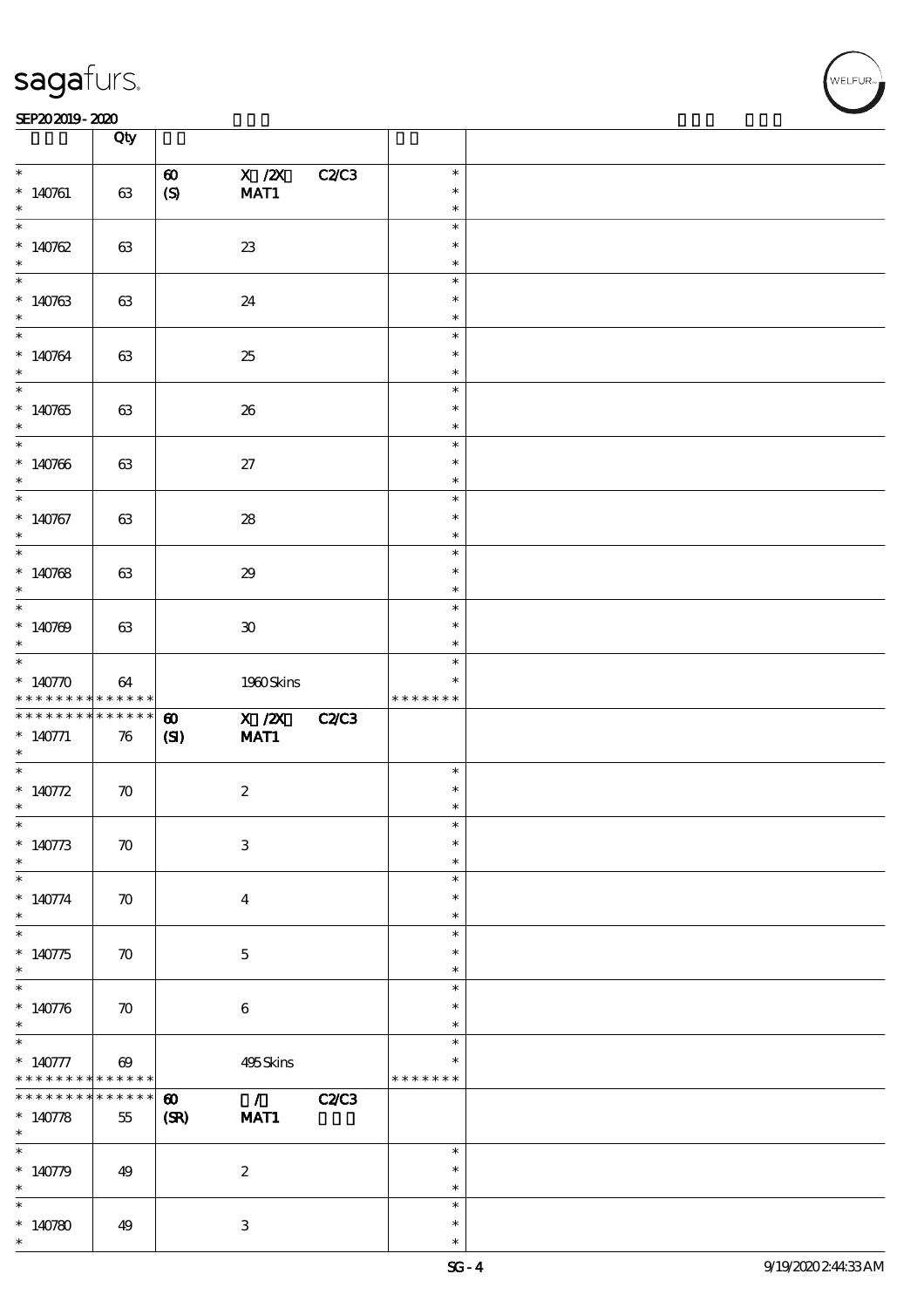|                              | Qty                   |                                                   |              |                  |  |
|------------------------------|-----------------------|---------------------------------------------------|--------------|------------------|--|
| $\ast$                       |                       | $\mathcal{L}$<br>$\boldsymbol{\omega}$            | <b>C2/C3</b> | $\ast$           |  |
| $* 140781$                   | 49                    | (SR)<br>MAT1                                      |              | $\ast$           |  |
| $\ast$<br>$\overline{\ast}$  |                       |                                                   |              | $\ast$           |  |
| $*140782$                    | 44                    | 246Skins                                          |              | $\ast$<br>$\ast$ |  |
| * * * * * * * *              | * * * * * *           |                                                   |              | * * * * * * *    |  |
| * * * * * * *                | * * * * * *           | $\overline{\phantom{a}}$<br>$\boldsymbol{\omega}$ | <b>C2/C3</b> |                  |  |
| $*140783$                    | 62                    | (SR)<br>MAT1                                      |              |                  |  |
| $\ast$<br>$\overline{\ast}$  |                       |                                                   |              | $\ast$           |  |
| $* 140784$                   | 56                    | $\boldsymbol{2}$                                  |              | $\ast$           |  |
| $\ast$                       |                       |                                                   |              | $\ast$           |  |
| $*$                          |                       |                                                   |              | $\ast$           |  |
| $*140785$                    | 56                    | $\ensuremath{\mathbf{3}}$                         |              | $\ast$           |  |
| $*$                          |                       |                                                   |              | $\ast$<br>$\ast$ |  |
| $* 140786$                   | 56                    | $\boldsymbol{4}$                                  |              | $\ast$           |  |
| $*$                          |                       |                                                   |              | $\ast$           |  |
| $\overline{\ast}$            |                       |                                                   |              | $\ast$           |  |
| $* 140787$                   | 56                    | $\mathbf 5$                                       |              | $\ast$           |  |
| $\ast$<br>$\overline{\ast}$  |                       |                                                   |              | $\ast$<br>$\ast$ |  |
| $* 140788$                   | 56                    | 6                                                 |              | $\ast$           |  |
| $\ast$                       |                       |                                                   |              | $\ast$           |  |
|                              |                       |                                                   |              | $\ast$           |  |
| $*140789$                    | 56                    | $\tau$                                            |              | $\ast$           |  |
| $\ast$<br>$\overline{\ast}$  |                       |                                                   |              | $\ast$<br>$\ast$ |  |
| * $140790$                   | 56                    | $\bf8$                                            |              | $\ast$           |  |
| $\ast$                       |                       |                                                   |              | $\ast$           |  |
| $*$                          |                       |                                                   |              | $\ast$           |  |
| $*140791$                    | 56                    | $\boldsymbol{9}$                                  |              | $\ast$           |  |
| $\ast$<br>$*$                |                       |                                                   |              | $\ast$<br>$\ast$ |  |
| * $140792$                   | 56                    | $10\,$                                            |              | $\ast$           |  |
| $\ast$                       |                       |                                                   |              | $\ast$           |  |
| $*$                          |                       |                                                   |              | $\ast$           |  |
| $*140793$                    | 56                    | $11\,$                                            |              | $\ast$           |  |
| $\ast$<br>$\ast$             |                       |                                                   |              | $\ast$<br>$\ast$ |  |
| $*140794$                    | 56                    | $12\,$                                            |              | $\ast$           |  |
| $\ast$                       |                       |                                                   |              | $\ast$           |  |
| $\overline{\ast}$            |                       |                                                   |              | $\ast$           |  |
| $*140795$<br>* * * * * * * * | 44<br>* * * * * *     | 722Skins                                          |              | * * * * * * *    |  |
| * * * * * * *                | * * * * * *           | $\overline{1}$<br>$\boldsymbol{\omega}$           | C2C3         |                  |  |
| $*140796$                    | $\boldsymbol{\omega}$ | $\boldsymbol{S}$<br>MAT1                          |              |                  |  |
| $*$                          |                       |                                                   |              |                  |  |
| $\overline{\phantom{0}}$     |                       |                                                   |              | $\ast$           |  |
| $* 140797$<br>$*$            | 63                    | $\boldsymbol{2}$                                  |              | $\ast$<br>$\ast$ |  |
| $\overline{\phantom{0}}$     |                       |                                                   |              | $\ast$           |  |
| $*140798$                    | 63                    | $\ensuremath{\mathbf{3}}$                         |              | $\ast$           |  |
| $\ast$                       |                       |                                                   |              | $\ast$           |  |
| $\ast$                       |                       |                                                   |              | $\ast$           |  |
| $*140799$<br>$\ast$          | 63                    | $\boldsymbol{4}$                                  |              | $\ast$<br>$\ast$ |  |
| $\ast$                       |                       |                                                   |              | $\ast$           |  |
| $*140800$                    | 63                    | $\bf 5$                                           |              | $\ast$           |  |
| $\ast$                       |                       |                                                   |              | $\ast$           |  |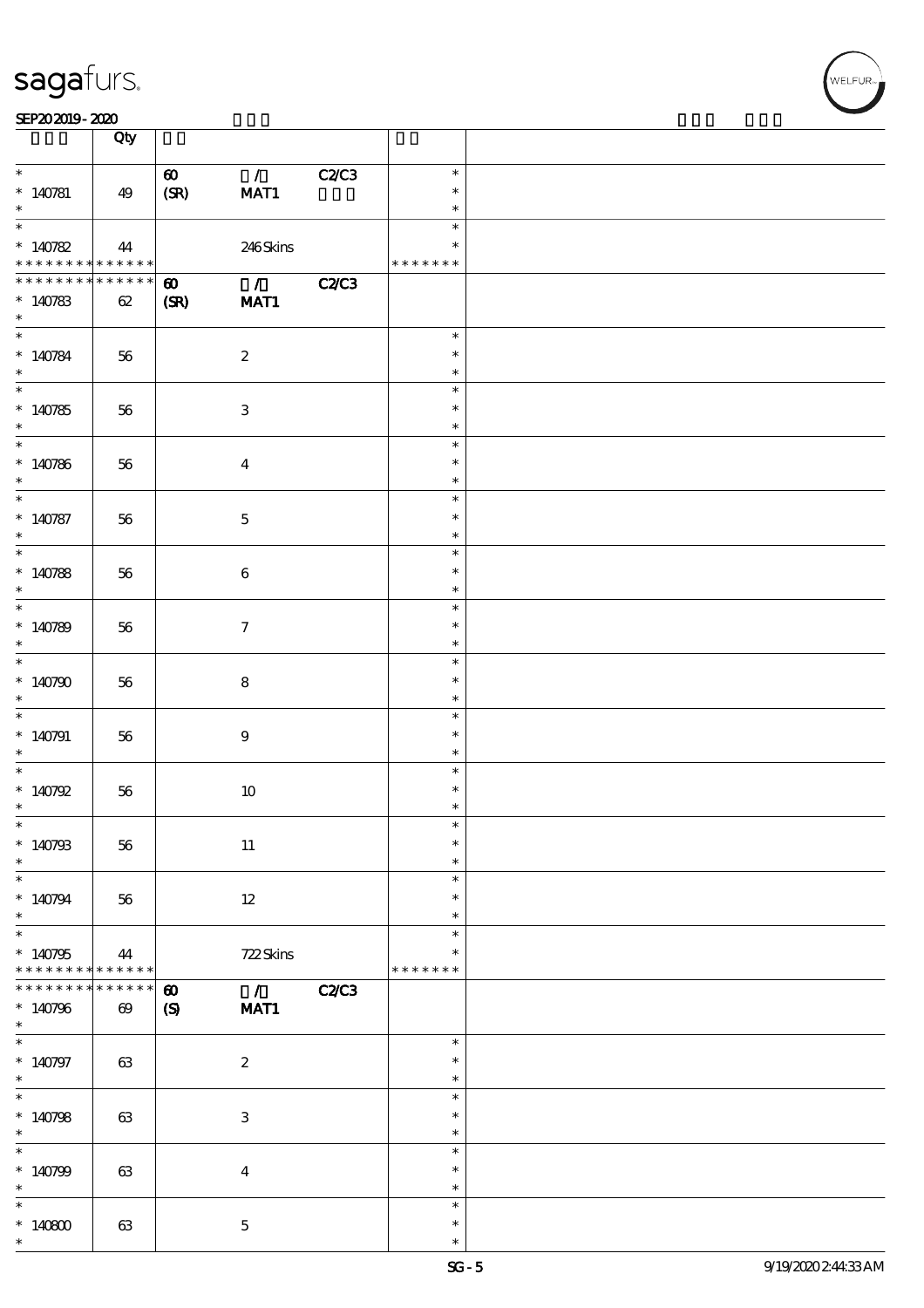#### SEP202019-2020 **DEEP202019-2020**

|                                                  | Qty                   |                                                                                        |                                   |  |
|--------------------------------------------------|-----------------------|----------------------------------------------------------------------------------------|-----------------------------------|--|
| $\ast$<br>$*140801$                              | $63\,$                | $\overline{1}$<br>C2C3<br>$\boldsymbol{\omega}$<br>$\boldsymbol{\mathrm{(S)}}$<br>MAT1 | $\ast$<br>$\ast$                  |  |
| $\ast$                                           |                       |                                                                                        | $\ast$                            |  |
| $\overline{\phantom{0}}$<br>* 140802             | 63                    | $\boldsymbol{7}$                                                                       | $\ast$<br>$\ast$<br>$\ast$        |  |
|                                                  |                       |                                                                                        | $\ast$                            |  |
| $*140803$<br>$\ast$                              | $63\,$                | ${\bf 8}$                                                                              | $\ast$<br>$\ast$                  |  |
| * 140804                                         | $63\,$                | $\boldsymbol{9}$                                                                       | $\ast$<br>$\ast$<br>$\ast$        |  |
| * $140805$<br>$\ast$                             | $63\,$                | $10\,$                                                                                 | $\ast$<br>$\ast$<br>$\ast$        |  |
| $*140806$<br>$\ast$                              | $63\,$                | $11\,$                                                                                 | $\ast$<br>$\ast$<br>$\ast$        |  |
| $\overline{\phantom{0}}$<br>$*140807$<br>$\ast$  | $63\,$                | $12\,$                                                                                 | $\ast$<br>$\ast$<br>$\ast$        |  |
| $\overline{\phantom{0}}$<br>* $140808$<br>$\ast$ | 63                    | 13                                                                                     | $\ast$<br>$\ast$<br>$\ast$        |  |
| $*$<br>* $140809$<br>$\ast$                      | 63                    | 14                                                                                     | $\ast$<br>$\ast$<br>$\ast$        |  |
| $*140810$<br>$\ast$                              | $63\,$                | 15                                                                                     | $\ast$<br>$\ast$<br>$\ast$        |  |
| * $140811$<br>$*$                                | 63                    | 16                                                                                     | $\ast$<br>$\ast$<br>$\ast$        |  |
| $*140812$<br>$\ast$                              | $63\,$                | $17\,$                                                                                 | $\ast$<br>$\ast$<br>$\ast$        |  |
| $\ast$<br>$*140813$<br>$\ast$                    | $63\,$                | $18\,$                                                                                 | $\ast$<br>$\ast$<br>$\ast$        |  |
| $\ast$<br>$* 140814$<br>$\ast$                   | 63                    | 19                                                                                     | $\ast$<br>$\ast$<br>$\ast$        |  |
| $\overline{\ast}$<br>$*140815$<br>$\ast$         | 63                    | $\pmb{\mathcal{X}}$                                                                    | $\ast$<br>$\ast$<br>$\ast$        |  |
| $\overline{\ast}$<br>$*140816$<br>$\ast$         | $63\,$                | 21                                                                                     | $\ast$<br>$\ast$<br>$\ast$        |  |
| $\overline{\phantom{0}}$<br>$* 140817$<br>$\ast$ | 63                    | $2\!2$                                                                                 | $\ast$<br>$\ast$<br>$\ast$        |  |
| $*$<br>$* 140818$<br>$\ast$                      | 63                    | $2\!3$                                                                                 | $\ast$<br>$\ast$<br>$\ast$        |  |
| $\ast$<br>$*140819$<br>$\ast$                    | 56                    | 24                                                                                     | $\ast$<br>$\ast$<br>$\ast$        |  |
| $\ast$<br>$*140820$<br>* * * * * * * *           | $23\,$<br>* * * * * * | 1534Skins                                                                              | $\ast$<br>$\ast$<br>* * * * * * * |  |

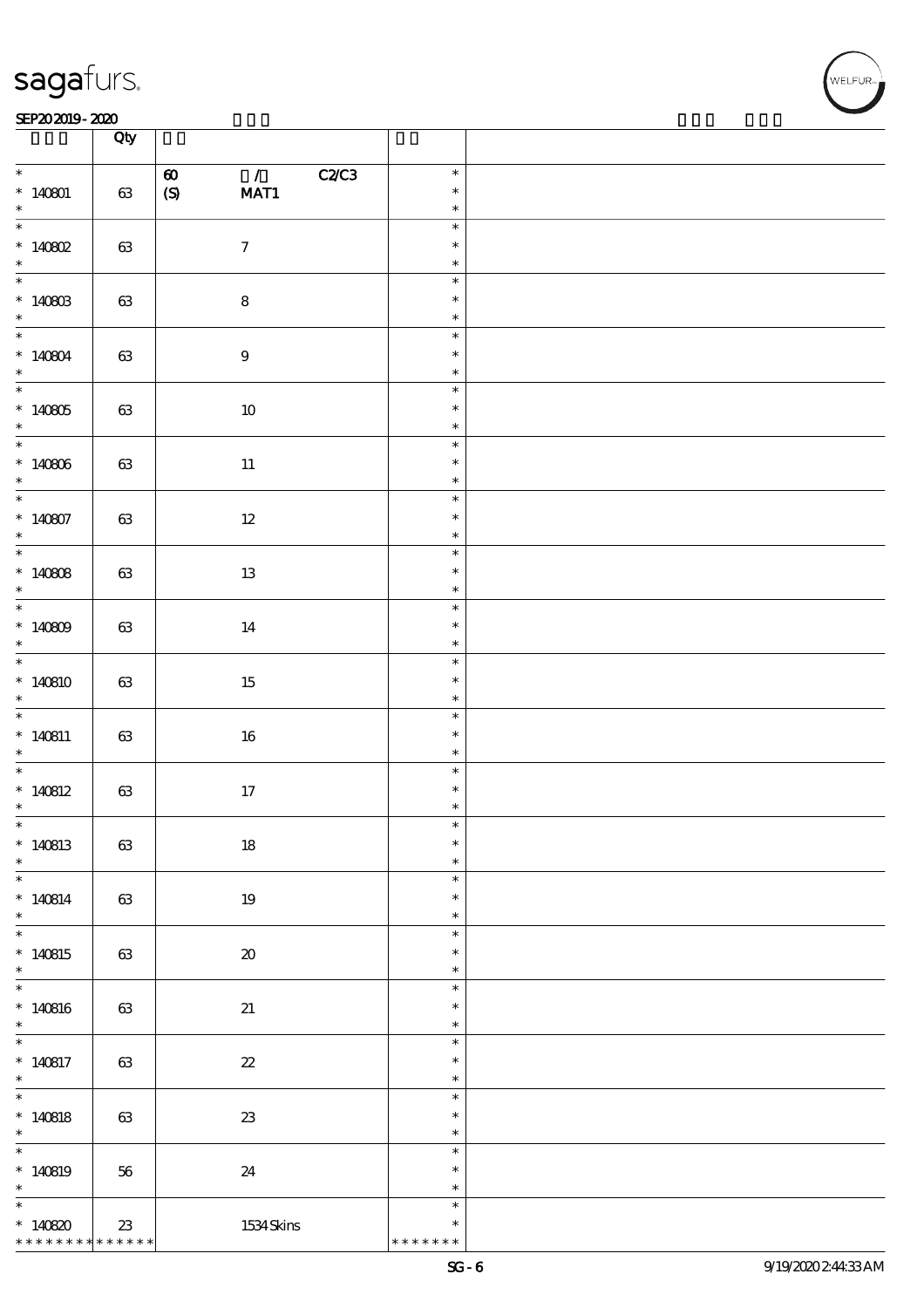| SEP202019-2020 |  |  |
|----------------|--|--|
|                |  |  |

|                                                                       | Qty                              |                               |                           |              |                                      |  |
|-----------------------------------------------------------------------|----------------------------------|-------------------------------|---------------------------|--------------|--------------------------------------|--|
| * * * * * * * *<br>$* 140821$<br>$\ast$                               | * * * * * *<br>76                | $\boldsymbol{\omega}$<br>(S)  | $\mathcal{L}$<br>MAT1     | <b>C2/C3</b> |                                      |  |
| $\overline{\ast}$<br>$*140822$<br>$\ast$                              | $\boldsymbol{\pi}$               |                               | $\boldsymbol{2}$          |              | $\ast$<br>$\ast$<br>$\ast$           |  |
| $\overline{\ast}$<br>$*140823$<br>$\ast$                              | $\boldsymbol{\pi}$               |                               | $\ensuremath{\mathsf{3}}$ |              | $\ast$<br>$\ast$<br>$\ast$           |  |
| $\overline{\ast}$<br>$* 140824$<br>$\ast$                             | $\boldsymbol{\pi}$               |                               | $\boldsymbol{4}$          |              | $\ast$<br>$\ast$<br>$\ast$           |  |
| $\overline{\phantom{0}}$<br>$*140825$<br>$\ast$                       | $\boldsymbol{\pi}$               |                               | $\mathbf 5$               |              | $\ast$<br>$\ast$<br>$\ast$           |  |
| $\overline{\phantom{0}}$<br>$* 140826$<br>$\ast$<br>$\overline{\ast}$ | $\boldsymbol{\pi}$               |                               | $\bf 6$                   |              | $\ast$<br>$\ast$<br>$\ast$           |  |
| $* 140827$<br>* * * * * * * *                                         | 24<br>* * * * * *                |                               | 450Skins                  |              | $\ast$<br>$\ast$<br>* * * * * * *    |  |
| * * * * * * * *<br>$*140828$<br>$\ast$                                | $\ast\ast\ast\ast\ast\ast$<br>55 | $\boldsymbol{\omega}$<br>(SR) | X / C<br>MAT1             | <b>C2/C3</b> |                                      |  |
| * $140829$<br>$\ast$                                                  | 49                               |                               | $\boldsymbol{z}$          |              | $\ast$<br>$\ast$<br>$\ast$           |  |
| $\overline{\ast}$<br>$*140830$<br>$\ast$<br>$\overline{\phantom{0}}$  | 47                               |                               | $\ensuremath{\mathsf{3}}$ |              | $\ast$<br>$\ast$<br>$\ast$           |  |
| $*$ 140831<br>* * * * * * * * <mark>* * * * * * *</mark>              | 21                               |                               | 172Skins                  |              | $\ast$<br>$\ast$<br>* * * * * * *    |  |
| * * * * * * * *<br>$*14082$<br>$\ast$                                 | $\ast\ast\ast\ast\ast\ast$<br>62 | $\boldsymbol{\omega}$<br>(SR) | X /<br>MAT1               | <b>C2/C3</b> |                                      |  |
| $\ast$<br>$*140833$<br>$\ast$<br>$\ast$                               | $5\!6$                           |                               | $\boldsymbol{2}$          |              | $\ast$<br>$\ast$<br>$\ast$           |  |
| $*140834$<br>$\ast$<br>$\overline{\ast}$                              | 56                               |                               | $\,3$                     |              | $\ast$<br>$\ast$<br>$\ast$<br>$\ast$ |  |
| $*140835$<br>$\ast$<br>$\overline{\ast}$                              | 56                               |                               | $\boldsymbol{4}$          |              | $\ast$<br>$\ast$<br>$\ast$           |  |
| $*140836$<br>$\ast$<br>$\overline{\phantom{0}}$                       | $56\,$                           |                               | $\bf 5$                   |              | $\ast$<br>$\ast$<br>$\ast$           |  |
| $* 140837$<br>$\ast$<br>$\overline{\ast}$                             | 56                               |                               | $\bf 6$                   |              | $\ast$<br>$\ast$<br>$\ast$           |  |
| * $140838$<br>$\ast$<br>$\ast$                                        | 56                               |                               | $\boldsymbol{7}$          |              | $\ast$<br>$\ast$<br>$\ast$           |  |
| $*140839$<br>$\ast$<br>$\ast$                                         | $5\!6$                           |                               | $\bf 8$                   |              | $\ast$<br>$\ast$<br>$\ast$           |  |
| $*140840$<br>$\ast$                                                   | 56                               |                               | $\boldsymbol{9}$          |              | $\ast$<br>$\ast$                     |  |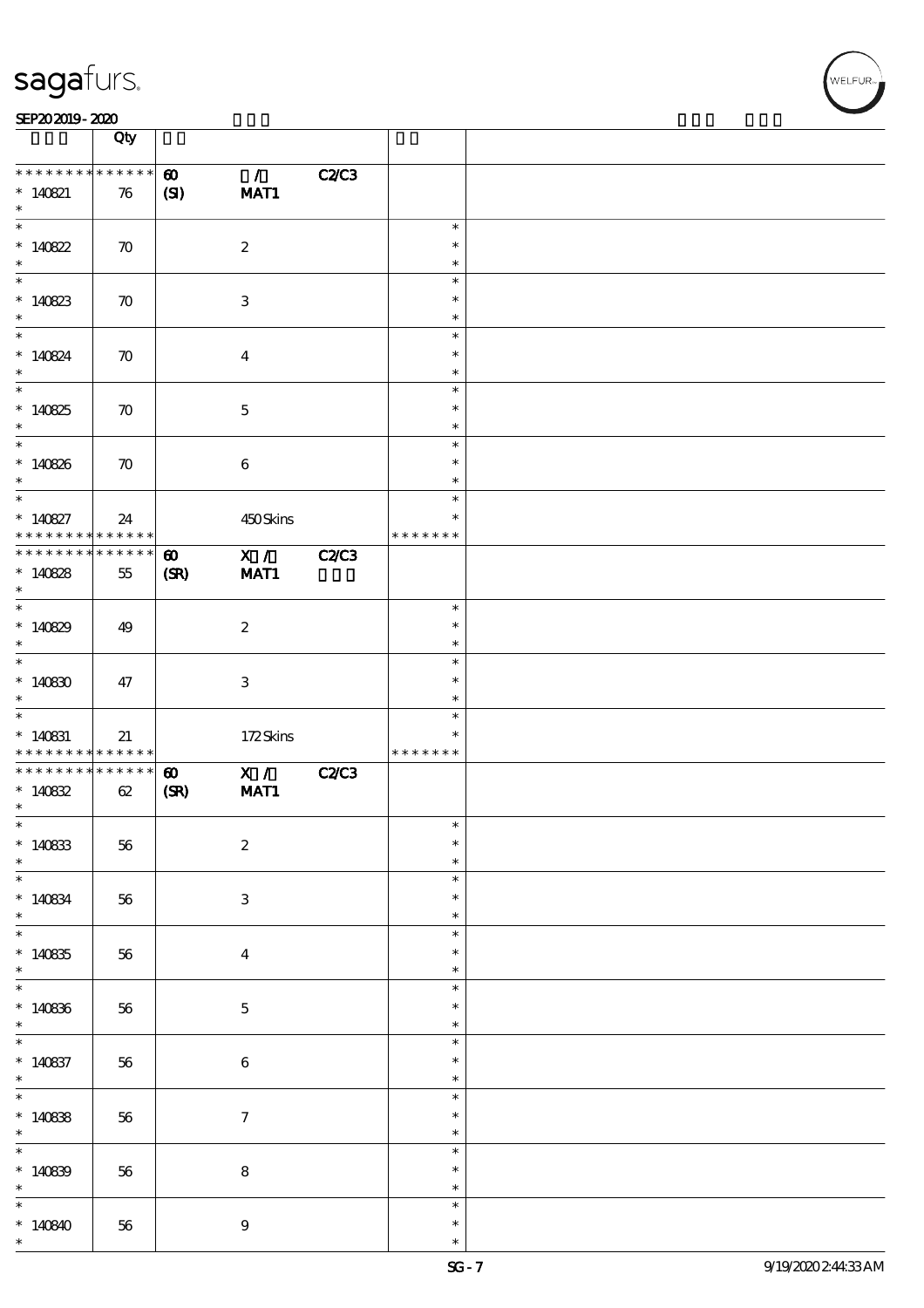#### SEP202019-2020 **DEEP202019-2020**

|                                    | Qty                                            |                       |                                      |              |                         |  |
|------------------------------------|------------------------------------------------|-----------------------|--------------------------------------|--------------|-------------------------|--|
| $\ast$                             |                                                | $\boldsymbol{\omega}$ | X /                                  | C2/C3        | $\ast$                  |  |
| $*140841$<br>* * * * * * * *       | $\boldsymbol{\mathfrak{D}}$<br>$* * * * * * *$ | (SR)                  | MAT1                                 |              | $\ast$<br>* * * * * * * |  |
| * * * * * * * *                    | * * * * * *                                    | $\boldsymbol{\omega}$ | $\overline{\mathbf{x} / \mathbf{z}}$ | <b>C2/C3</b> |                         |  |
| $*140842$<br>$\ast$                | $\boldsymbol{\omega}$                          | $\boldsymbol{S}$      | MAT1                                 |              |                         |  |
| $*140843$                          | 63                                             |                       | $\boldsymbol{2}$                     |              | $\ast$<br>$\ast$        |  |
| $\ast$                             |                                                |                       |                                      |              | $\ast$                  |  |
| $* 140844$                         | 63                                             |                       | 3                                    |              | $\ast$<br>$\ast$        |  |
| $*$                                |                                                |                       |                                      |              | $\ast$                  |  |
| $*140845$                          | 63                                             |                       | $\bf{4}$                             |              | $\ast$<br>$\ast$        |  |
| $*$                                |                                                |                       |                                      |              | $\ast$                  |  |
| * $140846$                         | 63                                             |                       | $\mathbf 5$                          |              | $\ast$<br>$\ast$        |  |
| $\ast$<br>$\overline{\ast}$        |                                                |                       |                                      |              | $\ast$<br>$\ast$        |  |
| $* 140847$                         | 63                                             |                       | $\bf 6$                              |              | $\ast$                  |  |
| $*$                                |                                                |                       |                                      |              | $\ast$<br>$\ast$        |  |
| * $140848$                         | 63                                             |                       | $\tau$                               |              | $\ast$                  |  |
| $\ast$                             |                                                |                       |                                      |              | $\ast$<br>$\ast$        |  |
| * $140849$                         | 63                                             |                       | 8                                    |              | $\ast$                  |  |
| $\ast$                             |                                                |                       |                                      |              | $\ast$<br>$\ast$        |  |
| $*140850$<br>$*$                   | 63                                             |                       | $\boldsymbol{9}$                     |              | $\ast$<br>$\ast$        |  |
|                                    |                                                |                       |                                      |              | $\ast$                  |  |
| $*140851$<br>$\ast$                | 63                                             |                       | 10                                   |              | $\ast$<br>$\ast$        |  |
|                                    |                                                |                       |                                      |              | $\ast$                  |  |
| * $140852$<br>$\ast$               | $63\,$                                         |                       | $11\,$                               |              | $\ast$<br>$\ast$        |  |
| $\ast$                             |                                                |                       |                                      |              | $\ast$<br>$\ast$        |  |
| $*140853$<br>$\ast$                | 63                                             |                       | $12 \,$                              |              | $\ast$                  |  |
| $*140854$                          |                                                |                       |                                      |              | $\ast$<br>$\ast$        |  |
| $*$                                | $63\,$                                         |                       | 13                                   |              | $\ast$                  |  |
| $*140855$                          | 63                                             |                       | 14                                   |              | $\ast$<br>$\ast$        |  |
| $*$                                |                                                |                       |                                      |              | $\ast$                  |  |
| $*140856$                          | 63                                             |                       | 15                                   |              | $\ast$<br>$\ast$        |  |
| $*$                                |                                                |                       |                                      |              | $\ast$                  |  |
| $*140857$                          | 63                                             |                       | 16                                   |              | $\ast$<br>$\ast$        |  |
| $*$                                |                                                |                       |                                      |              | $\ast$<br>$\ast$        |  |
| $*140858$                          | 63                                             |                       | 17                                   |              | $\ast$                  |  |
| $\ast$                             |                                                |                       |                                      |              | $\ast$<br>$\ast$        |  |
| $*140859$                          | 44                                             |                       | $1121$ Skins                         |              | $\ast$                  |  |
| * * * * * * * *<br>* * * * * * * * | * * * * * *<br>* * * * * *                     | $\boldsymbol{\omega}$ | $\mathbf{X}$ /                       | <b>C2/C3</b> | * * * * * * *           |  |
| $*140800$<br>$\ast$                | 76                                             | $\mathbf{S}$          | MAT1                                 |              |                         |  |
|                                    |                                                |                       |                                      |              |                         |  |

 $\mathbf{r}$ 

**NELFUR**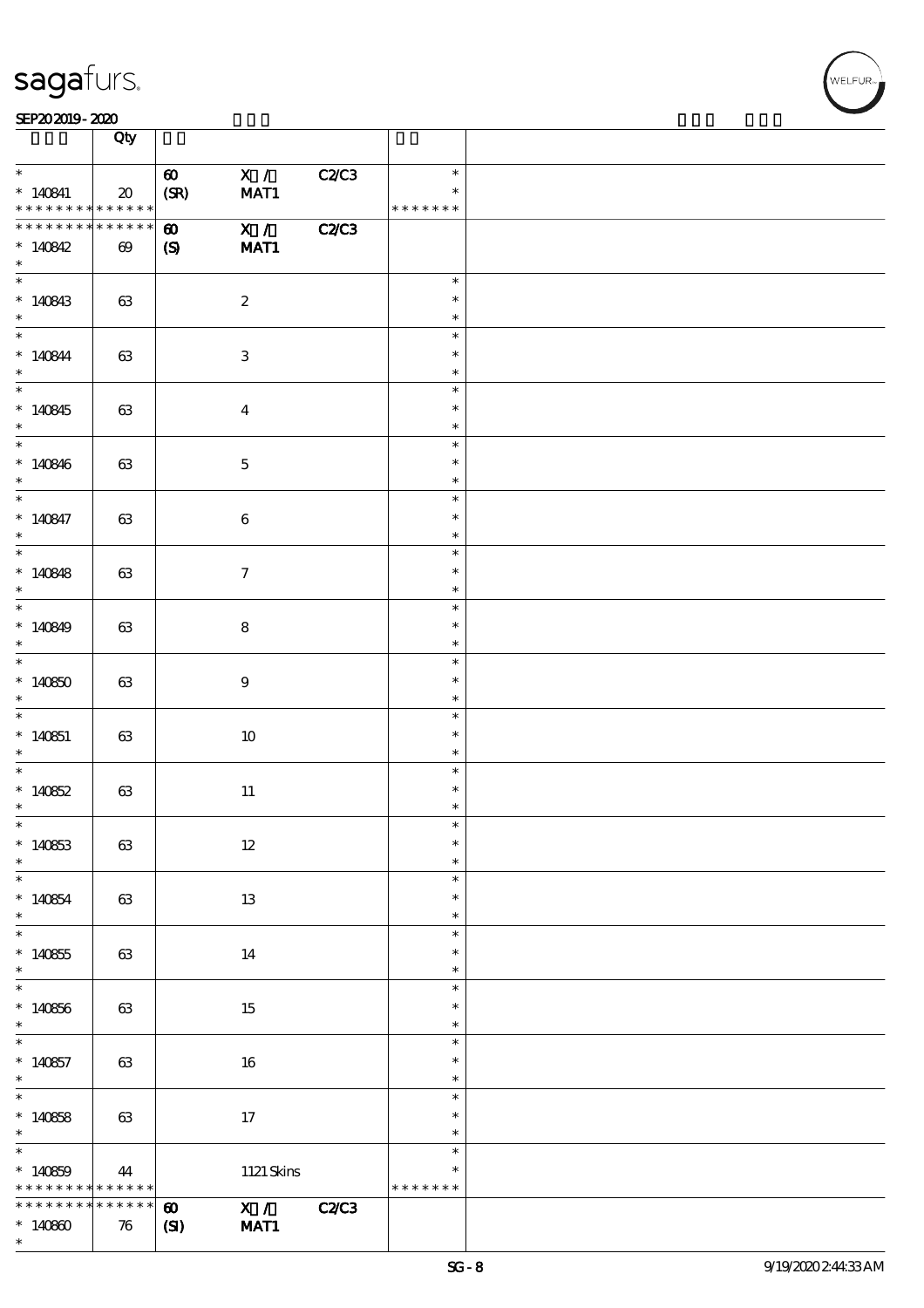#### SEP202019-2020 **DEEP202019-2020**

|                                            | Qty                |                             |                           |              |               |  |
|--------------------------------------------|--------------------|-----------------------------|---------------------------|--------------|---------------|--|
| $\ast$                                     |                    |                             |                           |              | $\ast$        |  |
|                                            |                    | $\boldsymbol{\omega}$       | X /                       | <b>C2/C3</b> |               |  |
| $* 140861$                                 | $\boldsymbol{\pi}$ | (SI)                        | MAT1                      |              | $\ast$        |  |
| $\ast$                                     |                    |                             |                           |              | $\ast$        |  |
|                                            |                    |                             |                           |              | $\ast$        |  |
| $*140862$                                  | $\boldsymbol{\pi}$ |                             | 3                         |              | $\ast$        |  |
| $\ast$                                     |                    |                             |                           |              | $\ast$        |  |
|                                            |                    |                             |                           |              |               |  |
|                                            |                    |                             |                           |              | $\ast$        |  |
| $*140863$                                  | $\boldsymbol{\pi}$ |                             | $\overline{\mathbf{4}}$   |              | $\ast$        |  |
| $\ast$                                     |                    |                             |                           |              | $\ast$        |  |
| $*$                                        |                    |                             |                           |              | $\ast$        |  |
| $*140864$                                  | $\boldsymbol{\pi}$ |                             | $\mathbf{5}$              |              | $\ast$        |  |
| $\ast$                                     |                    |                             |                           |              | $\ast$        |  |
| $\overline{\ast}$                          |                    |                             |                           |              | $\ast$        |  |
|                                            |                    |                             |                           |              |               |  |
| $*140865$                                  | $\boldsymbol{\pi}$ |                             | $\bf 6$                   |              | $\ast$        |  |
| $\ast$                                     |                    |                             |                           |              | $\ast$        |  |
| $\overline{\phantom{0}}$                   |                    |                             |                           |              | $\ast$        |  |
| $*140866$                                  | 63                 |                             | 489Skins                  |              | $\ast$        |  |
| * * * * * * * *                            | $* * * * * * *$    |                             |                           |              | * * * * * * * |  |
| * * * * * * * *                            | $******$           | 50                          | $X$ / $ZX$                | <b>C2/C3</b> |               |  |
|                                            |                    |                             |                           |              |               |  |
| $*140867$                                  | 63                 | (SR)                        | MAT1                      |              |               |  |
| $\ast$                                     |                    |                             |                           |              |               |  |
|                                            |                    |                             |                           |              | $\ast$        |  |
| $*140868$                                  | 42                 |                             | $\boldsymbol{2}$          |              | $\ast$        |  |
| $\ast$                                     |                    |                             |                           |              | $\ast$        |  |
| $\overline{\phantom{0}}$                   |                    |                             |                           |              | $\ast$        |  |
| $*140809$                                  | 24                 |                             | 129Skins                  |              | *             |  |
| * * * * * * * * <mark>* * * * * *</mark> * |                    |                             |                           |              | * * * * * * * |  |
| * * * * * * * * <mark>*</mark>             |                    |                             |                           |              |               |  |
|                                            | $* * * * * * *$    | 50                          | $X$ / $ZX$                | <b>C2/C3</b> |               |  |
| $*140870$                                  | $\boldsymbol{\pi}$ | (SR)                        | MAT1                      |              |               |  |
| $\ast$                                     |                    |                             |                           |              |               |  |
| $\overline{\phantom{0}}$                   |                    |                             |                           |              | $\ast$        |  |
| $* 140871$                                 | 63                 |                             | $\boldsymbol{2}$          |              | $\ast$        |  |
| $\ast$                                     |                    |                             |                           |              | $\ast$        |  |
| $\ast$                                     |                    |                             |                           |              | $\ast$        |  |
|                                            |                    |                             |                           |              | $\ast$        |  |
| * $140872$                                 | 63                 |                             | $\ensuremath{\mathbf{3}}$ |              |               |  |
| $\ast$                                     |                    |                             |                           |              | $\ast$        |  |
| $\ast$                                     |                    |                             |                           |              | $\ast$        |  |
| $*140873$                                  | 63                 |                             | $\boldsymbol{4}$          |              | $\ast$        |  |
| $\ast$                                     |                    |                             |                           |              | $\ast$        |  |
| $\ast$                                     |                    |                             |                           |              | $\ast$        |  |
| $* 140874$                                 | 63                 |                             | $\mathbf 5$               |              | $\ast$        |  |
| $\ast$                                     |                    |                             |                           |              | $\ast$        |  |
|                                            |                    |                             |                           |              | $\ast$        |  |
|                                            |                    |                             |                           |              |               |  |
| $*140875$                                  | 63                 |                             | $\boldsymbol{6}$          |              | $\ast$        |  |
| $\ast$                                     |                    |                             |                           |              | $\ast$        |  |
| $\overline{\ast}$                          |                    |                             |                           |              | $\ast$        |  |
| $* 140876$                                 | 54                 |                             | 439Skins                  |              | *             |  |
| * * * * * * * * <mark>*</mark>             | $* * * * * * *$    |                             |                           |              | * * * * * * * |  |
| * * * * * * * *                            | * * * * * *        | $\boldsymbol{\mathfrak{D}}$ | $\overline{X}$ /2X        | <b>C2/C3</b> |               |  |
|                                            |                    |                             |                           |              |               |  |
| $* 140877$                                 | 77                 | $\boldsymbol{\mathcal{S}}$  | MAT1                      |              |               |  |
| $*$                                        |                    |                             |                           |              |               |  |
| $\overline{\ast}$                          |                    |                             |                           |              | $\ast$        |  |
| * $140878$                                 | $\boldsymbol{\pi}$ |                             | $\boldsymbol{2}$          |              | $\ast$        |  |
| $\ast$                                     |                    |                             |                           |              | $\ast$        |  |
| $\ast$                                     |                    |                             |                           |              | $\ast$        |  |
| $*140879$                                  | $\boldsymbol{\pi}$ |                             | $\ensuremath{\mathbf{3}}$ |              | $\ast$        |  |
| $\ast$                                     |                    |                             |                           |              | $\ast$        |  |
| $\ast$                                     |                    |                             |                           |              |               |  |
|                                            |                    |                             |                           |              | $\ast$        |  |
|                                            |                    |                             |                           |              |               |  |
| $*14080$<br>$\ast$                         | $\boldsymbol{\pi}$ |                             | $\boldsymbol{4}$          |              | $\ast$        |  |

VELFUR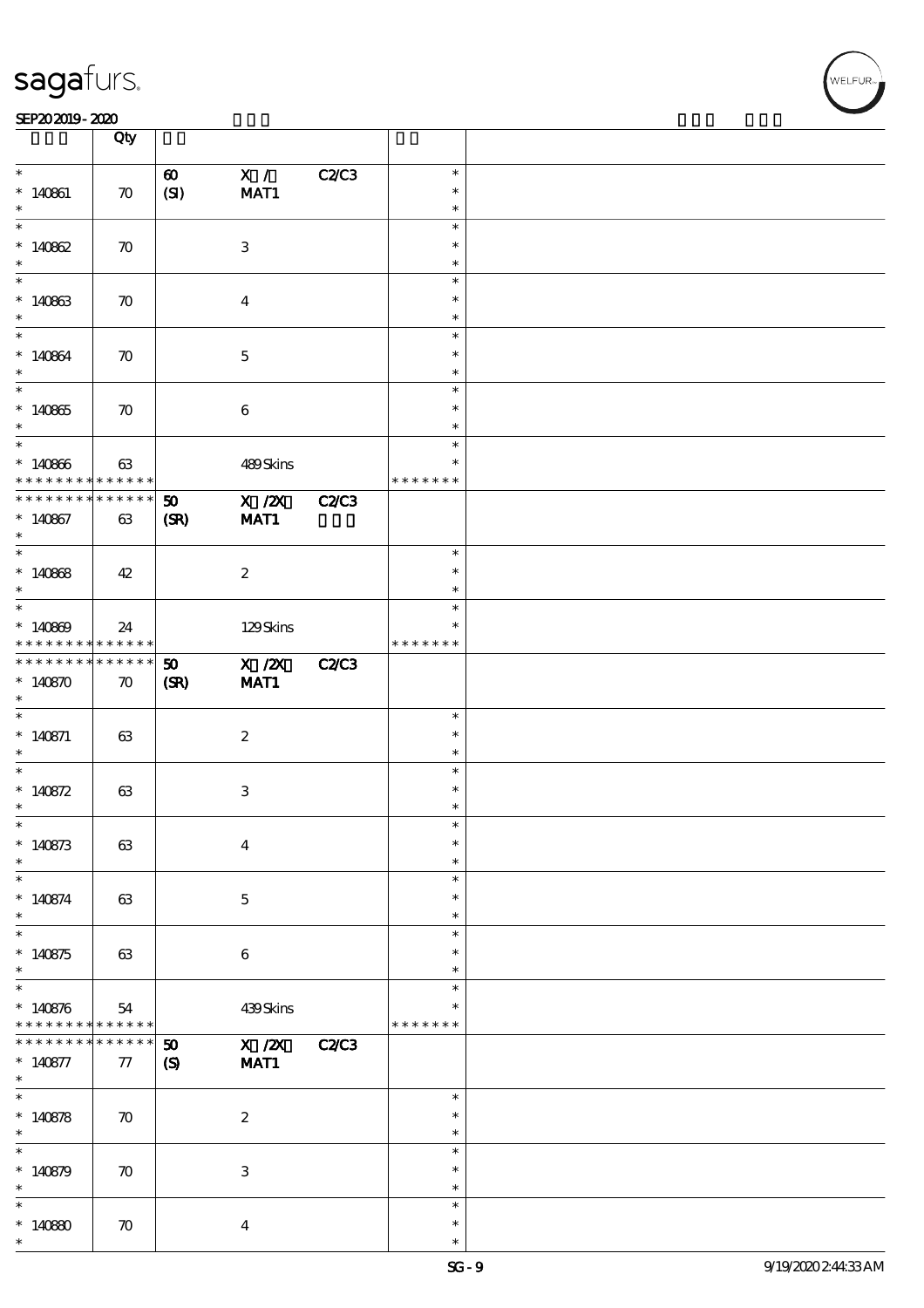#### SEP202019-2020 **DEEP202019-2020**

|                                    | Qty                        |                                                            |                           |              |                  |  |
|------------------------------------|----------------------------|------------------------------------------------------------|---------------------------|--------------|------------------|--|
| $\ast$                             |                            | 50                                                         | $X$ / $ZX$                | <b>C2/C3</b> | $\ast$           |  |
| $*140881$                          | $\boldsymbol{\pi}$         | $\boldsymbol{S}$                                           | MAT1                      |              | $\ast$           |  |
| $\ast$                             |                            |                                                            |                           |              | $\ast$           |  |
| $\ast$                             |                            |                                                            |                           |              | $\ast$<br>$\ast$ |  |
| $*140882$<br>$\ast$                | $\boldsymbol{\pi}$         |                                                            | $\bf 6$                   |              | $\ast$           |  |
| $\overline{\phantom{0}}$           |                            |                                                            |                           |              | $\ast$           |  |
| $*140833$<br>$\ast$                | $\boldsymbol{\pi}$         |                                                            | $\tau$                    |              | $\ast$           |  |
| $\overline{\ast}$                  |                            |                                                            |                           |              | $\ast$<br>$\ast$ |  |
| $* 140884$                         | $\boldsymbol{\pi}$         |                                                            | $\bf8$                    |              | $\ast$           |  |
| $\ast$                             |                            |                                                            |                           |              | $\ast$           |  |
| $\overline{\phantom{0}}$           |                            |                                                            |                           |              | $\ast$           |  |
| $*14085$<br>$\ast$                 | $\boldsymbol{\pi}$         |                                                            | $9\,$                     |              | $\ast$<br>$\ast$ |  |
| $\overline{\ast}$                  |                            |                                                            |                           |              | $\ast$           |  |
| $*140866$                          | $\boldsymbol{\pi}$         |                                                            | 10                        |              | $\ast$           |  |
| $\ast$                             |                            |                                                            |                           |              | $\ast$           |  |
| $\ast$<br>$* 140887$               | $\boldsymbol{\pi}$         |                                                            | 11                        |              | $\ast$<br>$\ast$ |  |
| $\ast$                             |                            |                                                            |                           |              | $\ast$           |  |
| $\overline{\ast}$                  |                            |                                                            |                           |              | $\ast$           |  |
| $*140888$                          | $\boldsymbol{\pi}$         |                                                            | $12 \,$                   |              | $\ast$           |  |
| $\ast$<br>$\ast$                   |                            |                                                            |                           |              | $\ast$<br>$\ast$ |  |
| $*140899$                          | $35\,$                     |                                                            | 882Skins                  |              | ∗                |  |
| * * * * * * * * * * * * * *        |                            |                                                            |                           |              | * * * * * * *    |  |
| * * * * * * * *                    | * * * * * *                | 50                                                         | $X$ / $ZX$                | <b>C2/C3</b> |                  |  |
| $*140800$                          | 84                         | (S)                                                        | MAT1                      |              |                  |  |
| $\ast$<br>$\overline{\phantom{0}}$ |                            |                                                            |                           |              | $\ast$           |  |
| $*140891$                          | 77                         |                                                            | $\boldsymbol{2}$          |              | $\ast$           |  |
| $\ast$                             |                            |                                                            |                           |              | $\ast$           |  |
| $\ast$                             |                            |                                                            |                           |              | $\ast$           |  |
| * $140802$<br>$\ast$               | 77                         |                                                            | $\ensuremath{\mathbf{3}}$ |              | $\ast$<br>$\ast$ |  |
| $*$                                |                            |                                                            |                           |              | $\ast$           |  |
| $*140803$                          | 62                         |                                                            | 300Skins                  |              | $\ast$           |  |
| * * * * * * * *                    | * * * * * *                |                                                            |                           |              | * * * * * * *    |  |
| 140894                             | 62                         | 50<br>(SR)                                                 | $\mathcal{L}$<br>MAT1     | <b>C2/C3</b> |                  |  |
|                                    |                            |                                                            |                           |              |                  |  |
| * * * * * * * *                    | * * * * * *                | 50                                                         | $\mathcal{L}$             | <b>C2/C3</b> |                  |  |
| $*140805$<br>$\ast$                | $\boldsymbol{\pi}$         | (SR)                                                       | MAT1                      |              |                  |  |
| $\ast$                             |                            |                                                            |                           |              | $\ast$           |  |
| $*140806$                          | 63                         |                                                            | $\boldsymbol{z}$          |              | $\ast$           |  |
| $\ast$                             |                            |                                                            |                           |              | $\ast$           |  |
| $\ast$                             |                            |                                                            |                           |              | $\ast$<br>$\ast$ |  |
| $* 140807$<br>$\ast$               | 63                         |                                                            | $\ensuremath{\mathsf{3}}$ |              | $\ast$           |  |
| $\overline{\ast}$                  |                            |                                                            |                           |              | $\ast$           |  |
| $*140808$                          | $\mathfrak{B}$             |                                                            | 235Skins                  |              | ∗                |  |
| * * * * * * * *<br>* * * * * * * * | * * * * * *<br>* * * * * * |                                                            |                           |              | * * * * * * *    |  |
| $*140809$                          | 77                         | $\boldsymbol{\mathfrak{D}}$<br>$\boldsymbol{\mathrm{(S)}}$ | $\mathcal{L}$<br>MAT1     | <b>C2/C3</b> |                  |  |
| $\ast$                             |                            |                                                            |                           |              |                  |  |
| $\ast$                             |                            |                                                            |                           |              | $\ast$           |  |
| $*140900$<br>$\ast$                | $\boldsymbol{\pi}$         |                                                            | $\boldsymbol{z}$          |              | $\ast$<br>$\ast$ |  |
|                                    |                            |                                                            |                           |              |                  |  |

 $\overline{\mathbf{r}}$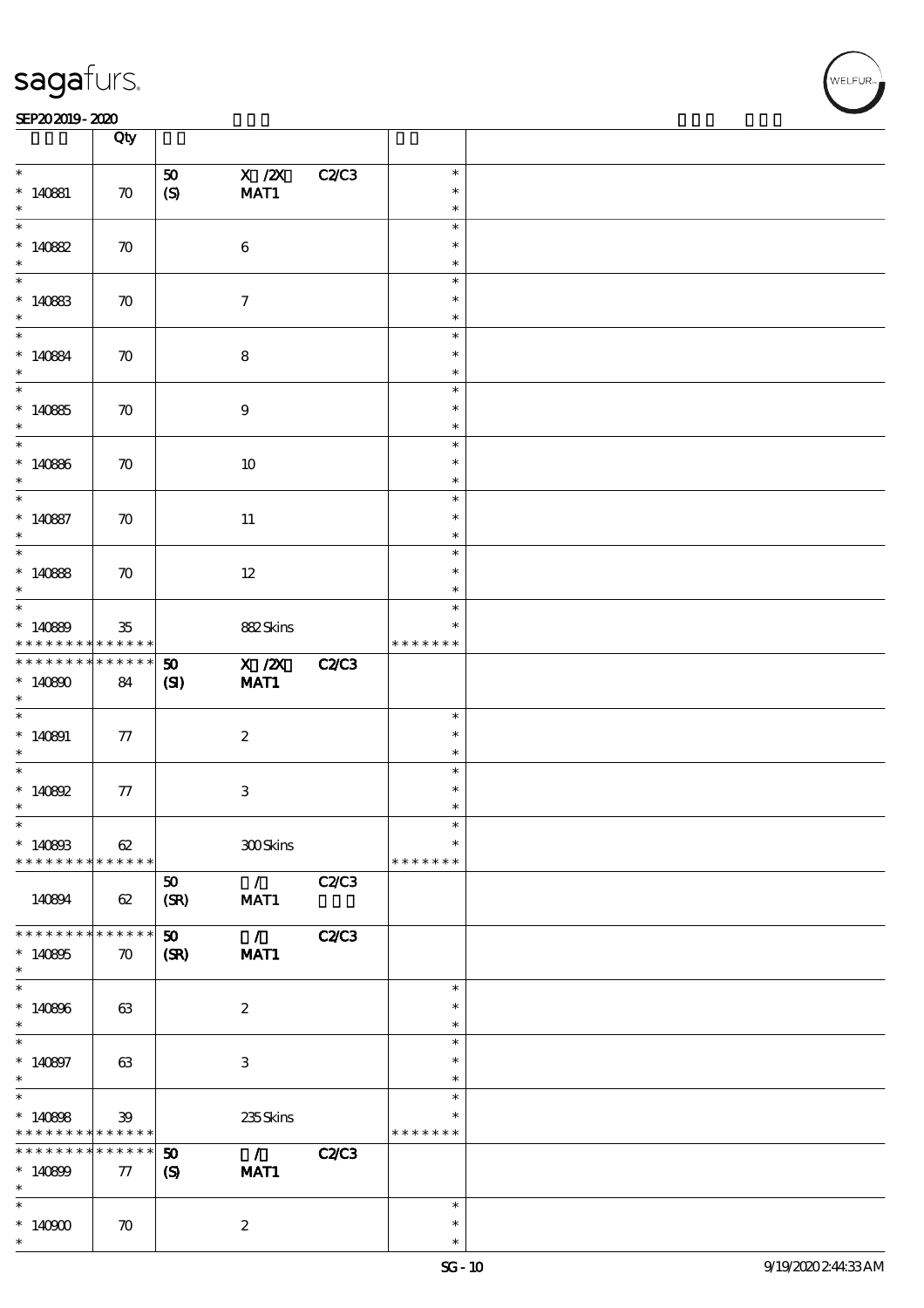#### SEP202019-2020

|                                                         | Qty                |                            |                                   |              |               |  |
|---------------------------------------------------------|--------------------|----------------------------|-----------------------------------|--------------|---------------|--|
| $\ast$                                                  |                    | 50                         | $\mathcal{L}$                     | C2C3         | $\ast$        |  |
|                                                         |                    |                            |                                   |              | $\ast$        |  |
| $*140001$<br>$\ast$                                     | $\boldsymbol{\pi}$ | (S)                        | MAT1                              |              |               |  |
|                                                         |                    |                            |                                   |              | $\ast$        |  |
|                                                         |                    |                            |                                   |              | $\ast$        |  |
| $*$ 140902                                              | $\boldsymbol{\pi}$ |                            | $\overline{4}$                    |              | $\ast$        |  |
| $\ast$                                                  |                    |                            |                                   |              | $\ast$        |  |
|                                                         |                    |                            |                                   |              | $\ast$        |  |
| $*140903$                                               | $\boldsymbol{\pi}$ |                            | $\mathbf{5}$                      |              | $\ast$        |  |
| $\ast$                                                  |                    |                            |                                   |              | $\ast$        |  |
| $\overline{\phantom{0}}$                                |                    |                            |                                   |              | $\ast$        |  |
| $*140904$                                               | 56                 |                            | $\boldsymbol{6}$                  |              | $\ast$        |  |
| $\ast$                                                  |                    |                            |                                   |              | $\ast$        |  |
| $\overline{\phantom{0}}$                                |                    |                            |                                   |              | $\ast$        |  |
|                                                         |                    |                            |                                   |              |               |  |
| $*140905$                                               | 28                 |                            | 441 Skins                         |              | $\ast$        |  |
| * * * * * * * * <mark>*</mark>                          | ******             |                            |                                   |              | * * * * * * * |  |
| * * * * * * * *                                         | $* * * * * * *$    | 50                         | $\mathcal{L} \subset \mathcal{L}$ | <b>C2/C3</b> |               |  |
| $*140006$                                               | 84                 | (S)                        | MAT1                              |              |               |  |
| $\ast$                                                  |                    |                            |                                   |              |               |  |
| $\overline{\ast}$                                       |                    |                            |                                   |              | $\ast$        |  |
| $*140907$                                               | 77                 |                            | $\boldsymbol{2}$                  |              | $\ast$        |  |
| $\ast$                                                  |                    |                            |                                   |              | $\ast$        |  |
|                                                         |                    |                            |                                   |              | $\ast$        |  |
|                                                         |                    |                            |                                   |              | $\ast$        |  |
| $*140908$                                               | 25                 |                            | 186Skins                          |              |               |  |
| * * * * * * * *                                         | ******             |                            |                                   |              | * * * * * * * |  |
| * * * * * * * *                                         | $* * * * * * *$    | 50                         | X / C2C3                          |              |               |  |
| $*140009$                                               | $\boldsymbol{\pi}$ | (SR)                       | MAT1                              |              |               |  |
| $\ast$                                                  |                    |                            |                                   |              |               |  |
| $\overline{\phantom{0}}$                                |                    |                            |                                   |              | $\ast$        |  |
| $*140910$                                               | 55                 |                            | 125Skins                          |              |               |  |
| * * * * * * * * * * * * * *                             |                    |                            |                                   |              | * * * * * * * |  |
| * * * * * * * * <mark>* * * * * *</mark>                |                    | 50                         | X /                               | <b>C2/C3</b> |               |  |
| $*140911$                                               | 77                 | $\boldsymbol{\mathcal{S}}$ | MAT1                              |              |               |  |
| $\ast$                                                  |                    |                            |                                   |              |               |  |
| $\ast$                                                  |                    |                            |                                   |              | $\ast$        |  |
|                                                         |                    |                            |                                   |              | $\ast$        |  |
| $*140912$                                               | $\boldsymbol{\pi}$ |                            | $\boldsymbol{2}$                  |              |               |  |
| $\ast$                                                  |                    |                            |                                   |              | $\ast$        |  |
| $\ast$                                                  |                    |                            |                                   |              | $\ast$        |  |
| $*140913$                                               | $\boldsymbol{\pi}$ |                            | $\ensuremath{\mathbf{3}}$         |              | $\ast$        |  |
| $\ast$                                                  |                    |                            |                                   |              | $\ast$        |  |
| $\ast$                                                  |                    |                            |                                   |              | $\ast$        |  |
| $*140914$                                               | 45                 |                            | 262Skins                          |              | $\ast$        |  |
| * * * * * * * *                                         | $* * * * * * *$    |                            |                                   |              | * * * * * * * |  |
| * * * * * * *                                           | * * * * * *        | 50                         | X /                               | <b>C2/C3</b> |               |  |
| $*140915$                                               | 84                 | (S)                        | MAT1                              |              |               |  |
| $\ast$                                                  |                    |                            |                                   |              |               |  |
| $\overline{\ast}$                                       |                    |                            |                                   |              | $\ast$        |  |
|                                                         |                    |                            |                                   |              |               |  |
| $*140916$                                               | $\boldsymbol{\pi}$ |                            | $\boldsymbol{z}$                  |              | $\ast$        |  |
| $\ast$                                                  |                    |                            |                                   |              | $\ast$        |  |
| $\ast$                                                  |                    |                            |                                   |              | $\ast$        |  |
| $*140917$                                               |                    |                            |                                   |              |               |  |
| * * * * * * * *                                         | $23\,$             |                            | 177Skins                          |              | ∗             |  |
|                                                         | * * * * * *        |                            |                                   |              | * * * * * * * |  |
|                                                         |                    | $\boldsymbol{\omega}$      |                                   |              |               |  |
|                                                         |                    |                            | $X$ / $ZX$                        | C2/C3        |               |  |
| 140918                                                  | $37\,$             | (SR)                       | MAT1                              |              |               |  |
| * * * * * * * *                                         |                    |                            |                                   |              |               |  |
|                                                         | $* * * * * * *$    | $\boldsymbol{\omega}$      | X / ZX                            | <b>C2/C3</b> |               |  |
| $*140919$                                               | $\pi$              | (SR)                       | MAT1                              |              |               |  |
| $\ast$                                                  |                    |                            |                                   |              |               |  |
| $\ast$                                                  |                    |                            |                                   |              | $\ast$        |  |
| $*140920$<br>* * * * * * * * <mark>* * * * * * *</mark> | 46                 |                            | 123Skins                          |              | ∗             |  |

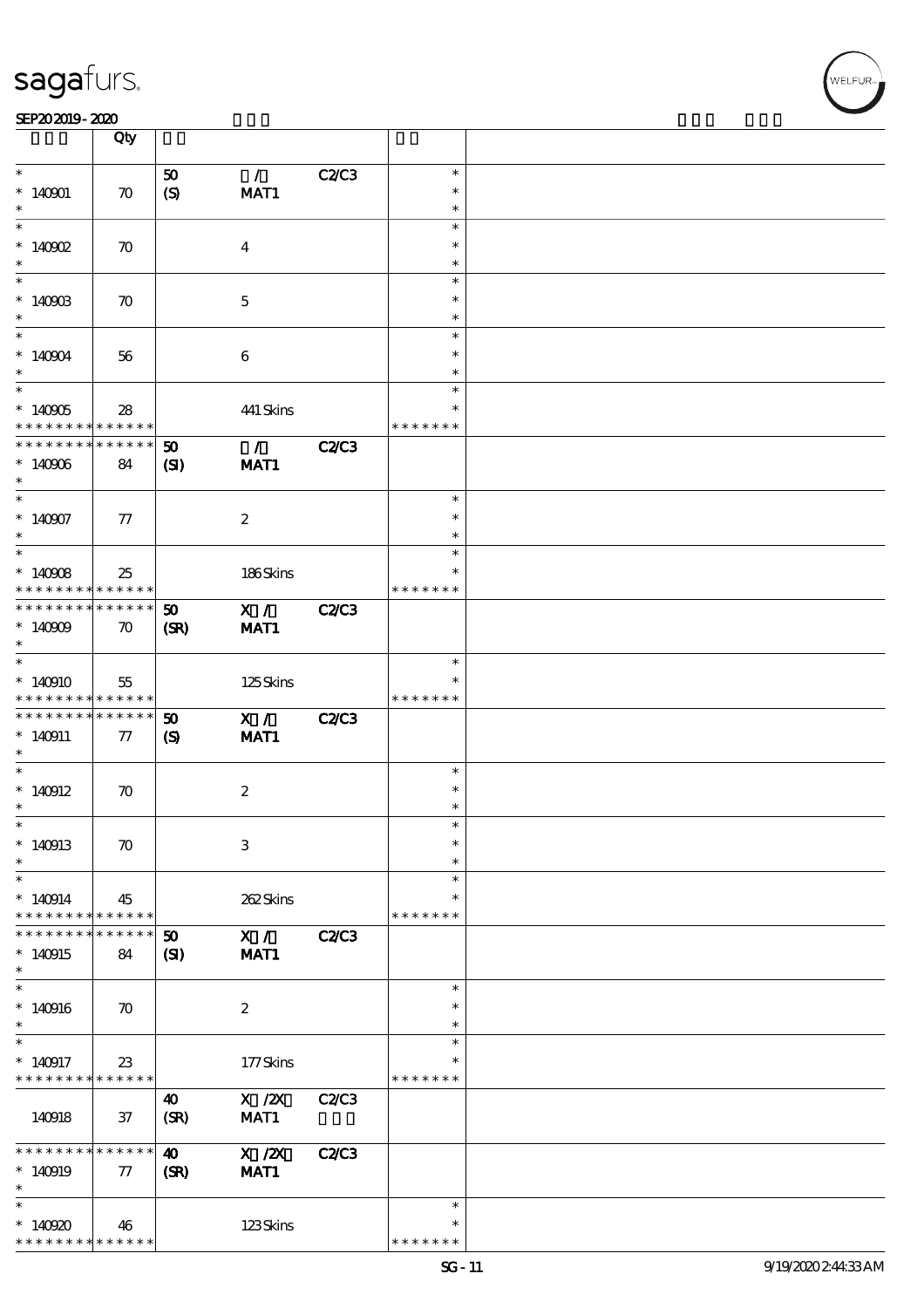|                                                    | Qty                   |                                                      |                                                |              |                                   |  |
|----------------------------------------------------|-----------------------|------------------------------------------------------|------------------------------------------------|--------------|-----------------------------------|--|
| * * * * * * * *<br>$* 140921$<br>$\ast$            | * * * * * *<br>84     | $\boldsymbol{\omega}$<br>$\boldsymbol{S}$            | $X$ / $ZX$<br>MAT1                             | <b>C2/C3</b> |                                   |  |
| $\ast$<br>$*140922$<br>$\ast$                      | 77                    |                                                      | $\boldsymbol{2}$                               |              | $\ast$<br>$\ast$<br>$\ast$        |  |
| $\overline{\phantom{0}}$<br>$*140923$<br>$\ast$    | $77\,$                |                                                      | 3                                              |              | $\ast$<br>$\ast$<br>$\ast$        |  |
| $\ast$<br>$*140924$<br>* * * * * * * *             | 66<br>* * * * * *     |                                                      | 304Skins                                       |              | $\ast$<br>$\ast$<br>* * * * * * * |  |
| 140925                                             | 89                    | $\boldsymbol{\omega}$<br>(SI)                        | $\boldsymbol{\mathrm{X}}$ / <b>Z</b> X<br>MAT1 | C2/C3        |                                   |  |
| 140926                                             | 54                    | $\boldsymbol{\omega}$<br>(SR)                        | $\mathcal{L}$<br>MAT1                          | <b>C2/C3</b> |                                   |  |
| * * * * * * * *<br>$* 140927$<br>$\ast$            | * * * * * *<br>84     | $\boldsymbol{\omega}$<br>$\boldsymbol{S}$            | $\mathcal{L}$<br>MAT1                          | <b>C2/C3</b> |                                   |  |
| $\ast$<br>$*140928$<br>$\ast$                      | 77                    |                                                      | $\boldsymbol{2}$                               |              | $\ast$<br>$\ast$<br>$\ast$        |  |
| $\ast$<br>$*140929$<br>* * * * * * * * * * * * * * | 48                    |                                                      | 209Skins                                       |              | $\ast$<br>* * * * * * *           |  |
| 140930                                             | 56                    | 40<br>(SI)                                           | $\mathcal{L}$<br>MAT1                          | <b>C2/C3</b> |                                   |  |
| 140931                                             | 59                    | 40<br>(SR)                                           | X /<br>MAT1                                    | C2C3         |                                   |  |
| * * * * * * * *<br>$*140932$<br>$\ast$             | * * * * * *<br>84     | $\boldsymbol{\omega}$<br>$\boldsymbol{\mathsf{(S)}}$ | X /<br>MAT1                                    | <b>C2/C3</b> |                                   |  |
| $\ast$<br>$*140933$<br>* * * * * * * *             | $77\,$<br>* * * * * * |                                                      | 161 Skins                                      |              | $\ast$<br>$\ast$<br>* * * * * * * |  |
| 140934                                             | 41                    | $\boldsymbol{\omega}$<br>(SI)                        | X /<br>MAT1                                    | <b>C2/C3</b> |                                   |  |
| * * * * * * *<br>$*140935$<br>$\ast$               | * * * * * *<br>55     | $\boldsymbol{\omega}$<br>(SR)                        | $X$ / $ZX$<br>MAT <sub>2</sub>                 | <b>C2/C3</b> |                                   |  |
| $\ast$<br>$*140966$<br>$\ast$                      | 49                    |                                                      | $\boldsymbol{2}$                               |              | $\ast$<br>$\ast$<br>$\ast$        |  |
| $\ast$<br>$*140937$<br>$\ast$                      | 49                    |                                                      | $\,3$                                          |              | $\ast$<br>$\ast$<br>$\ast$        |  |
| $\ast$<br>$*140938$<br>* * * * * * * *             | $37\,$<br>* * * * * * |                                                      | 190Skins                                       |              | $\ast$<br>* * * * * * *           |  |
| * * * * * * *<br>$*14099$<br>$\ast$                | * * * * * *<br>62     | $\boldsymbol{\omega}$<br>(SR)                        | X / ZX<br>MAT <sub>2</sub>                     | C2C3         |                                   |  |
| $\ast$<br>$*140940$<br>$\ast$                      | 56                    |                                                      | $\boldsymbol{2}$                               |              | $\ast$<br>$\ast$<br>$\ast$        |  |

.<br>WELFUR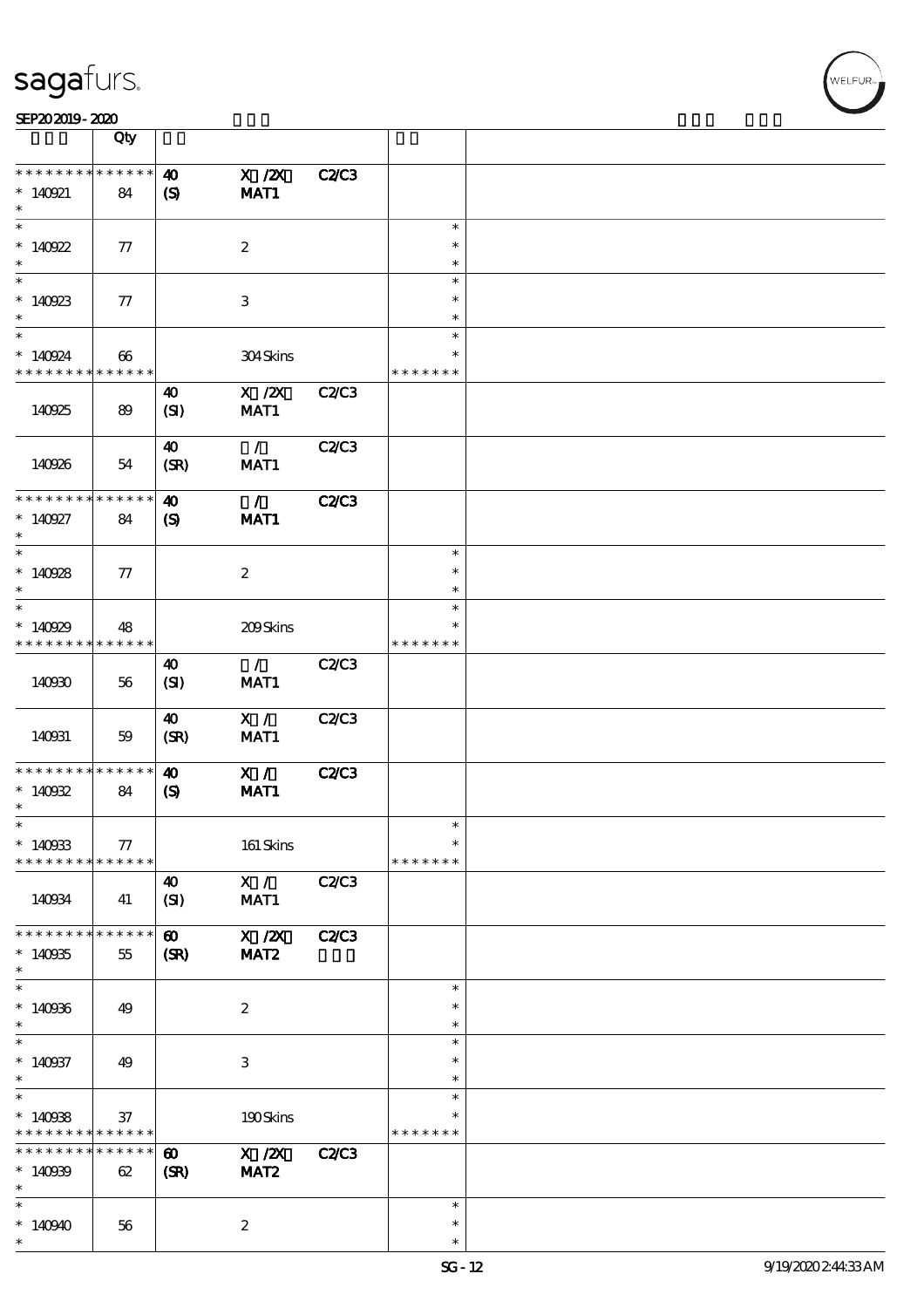#### SEP202019-2020 **DEEP202019-2020**

|                                                 | Qty                   |                               |                                |              |                            |  |
|-------------------------------------------------|-----------------------|-------------------------------|--------------------------------|--------------|----------------------------|--|
|                                                 |                       |                               |                                |              |                            |  |
| $\ast$<br>$* 140941$<br>$\ast$                  | 56                    | $\boldsymbol{\omega}$<br>(SR) | $X$ / $ZX$<br>MAT <sub>2</sub> | <b>C2/C3</b> | $\ast$<br>$\ast$<br>$\ast$ |  |
| $\overline{\ast}$                               |                       |                               |                                |              | $\ast$                     |  |
| * $140942$<br>$*$                               | 56                    |                               | $\boldsymbol{4}$               |              | $\ast$<br>$\ast$           |  |
| $\ast$                                          |                       |                               |                                |              | $\ast$                     |  |
| $*140943$<br>$*$                                | 49                    |                               | $\mathbf 5$                    |              | $\ast$<br>$\ast$           |  |
|                                                 |                       |                               |                                |              | $\ast$                     |  |
| $*140944$<br>$\ast$                             | 49                    |                               | $\bf 6$                        |              | $\ast$<br>$\ast$           |  |
|                                                 |                       |                               |                                |              | $\ast$                     |  |
| $*140945$<br>$\ast$                             | 49                    |                               | $\tau$                         |              | $\ast$<br>$\ast$           |  |
|                                                 |                       |                               |                                |              | $\ast$                     |  |
| $*140946$<br>$\ast$                             | 49                    |                               | $\bf8$                         |              | $\ast$<br>$\ast$           |  |
|                                                 |                       |                               |                                |              | $\ast$                     |  |
| $* 140947$<br>$\ast$                            | 49                    |                               | $\boldsymbol{9}$               |              | $\ast$<br>$\ast$           |  |
| $\overline{\ast}$                               |                       |                               |                                |              | $\ast$                     |  |
| $*140948$<br>* * * * * * * *                    | 29<br>$******$        |                               | 504Skins                       |              | $\ast$<br>* * * * * * *    |  |
| * * * * * * * *                                 | $******$              | $\boldsymbol{\omega}$         | X / ZX                         | <b>C2/C3</b> |                            |  |
| $*140949$<br>$\ast$                             | $\boldsymbol{\omega}$ | $\boldsymbol{S}$              | MAT <sub>2</sub>               |              |                            |  |
|                                                 |                       |                               |                                |              | $\ast$                     |  |
| $*140950$<br>$\ast$                             | 63                    |                               | $\boldsymbol{2}$               |              | $\ast$<br>$\ast$           |  |
|                                                 |                       |                               |                                |              | $\ast$                     |  |
| $*140051$<br>$\ast$                             | 63                    |                               | 3                              |              | $\ast$<br>$\ast$           |  |
|                                                 |                       |                               |                                |              | $\ast$                     |  |
| $*140952$<br>$\ast$                             | 63                    |                               | $\overline{\mathbf{4}}$        |              | $\ast$<br>*                |  |
| $\ast$                                          |                       |                               |                                |              | ж                          |  |
| $*140953$<br>$\ast$                             | 63                    |                               | $\mathbf 5$                    |              | $\ast$<br>$\ast$           |  |
| $\frac{1}{*}$                                   |                       |                               |                                |              | $\ast$                     |  |
| $*140954$<br>$*$<br>$\overline{\phantom{0}}$    | 63                    |                               | $\bf 6$                        |              | $\ast$<br>$\ast$<br>$\ast$ |  |
|                                                 |                       |                               |                                |              | $\ast$                     |  |
| $*140955$<br>$\ast$<br>$\overline{\phantom{0}}$ | 63                    |                               | $\boldsymbol{\tau}$            |              | $\ast$<br>$\ast$           |  |
|                                                 |                       |                               |                                |              |                            |  |
| $*140956$<br>$\ast$<br>$\overline{\phantom{0}}$ | 63                    |                               | $\bf8$                         |              | $\ast$<br>$\ast$           |  |
|                                                 |                       |                               |                                |              | $\ast$                     |  |
| $*140957$<br>$\ast$                             | 63                    |                               | 9                              |              | $\ast$<br>$\ast$           |  |
| $\overline{\ast}$                               |                       |                               |                                |              | $\ast$                     |  |
| $*140058$<br>$\ast$                             | 63                    |                               | 10                             |              | $\ast$<br>$\ast$           |  |
| $\overline{\ast}$                               |                       |                               |                                |              | $\ast$                     |  |
| $*140009$<br>* * * * * * * *                    | $35\,$<br>* * * * * * |                               | $671$ Skins                    |              | *<br>* * * * * * *         |  |
| * * * * * * * *                                 | * * * * * *           | $\boldsymbol{\omega}$         | X / ZX                         | <b>C2/C3</b> |                            |  |
| $*140900$                                       | $\boldsymbol{\pi}$    | $\mathbf{C}$                  | MAT <sub>2</sub>               |              |                            |  |
| $\ast$                                          |                       |                               |                                |              |                            |  |

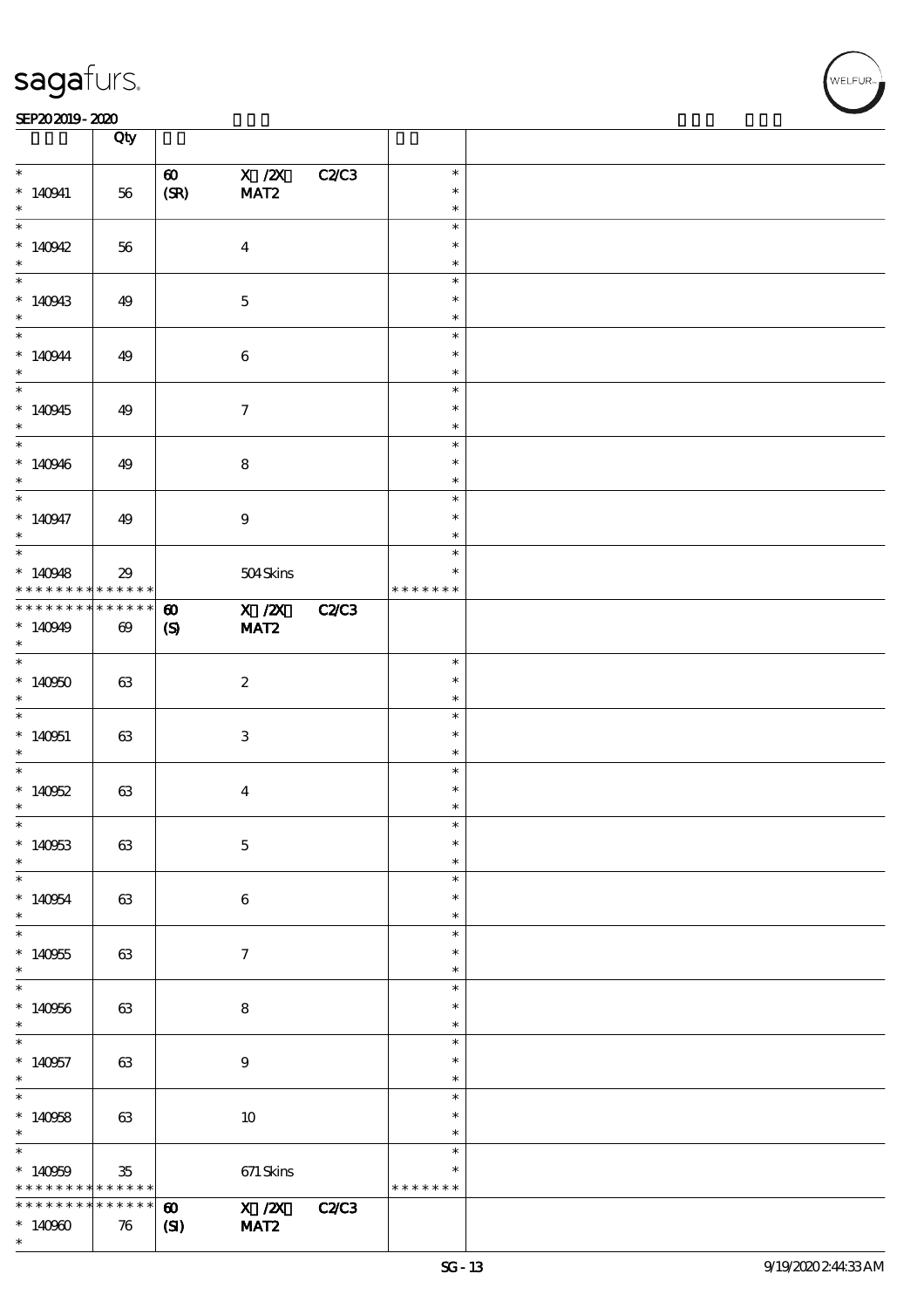| SEP202019-2020 |  |  |
|----------------|--|--|

|                               | Qty                         |                             |                  |              |               |  |
|-------------------------------|-----------------------------|-----------------------------|------------------|--------------|---------------|--|
| $\ast$                        |                             |                             |                  |              | $\ast$        |  |
|                               |                             | $\boldsymbol{\omega}$       | $X$ / $ZX$       | C2C3         |               |  |
| $*140961$                     | $\boldsymbol{\pi}$          | (SI)                        | MAT <sub>2</sub> |              | $\ast$        |  |
| $\ast$                        |                             |                             |                  |              | $\ast$        |  |
| $\ast$                        |                             |                             |                  |              | $\ast$        |  |
| $*140962$                     | 48                          |                             | 194Skins         |              | $\ast$        |  |
| * * * * * * * * * * * * * * * |                             |                             |                  |              | * * * * * * * |  |
|                               |                             |                             |                  |              |               |  |
|                               |                             | $\boldsymbol{\omega}$       | $\mathcal{L}$    | C2C3         |               |  |
| 140963                        | 41                          | (SR)                        | MAT <sub>2</sub> |              |               |  |
|                               |                             |                             |                  |              |               |  |
| * * * * * * * *               | * * * * * *                 | $\boldsymbol{\omega}$       | $\mathcal{L}$    | <b>C2/C3</b> |               |  |
| $*140964$                     | 62                          | (SR)                        | MAT <sub>2</sub> |              |               |  |
| $\ast$                        |                             |                             |                  |              |               |  |
| $\overline{\ast}$             |                             |                             |                  |              | $\ast$        |  |
|                               |                             |                             |                  |              | $\ast$        |  |
| $*140965$                     | 42                          |                             | $\boldsymbol{2}$ |              |               |  |
| $\ast$                        |                             |                             |                  |              | $\ast$        |  |
| $\ast$                        |                             |                             |                  |              | $\ast$        |  |
| $*140966$                     | 21                          |                             | $125$ Skins      |              | ∗             |  |
| * * * * * * * *               | $* * * * * * *$             |                             |                  |              | * * * * * * * |  |
| * * * * * * * *               | $* * * * * * *$             | $\boldsymbol{\omega}$       | $\mathcal{L}$    | <b>C2/C3</b> |               |  |
| $*140967$                     | $\boldsymbol{\omega}$       | $\boldsymbol{\mathrm{(S)}}$ | MAT <sub>2</sub> |              |               |  |
| $\ast$                        |                             |                             |                  |              |               |  |
| $\ast$                        |                             |                             |                  |              | $\ast$        |  |
| $*140968$                     | 63                          |                             | $\boldsymbol{2}$ |              | $\ast$        |  |
| $\ast$                        |                             |                             |                  |              | $\ast$        |  |
| $\ast$                        |                             |                             |                  |              | $\ast$        |  |
|                               |                             |                             |                  |              |               |  |
| $*140909$                     | 63                          |                             | 3                |              | $\ast$        |  |
| $\ast$                        |                             |                             |                  |              | $\ast$        |  |
| $\ast$                        |                             |                             |                  |              | $\ast$        |  |
| $*140970$                     | 63                          |                             | $\bf{4}$         |              | $\ast$        |  |
| $\ast$                        |                             |                             |                  |              | $\ast$        |  |
| $\ast$                        |                             |                             |                  |              | $\ast$        |  |
| $* 140971$                    | 65                          |                             | 323Skins         |              | ∗             |  |
| * * * * * * * *               | * * * * * *                 |                             |                  |              | * * * * * * * |  |
| * * * * * * * *               | $* * * * * * *$             | $\boldsymbol{\omega}$       | $\mathcal{L}$    | <b>C2/C3</b> |               |  |
| $* 140972$                    | 76                          | (S)                         | MAT <sub>2</sub> |              |               |  |
| $\ast$                        |                             |                             |                  |              |               |  |
| $*$                           |                             |                             |                  |              | $\ast$        |  |
|                               |                             |                             |                  |              | $\ast$        |  |
| $* 140973$                    | 40                          |                             | 116Skins         |              |               |  |
| * * * * * * * *               | * * * * * *                 |                             |                  |              | * * * * * * * |  |
| * * * * * * * *               | * * * * * *                 | $\boldsymbol{\omega}$       | X /              | <b>C2/C3</b> |               |  |
| $* 140974$                    | 48                          | (SR)                        | MAT <sub>2</sub> |              |               |  |
| $\ast$                        |                             |                             |                  |              |               |  |
| $\ast$                        |                             |                             |                  |              | $\ast$        |  |
| $*140975$                     | $\boldsymbol{\mathfrak{D}}$ |                             | 68Skins          |              |               |  |
| * * * * * * * *               | * * * * * *                 |                             |                  |              | * * * * * * * |  |
| * * * * * * * *               | * * * * * *                 | $\boldsymbol{\omega}$       | X /              | C2/C3        |               |  |
| $*140976$                     | 62                          | (SR)                        | MAT <sub>2</sub> |              |               |  |
| $\ast$                        |                             |                             |                  |              |               |  |
| $\ast$                        |                             |                             |                  |              | $\ast$        |  |
|                               |                             |                             |                  |              |               |  |
| $* 140977$                    | 56                          |                             | $\boldsymbol{2}$ |              | $\ast$        |  |
| $\ast$                        |                             |                             |                  |              | $\ast$        |  |
| $\overline{\ast}$             |                             |                             |                  |              | $\ast$        |  |
| $* 140978$                    | 56                          |                             | 3                |              | $\ast$        |  |
| $\ast$                        |                             |                             |                  |              | $\ast$        |  |
| $\ast$                        |                             |                             |                  |              | $\ast$        |  |
| $*140979$                     | 50                          |                             | 224Skins         |              | $\ast$        |  |
| * * * * * * * *               | * * * * * *                 |                             |                  |              | * * * * * * * |  |
| * * * * * * * *               | * * * * * *                 | $\boldsymbol{\omega}$       | X /              | <b>C2/C3</b> |               |  |
| $*140980$                     | $\boldsymbol{\omega}$       | $\boldsymbol{\mathcal{S}}$  | MAT <sub>2</sub> |              |               |  |
| $\ast$                        |                             |                             |                  |              |               |  |

.<br>WELFUR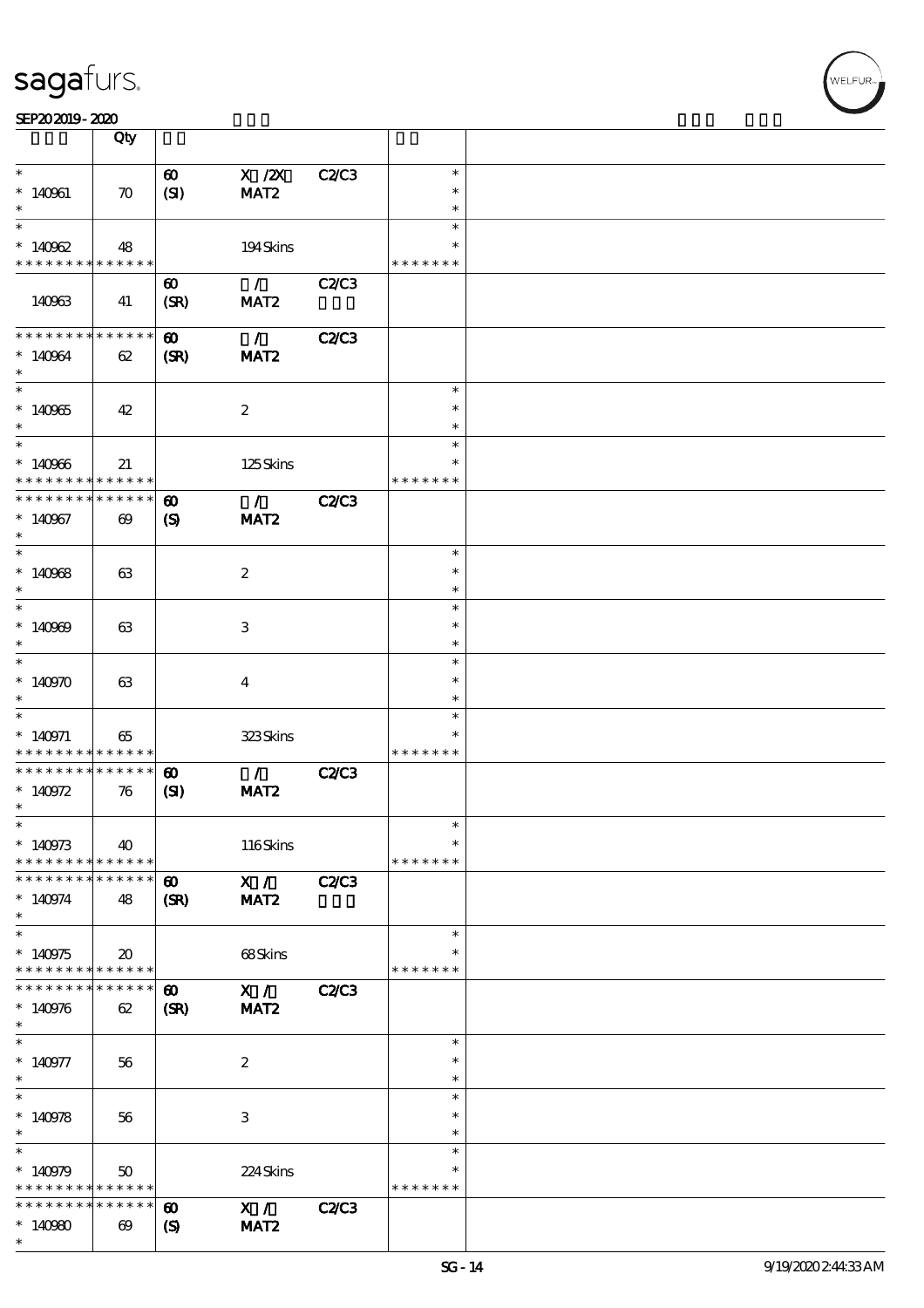|                                    | Qty              |                             |                                      |              |               |  |
|------------------------------------|------------------|-----------------------------|--------------------------------------|--------------|---------------|--|
| $\ast$                             |                  | $\boldsymbol{\omega}$       | X /                                  | C2C3         | $\ast$        |  |
| $*140981$                          | 63               | $\boldsymbol{S}$            | MAT <sub>2</sub>                     |              | $\ast$        |  |
|                                    |                  |                             |                                      |              | $\ast$        |  |
| $\ast$                             |                  |                             |                                      |              | $\ast$        |  |
| * $140982$                         | 63               |                             | 3                                    |              | $\ast$        |  |
|                                    |                  |                             |                                      |              | $\ast$        |  |
|                                    |                  |                             |                                      |              | $\ast$        |  |
| $*140983$                          | $36\,$           |                             | 231 Skins                            |              |               |  |
| * * * * * * * *                    | * * * * * *      |                             |                                      |              | * * * * * * * |  |
| * * * * * * * *                    | * * * * * *      | $\boldsymbol{\omega}$       | X /                                  | <b>C2/C3</b> |               |  |
| $*140984$                          | 75               | (S)                         | MAT <sub>2</sub>                     |              |               |  |
| $\ast$                             |                  |                             |                                      |              |               |  |
| $\overline{\phantom{0}}$           |                  |                             |                                      |              | $\ast$        |  |
| $*140965$                          | 21               |                             | 96Skins                              |              | $\ast$        |  |
| * * * * * * * *<br>* * * * * * * * | ******<br>****** |                             |                                      |              | * * * * * * * |  |
|                                    |                  | 50                          | $X$ / $ZX$                           | C2C3         |               |  |
| $*140966$<br>$\ast$                | 56               | (SR)                        | MAT <sub>2</sub>                     |              |               |  |
| $\ast$                             |                  |                             |                                      |              | $\ast$        |  |
| $*140987$                          | $23\,$           |                             | 79Skins                              |              | $\ast$        |  |
| * * * * * * * *                    | ******           |                             |                                      |              | * * * * * * * |  |
| * * * * * * * *                    | $* * * * * * *$  | $\boldsymbol{\mathfrak{D}}$ | $X$ / $ZX$                           | <b>C2/C3</b> |               |  |
| $*140988$                          | $\tau$           | $\boldsymbol{\mathcal{S}}$  | MAT <sub>2</sub>                     |              |               |  |
| $\ast$                             |                  |                             |                                      |              |               |  |
| $\overline{\phantom{0}}$           |                  |                             |                                      |              | $\ast$        |  |
| $*140989$                          | $22\,$           |                             | 99Skins                              |              |               |  |
| * * * * * * * *                    | $* * * * * * *$  |                             |                                      |              | * * * * * * * |  |
|                                    |                  | 50                          | $X$ / $ZX$                           | C2/C3        |               |  |
| 140990                             | 56               | (SI)                        | MAT <sub>2</sub>                     |              |               |  |
|                                    |                  |                             | $\mathcal{L}$                        |              |               |  |
|                                    |                  | 50                          |                                      | C2C3         |               |  |
| 140991                             | 79               | $\boldsymbol{S}$            | MAT <sub>2</sub>                     |              |               |  |
|                                    |                  | 50                          | X /                                  | <b>C2/C3</b> |               |  |
| 140992                             | 59               | (S)                         | MAT <sub>2</sub>                     |              |               |  |
|                                    |                  |                             |                                      |              |               |  |
|                                    |                  | ${\bf 50}$                  | X /                                  | C2C3         |               |  |
| 140993                             | 49               | (SI)                        | MAT <sub>2</sub>                     |              |               |  |
|                                    |                  |                             |                                      |              |               |  |
|                                    |                  | $\boldsymbol{\omega}$       | $X \, /ZX$                           | <b>C2/C3</b> |               |  |
| 140994                             | 44               | (SR)                        | MAT <sub>2</sub>                     |              |               |  |
|                                    |                  |                             |                                      |              |               |  |
|                                    |                  | $\boldsymbol{\omega}$       | $\overline{X}$ /2X                   | C2C3         |               |  |
| 140995                             | 41               | $\boldsymbol{S}$            | MAT2                                 |              |               |  |
|                                    |                  | $\boldsymbol{\omega}$       | $\mathcal{L}$                        | C2C3         |               |  |
| 140996                             | 29               | $\boldsymbol{S}$            | MAT <sub>2</sub>                     |              |               |  |
|                                    |                  |                             |                                      |              |               |  |
|                                    |                  | $\boldsymbol{\omega}$       | X /                                  | C2C3         |               |  |
| 140997                             | ${\bf 38}$       | (S)                         | MAT2                                 |              |               |  |
|                                    |                  |                             |                                      |              |               |  |
|                                    |                  | $\boldsymbol{\mathfrak{D}}$ |                                      | C1/C2        |               |  |
| 140998                             | 54               | (SI)                        | MAT <sub>2</sub>                     |              |               |  |
|                                    |                  |                             |                                      |              |               |  |
|                                    |                  | $\boldsymbol{\mathfrak{D}}$ | $\boldsymbol{\mathrm{X}}$ / <b>Z</b> | C1/C2        |               |  |
| 140999                             | 63               | (S)                         | MAT2                                 |              |               |  |
|                                    |                  |                             |                                      |              |               |  |
|                                    |                  | $\boldsymbol{\mathfrak{D}}$ | $\mathcal{L}$                        | C1/C2        |               |  |
| 141000                             | 66               | $\boldsymbol{S}$            | MAT <sub>2</sub>                     |              |               |  |

,<br>WELFUR: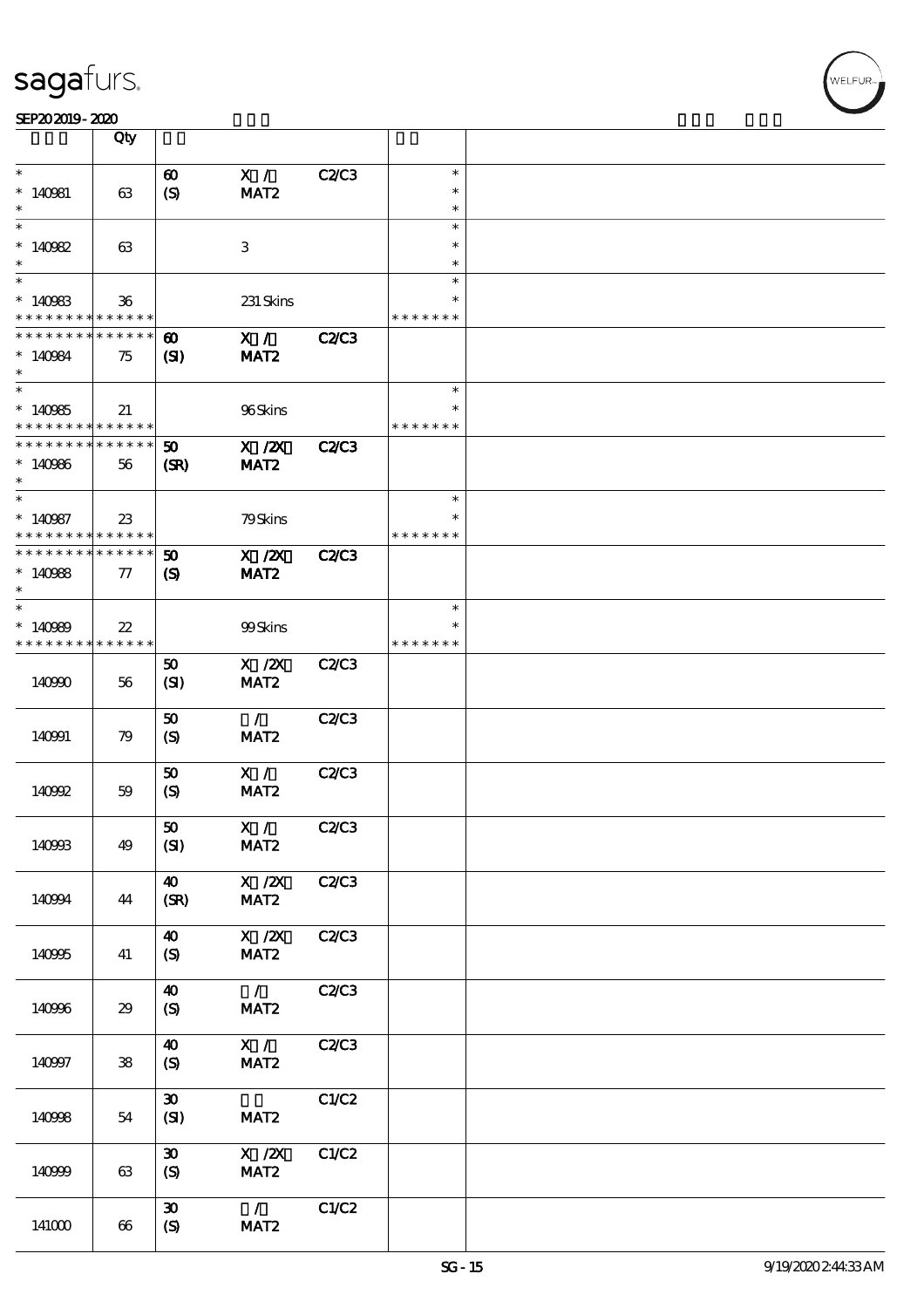|                                                         | Qty                   |                             |                                   |              |               |  |
|---------------------------------------------------------|-----------------------|-----------------------------|-----------------------------------|--------------|---------------|--|
|                                                         |                       |                             |                                   |              |               |  |
| 141001                                                  | 49                    | $\boldsymbol{\mathbf{z}}$   | MAT <sub>2</sub>                  | C1/C2        |               |  |
|                                                         |                       | $\boldsymbol{S}$            |                                   |              |               |  |
|                                                         |                       | $\boldsymbol{\mathfrak{D}}$ |                                   | C1/C2        |               |  |
| 141002                                                  | ${\bf 38}$            | (SI)                        | MAT <sub>2</sub>                  |              |               |  |
|                                                         |                       |                             |                                   |              |               |  |
|                                                         |                       | 5040                        |                                   | C2C3         |               |  |
| 141003                                                  | $\boldsymbol{6}$      | (SI)                        | MLD1                              |              |               |  |
|                                                         |                       |                             |                                   |              |               |  |
| * * * * * * * *                                         | * * * * * *           | $\boldsymbol{\omega}$       | $X$ / $ZX$                        | <b>C2/C3</b> |               |  |
| $*141004$                                               | 62                    | (SR)                        | SPT1                              |              |               |  |
| $\ast$                                                  |                       |                             |                                   |              |               |  |
| $\overline{\ast}$                                       |                       |                             |                                   |              | $\ast$        |  |
| $*141005$                                               | 42                    |                             | $\boldsymbol{2}$                  |              | $\ast$        |  |
| $\ast$                                                  |                       |                             |                                   |              | $\ast$        |  |
| $*$                                                     |                       |                             |                                   |              | $\ast$        |  |
| $*141006$                                               | $22\,$                |                             | 126Skins                          |              | ∗             |  |
| * * * * * * * *                                         | * * * * * *           |                             |                                   |              | * * * * * * * |  |
| * * * * * * * *                                         | ******                | $\boldsymbol{\omega}$       | $X$ / $ZX$                        | <b>C2/C3</b> |               |  |
| $*141007$                                               | $\boldsymbol{\omega}$ | $\boldsymbol{\mathrm{(S)}}$ | SPT1                              |              |               |  |
| $\ast$                                                  |                       |                             |                                   |              |               |  |
| $\overline{\ast}$                                       |                       |                             |                                   |              | $\ast$        |  |
| $*141008$                                               | 63                    |                             | $\boldsymbol{2}$                  |              | $\ast$        |  |
| $\ast$                                                  |                       |                             |                                   |              | $\ast$        |  |
|                                                         |                       |                             |                                   |              | $\ast$        |  |
| $*141009$                                               | 63                    |                             | $\ensuremath{\mathbf{3}}$         |              | $\ast$        |  |
| $\ast$                                                  |                       |                             |                                   |              | $\ast$        |  |
| $\ast$                                                  |                       |                             |                                   |              | $\ast$        |  |
| $*141010$                                               | 63                    |                             | $\overline{\mathbf{4}}$           |              | $\ast$        |  |
| $\ast$                                                  |                       |                             |                                   |              | $\ast$        |  |
| $\ast$                                                  |                       |                             |                                   |              | $\ast$        |  |
| $*141011$                                               | 61                    |                             | 319Skins                          |              | $\ast$        |  |
| * * * * * * * *                                         | * * * * * *           |                             |                                   |              | * * * * * * * |  |
| * * * * * * * *                                         | ******                | $\boldsymbol{\omega}$       | $X$ / $ZX$                        | <b>C2/C3</b> |               |  |
| $*141012$                                               | 76                    | (S)                         | SPT1                              |              |               |  |
| $\ast$                                                  |                       |                             |                                   |              |               |  |
| $\ast$                                                  |                       |                             |                                   |              | $\ast$        |  |
| $*141013$                                               | 49                    |                             | $\boldsymbol{2}$                  |              | $\ast$        |  |
| $\ast$                                                  |                       |                             |                                   |              | $\ast$        |  |
| $\ast$                                                  |                       |                             |                                   |              | $\ast$        |  |
| $*141014$                                               | 23                    |                             | 148Skins                          |              | $\ast$        |  |
| * * * * * * * * <mark>*</mark>                          | $* * * * * * *$       |                             |                                   |              | * * * * * * * |  |
| * * * * * * * *                                         | ******                | $\boldsymbol{\omega}$       | $\mathcal{L} \subset \mathcal{L}$ | <b>C2/C3</b> |               |  |
| $*141015$<br>$\ast$                                     | 62                    | (SR)                        | SPT1                              |              |               |  |
| $\ast$                                                  |                       |                             |                                   |              | $\ast$        |  |
|                                                         |                       |                             |                                   |              |               |  |
| $*141016$<br>* * * * * * * * <mark>* * * * * * *</mark> | 41                    |                             | 103Skins                          |              | * * * * * * * |  |
| * * * * * * * *                                         | ******                | $\boldsymbol{\omega}$       | $\mathcal{L}$                     | <b>C2/C3</b> |               |  |
| $*141017$                                               | $\boldsymbol{\omega}$ | $\boldsymbol{\mathcal{S}}$  | SPT1                              |              |               |  |
| $\ast$                                                  |                       |                             |                                   |              |               |  |
| $\overline{\phantom{0}}$                                |                       |                             |                                   |              | $\ast$        |  |
| $*141018$                                               | 63                    |                             | $\boldsymbol{2}$                  |              | $\ast$        |  |
| $\ast$                                                  |                       |                             |                                   |              | $\ast$        |  |
| $\ast$                                                  |                       |                             |                                   |              | $\ast$        |  |
| $*141019$                                               | 51                    |                             | 183Skins                          |              | $\ast$        |  |
| * * * * * * * *                                         | * * * * * *           |                             |                                   |              | * * * * * * * |  |
|                                                         |                       | $\boldsymbol{\omega}$       | $\mathcal{L}$                     | C2C3         |               |  |
| 141020                                                  | 79                    | (SI)                        | SPT1                              |              |               |  |
|                                                         |                       |                             |                                   |              |               |  |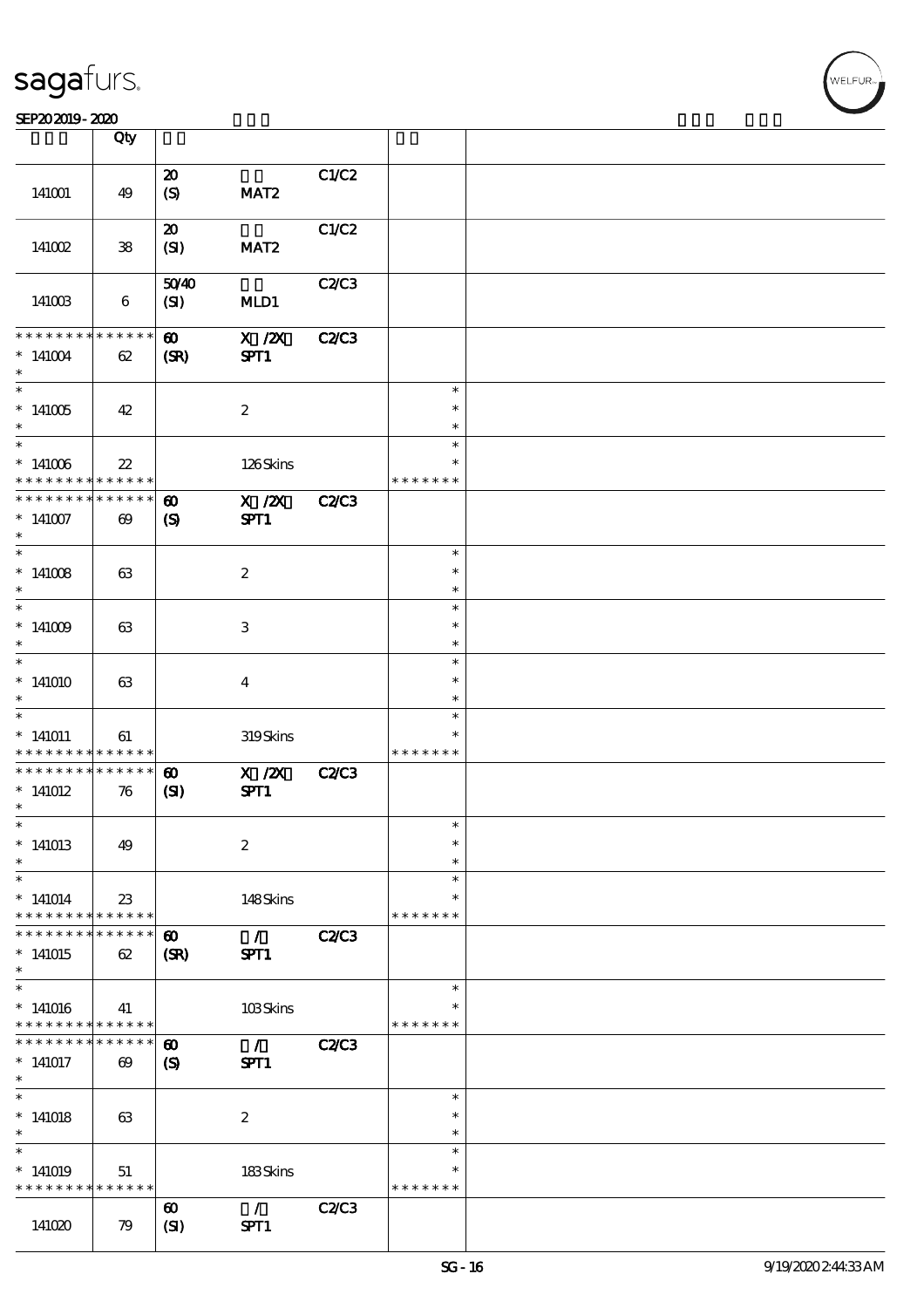| SEP202019-2020 |  |  |
|----------------|--|--|

|                                                   | Qty                             |                                                      |                                                             |              |                                   |  |
|---------------------------------------------------|---------------------------------|------------------------------------------------------|-------------------------------------------------------------|--------------|-----------------------------------|--|
| * * * * * * * *<br>$*141021$                      | * * * * * *<br>48               | $\boldsymbol{\omega}$<br>$\boldsymbol{\mathrm{(S)}}$ | X /<br>SPT1                                                 | <b>C2/C3</b> |                                   |  |
| $\overline{\ast}$<br>$*141022$<br>* * * * * * * * | 25<br>******                    |                                                      | 73Skins                                                     |              | $\ast$<br>∗<br>* * * * * * *      |  |
| 141023                                            | 28                              | $\boldsymbol{\omega}$<br>(SI)                        | X /<br>SPT1                                                 | C2C3         |                                   |  |
| * * * * * * * *<br>$*141024$<br>$\ast$            | * * * * * *<br>56               | 50<br>(SR)                                           | $X$ / $ZX$<br>SPT1                                          | <b>C2/C3</b> |                                   |  |
| $*141025$<br>* * * * * * * *                      | 25<br>* * * * * *               |                                                      | 81 Skins                                                    |              | $\ast$<br>$\ast$<br>* * * * * * * |  |
| * * * * * * * *<br>$*141026$<br>$\ast$            | $* * * * * * *$<br>77           | 50<br>$\boldsymbol{\mathcal{S}}$                     | $X$ / $ZX$<br>SPT1                                          | <b>C2/C3</b> |                                   |  |
| $\ast$<br>$*141027$<br>$\ast$                     | $\boldsymbol{\pi}$              |                                                      | $\boldsymbol{2}$                                            |              | $\ast$<br>$\ast$<br>$\ast$        |  |
| $*141028$<br>$\ast$<br>$\ast$                     | $\boldsymbol{\pi}$              |                                                      | 3                                                           |              | $\ast$<br>$\ast$<br>*             |  |
| $*141029$<br>* * * * * * * *                      | 27<br>******                    |                                                      | 244Skins                                                    |              | $\ast$<br>* * * * * * *           |  |
| 141030                                            | 78                              | 50<br>(SI)                                           | $X$ / $ZX$<br>SPT1                                          | <b>C2/C3</b> |                                   |  |
| 141031                                            | 34                              | 50<br>(SR)                                           | $\mathcal{L}$<br>SPT1                                       | <b>C2/C3</b> |                                   |  |
| * * * * * * * *<br>$*141032$<br>$\ast$            | $* * * * * * *$<br>${\bf \tau}$ | 50<br>$\boldsymbol{\mathrm{(S)}}$                    | $\mathcal{L}$<br>SPT1                                       | C2C3         |                                   |  |
| $\ast$<br>$*141033$<br>* * * * * * * *            | 40<br>******                    |                                                      | 117Skins                                                    |              | $\ast$<br>$\ast$<br>* * * * * * * |  |
| 141034                                            | 72                              | ${\bf 50}$<br>(SI)                                   | $\mathcal{L}$<br>SPT1                                       | C2C3         |                                   |  |
| 141035                                            | $30^{\circ}$                    | ${\bf 50}$<br>$\boldsymbol{S}$                       | X /<br>SPT1                                                 | C2C3         |                                   |  |
| 141036                                            | $\mathbf{32}$                   | ${\bf 50}$<br>(SI)                                   | $\mathbf{X}$ /<br>SPT1                                      | C2C3         |                                   |  |
| 141037                                            | $\boldsymbol{\omega}$           | 40<br>$\boldsymbol{S}$                               | $\boldsymbol{X}$ / $\boldsymbol{Z}\!\boldsymbol{X}$<br>SPT1 | C2C3         |                                   |  |
| 141038                                            | 57                              | 40<br>(SI)                                           | $\boldsymbol{X}$ / $\boldsymbol{Z}\!\boldsymbol{X}$<br>SPT1 | C2C3         |                                   |  |
| 141039                                            | 52                              | $\boldsymbol{40}$<br>(S)                             | $\mathcal{L}$<br>SPT1                                       | C2C3         |                                   |  |
| 141040                                            | 40                              | 40<br>(SI)                                           | $\mathcal{L}$<br>SPT1                                       | C2C3         |                                   |  |

,<br>WELFUR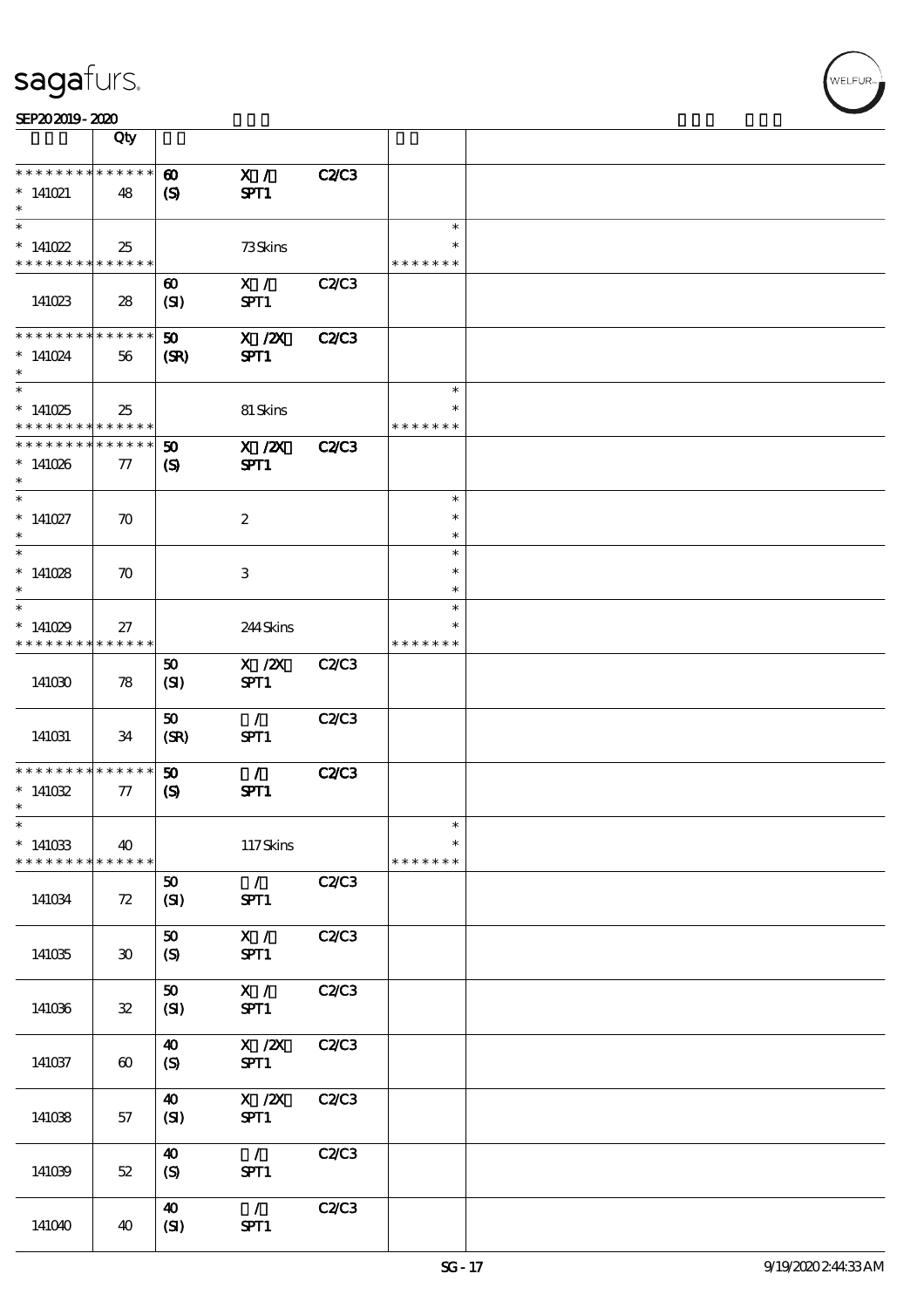| SEP202019-2020 |  |  |  |
|----------------|--|--|--|
|                |  |  |  |

|                                            | Qty                        |                              |                  |              |                  |  |
|--------------------------------------------|----------------------------|------------------------------|------------------|--------------|------------------|--|
| * * * * * * * *                            | $* * * * * * *$            | $\boldsymbol{\omega}$        |                  | <b>C2/C3</b> |                  |  |
| $*141041$                                  | $\boldsymbol{\omega}$      | $\boldsymbol{\mathrm{(S)}}$  | SPT <sub>2</sub> |              |                  |  |
| $\overline{\ast}$                          |                            |                              |                  |              | $\ast$           |  |
| $*141042$                                  | 63                         |                              | $\boldsymbol{z}$ |              | $\ast$           |  |
| $\ast$                                     |                            |                              |                  |              | $\ast$           |  |
| $*141043$                                  | 63                         |                              | 3                |              | $\ast$<br>$\ast$ |  |
| $\ast$                                     |                            |                              |                  |              | $\ast$           |  |
|                                            |                            |                              |                  |              | $\ast$           |  |
| $*141044$<br>$\ast$                        | 63                         |                              | $\overline{4}$   |              | $\ast$<br>$\ast$ |  |
|                                            |                            |                              |                  |              | $\ast$           |  |
| $*141045$                                  | 26                         |                              | 284Skins         |              | $\ast$           |  |
| * * * * * * * *<br>___<br>* * * * * * * *  | * * * * * *<br>* * * * * * | $\boldsymbol{\omega}$        |                  | <b>C2/C3</b> | * * * * * * *    |  |
| $*141046$                                  | 68                         | $\mathbf{C}$                 | SPT <sub>2</sub> |              |                  |  |
| $\ast$                                     |                            |                              |                  |              |                  |  |
| $\overline{\ast}$<br>$*141047$             | 21                         |                              | 89Skins          |              | $\ast$<br>$\ast$ |  |
| * * * * * * * *                            | * * * * * *                |                              |                  |              | * * * * * * *    |  |
| * * * * * * * *                            | * * * * * *                | 50                           |                  | <b>C2/C3</b> |                  |  |
| $*141048$<br>$\ast$                        | 77                         | $\boldsymbol{S}$             | SPT <sub>2</sub> |              |                  |  |
|                                            |                            |                              |                  |              | $\ast$           |  |
| $*141049$                                  | 61                         |                              | $\boldsymbol{2}$ |              | $\ast$           |  |
| $\ast$<br>$\overline{\ast}$                |                            |                              |                  |              | $\ast$<br>$\ast$ |  |
| $*141050$                                  | 21                         |                              | 159Skins         |              |                  |  |
| * * * * * * * *                            | * * * * * *                |                              |                  |              | * * * * * * *    |  |
| 141051                                     | 50                         | 50<br>(SI)                   | SPT <sub>2</sub> | C2/C3        |                  |  |
|                                            |                            |                              |                  |              |                  |  |
|                                            |                            | $\boldsymbol{\omega}$        |                  | C2/C3        |                  |  |
| 141052                                     | $37\,$                     | $\boldsymbol{S}$             | SPT <sub>2</sub> |              |                  |  |
|                                            |                            | $\boldsymbol{\omega}$        |                  | C2C3         |                  |  |
| 141053                                     | 28                         | (SI)                         | SPT <sub>2</sub> |              |                  |  |
|                                            |                            | $\boldsymbol{\mathfrak{D}}$  |                  | C2C3         |                  |  |
| 141054                                     | $33\,$                     | $\boldsymbol{S}$             | SPT <sub>2</sub> |              |                  |  |
|                                            |                            |                              |                  |              |                  |  |
| 141055                                     | 42                         | $\pmb{\mathfrak{D}}$<br>(SI) | SPT <sub>2</sub> | C2C3         |                  |  |
|                                            |                            |                              |                  |              |                  |  |
| * * * * * * * *                            | * * * * * *                | $\boldsymbol{\omega}$        |                  | <b>C2/C3</b> |                  |  |
| $*141056$<br>$\ast$                        | $\boldsymbol{\omega}$      | $\boldsymbol{S}$             | SPT3             |              |                  |  |
| $\overline{\phantom{0}}$                   |                            |                              |                  |              | $\ast$           |  |
| $*141057$                                  | 65                         |                              | 134Skins         |              | $\ast$           |  |
| * * * * * * * * <mark>* * * * * * *</mark> |                            | $\boldsymbol{\omega}$        |                  | C2C3         | * * * * * * *    |  |
| 141058                                     | 49                         | (SI)                         | SPT3             |              |                  |  |
|                                            |                            |                              |                  |              |                  |  |
| 141059                                     | 51                         | 50<br>(S)                    | SPT3             | C2/C3        |                  |  |
|                                            |                            |                              |                  |              |                  |  |
|                                            |                            | 50                           |                  | C2C3         |                  |  |
| 141060                                     | 35                         | (SI)                         | SPT3             |              |                  |  |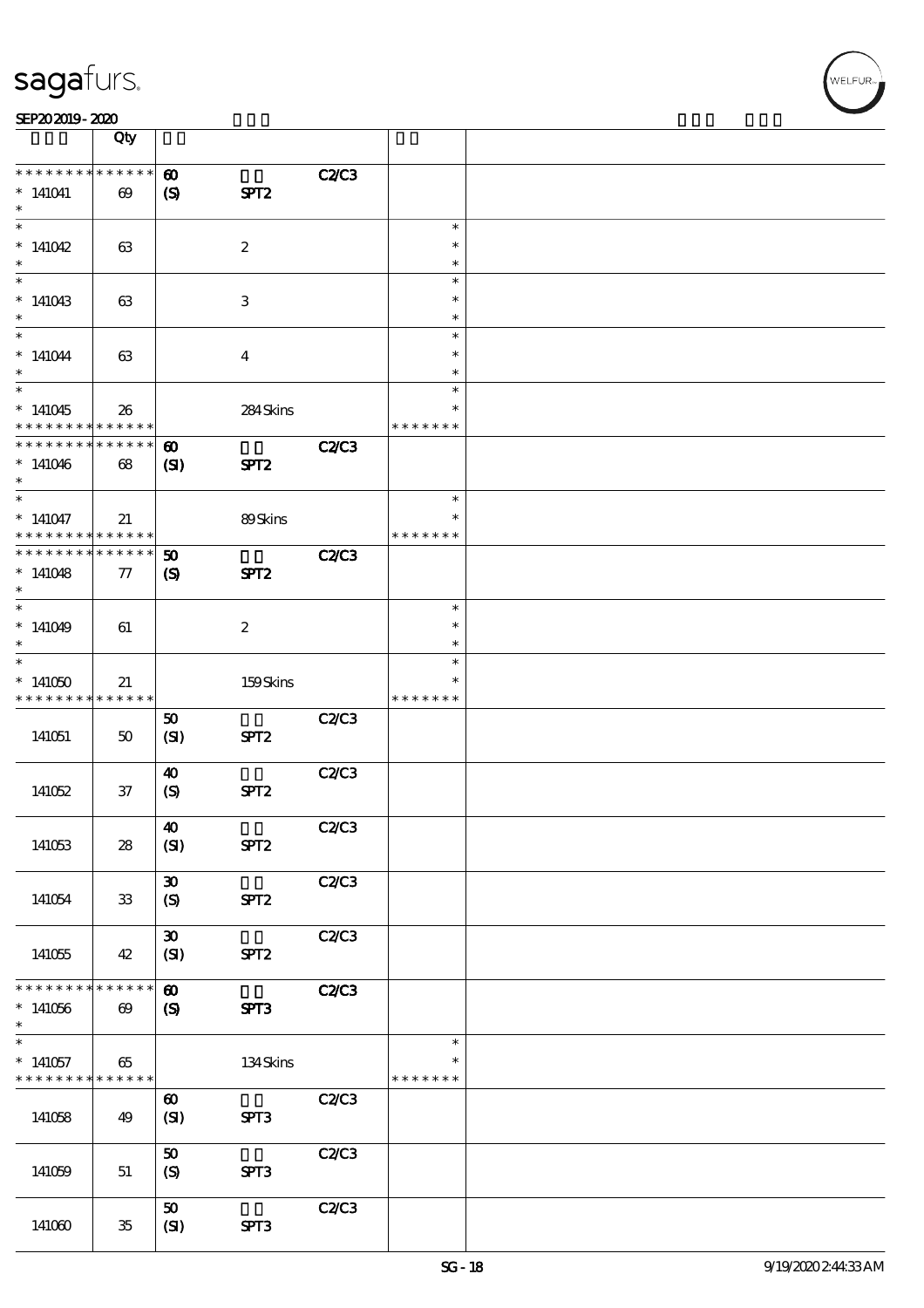|                                                         | Qty                         |                              |                             |              |                         |  |
|---------------------------------------------------------|-----------------------------|------------------------------|-----------------------------|--------------|-------------------------|--|
|                                                         |                             | $\boldsymbol{\omega}$        |                             |              |                         |  |
| 141061                                                  | ${\bf 33}$                  | (SI)                         | SPT3                        | C2C3         |                         |  |
|                                                         |                             | $\boldsymbol{\omega}$        |                             | C2/C3        |                         |  |
| 141062                                                  | ${\bf 3\!2}$                | (S)                          | SPT4                        |              |                         |  |
|                                                         |                             |                              |                             |              |                         |  |
| 141063                                                  | $23\,$                      | $\pmb{\mathfrak{D}}$<br>(SI) | SPT4                        | C2C3         |                         |  |
|                                                         |                             | $\boldsymbol{\mathfrak{D}}$  | $X$ / $ZX$                  | C1/C2        |                         |  |
| 141064                                                  | 91                          | (S)                          | TOR <sub>2</sub>            |              |                         |  |
|                                                         |                             | $\boldsymbol{\mathfrak{D}}$  | X /                         | C1/C2        |                         |  |
| 141065                                                  | 67                          | (S)                          | TOR <sub>2</sub>            |              |                         |  |
| * * * * * * * *                                         | * * * * * *                 | $\boldsymbol{\mathbf{z}}$    | $X$ / $ZX$                  | C1/C2        |                         |  |
| $*141066$<br>$\ast$                                     | 91                          | $\boldsymbol{\mathrm{(S)}}$  | TOR <sub>2</sub>            |              |                         |  |
| $\ast$                                                  |                             |                              |                             |              | $\ast$                  |  |
| $*141067$<br>* * * * * * * *                            | 27<br>* * * * * *           |                              | 118Skins                    |              | $\ast$<br>* * * * * * * |  |
|                                                         |                             | $\boldsymbol{\mathfrak{D}}$  | $\mathcal{L}$               | C1/C2        |                         |  |
| 141068                                                  | 84                          | (S)                          | TOR <sub>2</sub>            |              |                         |  |
|                                                         |                             | $\mathbf{o}$                 |                             | C2/C3        |                         |  |
| 141069                                                  | ${\bf 38}$                  | $\boldsymbol{S}$             | TOR <sub>2</sub>            |              |                         |  |
|                                                         |                             | 1/2                          |                             | C2C3         |                         |  |
| 141070                                                  | 17                          | (SI)                         | TOR <sub>2</sub>            |              |                         |  |
|                                                         |                             | $\boldsymbol{\omega}$        |                             | C2C3         |                         |  |
| 141071                                                  | $50\,$                      | (S)                          | TOR <sub>3</sub>            |              |                         |  |
|                                                         |                             | $\boldsymbol{\omega}$        | $\boldsymbol{X}$            | C2C3         |                         |  |
| 141072                                                  | 47                          | (S)                          | TOR3                        |              |                         |  |
|                                                         |                             | $\boldsymbol{\omega}$        | $\mathcal{F}^{\mathcal{A}}$ | C2C3         |                         |  |
| 141073                                                  | $\boldsymbol{\mathfrak{D}}$ | $\boldsymbol{\mathrm{(S)}}$  | TOR <sub>3</sub>            |              |                         |  |
|                                                         |                             | 50                           |                             | C2C3         |                         |  |
| 141074                                                  | $\boldsymbol{\omega}$       | $\boldsymbol{S}$             | TOR3                        |              |                         |  |
|                                                         |                             | 50                           |                             | C2/C3        |                         |  |
| 141075                                                  | 45                          | $\boldsymbol{S}$             | TOR3                        |              |                         |  |
|                                                         |                             | 50                           |                             | C2C3         |                         |  |
| 141076                                                  | 31                          | (SI)                         | TOR <sub>3</sub>            |              |                         |  |
| * * * * * * * * <mark>* * * * * * *</mark>              |                             | 40                           |                             | <b>C2/C3</b> |                         |  |
| $*141077$<br>$\ast$                                     | 84                          | $\boldsymbol{\mathrm{(S)}}$  | TOR3                        |              |                         |  |
| $\ast$                                                  |                             |                              |                             |              | $\ast$                  |  |
| $*141078$<br>* * * * * * * * <mark>* * * * * * *</mark> | 68                          |                              | 152Skins                    |              | $\ast$<br>* * * * * * * |  |
|                                                         |                             | 40                           |                             | C2C3         |                         |  |
| 141079                                                  | 29                          | (SI)                         | TOR <sub>3</sub>            |              |                         |  |
|                                                         |                             | $\mathbf{o}$                 |                             | C2C3         |                         |  |
| 141080                                                  | $36\,$                      | $\boldsymbol{S}$             | TOR3                        |              |                         |  |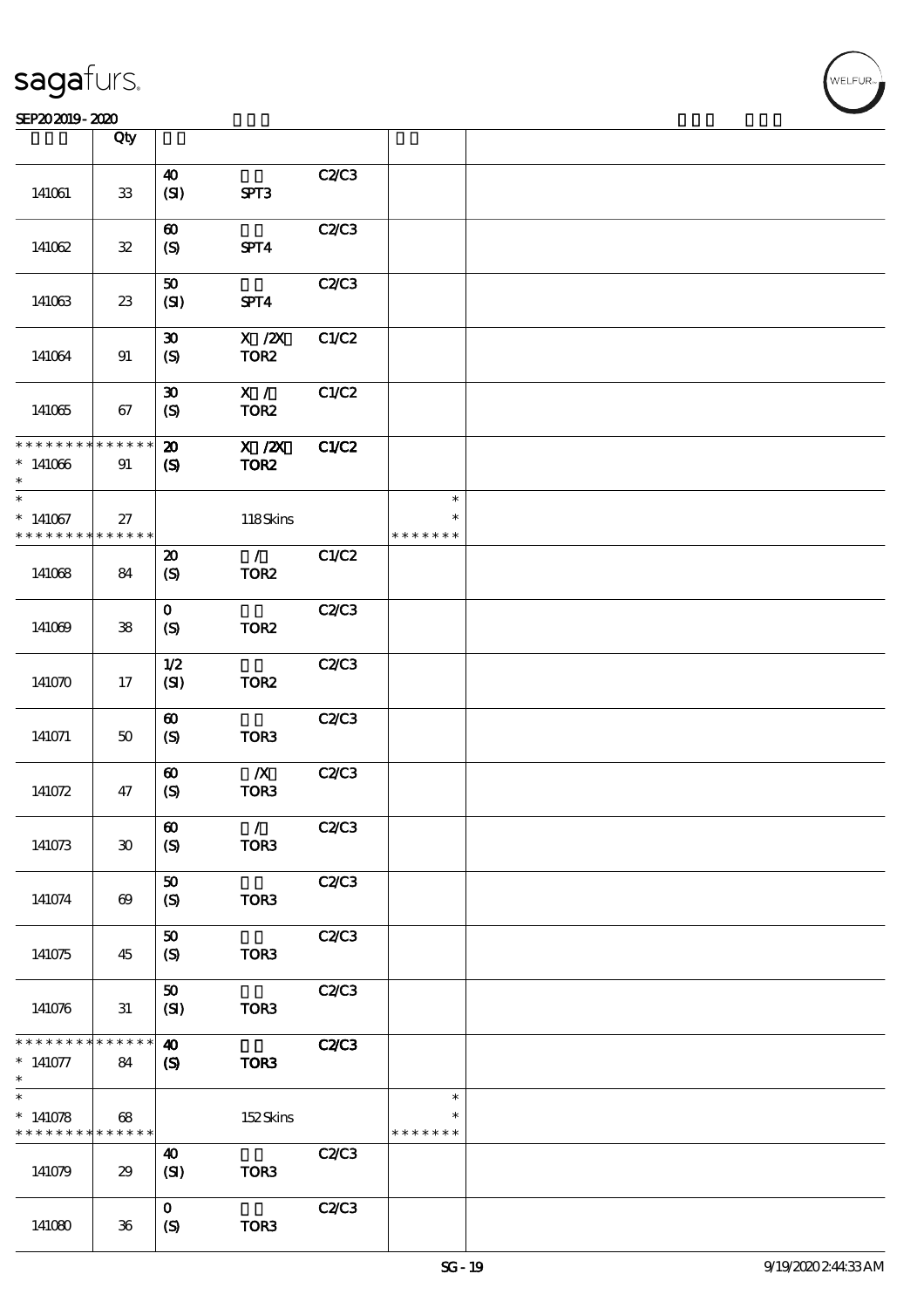|                                                             | Qty                                 |                             |                                  |              |                  |  |
|-------------------------------------------------------------|-------------------------------------|-----------------------------|----------------------------------|--------------|------------------|--|
|                                                             |                                     | $\mathbf{o}$                |                                  | C2/C3        |                  |  |
| 141081                                                      | ${\bf 38}$                          | $\boldsymbol{S}$            | TOR3                             |              |                  |  |
|                                                             |                                     | 1/2                         |                                  | C2C3         |                  |  |
| 141082                                                      | $\boldsymbol{\boldsymbol{\lambda}}$ | (SI)                        | TOR3                             |              |                  |  |
|                                                             |                                     | $1/2$                       |                                  | C2C3         |                  |  |
| 141083                                                      | 21                                  | (SI)                        | TOR <sub>3</sub>                 |              |                  |  |
|                                                             |                                     | $\pmb{\mathfrak{D}}$        |                                  | C2/C3        |                  |  |
| 141084                                                      | $21\,$                              | $\boldsymbol{\mathrm{(S)}}$ | TOR4                             |              |                  |  |
|                                                             |                                     | $\boldsymbol{\omega}$       |                                  | C2C3         |                  |  |
| 141085                                                      | ${\bf 3\!}$                         | $\boldsymbol{S}$            | TOR4                             |              |                  |  |
|                                                             |                                     | $\boldsymbol{\mathfrak{D}}$ | $X$ / $ZX$                       | C1/C2        |                  |  |
| 141086                                                      | 45                                  | (SR)                        | TOR4                             |              |                  |  |
|                                                             |                                     | $\boldsymbol{\mathfrak{D}}$ | $X$ / $ZX$                       | C1/C2        |                  |  |
| 141087                                                      | ${\bf 39}$                          | $\boldsymbol{\mathrm{(S)}}$ | TOR4                             |              |                  |  |
|                                                             |                                     | $\boldsymbol{\mathfrak{D}}$ | X /                              | C1/C2        |                  |  |
| 141088                                                      | 59                                  | $\boldsymbol{S}$            | TOR4                             |              |                  |  |
|                                                             |                                     | $\boldsymbol{\mathbf{z}}$   |                                  | C1/C2        |                  |  |
| 141089                                                      | 67                                  | $\boldsymbol{\mathrm{(S)}}$ | TOR4                             |              |                  |  |
|                                                             |                                     | ${\bf 50}$                  |                                  | C2C3         |                  |  |
| 141090                                                      | $29\,$                              | $\boldsymbol{S}$            | TOR5                             |              |                  |  |
|                                                             |                                     | $\pmb{\infty}$              | $\overline{X}$ / $\overline{Z}X$ | <b>C2/C3</b> |                  |  |
| 141091                                                      | $51\,$                              | (SR)                        | CHIP1                            |              |                  |  |
| * * * * * * * * <mark>* * * * * *</mark> *                  |                                     | $\boldsymbol{\omega}$       | $X$ / $ZX$                       | <b>C2/C3</b> |                  |  |
| $*$ 141092                                                  | 62                                  | (SR)                        | ${\bf C}\textbf{H}\mathbb{P}1$   |              |                  |  |
| $\ast$<br>$\ast$                                            |                                     |                             |                                  |              | $\ast$           |  |
| $*14100B$                                                   | 56                                  |                             | $\boldsymbol{2}$                 |              | $\ast$           |  |
| $\ast$                                                      |                                     |                             |                                  |              | $\ast$           |  |
| $\ast$<br>$*141094$                                         |                                     |                             | 3                                |              | $\ast$<br>$\ast$ |  |
| $\ast$                                                      | 56                                  |                             |                                  |              | $\ast$           |  |
| $\overline{\ast}$                                           |                                     |                             |                                  |              | $\ast$<br>$\ast$ |  |
| $*141005$<br>$\ast$                                         | 56                                  |                             | $\boldsymbol{4}$                 |              | $\ast$           |  |
| $\overline{\ast}$                                           |                                     |                             |                                  |              | $\ast$           |  |
| $*141096$                                                   | 39                                  |                             | 269Skins                         |              |                  |  |
| * * * * * * * * <mark>* * * * * *</mark><br>* * * * * * * * |                                     |                             |                                  |              | * * * * * * *    |  |
|                                                             | * * * * * *                         | $\boldsymbol{\omega}$       | $\overline{X}$ /2X               | C2/C3        |                  |  |
| $*141097$<br>$\ast$<br>$\overline{\phantom{0}}$             | $\boldsymbol{\omega}$               | $\boldsymbol{\mathrm{(S)}}$ | CHIP1                            |              |                  |  |
| $*141008$                                                   |                                     |                             |                                  |              | $\ast$<br>$\ast$ |  |
| $\ast$                                                      | 63                                  |                             | $\boldsymbol{2}$                 |              | $\ast$           |  |
| $\ast$                                                      |                                     |                             |                                  |              | $\ast$           |  |
| $*141009$<br>$\ast$                                         | 63                                  |                             | $\,3$                            |              | $\ast$<br>$\ast$ |  |
| $\ast$                                                      |                                     |                             |                                  |              | $\ast$           |  |
| $*141100$                                                   | 63                                  |                             | $\boldsymbol{4}$                 |              | $\ast$           |  |
| $\ast$                                                      |                                     |                             |                                  |              | $\ast$           |  |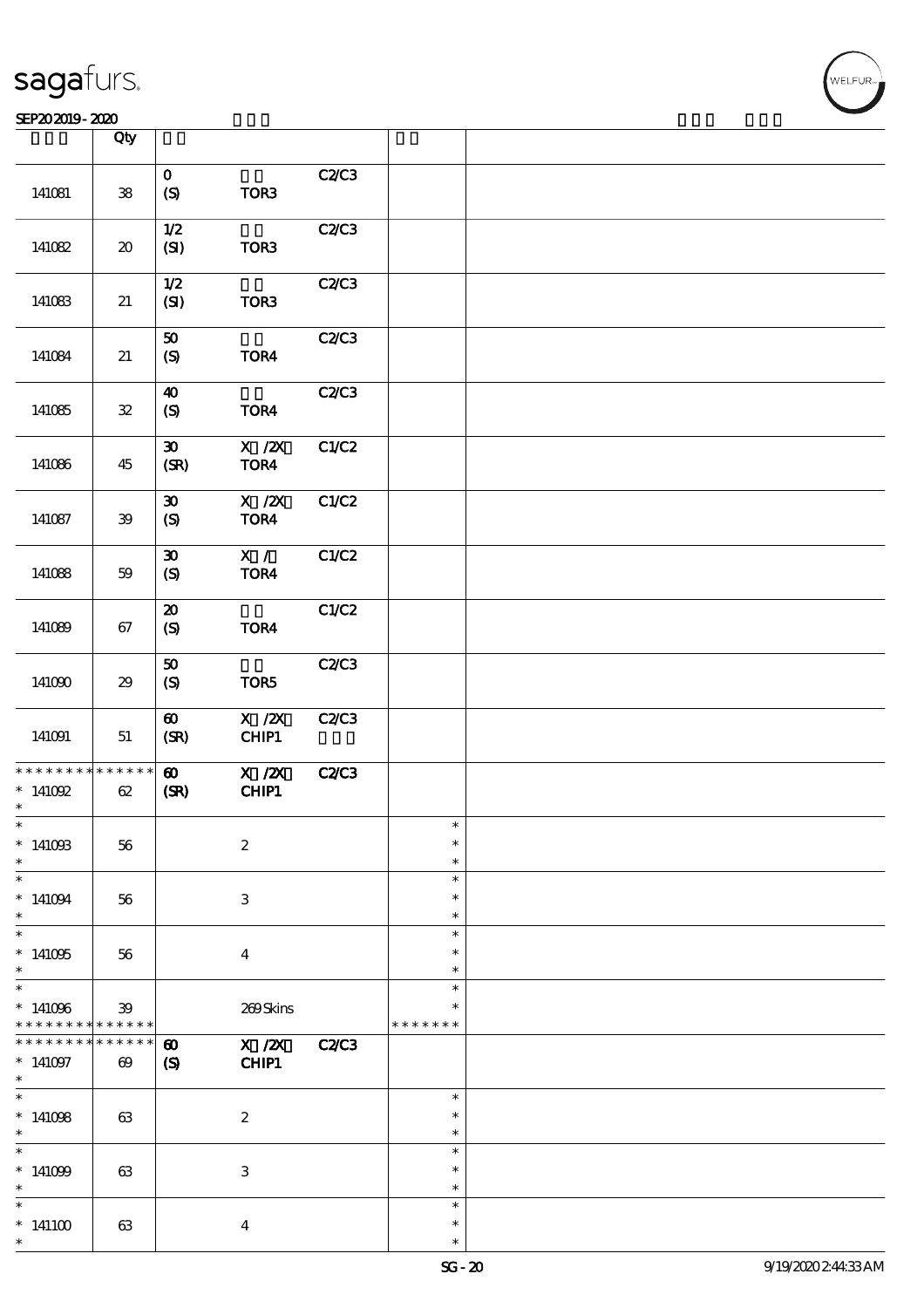#### SEP202019-2020 **DEEP202019-2020**

|                                                                                      | Qty                                  |                                       |                                     |              |                                   |  |
|--------------------------------------------------------------------------------------|--------------------------------------|---------------------------------------|-------------------------------------|--------------|-----------------------------------|--|
| $\ast$<br>$*141101$                                                                  | 63                                   | $\boldsymbol{\omega}$                 | $X$ / $ZX$<br>CHIP1                 | <b>C2/C3</b> | $\ast$<br>$\ast$                  |  |
| $\ast$                                                                               |                                      | $\boldsymbol{S}$                      |                                     |              | $\ast$<br>$\ast$                  |  |
| $*141102$<br>$\ast$                                                                  | 63                                   |                                       | $\bf 6$                             |              | $\ast$<br>$\ast$                  |  |
| $*14110B$                                                                            | 63                                   |                                       | $\tau$                              |              | $\ast$<br>$\ast$                  |  |
| $\ast$<br>$\overline{\phantom{0}}$                                                   |                                      |                                       |                                     |              | $\ast$<br>$\ast$                  |  |
| $*141104$<br>$\ast$                                                                  | 63                                   |                                       | 8                                   |              | $\ast$<br>$\ast$                  |  |
| $\overline{\ast}$<br>$*141105$<br>$*$                                                | 63                                   |                                       | $9\,$                               |              | $\ast$<br>$\ast$<br>$\ast$        |  |
| $\overline{\ast}$<br>$*141106$<br>$\ast$                                             | 63                                   |                                       | 10                                  |              | $\ast$<br>$\ast$<br>$\ast$        |  |
| $\ast$<br>$*141107$<br>* * * * * * * * <mark>*</mark>                                | 57<br>$* * * * * * *$                |                                       | 693Skins                            |              | $\ast$<br>$\ast$<br>* * * * * * * |  |
| * * * * * * * * * * * * * *<br>$*141108$                                             | 76                                   | $\boldsymbol{\omega}$<br>(S)          | X / ZX<br>CHIP1                     | <b>C2/C3</b> |                                   |  |
| $\ast$                                                                               |                                      |                                       |                                     |              | $\ast$                            |  |
| $*141109$<br>$\ast$                                                                  | $\boldsymbol{\pi}$                   |                                       | $\boldsymbol{2}$                    |              | $\ast$<br>$\ast$                  |  |
| $*141110$<br>$\ast$                                                                  | $\boldsymbol{\pi}$                   |                                       | 3                                   |              | $\ast$<br>$\ast$<br>$\ast$        |  |
| $\overline{\phantom{0}}$<br>$*$ 141111<br>$\ast$                                     | $\boldsymbol{\pi}$                   |                                       | $\boldsymbol{4}$                    |              | $\ast$<br>$\ast$<br>$\ast$        |  |
| $*$ 141112<br>* * * * * * * * <mark>* * * * * *</mark>                               | 47                                   |                                       | 333Skins                            |              | $\ast$<br>$\ast$<br>* * * * * * * |  |
| ************** 10<br>$*$ 141113<br>$\ast$                                            | 61                                   | (SR)                                  | $\sqrt{C2}$<br><b>CHIP1</b>         |              |                                   |  |
| $\overline{\phantom{0}}$<br>$* 141114$<br>* * * * * * * * <mark>* * * * * * *</mark> | 21                                   |                                       | 82Skins                             |              | $\ast$<br>$\ast$<br>* * * * * * * |  |
| * * * * * * * *<br>$*141115$<br>$\ast$                                               | * * * * * *<br>$\boldsymbol{\omega}$ | $\boldsymbol{\omega}$<br>(S)          | $\sqrt{C2C3}$<br>CHIP1              |              |                                   |  |
| $\overline{\phantom{0}}$<br>$* 141116$<br>$\ast$                                     | 63                                   |                                       | $\boldsymbol{2}$                    |              | $\ast$<br>$\ast$<br>$\ast$        |  |
| $*$<br>$*$ 141117<br>$*$                                                             | 63                                   |                                       | 3                                   |              | $\ast$<br>$\ast$<br>$\ast$        |  |
| $\overline{\ast}$<br>$* 141118$<br>$\ast$                                            | 42                                   |                                       | $\boldsymbol{4}$                    |              | $\ast$<br>$\ast$<br>$\ast$        |  |
| $*141119$<br>* * * * * * * * * * * * * * *                                           | 26                                   |                                       | 263Skins                            |              | $\ast$<br>$\ast$<br>* * * * * * * |  |
| * * * * * * * *<br>$*141120$<br>$\ast$                                               | * * * * * *<br>76                    | $\boldsymbol{\omega}$<br>$\mathbf{C}$ | $\mathcal{L}(\mathcal{L})$<br>CHIP1 | <b>C2/C3</b> |                                   |  |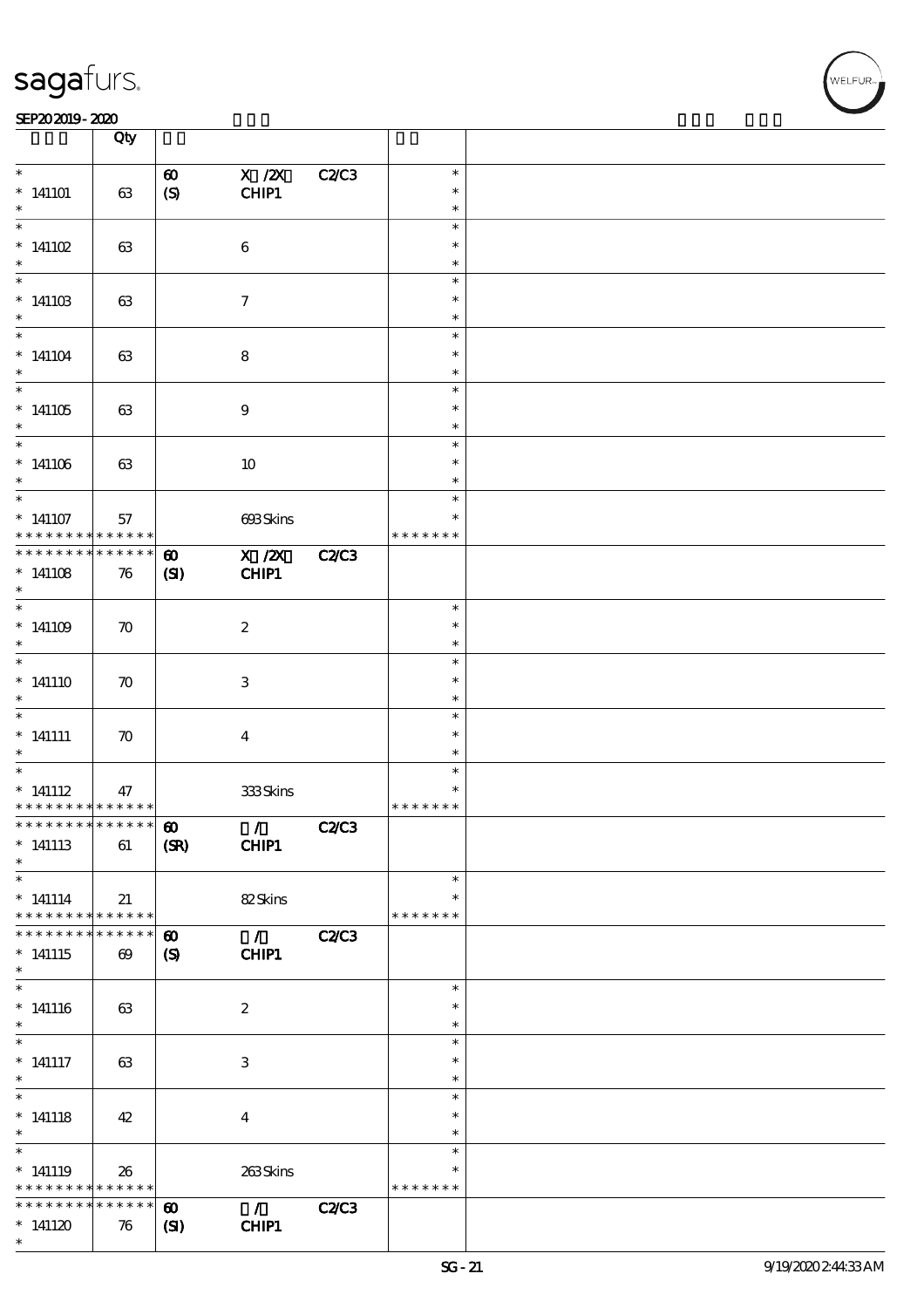| SEP202019-2020 |  |  |
|----------------|--|--|
|                |  |  |

|                                                                                | Qty                   |                                                                      |                            |                                   |  |
|--------------------------------------------------------------------------------|-----------------------|----------------------------------------------------------------------|----------------------------|-----------------------------------|--|
| $\ast$<br>$*$ 141121<br>* * * * * * * * * * * * * *                            | 62                    | $\mathcal{L}$<br>$\boldsymbol{\omega}$<br>(SI)<br>CHIP1              | C2/C3                      | $\ast$<br>$\ast$<br>* * * * * * * |  |
| * * * * * * * * * * * * * *<br>$*$ 141122<br>$\ast$                            | 62                    | X /<br>$\boldsymbol{\omega}$<br><b>CHIP1</b><br>(SR)                 | <b>C2/C3</b>               |                                   |  |
| $\overline{\ast}$<br>$*$ 141123<br>* * * * * * * * * * * * * *                 | 27                    | 89Skins                                                              |                            | $\ast$<br>∗<br>* * * * * * *      |  |
| * * * * * * * * * * * * * *<br>$*141124$<br>$\ast$<br>$\overline{\phantom{0}}$ | $\boldsymbol{\omega}$ | X /<br>$\boldsymbol{\omega}$<br>CHIP1<br>$\boldsymbol{\mathrm{(S)}}$ | <b>C2/C3</b>               |                                   |  |
| $*141125$<br>$\ast$<br>$\ast$                                                  | 63                    | $\boldsymbol{2}$                                                     |                            | $\ast$<br>$\ast$<br>$\ast$        |  |
| $*141126$<br>$\ast$                                                            | 63                    | 3                                                                    |                            | $\ast$<br>$\ast$<br>$\ast$        |  |
| $\ast$<br>$*$ 141127<br>* * * * * * * * * * * * * *                            | 43                    |                                                                      | 238Skins                   | $\ast$<br>$\ast$<br>* * * * * * * |  |
| * * * * * * * * * * * * * *<br>$*141128$<br>$\ast$                             | 76                    | X /<br>$\boldsymbol{\omega}$<br>CHIP1<br>$\mathbf{C}$                | <b>C2/C3</b>               |                                   |  |
| $\overline{\ast}$<br>$*141129$<br>* * * * * * * * * * * * * *                  | $36\,$                |                                                                      | 112Skins                   | $\ast$<br>* * * * * * *           |  |
| 141130                                                                         | 42                    | $X$ / $ZX$<br>50<br>CHIP1<br>(SR)                                    | <b>C2/C3</b>               |                                   |  |
| * * * * * * * * * * * * * *<br>$*$ 141131<br>$\ast$                            | $\boldsymbol{\pi}$    | $X$ / $ZX$<br>$\boldsymbol{\mathfrak{D}}$<br>CHIP1<br>(SR)           | <b>C2/C3</b>               |                                   |  |
| $\ast$<br>$*141132$<br>* * * * * * * * * * * * * * *                           | 43                    |                                                                      | 113Skins                   | $\ast$<br>$\ast$<br>* * * * * * * |  |
| **************** 50<br>$^\ast$ 141133<br>$\ast$                                | 77                    | $\boldsymbol{\mathrm{(S)}}$<br><b>CHIP1</b>                          | <b>C2/C3</b><br>$X$ / $ZX$ |                                   |  |
| $\ast$<br>$^*$ 141134 $\,$<br>$\ast$                                           | $\boldsymbol{\pi}$    | $\boldsymbol{2}$                                                     |                            | $\ast$<br>$\ast$<br>$\ast$        |  |
| $\overline{\phantom{0}}$<br>$*141135$<br>$\ast$                                | $\boldsymbol{\pi}$    | $\,3\,$                                                              |                            | $\ast$<br>$\ast$<br>$\ast$        |  |
| $\overline{\ast}$<br>$*$ 141136<br>$\ast$<br>$\overline{\ast}$                 | $\boldsymbol{\pi}$    | $\boldsymbol{4}$                                                     |                            | $\ast$<br>$\ast$<br>$\ast$        |  |
| $*$ 141137<br>$\ast$                                                           | $\boldsymbol{\pi}$    | $\mathbf 5$                                                          |                            | $\ast$<br>$\ast$<br>$\ast$        |  |
| $*141138$<br>$\ast$                                                            | $\boldsymbol{\pi}$    | $\,6\,$                                                              |                            | $\ast$<br>$\ast$<br>$\ast$        |  |
| $\ast$<br>$*141139$<br>$\ast$                                                  | 61                    | $\boldsymbol{\tau}$                                                  |                            | $\ast$<br>$\ast$<br>$\ast$        |  |
| $\ast$<br>$*141140$<br>* * * * * * * * <mark>* * * * * * *</mark>              | 21                    |                                                                      | 509Skins                   | $\ast$<br>$\ast$<br>* * * * * * * |  |

r<br>WELFUR<br>.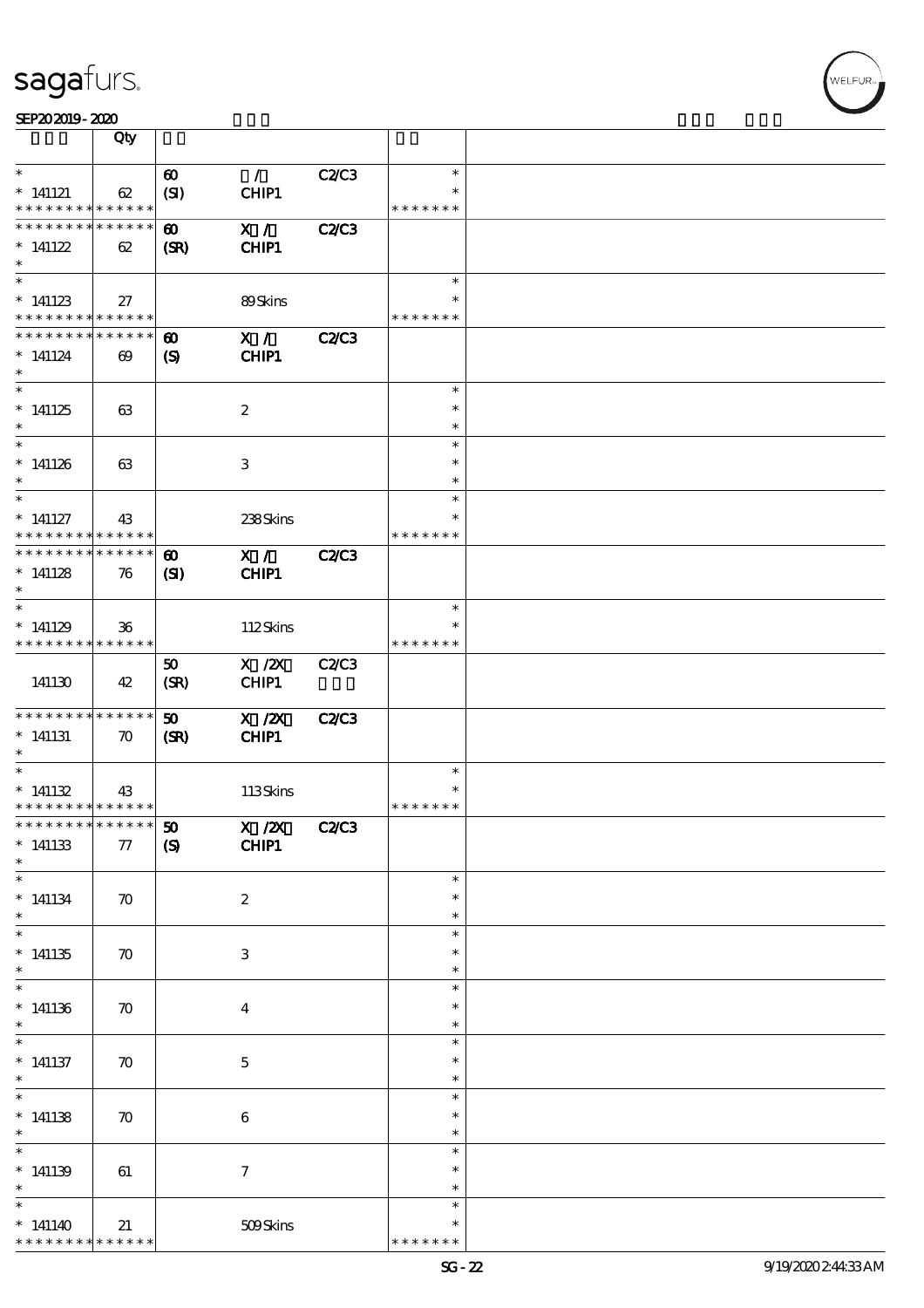|                                                                               | Qty                                        |                                           |                               |              |                                   |  |
|-------------------------------------------------------------------------------|--------------------------------------------|-------------------------------------------|-------------------------------|--------------|-----------------------------------|--|
| * * * * * * * *<br>$*$ 141141<br>$\ast$                                       | $******$<br>84                             | 50<br>(S)                                 | $X$ / $ZX$<br>CHIP1           | <b>C2/C3</b> |                                   |  |
| $\ast$<br>$*141142$<br>$\ast$                                                 | 77                                         |                                           | $\boldsymbol{2}$              |              | $\ast$<br>$\ast$<br>$\ast$        |  |
| $\ast$<br>$*141143$<br>$\ast$                                                 | 77                                         |                                           | 3                             |              | $\ast$<br>$\ast$<br>$\ast$        |  |
| $\ast$<br>$* 141144$<br>$\ast$                                                | 77                                         |                                           | $\boldsymbol{4}$              |              | $\ast$<br>$\ast$<br>$\ast$        |  |
| $\overline{\ast}$<br>$*141145$<br>* * * * * * * *                             | 71<br>* * * * * *                          |                                           | 386Skins                      |              | $\ast$<br>$\ast$<br>* * * * * * * |  |
| 141146                                                                        | $50\,$                                     | 50<br>(SR)                                | $\mathcal{L}$<br>CHIP1        | C2C3         |                                   |  |
| * * * * * * * *<br>$*$ 141147<br>$\ast$                                       | * * * * * *<br>77                          | 50<br>$\boldsymbol{\mathrm{(S)}}$         | $\mathcal{L}$<br>CHIP1        | <b>C2/C3</b> |                                   |  |
| $\ast$<br>$*$ 141148<br>$\ast$                                                | $\boldsymbol{\pi}$                         |                                           | $\boldsymbol{2}$              |              | $\ast$<br>$\ast$<br>$\ast$        |  |
| $\ast$<br>$*141149$<br>* * * * * * * *                                        | $\boldsymbol{\mathfrak{D}}$<br>* * * * * * |                                           | 177Skins                      |              | $\ast$<br>* * * * * * *           |  |
| * * * * * * * *<br>$*141150$<br>$\ast$                                        | * * * * * *<br>84                          | 50<br>(S)                                 | $\mathcal{L}$<br><b>CHIP1</b> | <b>C2/C3</b> |                                   |  |
| $\ast$<br>$*$ 141151<br>* * * * * * * * * * * * * *                           | $23\,$                                     |                                           | 107Skins                      |              | $\ast$<br>$\ast$<br>* * * * * * * |  |
| 141152                                                                        | $52\,$                                     | 50<br>(SR)                                | X /<br>CHIP1                  | C2C3         |                                   |  |
| **************** 50<br>$*$ 141153<br>$\ast$                                   | 77                                         | $\boldsymbol{S}$                          | X /<br>CHIP1                  | <b>C2/C3</b> |                                   |  |
| $\ast$<br>$*$ 141154<br>$\ast$                                                | 63                                         |                                           | $\boldsymbol{2}$              |              | $\ast$<br>$\ast$<br>$\ast$        |  |
| $\ast$<br>$*$ 141155<br>* * * * * * * * * * * * * *                           | 25                                         |                                           | 165Skins                      |              | $\ast$<br>*<br>* * * * * * *      |  |
| 141156                                                                        | 83                                         | 50<br>(SI)                                | X /<br>CHIP1                  | C2/C3        |                                   |  |
| * * * * * * * *<br>$*$ 141157<br>$*$                                          | * * * * * *<br>77                          | $\boldsymbol{\omega}$<br>(SR)             | $X$ / $ZX$<br>CHIP1           | <b>C2/C3</b> |                                   |  |
| $\overline{\ast}$<br>$*$ 141158<br>* * * * * * * * <mark>* * * * * * *</mark> | 44                                         |                                           | 121 Skins                     |              | $\ast$<br>* * * * * * *           |  |
| * * * * * * * *<br>$*141159$<br>$\ast$                                        | $* * * * * * *$<br>84                      | $\boldsymbol{\omega}$<br>$\boldsymbol{S}$ | X / ZX<br>CHIP1               | C2C3         |                                   |  |
| $\ast$<br>$^*$ 141160 $\,$<br>* * * * * * * * <mark>* * * * * *</mark> *      | 67                                         |                                           | 151 Skins                     |              | $\ast$<br>$\ast$<br>* * * * * * * |  |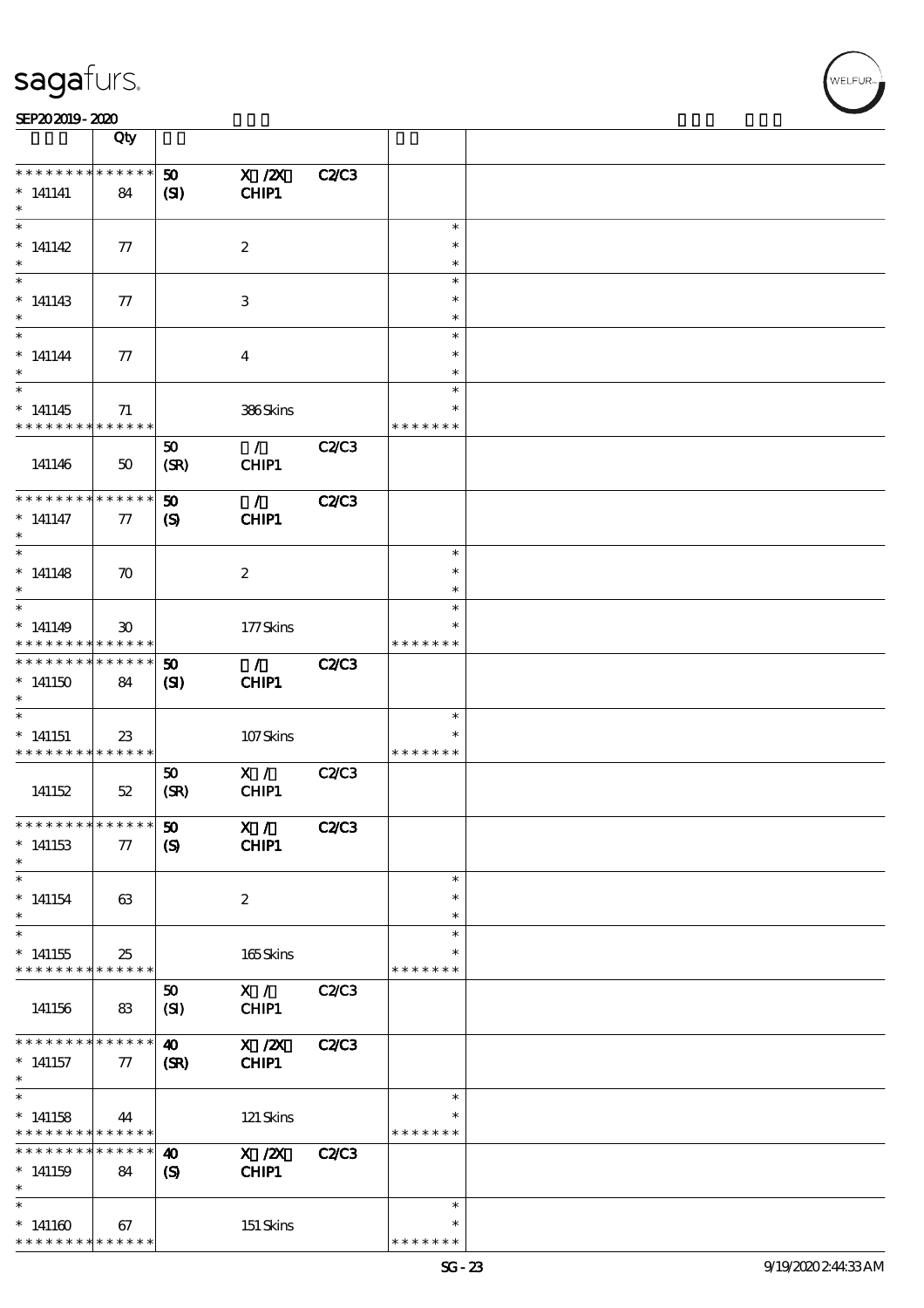| SEP202019-2020                                         |                       |                             |                  |              |               |  |
|--------------------------------------------------------|-----------------------|-----------------------------|------------------|--------------|---------------|--|
|                                                        | Qty                   |                             |                  |              |               |  |
|                                                        |                       |                             |                  |              |               |  |
| * * * * * * * * * * * * * *                            |                       | $\boldsymbol{\omega}$       | $X$ / $ZX$       | <b>C2/C3</b> |               |  |
| $*141161$                                              | 91                    | $\mathbf{S}$                | CHIP1            |              |               |  |
| $\ast$                                                 |                       |                             |                  |              |               |  |
| $\ast$                                                 |                       |                             |                  |              | $\ast$        |  |
| $* 141162$                                             | 33                    |                             | 124Skins         |              | $\ast$        |  |
| * * * * * * * * * * * * * *                            |                       |                             |                  |              | * * * * * * * |  |
|                                                        |                       | 40                          | $\mathcal{L}$    | <b>C2/C3</b> |               |  |
| 141163                                                 | $\boldsymbol{\omega}$ | (SR)                        | CHIP1            |              |               |  |
|                                                        |                       |                             |                  |              |               |  |
| * * * * * * * *                                        | * * * * * *           | $\boldsymbol{\omega}$       | $\mathcal{T}$    | <b>C2/C3</b> |               |  |
| $*141164$                                              | 84                    | $\boldsymbol{\mathrm{(S)}}$ | CHIP1            |              |               |  |
| $\ast$                                                 |                       |                             |                  |              |               |  |
| $\overline{\phantom{0}}$                               |                       |                             |                  |              | $\ast$        |  |
| $*141165$                                              | 21                    |                             | 105Skins         |              | $\ast$        |  |
| * * * * * * * *                                        | * * * * * *           |                             |                  |              | * * * * * * * |  |
|                                                        |                       | 40                          | $\mathcal{L}$    | C2C3         |               |  |
| 141166                                                 | 61                    | (SI)                        | CHIP1            |              |               |  |
|                                                        |                       |                             |                  |              |               |  |
| * * * * * * * *                                        | * * * * * *           | $\boldsymbol{\omega}$       | X /              | <b>C2/C3</b> |               |  |
| $*$ 141167                                             |                       |                             | CHIP1            |              |               |  |
| $\ast$                                                 | $\boldsymbol{\pi}$    | (SR)                        |                  |              |               |  |
| $\ast$                                                 |                       |                             |                  |              | $\ast$        |  |
|                                                        |                       |                             |                  |              | $\ast$        |  |
| $*141168$                                              | 24                    |                             | 94Skins          |              |               |  |
| * * * * * * * *                                        | * * * * * *           |                             |                  |              | * * * * * * * |  |
| * * * * * * * *                                        | * * * * * *           | $\boldsymbol{\omega}$       | X /              | <b>C2/C3</b> |               |  |
| $*141109$                                              | 84                    | $\boldsymbol{\mathcal{S}}$  | CHIP1            |              |               |  |
| $\ast$                                                 |                       |                             |                  |              |               |  |
| $\ast$                                                 |                       |                             |                  |              | $\ast$        |  |
| $* 141170$                                             | $\boldsymbol{\omega}$ |                             | 144Skins         |              | $\ast$        |  |
| * * * * * * * * <mark>* * * * * *</mark>               |                       |                             |                  |              | * * * * * * * |  |
|                                                        |                       | 40                          | X /              | C2C3         |               |  |
| 141171                                                 | 59                    | (SI)                        | CHIP1            |              |               |  |
|                                                        |                       |                             |                  |              |               |  |
|                                                        |                       | $\mathbf{o}$                |                  | C2C3         |               |  |
| 141172                                                 | 40                    | $\boldsymbol{S}$            | CHIP1            |              |               |  |
|                                                        |                       |                             |                  |              |               |  |
|                                                        |                       | $\mathbf 0$                 |                  | <b>C2/C3</b> |               |  |
| 141173                                                 | $\mathfrak{B}$        | (SI)                        | CHIP1            |              |               |  |
|                                                        |                       |                             |                  |              |               |  |
| * * * * * * * * * * * * * *                            |                       | $\boldsymbol{\omega}$       | X / ZX           | <b>C2/C3</b> |               |  |
| $*$ 141174                                             | 62                    | (SR)                        | CHIP2            |              |               |  |
| $\ast$                                                 |                       |                             |                  |              |               |  |
| $\overline{\ast}$                                      |                       |                             |                  |              | $\ast$        |  |
| $*141175$                                              | $33\,$                |                             | 95Skins          |              |               |  |
| * * * * * * * * <mark>* * * * * * *</mark>             |                       |                             |                  |              | * * * * * * * |  |
| * * * * * * *                                          | * * * * * *           | $\boldsymbol{\omega}$       | $X$ / $ZX$       | <b>C2/C3</b> |               |  |
| $* 141176$                                             | $\boldsymbol{\omega}$ | $\boldsymbol{S}$            | CHIP2            |              |               |  |
| $\ast$                                                 |                       |                             |                  |              |               |  |
| $\ast$                                                 |                       |                             |                  |              | $\ast$        |  |
| $^*$ 141177                                            | 63                    |                             | $\boldsymbol{2}$ |              | $\ast$        |  |
| $\ast$                                                 |                       |                             |                  |              | $\ast$        |  |
| $\ast$                                                 |                       |                             |                  |              | $\ast$        |  |
|                                                        |                       |                             |                  |              | $\ast$        |  |
| $* 141178$<br>* * * * * * * * <mark>* * * * * *</mark> | 41                    |                             | 173Skins         |              | * * * * * * * |  |
|                                                        |                       |                             |                  |              |               |  |

\* \*

\* \* \* \* \* \* \*

60 X /2X C2/C3<br>(SI) CHIP2  $CHIP2$ 

40 116 Skins

**\* \* \* \* \* \* \* \* \* \* \* \* \* \*** \* 141179 76

\* \* \* \* \* \* \* \* \* \* \* \* \* \*

\* \*

\* 141180

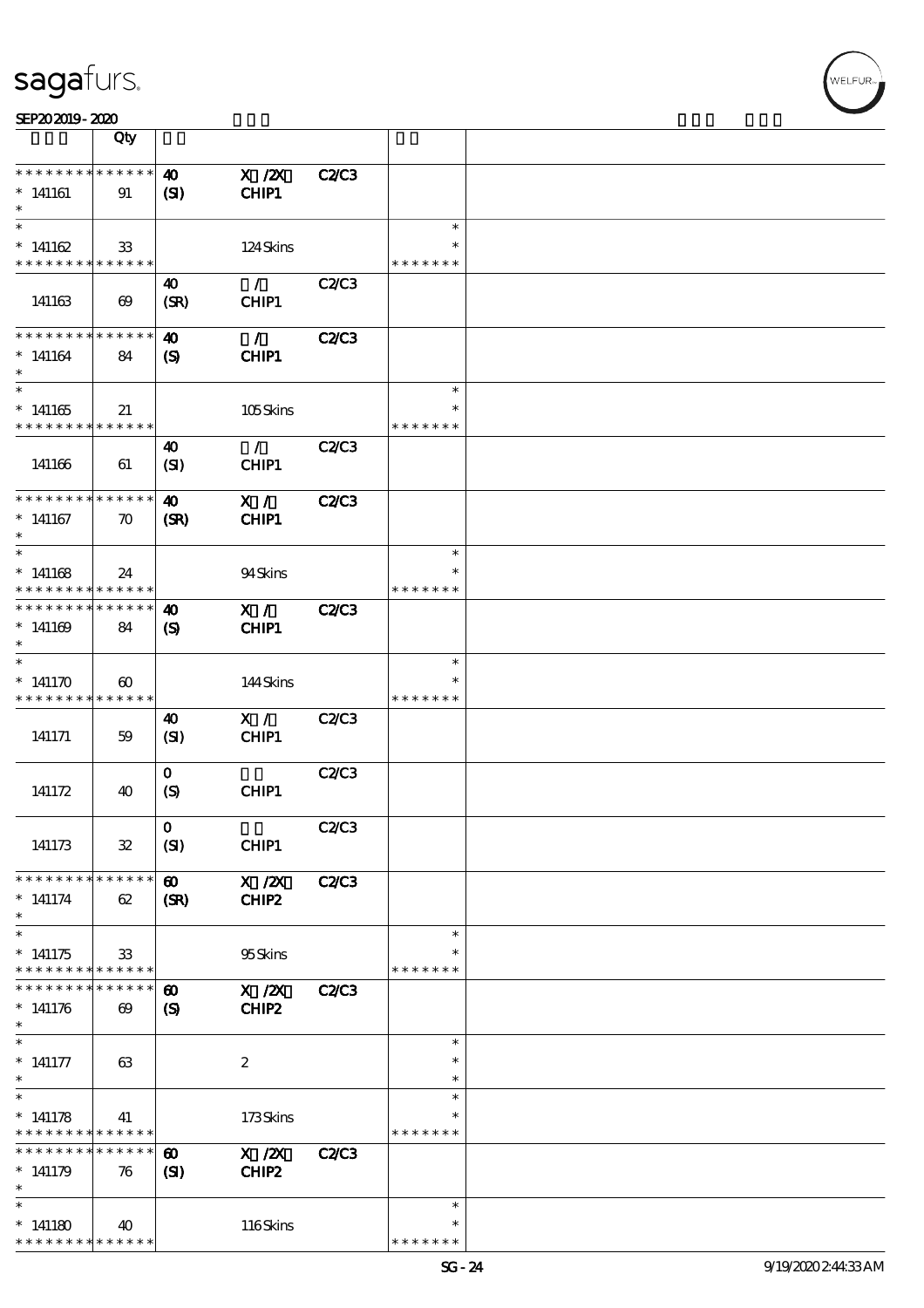| SEP202019-2020 |  |  |
|----------------|--|--|
|                |  |  |

|                                                    | Qty                                  |                                                     |                                                              |              |                                   |  |
|----------------------------------------------------|--------------------------------------|-----------------------------------------------------|--------------------------------------------------------------|--------------|-----------------------------------|--|
| 141181                                             | 29                                   | $\boldsymbol{\omega}$<br>(SR)                       | $\mathcal{L}$<br>CHIP2                                       | <b>C2/C3</b> |                                   |  |
| ********<br>$* 141182$<br>$\ast$                   | * * * * * *<br>$\boldsymbol{\omega}$ | $\boldsymbol{\omega}$<br>$\boldsymbol{S}$           | $\mathcal{T}$<br>CHIP2                                       | <b>C2/C3</b> |                                   |  |
| $\ast$<br>$*141183$<br>* * * * * * * * * * * * * * | 23                                   |                                                     | 92Skins                                                      |              | $\ast$<br>* * * * * * *           |  |
| 141184                                             | 44                                   | $\boldsymbol{\omega}$<br>(SI)                       | $\mathcal{F}$<br>CHIP2                                       | C2C3         |                                   |  |
| 141185                                             | 44                                   | $\boldsymbol{\omega}$<br>(SR)                       | X /<br>CHIP2                                                 | C2C3         |                                   |  |
| * * * * * * * * * * * * * *<br>$*141186$<br>$\ast$ | 55                                   | $\boldsymbol{\omega}$<br>$\boldsymbol{\mathcal{S}}$ | X /<br>CHIP2                                                 | <b>C2/C3</b> |                                   |  |
| $\ast$<br>$*$ 141187<br>* * * * * * * *            | $23\,$<br>* * * * * *                |                                                     | 78Skins                                                      |              | $\ast$<br>$\ast$<br>* * * * * * * |  |
| 141188                                             | 41                                   | $\boldsymbol{\omega}$<br>(SI)                       | X /<br>CHIP2                                                 | C2C3         |                                   |  |
| 141189                                             | 53                                   | 50<br>(SR)                                          | $X$ / $ZX$<br>CHIP2                                          | C2C3         |                                   |  |
| * * * * * * * *<br>$*141190$<br>$\ast$             | * * * * * *<br>$\tau$                | 50<br>$\boldsymbol{\mathcal{S}}$                    | $X$ / $ZX$<br>CHIP2                                          | <b>C2/C3</b> |                                   |  |
| $*$ 141191<br>* * * * * * * *                      | 39<br>* * * * * *                    |                                                     | 116Skins                                                     |              | $\ast$<br>$\ast$<br>* * * * * * * |  |
| * * * * * * * *<br>$* 141192$<br>$\ast$            | $\ast\ast\ast\ast\ast\ast$<br>$\pi$  | 50<br>$\mathbf{C}$                                  | $X$ / $ZX$<br>CHIP2                                          | <b>C2/C3</b> |                                   |  |
| $*$<br>$*141193$<br>* * * * * * * *                | 23<br>* * * * * *                    |                                                     | 100Skins                                                     |              | $\ast$<br>$\ast$<br>* * * * * * * |  |
| 141194                                             | 40                                   | 50<br>(SR)                                          | $\mathcal{T}^{\mathbb{Z}}$<br>CHIP2                          | <b>C2/C3</b> |                                   |  |
| 141195                                             | 42                                   | 50<br>(SI)                                          | $\mathcal{F}$<br>CHIP2                                       | <b>C2/C3</b> |                                   |  |
| * * * * * * * *<br>$*141196$<br>$\ast$             | * * * * * *<br>$\boldsymbol{\pi}$    | $\boldsymbol{\mathfrak{D}}$<br>$\boldsymbol{S}$     | X /<br>CHIP2                                                 | <b>C2/C3</b> |                                   |  |
| $*$ 141197<br>* * * * * * * *                      | 24<br>* * * * * *                    |                                                     | 94Skins                                                      |              | $\ast$<br>$\ast$<br>* * * * * * * |  |
| 141198                                             | 47                                   | 50<br>(SI)                                          | X /<br>CHIP2                                                 | C2/C3        |                                   |  |
| 141199                                             | $\boldsymbol{\pi}$                   | $\boldsymbol{\omega}$<br>(SR)                       | $\boldsymbol{X}$ / $\boldsymbol{Z}\!\boldsymbol{X}$<br>CHIP2 | C2/C3        |                                   |  |
| 141200                                             | 73                                   | $\boldsymbol{\omega}$<br>$\boldsymbol{S}$           | $\boldsymbol{\mathrm{X}}$ / <b>2X</b><br>CHIP2               | <b>C2/C3</b> |                                   |  |

,<br>WELFUR: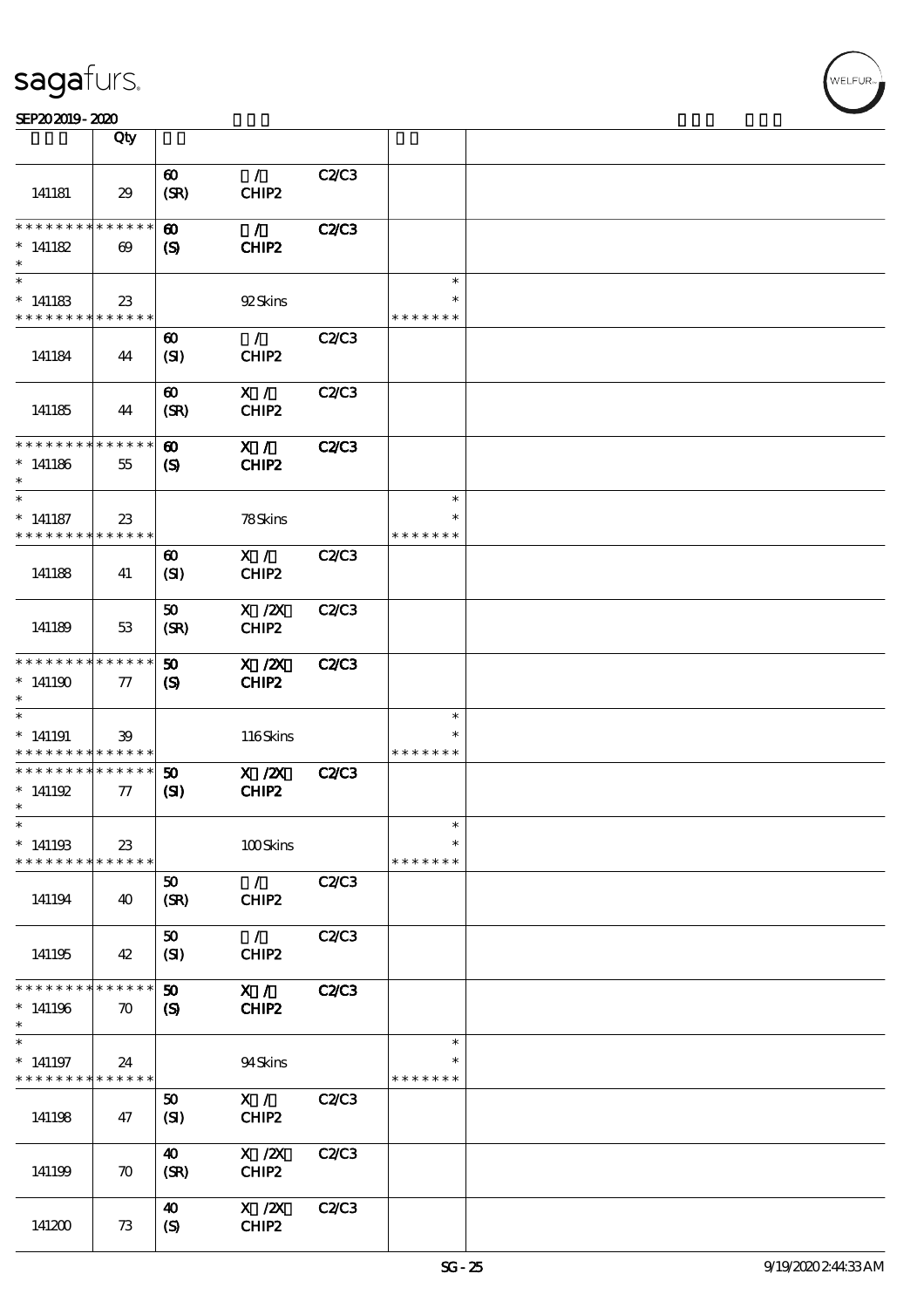|                                                        | Qty                   |                             |                  |              |                         |  |
|--------------------------------------------------------|-----------------------|-----------------------------|------------------|--------------|-------------------------|--|
|                                                        |                       | 40                          | $X$ / $ZX$       | <b>C2/C3</b> |                         |  |
| 141201                                                 | 74                    | (SI)                        | CHIP2            |              |                         |  |
|                                                        |                       | 40                          | $\mathcal{L}$    | C2/C3        |                         |  |
| 141202                                                 | 46                    | (S)                         | CHIP2            |              |                         |  |
|                                                        |                       | $\boldsymbol{\omega}$       | X /              | C2C3         |                         |  |
| 141203                                                 | $50\,$                | (S)                         | CHIP2            |              |                         |  |
|                                                        |                       | $\boldsymbol{\mathfrak{D}}$ | $X$ / $ZX$       | C1/C2        |                         |  |
| 141204                                                 | $37\,$                | (SI)                        | CHIP2            |              |                         |  |
|                                                        |                       | $\boldsymbol{\mathfrak{D}}$ | X /              | C1/C2        |                         |  |
| 141205                                                 | 38                    | (S)                         | CHIP2            |              |                         |  |
|                                                        |                       | $\boldsymbol{\mathfrak{D}}$ | X /              | C1/C2        |                         |  |
| 141206                                                 | 43                    | (SI)                        | CHIP2            |              |                         |  |
|                                                        |                       | $\boldsymbol{\mathfrak{D}}$ |                  | C1/C2        |                         |  |
| 141207                                                 | 71                    | (S)                         | CHIP2            |              |                         |  |
|                                                        |                       | $\boldsymbol{\mathfrak{D}}$ |                  | C1/C2        |                         |  |
| 141208                                                 | 86                    | (SI)                        | CHIP2            |              |                         |  |
|                                                        |                       | 1/2                         |                  | C2C3         |                         |  |
| 141209                                                 | 26                    | (SI)                        | CHIP2            |              |                         |  |
| * * * * * * * * <mark>* * * * * *</mark>               |                       | $\boldsymbol{\omega}$       |                  | <b>C2C3</b>  |                         |  |
| $*141210$<br>$\ast$                                    | 76                    | (S)                         | CHIP3            |              |                         |  |
| $\ast$                                                 |                       |                             |                  |              | $\ast$                  |  |
| $*$ 141211                                             | $\boldsymbol{\pi}$    |                             | $\boldsymbol{2}$ |              | $\ast$                  |  |
| $\ast$                                                 |                       |                             |                  |              | $\ast$                  |  |
| $\ast$                                                 |                       |                             |                  |              | $\ast$                  |  |
| $*$ 141212<br>* * * * * * * * <mark>* * * * * *</mark> | $36\,$                |                             | 182Skins         |              | $\ast$<br>* * * * * * * |  |
| * * * * * * * * <mark>* * * * * * *</mark>             |                       | $\boldsymbol{\omega}$       | $\boldsymbol{X}$ | C2C3         |                         |  |
| $*141213$<br>$\ast$                                    | $\boldsymbol{\omega}$ | $\boldsymbol{S}$            | CHIP3            |              |                         |  |
| $\ast$                                                 |                       |                             |                  |              | $\ast$                  |  |
| $*141214$                                              | 63                    |                             | $\boldsymbol{2}$ |              | $\ast$                  |  |
| $\ast$                                                 |                       |                             |                  |              | $\ast$                  |  |
| $\ast$                                                 |                       |                             |                  |              | $\ast$                  |  |
| $*141215$<br>* * * * * * * *                           | 44<br>******          |                             | 176Skins         |              | $\ast$<br>* * * * * * * |  |
| * * * * * * * *                                        | * * * * * *           | $\boldsymbol{\omega}$       | $\mathcal{L}$    | <b>C2/C3</b> |                         |  |
| $*141216$<br>$\ast$                                    | $\boldsymbol{\omega}$ | (S)                         | CHIP3            |              |                         |  |
| $\ast$                                                 |                       |                             |                  |              | $\ast$                  |  |
| $*$ 141217<br>* * * * * * * * <mark>*</mark>           | 28<br>* * * * * *     |                             | 97 Skins         |              | *<br>* * * * * * *      |  |
|                                                        |                       | 50                          |                  | <b>C2/C3</b> |                         |  |
| 141218                                                 | 67                    | (S)                         | CHIP3            |              |                         |  |
|                                                        |                       | 50                          |                  | C2C3         |                         |  |
| 141219                                                 | 57                    | (SI)                        | CHIP3            |              |                         |  |
|                                                        |                       | 40                          |                  | C2C3         |                         |  |
| 141220                                                 | 59                    | (S)                         | CHIP3            |              |                         |  |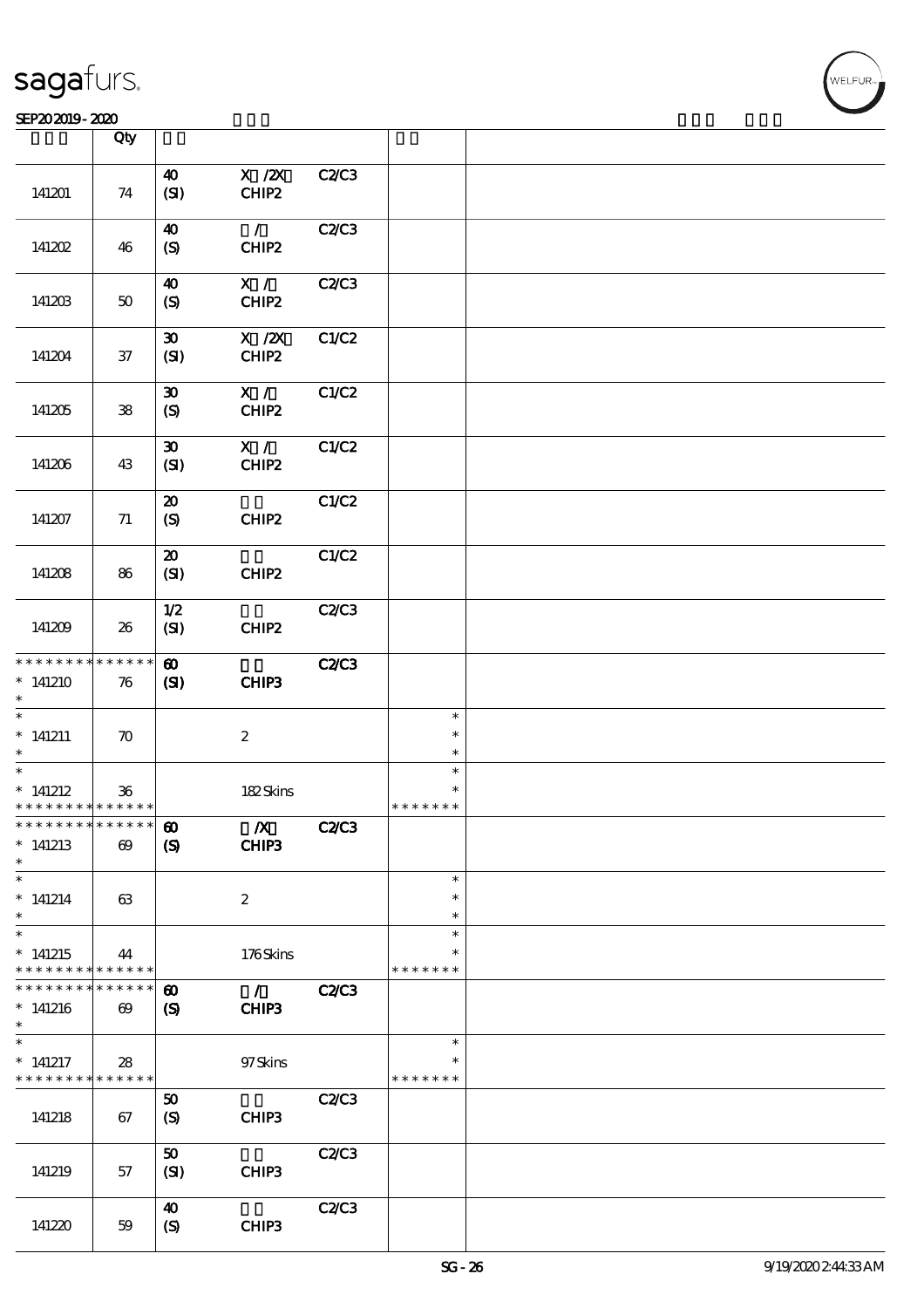#### SEP202019-2020

|        | Qty    |                                           |       |              |  |
|--------|--------|-------------------------------------------|-------|--------------|--|
| 141221 | 23     | $\mathbf{o}$<br>(SI)                      | CHIP3 | <b>C2/C3</b> |  |
| 141222 | 39     | $\boldsymbol{\omega}$<br>$\mathcal{S}$    | CHIP4 | <b>C2/C3</b> |  |
| 141223 | $52\,$ | 50<br>(SI)                                | CHIP4 | <b>C2/C3</b> |  |
| 141224 | 34     | $\boldsymbol{\omega}$<br>$\boldsymbol{S}$ | CHIP4 | <b>C2/C3</b> |  |
| 141225 | 46     | $\boldsymbol{\mathfrak{D}}$<br>(SI)       | CHIP4 | C1/C2        |  |
| 141226 | 28     | $\boldsymbol{\mathfrak{D}}$<br>(SI)       | CHIP4 | C1/C2        |  |
| 141227 | 28     | $\mathbf 0$<br>(SI)                       | CHIP5 | <b>C2/C3</b> |  |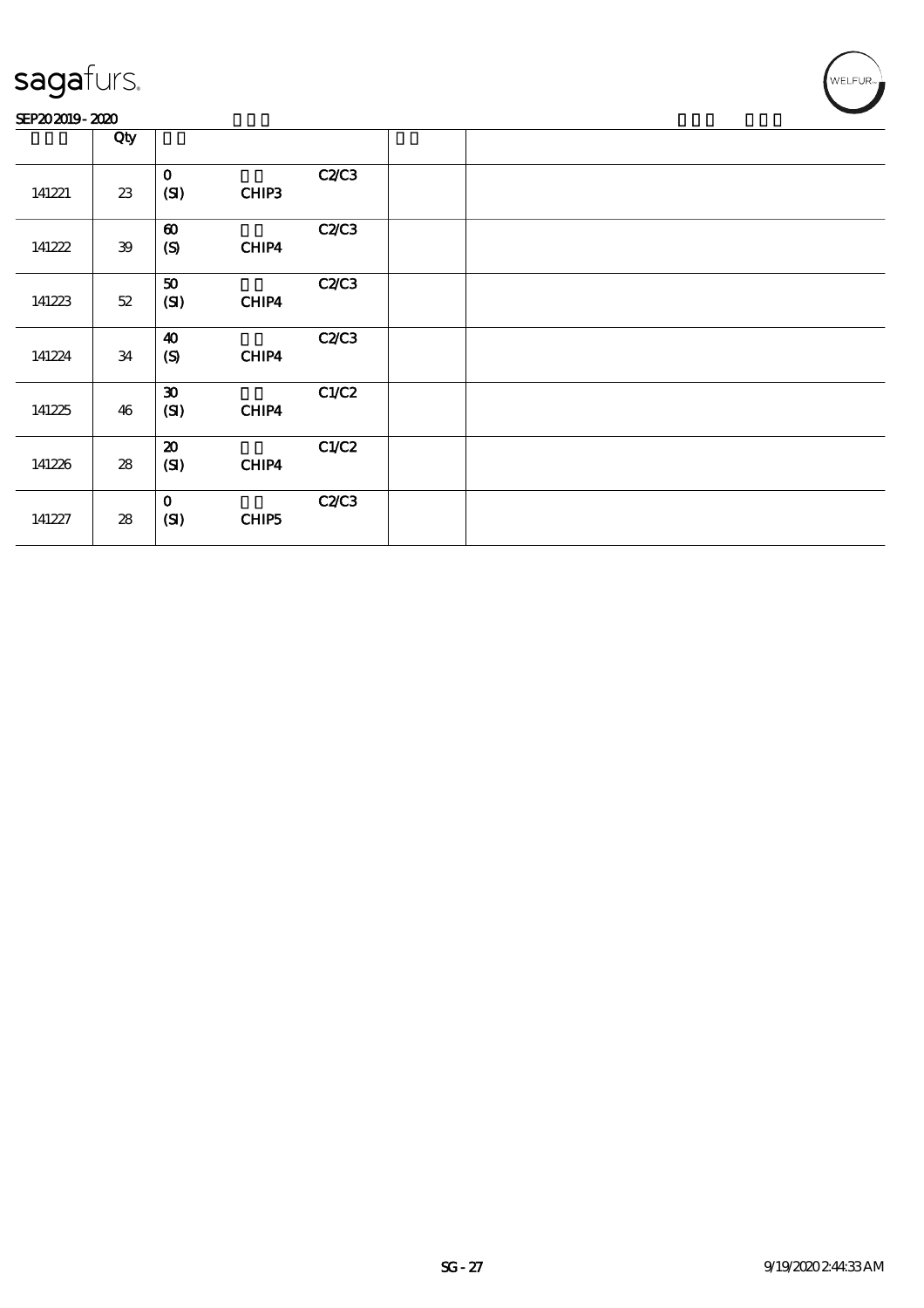|                                                       | Qty                                  |                               |                                  |              |                         |  |
|-------------------------------------------------------|--------------------------------------|-------------------------------|----------------------------------|--------------|-------------------------|--|
| * * * * * * * *                                       | $******$                             |                               |                                  |              |                         |  |
| $*141261$<br>$\ast$                                   | 62                                   | $\boldsymbol{\omega}$<br>(SR) | $X$ / $ZX$                       | <b>C2/C3</b> |                         |  |
| $\ast$                                                |                                      |                               |                                  |              | $\ast$                  |  |
| $*141262$<br>$\ast$                                   | 56                                   |                               | $\boldsymbol{2}$                 |              | $\ast$<br>$\ast$        |  |
| $\ast$                                                |                                      |                               |                                  |              | $\ast$                  |  |
| $*141263$                                             | 56                                   |                               | $\ensuremath{\mathbf{3}}$        |              | $\ast$<br>$\ast$        |  |
| $\ast$                                                |                                      |                               |                                  |              | $\ast$                  |  |
| $*141264$                                             | 56                                   |                               | $\boldsymbol{4}$                 |              | $\ast$<br>$\ast$        |  |
| $\overline{\ast}$                                     |                                      |                               |                                  |              | $\ast$                  |  |
| $*141265$<br>* * * * * * * *                          | $\boldsymbol{\mathcal{Z}}$<br>****** |                               | 252Skins                         |              | $\ast$<br>* * * * * * * |  |
|                                                       |                                      | $\boldsymbol{\omega}$         | $X$ / $ZX$                       | <b>C2/C3</b> |                         |  |
| 141266                                                | $\boldsymbol{\pi}$                   | $\boldsymbol{S}$              |                                  |              |                         |  |
|                                                       |                                      | $\boldsymbol{\omega}$         | $\mathcal{L}$                    | <b>C2/C3</b> |                         |  |
| 141267                                                | $\boldsymbol{\omega}$                | (SR)                          |                                  |              |                         |  |
|                                                       |                                      | $\boldsymbol{\omega}$         | $\mathcal{L}$                    | C2/C3        |                         |  |
| 141268                                                | 34                                   | (S)                           |                                  |              |                         |  |
|                                                       |                                      | $\boldsymbol{\omega}$         | X /                              | <b>C2/C3</b> |                         |  |
| 141269                                                | $\boldsymbol{\omega}$                | (SR)                          |                                  |              |                         |  |
|                                                       |                                      | $\boldsymbol{\omega}$         | $\overline{\mathbf{x}}$ /        | <b>C2/C3</b> |                         |  |
| 141270                                                | $37\,$                               | (S)                           |                                  |              |                         |  |
|                                                       |                                      | $\boldsymbol{\omega}$         |                                  | C2C3         |                         |  |
| 141271                                                | 24                                   | (SI)                          |                                  |              |                         |  |
| * * * * * * * *                                       | $* * * * * * *$                      | 50                            | $X$ / $ZX$                       | <b>C2/C3</b> |                         |  |
| * $141272$<br>$\ast$                                  | 63                                   | (SR)                          |                                  |              |                         |  |
| $\ast$                                                |                                      |                               |                                  |              |                         |  |
| $*141273$<br>* * * * * * * *                          | $23\,$<br>* * * * * *                |                               | 86Skins                          |              | $\ast$<br>* * * * * * * |  |
| * * * * * * * *                                       | $* * * * * * *$                      | $\boldsymbol{\mathfrak{D}}$   | $\overline{X}$ / $\overline{Z}X$ | <b>C2/C3</b> |                         |  |
| $*$ 141274<br>$\ast$                                  | $77\,$                               | $\boldsymbol{\mathcal{S}}$    |                                  |              |                         |  |
| $\ast$                                                |                                      |                               |                                  |              | $\ast$                  |  |
| $*141275$<br>* * * * * * * * <mark>* * * * * *</mark> | 37                                   |                               | 114Skins                         |              | $\ast$<br>* * * * * * * |  |
|                                                       |                                      | 50                            | $\mathcal{L}$                    | C2/C3        |                         |  |
| 141276                                                | 42                                   | (SR)                          |                                  |              |                         |  |
|                                                       |                                      | 50                            | $\mathcal{L}$                    | C2C3         |                         |  |
| 141277                                                | 56                                   | $\boldsymbol{S}$              |                                  |              |                         |  |
| 141278                                                | 43                                   | 50<br>(SR)                    | $\mathbf{X}$ /                   | <b>C2/C3</b> |                         |  |
|                                                       |                                      |                               |                                  |              |                         |  |
|                                                       |                                      | 50                            | $\mathbf{X}$ /                   | C2/C3        |                         |  |
| 141279                                                | 44                                   | (S)                           |                                  |              |                         |  |
| * * * * * * * *                                       | * * * * * *                          | 50                            |                                  | <b>C2/C3</b> |                         |  |
| $*141280$                                             | 77                                   | (S)                           |                                  |              |                         |  |
| $\ast$                                                |                                      |                               |                                  |              |                         |  |

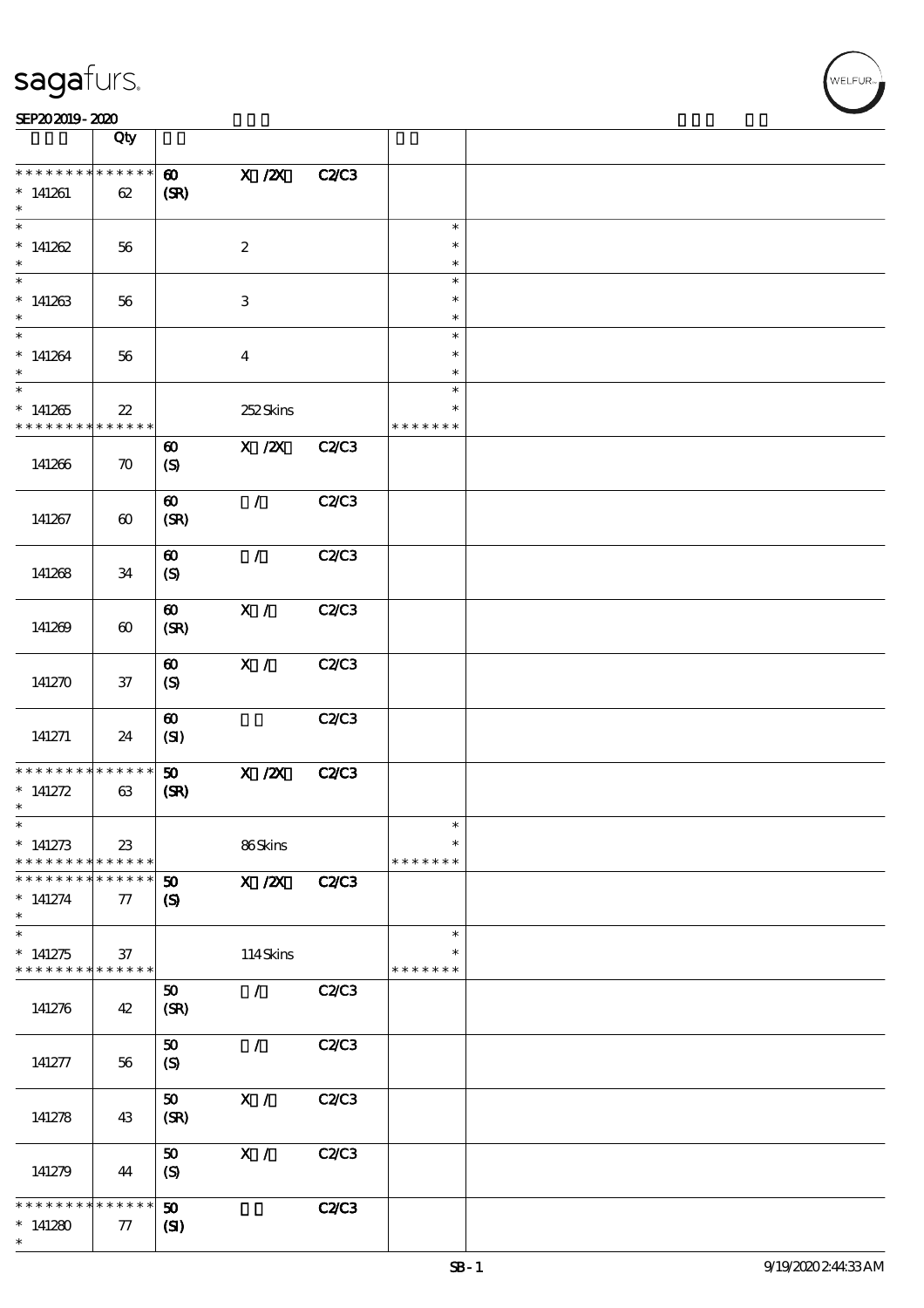|                                            | Qty                |                                           |                                      |              |               |  |
|--------------------------------------------|--------------------|-------------------------------------------|--------------------------------------|--------------|---------------|--|
| $\ast$                                     |                    |                                           |                                      | C2/C3        | $\ast$        |  |
| $*141281$                                  | 31                 | 50<br>(SI)                                |                                      |              | $\ast$        |  |
| * * * * * * * *                            | * * * * * *        |                                           |                                      |              | * * * * * * * |  |
| 141282                                     | 49                 | 40<br>(SR)                                | $X$ / $ZX$                           | C2/C3        |               |  |
|                                            |                    |                                           |                                      |              |               |  |
|                                            |                    | $\boldsymbol{\omega}$                     | $X$ / $ZX$                           | C2C3         |               |  |
| 141283                                     | 67                 | $\boldsymbol{\mathrm{(S)}}$               |                                      |              |               |  |
|                                            |                    |                                           | $\mathcal{L}$                        | C2/C3        |               |  |
| 141284                                     | 62                 | $\boldsymbol{\omega}$<br>$\boldsymbol{S}$ |                                      |              |               |  |
|                                            |                    |                                           |                                      |              |               |  |
|                                            |                    | 40                                        | X /                                  | <b>C2/C3</b> |               |  |
| 141285                                     | $35\,$             | $\boldsymbol{S}$                          |                                      |              |               |  |
| * * * * * * * * <mark>* * * * * * *</mark> |                    | $\boldsymbol{\omega}$                     |                                      | <b>C2/C3</b> |               |  |
| $*141286$                                  | 91                 | $\mathbf{C}$                              |                                      |              |               |  |
| $\ast$<br>$\ast$                           |                    |                                           |                                      |              | $\ast$        |  |
| $*141287$                                  | 27                 |                                           | 118Skins                             |              | $\ast$        |  |
| * * * * * * * *                            | * * * * * *        |                                           |                                      |              | * * * * * * * |  |
|                                            |                    | $\boldsymbol{\mathfrak{D}}$               | $\boldsymbol{\mathrm{X}}$ / <b>Z</b> | C2C3         |               |  |
| 141288                                     | 38                 | (SR)                                      |                                      |              |               |  |
|                                            |                    |                                           |                                      |              |               |  |
| * * * * * * * *                            | * * * * * *        | $\boldsymbol{\mathfrak{D}}$               | $X$ / $ZX$                           | <b>C2/C3</b> |               |  |
| $*141289$<br>$\ast$                        | 88                 | $\boldsymbol{\mathcal{S}}$                |                                      |              |               |  |
| $\ast$                                     |                    |                                           |                                      |              | $\ast$        |  |
| $*141290$                                  | 21                 |                                           | 109Skins                             |              |               |  |
| * * * * * * * *                            | * * * * * *        |                                           |                                      |              | * * * * * * * |  |
|                                            |                    | $\boldsymbol{\mathfrak{D}}$               | $\mathcal{L}$                        | C2C3         |               |  |
| 141291                                     | 86                 | $\boldsymbol{S}$                          |                                      |              |               |  |
|                                            |                    | $\boldsymbol{\mathfrak{D}}$               | X /                                  | C2C3         |               |  |
| 141292                                     | 58                 | $\boldsymbol{S}$                          |                                      |              |               |  |
|                                            |                    |                                           |                                      |              |               |  |
| ************** 30                          |                    |                                           |                                      | <b>C2/C3</b> |               |  |
| $*141293$<br>$\ast$                        | $98$               | (S)                                       |                                      |              |               |  |
| $\ast$                                     |                    |                                           |                                      |              | $\ast$        |  |
| $*141294$                                  | 55                 |                                           | 153Skins                             |              | $\ast$        |  |
| * * * * * * * *                            | * * * * * *        |                                           |                                      |              | * * * * * * * |  |
| 141295                                     | 41                 | $\boldsymbol{\mathfrak{D}}$<br>(SR)       | X / ZX                               | C2/C3        |               |  |
|                                            |                    |                                           |                                      |              |               |  |
|                                            |                    | $\boldsymbol{\mathfrak{D}}$               | X / ZX                               | C2/C3        |               |  |
| 141296                                     | 86                 | $\boldsymbol{S}$                          |                                      |              |               |  |
|                                            |                    | $\boldsymbol{\boldsymbol{\mathrm{20}}}$   | $\mathcal{L}$                        | C2C3         |               |  |
| 141297                                     | 72                 | $\boldsymbol{\mathrm{(S)}}$               |                                      |              |               |  |
|                                            |                    |                                           |                                      |              |               |  |
|                                            |                    | $\boldsymbol{\mathsf{20}}$                | $\overline{\mathbf{x}}$ /            | C2C3         |               |  |
| 141298                                     | $\boldsymbol{\pi}$ | (S)                                       |                                      |              |               |  |
| * * * * * *                                | $******$           | $\boldsymbol{\mathbf{z}}$                 |                                      | <b>C2/C3</b> |               |  |
| $*141299$                                  | 105                | (S)                                       |                                      |              |               |  |
| $\ast$                                     |                    |                                           |                                      |              |               |  |
| $\ast$                                     |                    |                                           |                                      |              | $\ast$        |  |
| $*141300$                                  | 91                 |                                           | $\boldsymbol{2}$                     |              | $\ast$        |  |
| $\ast$                                     |                    |                                           |                                      |              | $\ast$        |  |

 $\overline{\mathsf{T}}$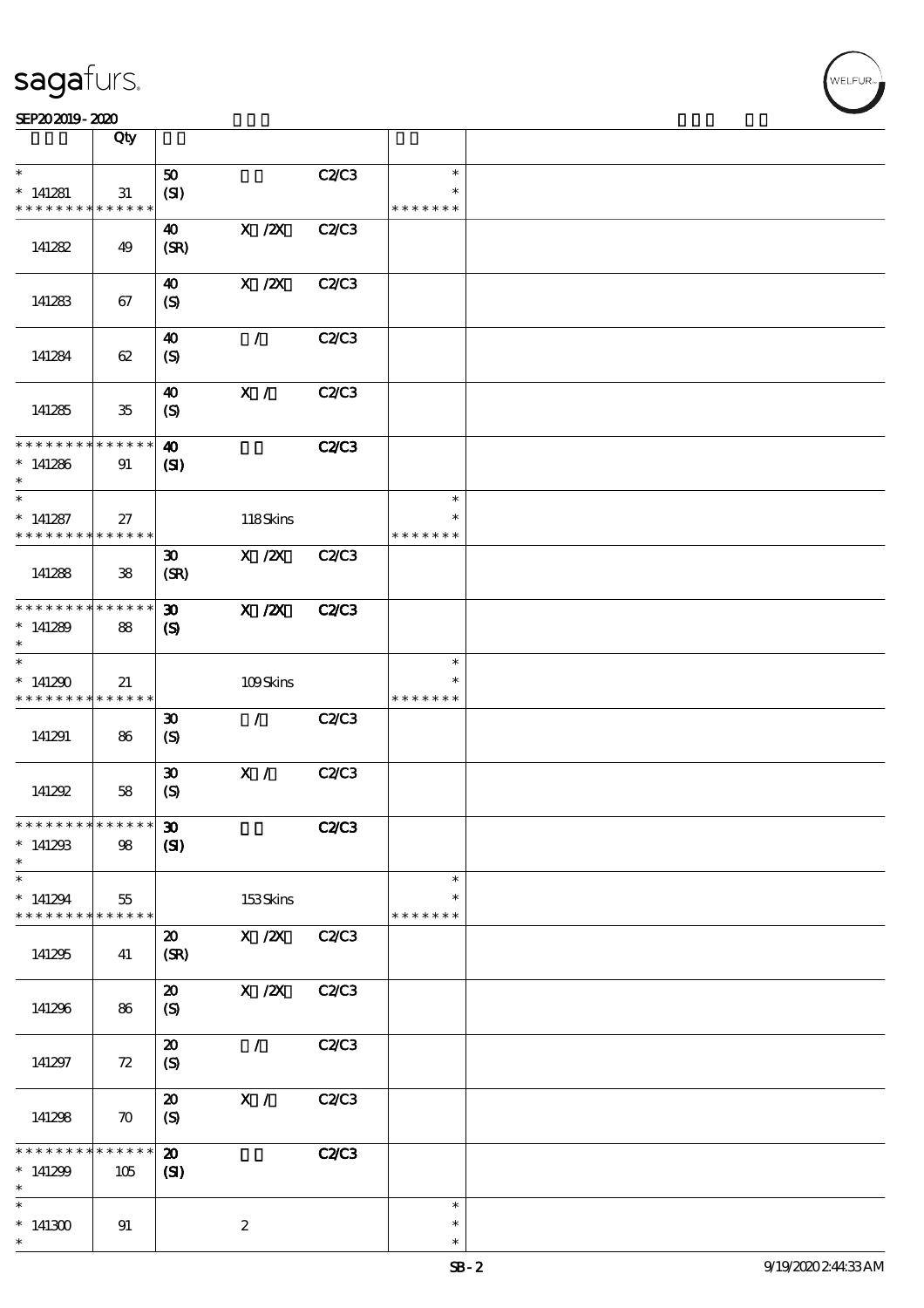

|                               | Qty                |                                 |            |       |         |  |
|-------------------------------|--------------------|---------------------------------|------------|-------|---------|--|
| $\ast$                        |                    | $\boldsymbol{\mathbf{z}}$       |            | C2C3  | $\ast$  |  |
| $*141301$                     | 23                 | (SI)                            |            |       | $\ast$  |  |
| * * * * * * * * * * * * * * * |                    |                                 |            |       | ******* |  |
| 141302                        | $\boldsymbol{\pi}$ | $\mathbf 0$<br>$\boldsymbol{S}$ | $X \, /ZX$ | C2C3  |         |  |
| 141303                        | 54                 | $\mathbf 0$<br>$\boldsymbol{S}$ | X /        | C2C3  |         |  |
| 141304                        | 104                | $\mathbf 0$<br>(SI)             |            | C2/C3 |         |  |

'<br>WELFUR∍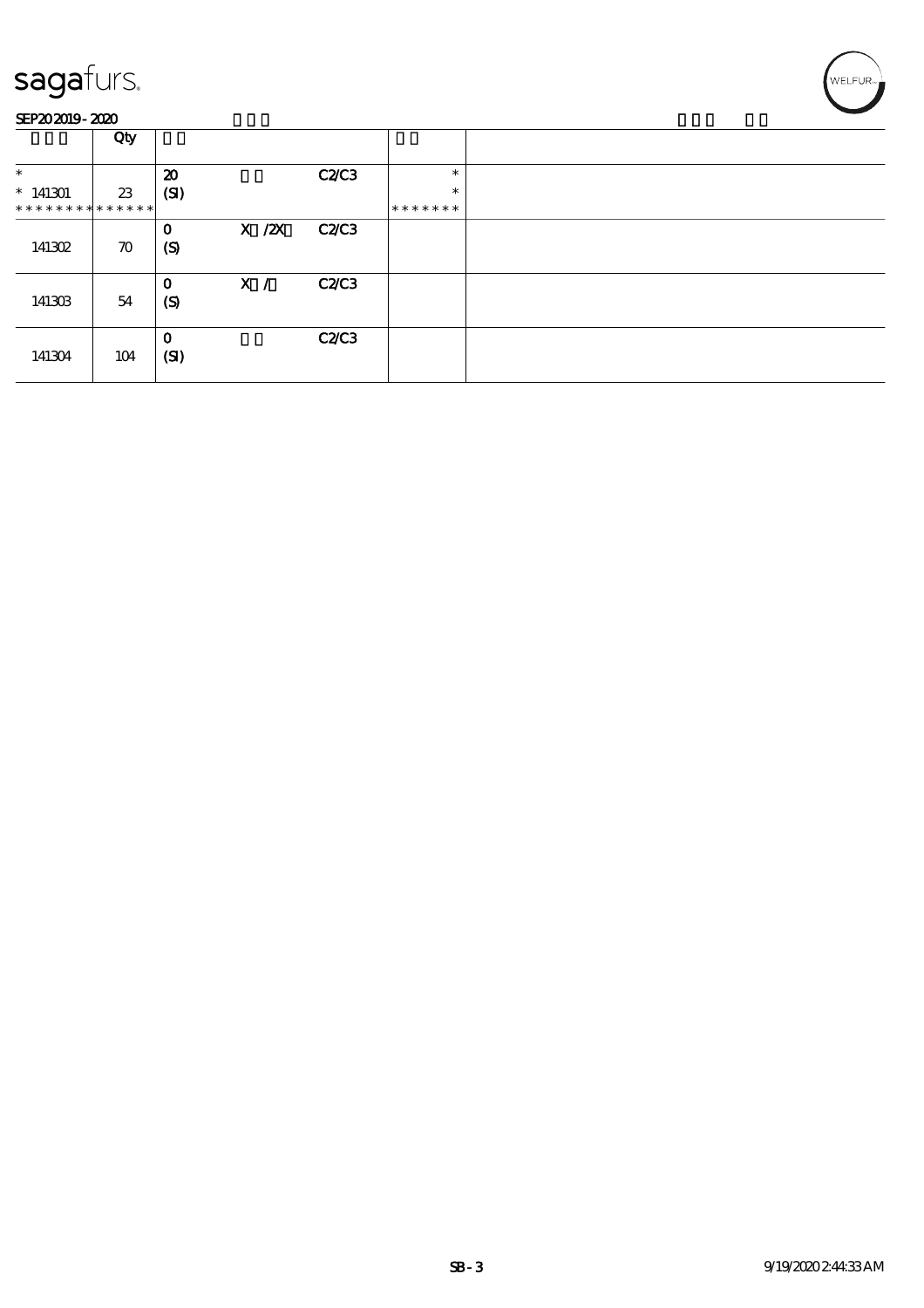| SEP202019-2020                                          |                            |                                                     |                                   |              |                         |  |
|---------------------------------------------------------|----------------------------|-----------------------------------------------------|-----------------------------------|--------------|-------------------------|--|
|                                                         | Qty                        |                                                     |                                   |              |                         |  |
| * * * * * * * *                                         | * * * * * *                | $\boldsymbol{\omega}$                               | $\boldsymbol{X}$                  | <b>C2/C3</b> |                         |  |
| $*141321$<br>$\ast$                                     | $\boldsymbol{\pi}$         | $\boldsymbol{\mathsf{(S)}}$                         | MAT <sub>2</sub>                  |              |                         |  |
| $\ast$<br>$*141322$                                     | 64                         |                                                     | 134Skins                          |              | $\ast$                  |  |
| * * * * * * * * <mark>* * * * * *</mark> *              |                            |                                                     |                                   |              | * * * * * * *           |  |
| * * * * * * * * * * * * * *<br>$*141323$<br>$\ast$      | 48                         | $\boldsymbol{\omega}$<br>$\boldsymbol{\mathcal{S}}$ | $\mathcal{L}$<br>MAT <sub>2</sub> | <b>C2/C3</b> |                         |  |
| $\ast$                                                  |                            |                                                     |                                   |              | $\ast$                  |  |
| $*141324$<br>* * * * * * * * * * * * * *                | $\boldsymbol{\mathcal{Z}}$ |                                                     | <b>70Skins</b>                    |              | $\ast$<br>* * * * * * * |  |
| * * * * * * * * * * * * * *                             |                            | $50^{\circ}$                                        |                                   | <b>C2/C3</b> |                         |  |
| $*141325$<br>$\ast$                                     | $\boldsymbol{\pi}$         | (S)                                                 | MAT <sub>2</sub>                  |              |                         |  |
| $\ast$                                                  |                            |                                                     |                                   |              | $\ast$<br>$\ast$        |  |
| $*141326$<br>* * * * * * * * <mark>* * * * * * *</mark> | 24                         |                                                     | 94Skins                           |              | * * * * * * *           |  |
|                                                         |                            | 40'30                                               |                                   | <b>C2/C3</b> |                         |  |
| 141327                                                  | 87                         | (S)                                                 | MAT <sub>2</sub>                  |              |                         |  |
| * * * * * * * * * * * * * *                             |                            | $\boldsymbol{\omega}$                               |                                   | <b>C2/C3</b> |                         |  |
| $*141328$<br>$\ast$                                     | 61                         | $\boldsymbol{S}$                                    | MAT <sub>3</sub>                  |              |                         |  |
| $\ast$                                                  |                            |                                                     |                                   |              | $\ast$                  |  |
| $*141329$<br>* * * * * * * *                            | 21<br>* * * * * *          |                                                     | 82Skins                           |              | $\ast$<br>* * * * * * * |  |
| 141330                                                  | $33\,$                     | $\boldsymbol{\omega}$<br>$\boldsymbol{S}$           | MAT4                              | <b>C2/C3</b> |                         |  |
| 141331                                                  | 67                         | 50<br>(S)                                           | CHIP2                             | <b>C2/C3</b> |                         |  |
| 141332                                                  | 43                         | 40'30<br>$\boldsymbol{S}$                           | CHIP2                             | <b>C2/C3</b> |                         |  |
|                                                         |                            | 200                                                 |                                   | <b>C2/C3</b> |                         |  |
| 141333                                                  | 100                        | (S)                                                 | CHIP2                             |              |                         |  |
| 141334                                                  | 43                         | 40'30<br>(SI)                                       | CHIP <sub>5</sub>                 | C2C3         |                         |  |
| 141335                                                  |                            | $\boldsymbol{\omega}$                               | <b>SHE2</b>                       | C2/C3        |                         |  |
|                                                         | 40                         | (S)                                                 |                                   |              |                         |  |
| 141336                                                  | $37\,$                     | $\boldsymbol{\mathfrak{D}}$<br>(S)                  | SHE <sub>2</sub>                  | C2C3         |                         |  |
| 141337                                                  | 74                         | 200<br>(S)                                          | SHE <sub>2</sub>                  | C2C3         |                         |  |
| 141338                                                  | 40                         | 6050<br>(S)                                         | <b>SHE3</b>                       | C2/C3        |                         |  |

WELFUR<sub>"</sub>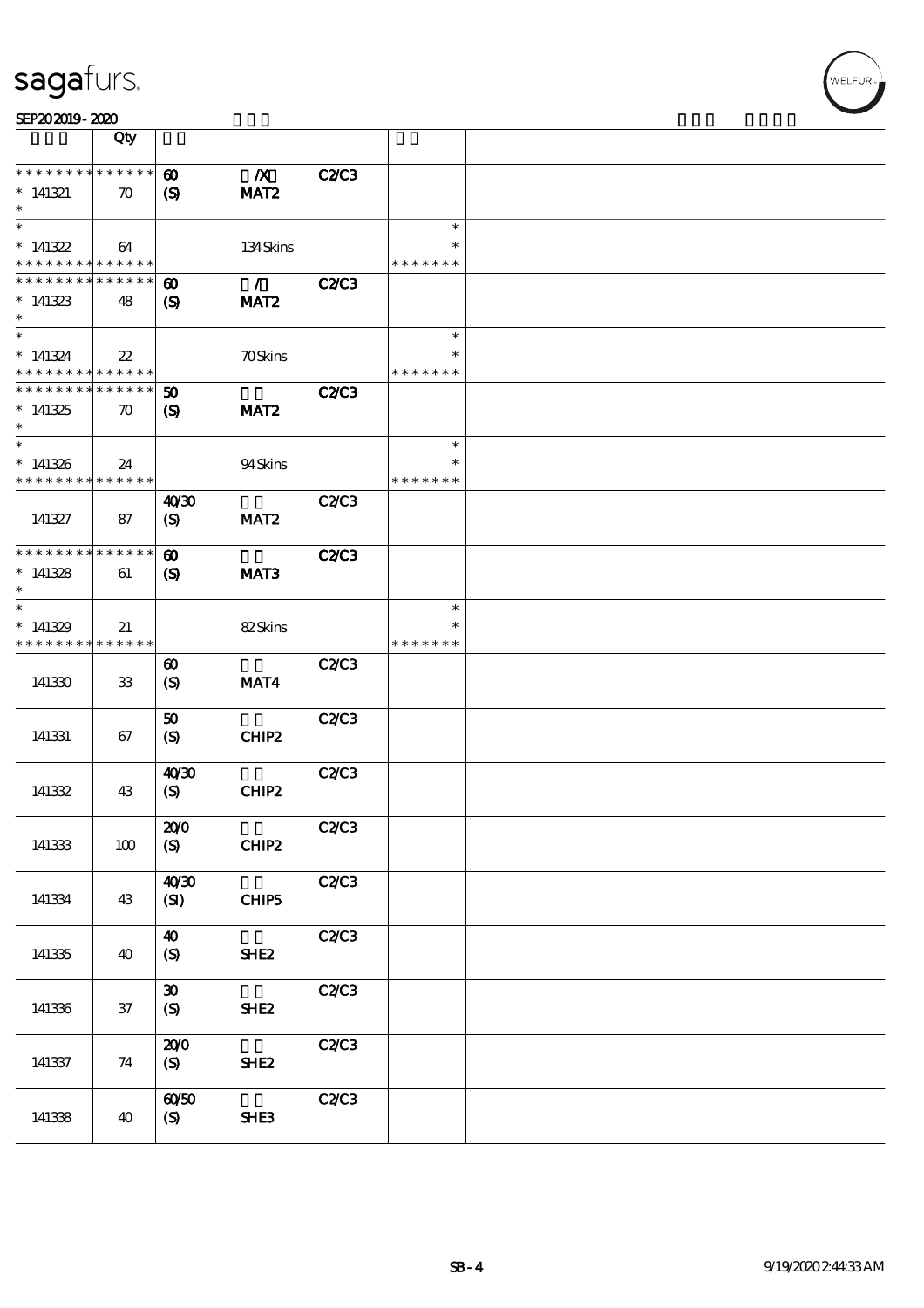

#### SEP202019-2020

|        | Qty |                          |      |  |
|--------|-----|--------------------------|------|--|
| 141341 | 40  | 5040<br>CHIP4            | C2C3 |  |
| 141342 | 55  | 30 <sup>2</sup><br>CHIP4 | C2C3 |  |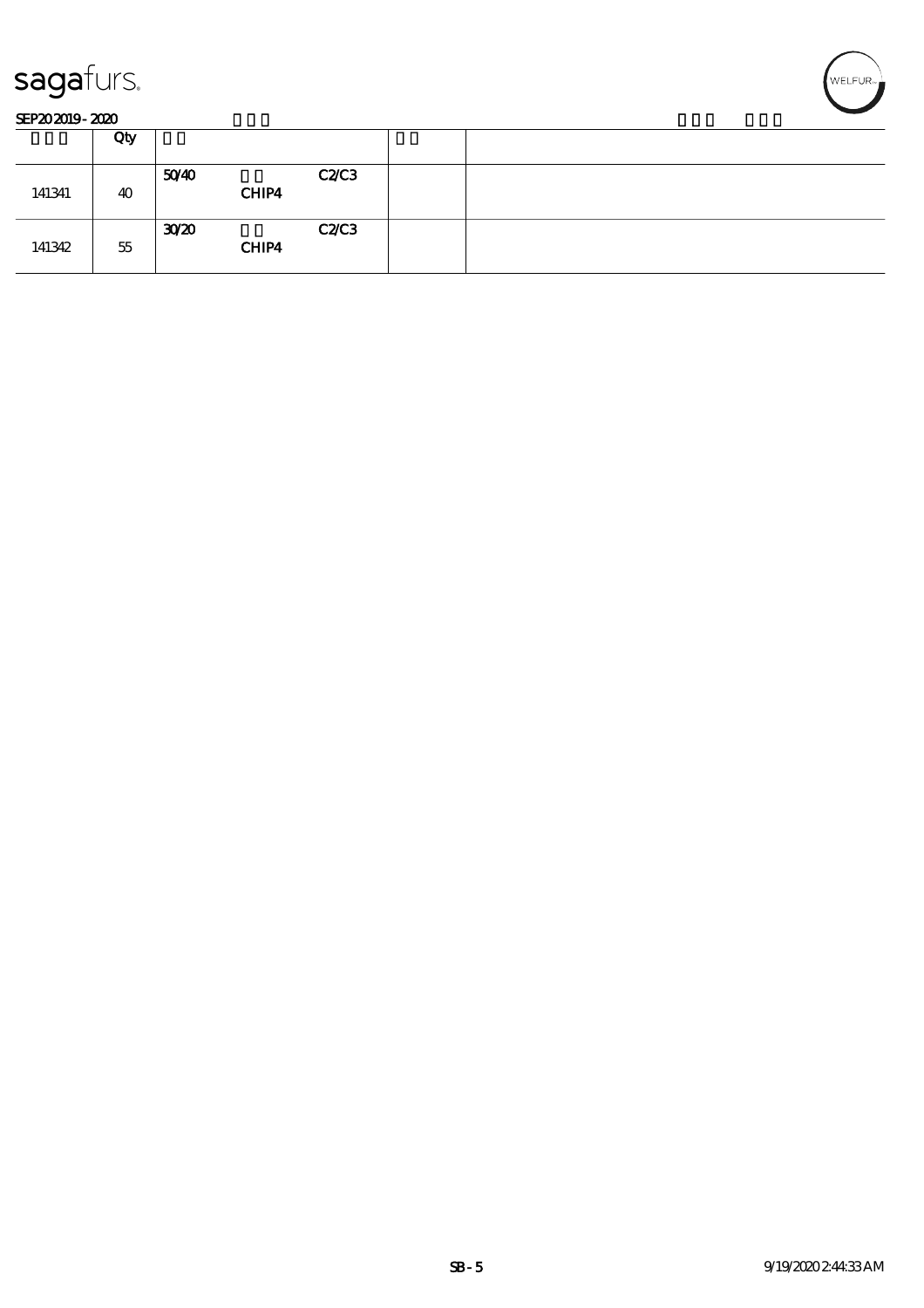| sagafurs. |
|-----------|
|           |

|                                                             | Qty                     |                                      |                  |              |               |  |
|-------------------------------------------------------------|-------------------------|--------------------------------------|------------------|--------------|---------------|--|
|                                                             |                         |                                      |                  |              |               |  |
| 141401                                                      | 28                      | $\boldsymbol{\omega}$<br><b>SAGA</b> |                  | C2/C3        |               |  |
| * * * * * * * *                                             | * * * * * *             | $\boldsymbol{\omega}$                |                  | C2C3         |               |  |
| * $141402$                                                  | 76                      | ${\bf s}$                            |                  |              |               |  |
| $\ast$                                                      |                         |                                      |                  |              |               |  |
| $\ast$                                                      |                         |                                      |                  |              | $\ast$        |  |
| $*14140B$                                                   | 21                      |                                      | 97Skins          |              |               |  |
| * * * * * * * * <mark>* * * * * *</mark>                    |                         |                                      |                  |              | * * * * * * * |  |
| * * * * * * * * * * * * * *                                 |                         | 50                                   |                  | <b>C2/C3</b> |               |  |
| $*141404$                                                   | $\boldsymbol{\pi}$      | <b>SAGA</b>                          |                  |              |               |  |
| $\ast$                                                      |                         |                                      |                  |              |               |  |
|                                                             |                         |                                      |                  |              | $\ast$        |  |
| $*141405$                                                   | 49                      |                                      | 119Skins         |              |               |  |
| * * * * * * * *<br>* * * * * * * *                          | * * * * * *             |                                      |                  |              | * * * * * * * |  |
|                                                             | * * * * * *             | $\boldsymbol{\mathfrak{D}}$          | $X$ / $ZX$       | C2C3         |               |  |
| $*141406$<br>$\ast$                                         | 77                      | ${\bf s}$                            |                  |              |               |  |
| $\overline{\ast}$                                           |                         |                                      |                  |              | $\ast$        |  |
| $*141407$                                                   | $\boldsymbol{\pi}$      |                                      | $\boldsymbol{2}$ |              | $\ast$        |  |
| $\ast$                                                      |                         |                                      |                  |              | $\ast$        |  |
|                                                             |                         |                                      |                  |              | $\ast$        |  |
| $*141408$                                                   | 68                      |                                      | 215Skins         |              | $\ast$        |  |
| * * * * * * * *                                             | * * * * * *             |                                      |                  |              | * * * * * * * |  |
| * * * * * * * *                                             | ******                  | $\boldsymbol{\mathfrak{D}}$          | $\mathcal{T}$    | <b>C2/C3</b> |               |  |
| $*141409$                                                   | $\tau$                  | ${\bf s}$                            |                  |              |               |  |
| $\ast$                                                      |                         |                                      |                  |              |               |  |
| $\ast$                                                      |                         |                                      |                  |              | $\ast$        |  |
| $*141410$                                                   | 56                      |                                      | $\boldsymbol{2}$ |              | $\ast$        |  |
| $\ast$                                                      |                         |                                      |                  |              | $\ast$        |  |
| $\overline{\phantom{0}}$                                    |                         |                                      |                  |              | $\ast$        |  |
| $*$ 141411                                                  | 27                      |                                      | 160Skins         |              | ∗             |  |
| * * * * * * * *<br>* * * * * * * *                          | * * * * * *  <br>****** |                                      |                  |              | * * * * * * * |  |
|                                                             |                         | 40                                   | $X$ / $ZX$       | <b>C2/C3</b> |               |  |
| $*$ 141412<br>$\ast$                                        | 84                      | <b>SAGA</b>                          |                  |              |               |  |
| $\ast$                                                      |                         |                                      |                  |              |               |  |
| $*141413$                                                   | 23                      |                                      | 107Skins         |              | $\ast$        |  |
| * * * * * * * * <mark>* * * * * *</mark>                    |                         |                                      |                  |              | * * * * * * * |  |
| * * * * * * * *                                             | $* * * * * * *$         | $\boldsymbol{\omega}$                | $X$ / $ZX$       | C1/C2        |               |  |
| $*$ 141414                                                  | 91                      | ${\bf s}$                            |                  |              |               |  |
| $\ast$                                                      |                         |                                      |                  |              |               |  |
| $\ast$                                                      |                         |                                      |                  |              | $\ast$        |  |
| $*141415$                                                   | 84                      |                                      | $\boldsymbol{2}$ |              | $\ast$        |  |
| $\ast$                                                      |                         |                                      |                  |              | $\ast$        |  |
| $\ast$                                                      |                         |                                      |                  |              | $\ast$        |  |
| $*141416$                                                   | $90^{\circ}$            |                                      | 265Skins         |              | $\ast$        |  |
| * * * * * * * * <mark>* * * * * *</mark><br>* * * * * * * * | $* * * * * * *$         |                                      |                  |              | * * * * * * * |  |
|                                                             |                         | 40                                   | X / ZX           | <b>C3C4</b>  |               |  |
| $*$ 141417<br>$\ast$                                        | 91                      | ${\bf s}$                            |                  |              |               |  |
| $\ast$                                                      |                         |                                      |                  |              | $\ast$        |  |
| $*141418$                                                   | 84                      |                                      | $\boldsymbol{2}$ |              | *             |  |
| $\ast$                                                      |                         |                                      |                  |              | $\ast$        |  |
| $\ast$                                                      |                         |                                      |                  |              | $\ast$        |  |
| $*141419$                                                   | 62                      |                                      | 237Skins         |              |               |  |
| * * * * * * * * <mark>* * * * * * *</mark>                  |                         |                                      |                  |              | * * * * * * * |  |
| * * * * * * * *                                             | $* * * * * * *$         | $\boldsymbol{\omega}$                | $\mathcal{L}$    | <b>C2/C3</b> |               |  |
| $*141420$                                                   | 84                      | <b>SAGA</b>                          |                  |              |               |  |
| $\ast$                                                      |                         |                                      |                  |              |               |  |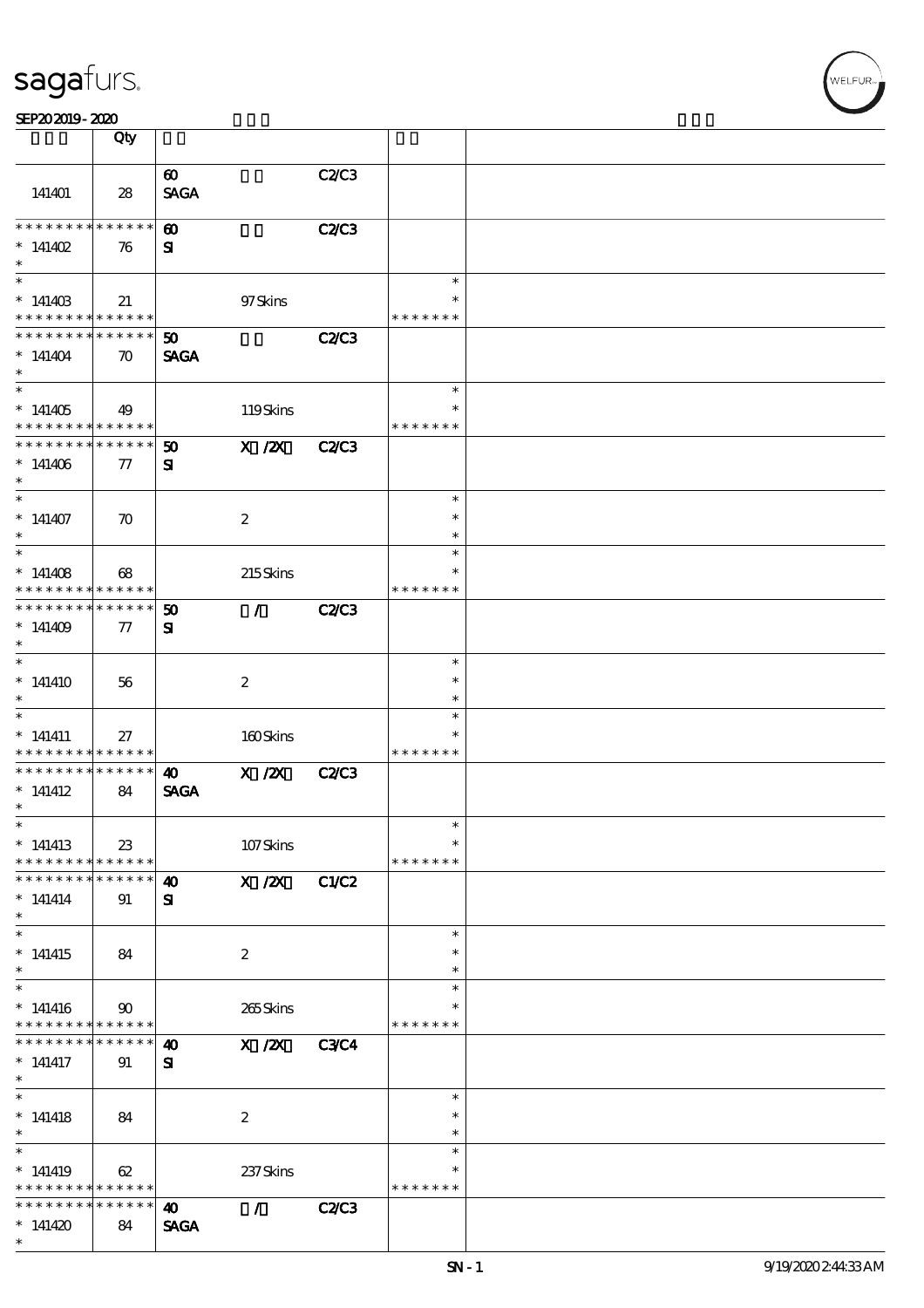| SEP202019-2020                                          |                             |                             |                             |              |                  |  |
|---------------------------------------------------------|-----------------------------|-----------------------------|-----------------------------|--------------|------------------|--|
|                                                         | Qty                         |                             |                             |              |                  |  |
|                                                         |                             |                             |                             |              |                  |  |
| $\ast$                                                  |                             | $\boldsymbol{\omega}$       | $\mathcal{L}$               | C2C3         | $\ast$           |  |
| $*141421$<br>* * * * * * * * <mark>* * * * * *</mark>   | 31                          | <b>SAGA</b>                 |                             |              | * * * * * * *    |  |
| * * * * * * * *                                         | * * * * * *                 |                             | $\mathcal{L}$               | C1/C2        |                  |  |
| * $141422$                                              | 91                          | 40<br>$\mathbf{S}$          |                             |              |                  |  |
| $\ast$                                                  |                             |                             |                             |              |                  |  |
| $\ast$                                                  |                             |                             |                             |              | $\ast$           |  |
| $*141423$                                               | 84                          |                             | $\boldsymbol{2}$            |              | $\ast$           |  |
| $\ast$                                                  |                             |                             |                             |              | $\ast$           |  |
|                                                         |                             |                             |                             |              | $\ast$           |  |
| $*$ 141424                                              | 63                          |                             | 238Skins                    |              |                  |  |
| * * * * * * * * <mark>* * * * * *</mark>                |                             |                             |                             |              | * * * * * * *    |  |
| * * * * * * * *                                         | * * * * * *                 | 40                          | $\mathcal{L}$               | <b>C3C4</b>  |                  |  |
| $*141425$                                               | 91                          | ${\bf s}$                   |                             |              |                  |  |
| $\ast$<br>$*$                                           |                             |                             |                             |              |                  |  |
|                                                         |                             |                             |                             |              | $\ast$<br>$\ast$ |  |
| $*141426$<br>$\ast$                                     | 84                          |                             | $\boldsymbol{z}$            |              | $\ast$           |  |
| $\overline{\phantom{0}}$                                |                             |                             |                             |              | $\ast$           |  |
| $*141427$                                               | 95                          |                             | 270Skins                    |              |                  |  |
| * * * * * * * *                                         | * * * * * *                 |                             |                             |              | * * * * * * *    |  |
|                                                         |                             | $\boldsymbol{\mathfrak{D}}$ | $X$ / $ZX$                  | C2/C3        |                  |  |
| 141428                                                  | $\mathfrak{B}$              | <b>SAGA</b>                 |                             |              |                  |  |
|                                                         |                             |                             |                             |              |                  |  |
| * * * * * * * * <mark>*</mark>                          | * * * * * *                 | $\boldsymbol{\mathfrak{D}}$ | $X$ / $ZX$                  | C1/C2        |                  |  |
| $*141429$                                               | 98                          | ${\bf s}$                   |                             |              |                  |  |
| $\ast$                                                  |                             |                             |                             |              |                  |  |
|                                                         |                             |                             |                             |              | $\ast$           |  |
| $*141430$<br>$\ast$                                     | 91                          |                             | $\boldsymbol{2}$            |              | $\ast$<br>$\ast$ |  |
| $*$                                                     |                             |                             |                             |              | $\ast$           |  |
| $*$ 141431                                              | 93                          |                             | 282Skins                    |              | $\ast$           |  |
| * * * * * * * * <mark>* * * * * *</mark>                |                             |                             |                             |              | * * * * * * *    |  |
| * * * * * * * *                                         | ******                      | $\boldsymbol{\mathfrak{D}}$ | $X$ / $ZX$                  | <b>C3C4</b>  |                  |  |
| $*141432$                                               | 98                          | ${\bf s}$                   |                             |              |                  |  |
| $\star$ .                                               |                             |                             |                             |              |                  |  |
| $\ast$                                                  |                             |                             |                             |              | $\ast$           |  |
| $*141433$                                               | 91                          |                             | $\boldsymbol{2}$            |              | $\ast$           |  |
| $\ast$                                                  |                             |                             |                             |              | $\ast$           |  |
| $\ast$                                                  |                             |                             |                             |              | $\ast$<br>$\ast$ |  |
| $*141434$<br>* * * * * * * * <mark>* * * * * * *</mark> | 75                          |                             | 264Skins                    |              | * * * * * * *    |  |
| * * * * * * * *                                         | * * * * * *                 | $\boldsymbol{\mathfrak{D}}$ | $\mathcal{L} = \mathcal{L}$ | <b>C2/C3</b> |                  |  |
| $*141435$                                               | 91                          | <b>SAGA</b>                 |                             |              |                  |  |
| $\ast$                                                  |                             |                             |                             |              |                  |  |
|                                                         |                             |                             |                             |              | $\ast$           |  |
| $*141436$                                               | $\boldsymbol{\mathfrak{D}}$ |                             | 121 Skins                   |              |                  |  |
| * * * * * * * * <mark>* * * * * *</mark>                |                             |                             |                             |              | * * * * * * *    |  |
| * * * * * * * *                                         | $******$                    | $\boldsymbol{\mathfrak{D}}$ | $\mathcal{L}$               | C1/C2        |                  |  |
| $*141437$<br>$\ast$                                     | 98                          | ${\bf s}$                   |                             |              |                  |  |
| $\ast$                                                  |                             |                             |                             |              | $\ast$           |  |
| $*141438$                                               | 91                          |                             | $\boldsymbol{z}$            |              | $\ast$           |  |
| $\ast$                                                  |                             |                             |                             |              | $\ast$           |  |
|                                                         |                             |                             |                             |              | $\ast$           |  |
| $*141439$                                               | $\tau$                      |                             | 3                           |              | $\ast$           |  |
|                                                         |                             |                             |                             |              | $\ast$           |  |
| $\ast$                                                  |                             |                             |                             |              | $\ast$           |  |
| $*14140$                                                | 23                          |                             | 289Skins                    |              | $\ast$           |  |
| * * * * * * * * <mark>* * * * * * *</mark>              |                             |                             |                             |              | * * * * * * *    |  |